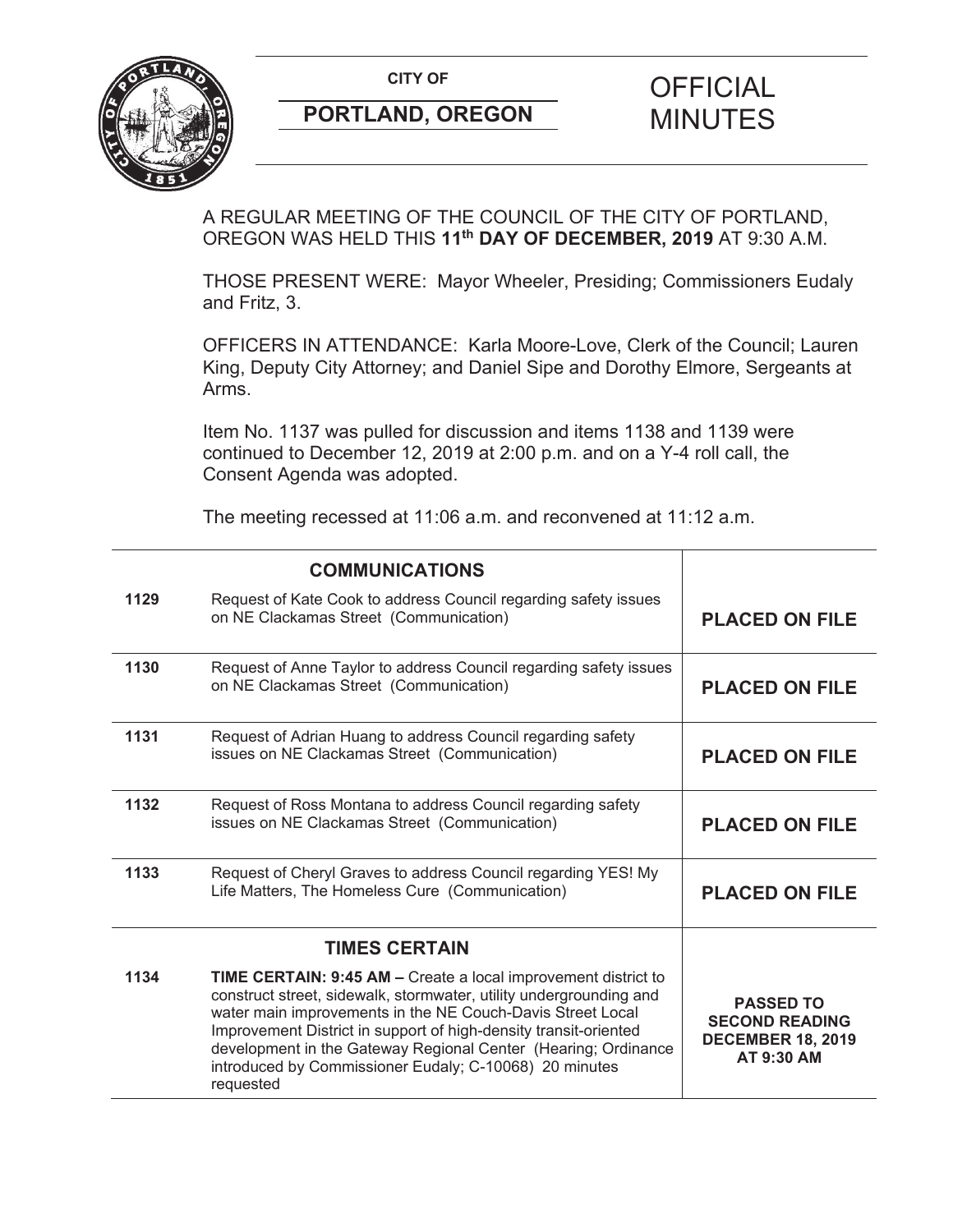|         | .                                                                                                                                                                                                                                                                                                                                                                                                                                                                                                                             |                                                      |
|---------|-------------------------------------------------------------------------------------------------------------------------------------------------------------------------------------------------------------------------------------------------------------------------------------------------------------------------------------------------------------------------------------------------------------------------------------------------------------------------------------------------------------------------------|------------------------------------------------------|
| 1135    | <b>TIME CERTAIN: 10:05 AM - Accept the Parkrose-Argay</b><br>Development Study: Final Report and direct Planning and<br>Sustainability to work with the Rossi, Garre, and Giusto families<br>and Prosper Portland to gauge interest in a future private-public<br>partnership for development of the 32 acre site near NE 122nd Ave<br>and NE Shaver St (Resolution introduced by Mayor Wheeler) 45<br>minutes requested<br>Motion to accept Substitute Exhibit B: Moved by Fritz and<br>seconded by Eudaly. (Y-3)<br>$(Y-3)$ | 37465<br><b>AS AMENDED</b>                           |
| 1136    | <b>TIME CERTAIN: 10:50 AM - 2019 Steve Lowenstein Trust Award</b><br>(Presentation introduced by Commissioner Fish) 15 minutes<br>requested                                                                                                                                                                                                                                                                                                                                                                                   | <b>PLACED ON FILE</b>                                |
|         | <b>CONSENT AGENDA – NO DISCUSSION</b><br><b>Mayor Ted Wheeler</b>                                                                                                                                                                                                                                                                                                                                                                                                                                                             |                                                      |
| 1137    | <b>Office of Management and Finance</b><br>Assess property for system development charge contracts, private<br>plumbing loan contracts and safety net loan deferral contracts<br>(Second Reading Agenda 1108; Z0840, K0182, T0199, W0069,<br>Z1207, K0183, T0200, Z0841, W0069, P0161, P0162)<br>$(Y-3)$                                                                                                                                                                                                                      | 189791                                               |
|         | <b>Commissioner Chloe Eudaly</b>                                                                                                                                                                                                                                                                                                                                                                                                                                                                                              |                                                      |
|         | <b>Bureau of Transportation</b>                                                                                                                                                                                                                                                                                                                                                                                                                                                                                               |                                                      |
| $*1138$ | Accept a grant in the amount of \$2,543,961 from Metro and<br>authorize Intergovernmental Agreement for the Central Eastside<br>Access and Circulation project (Ordinance)<br>Continued to December 12, 2019 at 2:00 p.m.<br>$(Y-3)$                                                                                                                                                                                                                                                                                          | 189792                                               |
| $*1139$ | Authorize the Transportation Director to sign an agreement with<br>the Union Pacific Railroad Company for construction services for<br>the Earl Blumenauer Bicycle and Pedestrian Bridge (Ordinance)<br>Continued to December 12, 2019 at 2:00 p.m.<br>$(Y-3)$                                                                                                                                                                                                                                                                | 189793                                               |
|         | <b>REGULAR AGENDA</b>                                                                                                                                                                                                                                                                                                                                                                                                                                                                                                         |                                                      |
|         | <b>Mayor Ted Wheeler</b>                                                                                                                                                                                                                                                                                                                                                                                                                                                                                                      |                                                      |
|         | <b>Office of Management and Finance</b>                                                                                                                                                                                                                                                                                                                                                                                                                                                                                       |                                                      |
| 1140    | Accept bid of Raimore Construction, LLC for the Gateway Green<br>Development and Restoration Project for \$2,862,768<br>(Procurement Report - Bid No.00001322) 15 minutes requested<br>Motion to accept report: Moved by Fritz and seconded by<br>Eudaly.<br>$(Y-3)$                                                                                                                                                                                                                                                          | <b>ACCEPTED</b><br><b>PREPARE</b><br><b>CONTRACT</b> |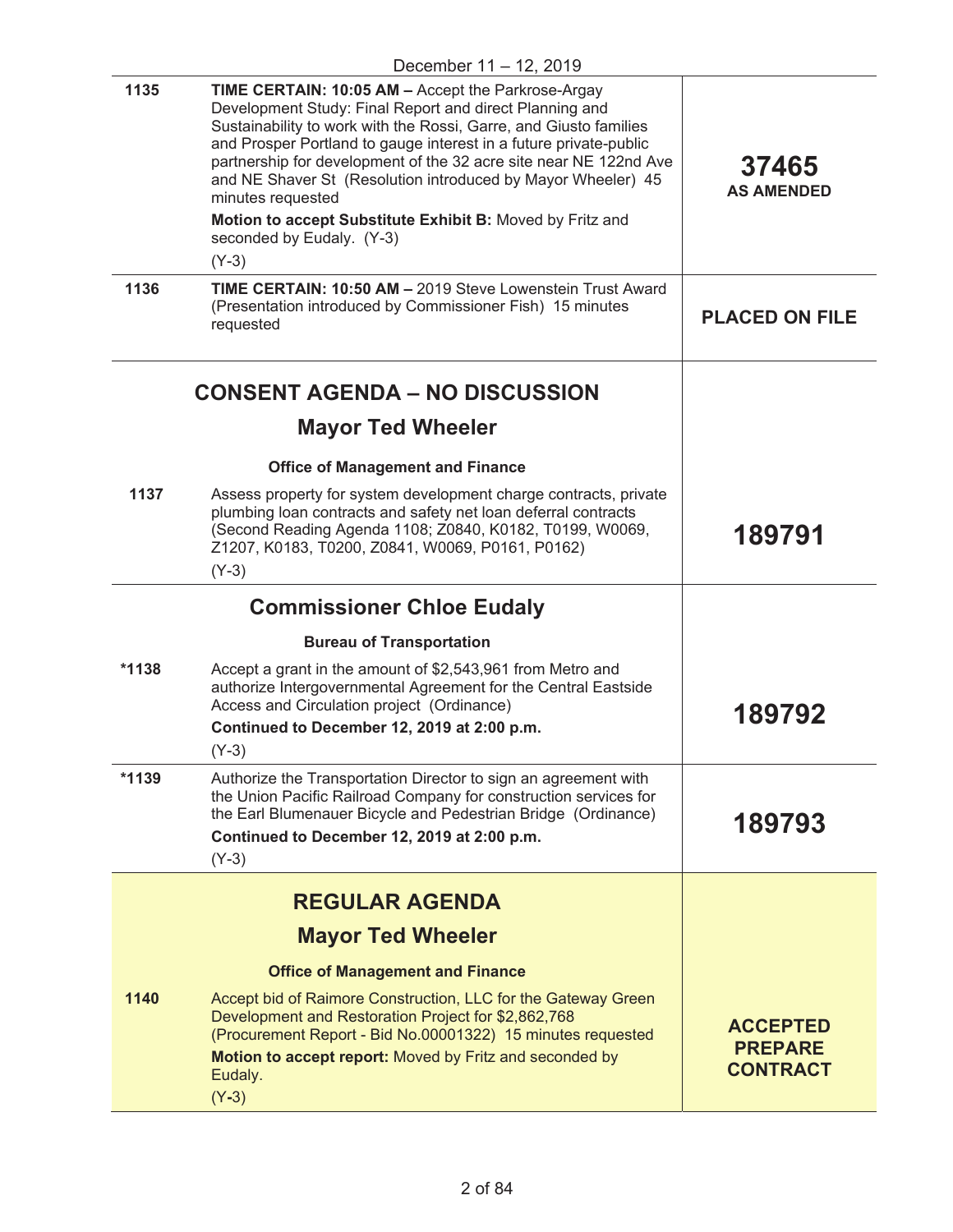| December 11 - 12, 2019        |                                                                                                                                                                                                                                                                                                             |                                                                                            |
|-------------------------------|-------------------------------------------------------------------------------------------------------------------------------------------------------------------------------------------------------------------------------------------------------------------------------------------------------------|--------------------------------------------------------------------------------------------|
| 1141                          | Adopt City of Portland Investment Policy (Resolution) 10 minutes<br>requested<br>$(Y-3)$                                                                                                                                                                                                                    | 37466                                                                                      |
| 1142                          | Amend Revenue and Finance Code to streamline the procurement<br>and contracting process (Second Reading Agenda 1077; amend<br>Code Chapter 5.33, 5.34 and 5.68)                                                                                                                                             | <b>PASSED TO</b><br><b>SECOND READING</b><br><b>DECEMBER 18, 2019</b><br><b>AT 9:30 AM</b> |
|                               | <b>Commissioner Chloe Eudaly</b>                                                                                                                                                                                                                                                                            |                                                                                            |
|                               | <b>Bureau of Transportation</b>                                                                                                                                                                                                                                                                             |                                                                                            |
| $*1143$                       | Accept a grant in the amount of \$4,646,372 from Metro, authorize<br>Intergovernmental Agreement for the design and construction of<br>specific priority projects identified in the Central City in Motion plan<br>and appropriate \$95,652 in FY 2019-20 (Ordinance) 15 minutes<br>requested               | <b>REFERRED TO</b><br><b>COMMISSIONER OF</b><br><b>PUBLIC SAFETY</b>                       |
| $*1144$                       | Authorize the Bureau of Transportation to enter into an agreement<br>with Union Pacific Railroad Company for preliminary engineering<br>and other related services up to the amount of \$50,000 to<br>construct a bridge on NE 42nd Ave over the Union Pacific Railroad<br>(Ordinance) 15 minutes requested | <b>REFERRED TO</b><br><b>COMMISSIONER OF</b><br><b>PUBLIC SAFETY</b>                       |
| 1145                          | Amend Transportation System Development Charge 2017 Capital<br>Improvement Plan (Ordinance; amend Ordinance No. 188619) 15<br>minutes requested                                                                                                                                                             | <b>PASSED TO</b><br><b>SECOND READING</b><br><b>DECEMBER 18, 2019</b><br><b>AT 9:30 AM</b> |
| 1146                          | Amend Towing and Disposition of Vehicles Code to clarify when a<br>vehicle may be towed (Second Reading Agenda 1119; amend<br>Code section 16.30.210)<br>$(Y-3)$                                                                                                                                            | 189789                                                                                     |
| <b>Commissioner Nick Fish</b> |                                                                                                                                                                                                                                                                                                             |                                                                                            |
|                               | <b>Bureau of Environmental Services</b>                                                                                                                                                                                                                                                                     |                                                                                            |
| 1147                          | Authorize the Bureau of Environmental Services to acquire certain<br>permanent and temporary property rights necessary for<br>construction of the Carson Basin- SW 39th Ave Project No.<br>E11116, through the exercise of the City's Eminent Domain<br>Authority (Ordinance) 15 minutes requested          | <b>PASSED TO</b><br><b>SECOND READING</b><br><b>DECEMBER 18, 2019</b><br><b>AT 9:30 AM</b> |
| 1148                          | Authorize a competitive solicitation and contract with the lowest<br>responsible bidder and provide payment for construction of the NW<br>Thurman St Sewer Reconstruction project No. E10696 for an<br>estimated cost of \$4,680,000 (Second Reading Agenda 1120)<br>$(Y-3)$                                | 189790                                                                                     |
|                               | <b>City Auditor Mary Hull Caballero</b>                                                                                                                                                                                                                                                                     |                                                                                            |
| 1149                          | Appeal of Patrick Cashman against the Bureau of Parks and<br>Recreation Social Service Permits policy (Report) 15 minutes<br>requested                                                                                                                                                                      | <b>REFERRED TO</b><br><b>COMMISSIONER OF</b><br><b>PUBLIC WORKS</b>                        |

At 12:13 p.m., Council recessed.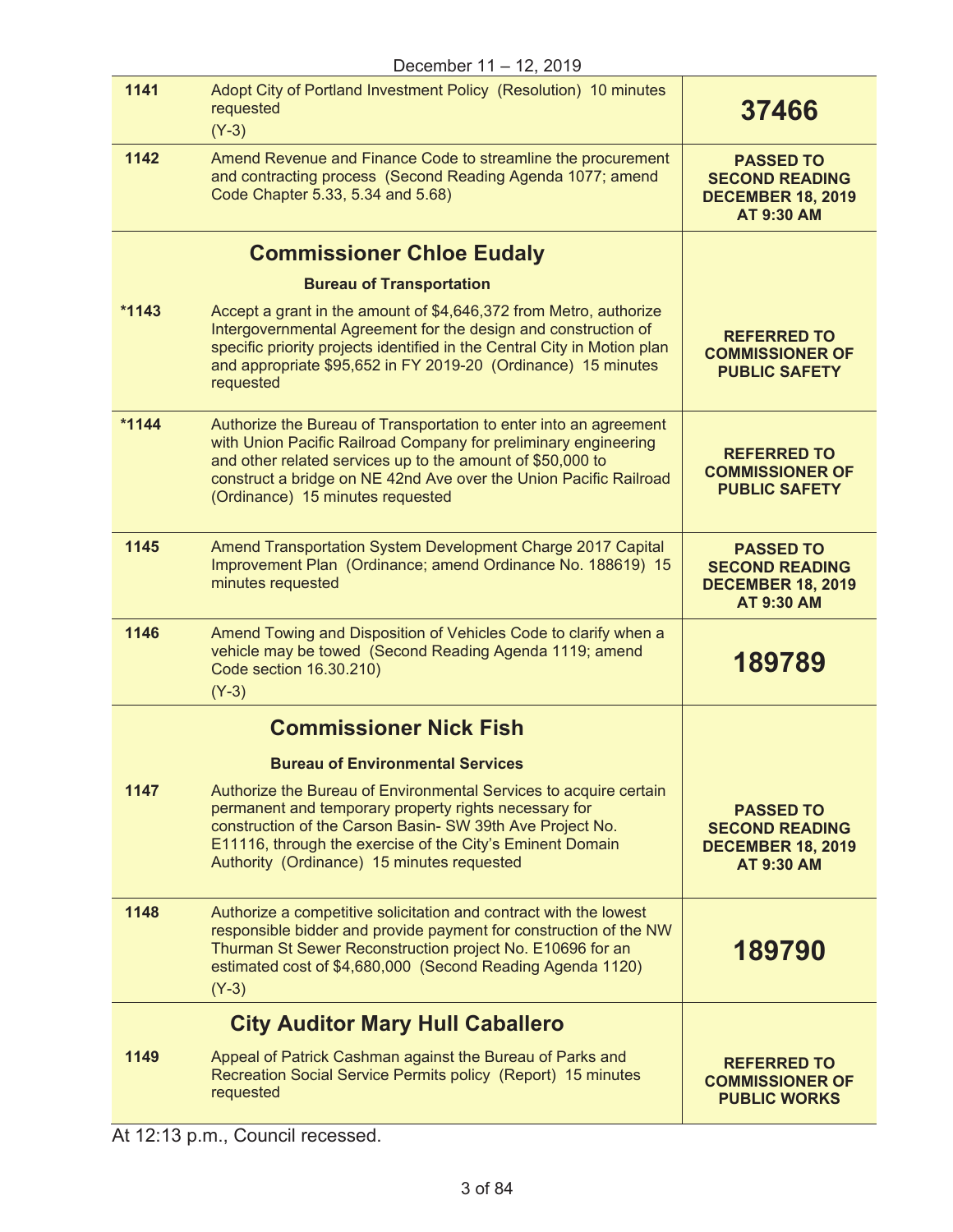A RECESSED MEETING OF THE COUNCIL OF THE CITY OF PORTLAND, OREGON WAS HELD THIS **11th DAY OF DECEMBER, 2019** AT 4:45 P.M.

THOSE PRESENT WERE: Mayor Wheeler, Presiding; Commissioners Eudaly and Hardesty, 3.

OFFICERS IN ATTENDANCE: Keelan McClymont, Acting Clerk of the Council; Lauren King, Deputy City Attorney; and Christopher Alvarez, Sergeants at Arms.

| 1150<br><b>TIME CERTAIN: 4:45 PM - Amend the Comprehensive Plan,</b><br>Comprehensive Plan Map, Zoning Map, Title 33-Planning and<br>Zoning, Title 18-Noise Control, Title 30-Affordable Housing, Title<br>32-Signs and Related Regulations to revise the Multi-Dwelling<br>Residential designations and base zones (Previous Agenda 1127;<br>Ordinance introduced by Mayor Wheeler; amend Code Title 33, 18,<br>30 and 32) 10 minutes requested | <b>PASSED TO</b>                                                 |
|--------------------------------------------------------------------------------------------------------------------------------------------------------------------------------------------------------------------------------------------------------------------------------------------------------------------------------------------------------------------------------------------------------------------------------------------------|------------------------------------------------------------------|
| Motion to amend the Better Housing by Design Ordinance to<br>include changes in reference to the documents: Moved by<br>Hardesty and seconded by Eudaly. (Y-3)                                                                                                                                                                                                                                                                                   | <b>SECOND READING</b><br><b>DECEMBER 18, 2019</b><br>AT 10:30 AM |
| Motion to amend the Better Housing by Design Findings to be<br>consistent with Council decisions made on November 21 <sup>st</sup> and<br>incorporate other refinements: Moved by Hardesty and<br>seconded by Eudaly. (Y-3)                                                                                                                                                                                                                      | <b>TIME CERTAIN</b><br><b>AS AMENDED</b>                         |
| Motion to amend the Better Housing by Design Staff Report to<br>reflect Council decisions made on November 21 <sup>st</sup> : Moved by<br>Hardesty and seconded by Eudaly. (Y-3)                                                                                                                                                                                                                                                                 |                                                                  |

At 4:54 p.m., Council recessed.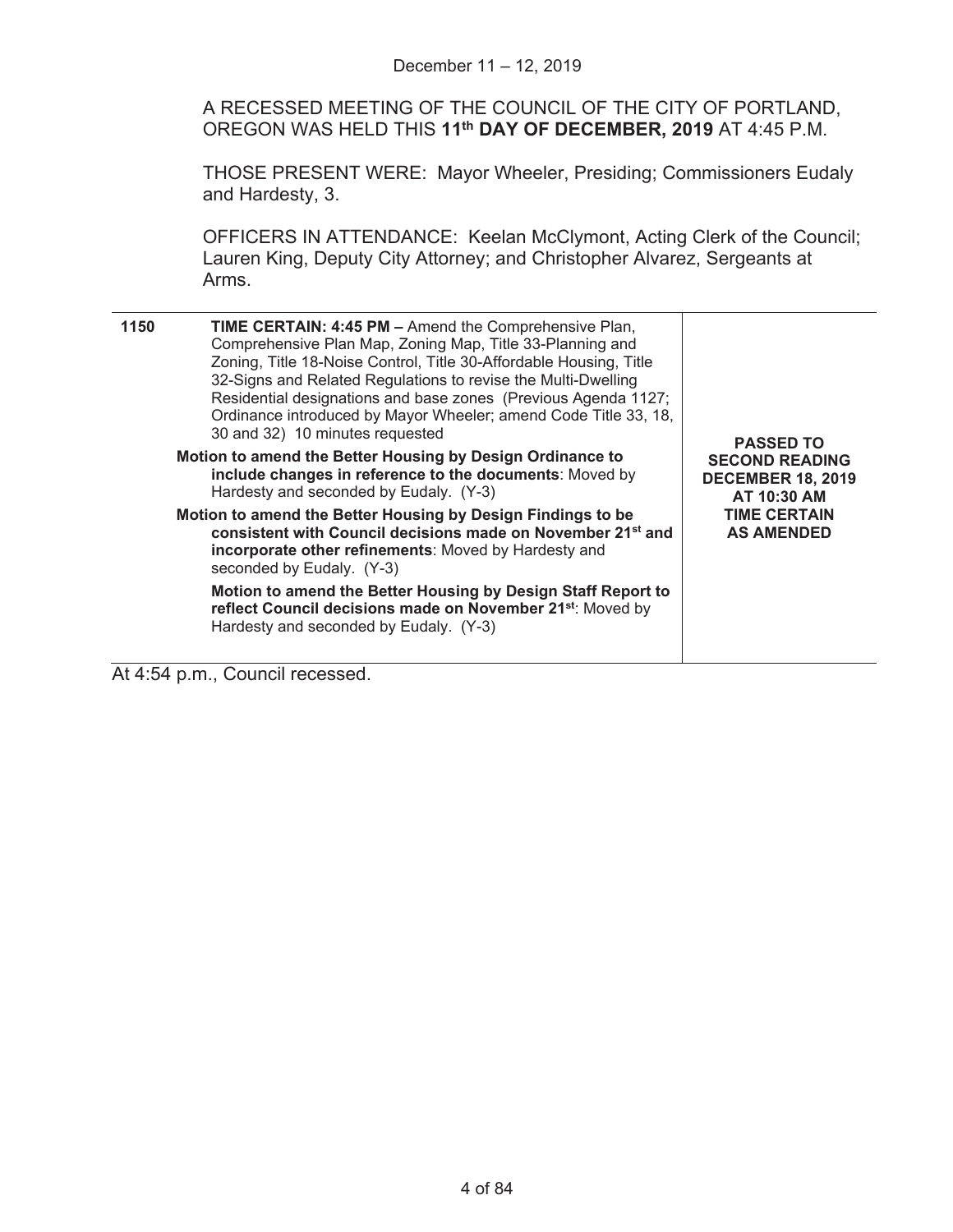A RECESSED MEETING OF THE COUNCIL OF THE CITY OF PORTLAND, OREGON WAS HELD THIS **12th DAY OF DECEMBER, 2019** AT 2:00 P.M.

THOSE PRESENT WERE: Mayor Wheeler, Presiding; Commissioners Eudaly, Fritz and Hardesty, 4.

OFFICERS IN ATTENDANCE: Karla Moore-Love, Clerk of the Council; Naomi Sheffield, Deputy City Attorney; and Daniel Sipe and Tania Kohlman, Sergeants at Arms.

The meeting recessed at 4:37 p.m. and reconvened at 4:47 p.m.

| 1151 | TIME CERTAIN: 2:00 PM - Results of Financial Audit of the City<br>Comprehensive Annual Financial Report for FY 2018-19 and<br>related communications (Report introduced by Auditor Hull<br>Caballero) 1 hour requested for items 1151-1152<br>Motion to accept report: Moved by Hardesty and seconded by<br>Eudaly.<br>$(Y-4)$ | <b>ACCEPTED</b> |
|------|--------------------------------------------------------------------------------------------------------------------------------------------------------------------------------------------------------------------------------------------------------------------------------------------------------------------------------|-----------------|
| 1152 | Accept the City of Portland Comprehensive Annual Financial<br>Report for the FY ended June 30, 2019 (Report introduced by<br>Mayor Wheeler)<br>Motion to accept report: Moved by Hardesty and seconded by<br>Eudaly.<br>$(Y-4)$                                                                                                | <b>ACCEPTED</b> |
| 1153 | TIME CERTAIN: 3:00 PM - Accept 2017-19 Biennial Report to<br>Portland City Council on 100 Percent Renewable Energy<br>Resolution No. 37289 (Report introduced by Mayor Wheeler) 1<br>hour requested<br>Motion to accept report: Moved by Hardesty and seconded by<br>Eudaly.<br>$(Y-4)$                                        | <b>ACCEPTED</b> |
| 1154 | TIME CERTAIN: 4:00 PM - Accept the report on the City of<br>Portland 2020 Federal Legislative and Regulatory Agenda (Report<br>introduced by Mayor Wheeler) 40 minutes requested for items<br>1154-1155<br>Motion to accept report: Moved by Eudaly and seconded by<br>Hardesty.<br>$(Y-4)$                                    | <b>ACCEPTED</b> |
| 1155 | Accept the report on the City of Portland 2020 State Legislative<br>Agenda (Report introduced by Mayor Wheeler)<br>Motion to accept report: Moved by Wheeler and seconded by<br>Hardesty.<br>$(Y-4)$                                                                                                                           | <b>ACCEPTED</b> |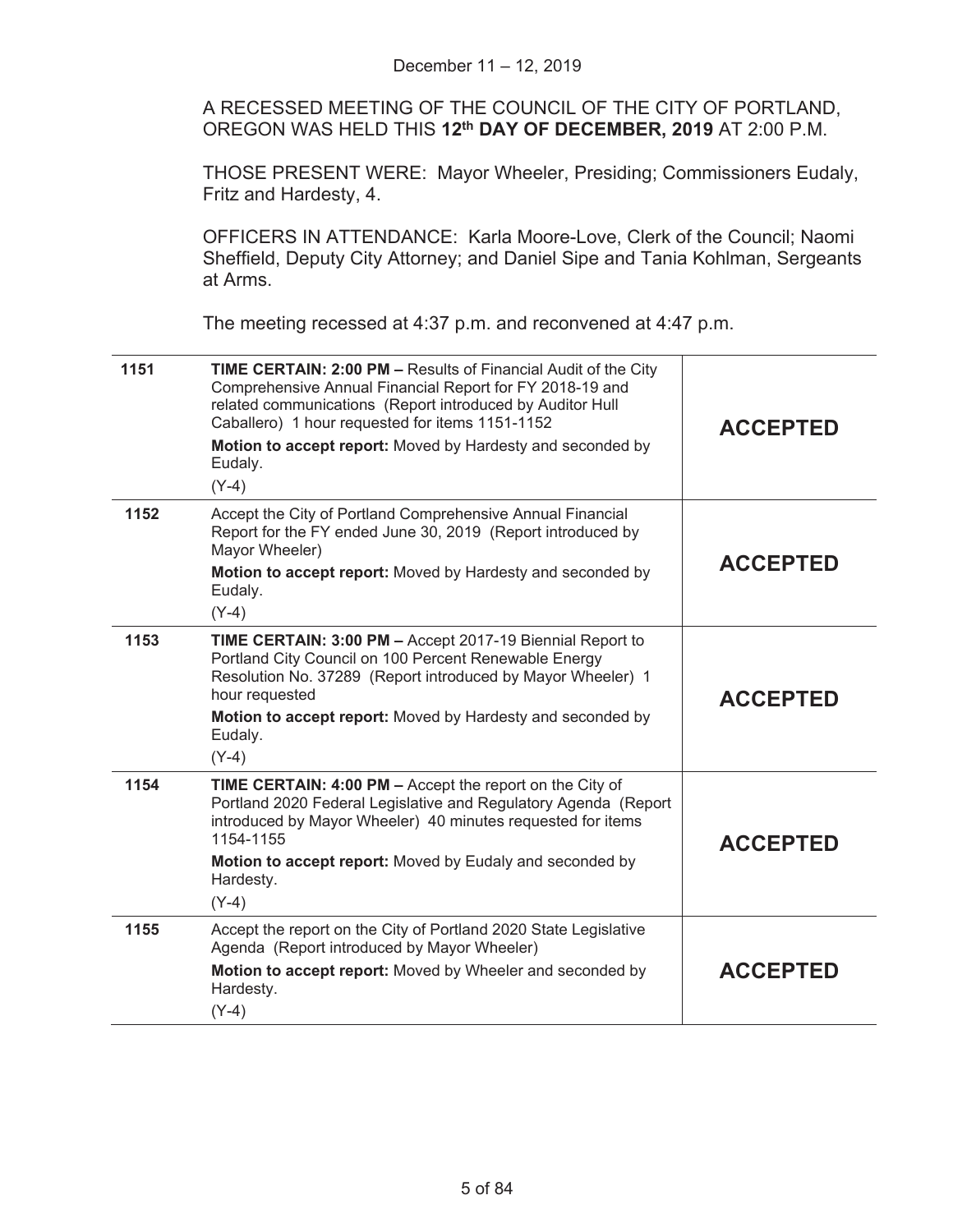| *1156   | <b>TIME CERTAIN: 5:00 PM - Amend Trees In Development</b><br>Situations Code to extend sunset date for certain tree preservation<br>regulations in development situations on private property (Second<br>Reading Agenda 1126; introduced by Mayor Wheeler; amend<br>Code Chapter 11.50)<br>Motion to extend the sunset date by five years to December<br>31, 2024: Moved by Wheeler and seconded by Fritz. (Y-4)<br>$(Y-4)$ | 189795<br><b>AS AMENDED</b> |
|---------|-----------------------------------------------------------------------------------------------------------------------------------------------------------------------------------------------------------------------------------------------------------------------------------------------------------------------------------------------------------------------------------------------------------------------------|-----------------------------|
|         | <b>FOUR-FIFTHS AGENDA</b>                                                                                                                                                                                                                                                                                                                                                                                                   |                             |
|         | <b>Mayor Wheeler</b>                                                                                                                                                                                                                                                                                                                                                                                                        |                             |
|         | <b>Office of Management and Finance</b>                                                                                                                                                                                                                                                                                                                                                                                     |                             |
| $*1157$ | Amend City Code related to the administration of the Portland<br>Clean Energy Community Benefits Initiative (Ordinance; amend<br>Code Chapters 7.02 and 7.07) 30 minutes requested                                                                                                                                                                                                                                          | 189794                      |
|         | $(Y-4)$                                                                                                                                                                                                                                                                                                                                                                                                                     |                             |
|         | At 5:55 p.m., Council adjourned.                                                                                                                                                                                                                                                                                                                                                                                            |                             |

# **MARY HULL CABALLERO**

Auditor of the City of Portland

| Karla                       | Digitally signed by<br>Karla Moore-Love |
|-----------------------------|-----------------------------------------|
| Moore-Loye Date: 2020.04.30 |                                         |

By Karla Moore-Love Clerk of the Council

For a discussion of agenda items, please consult the following Closed Caption File.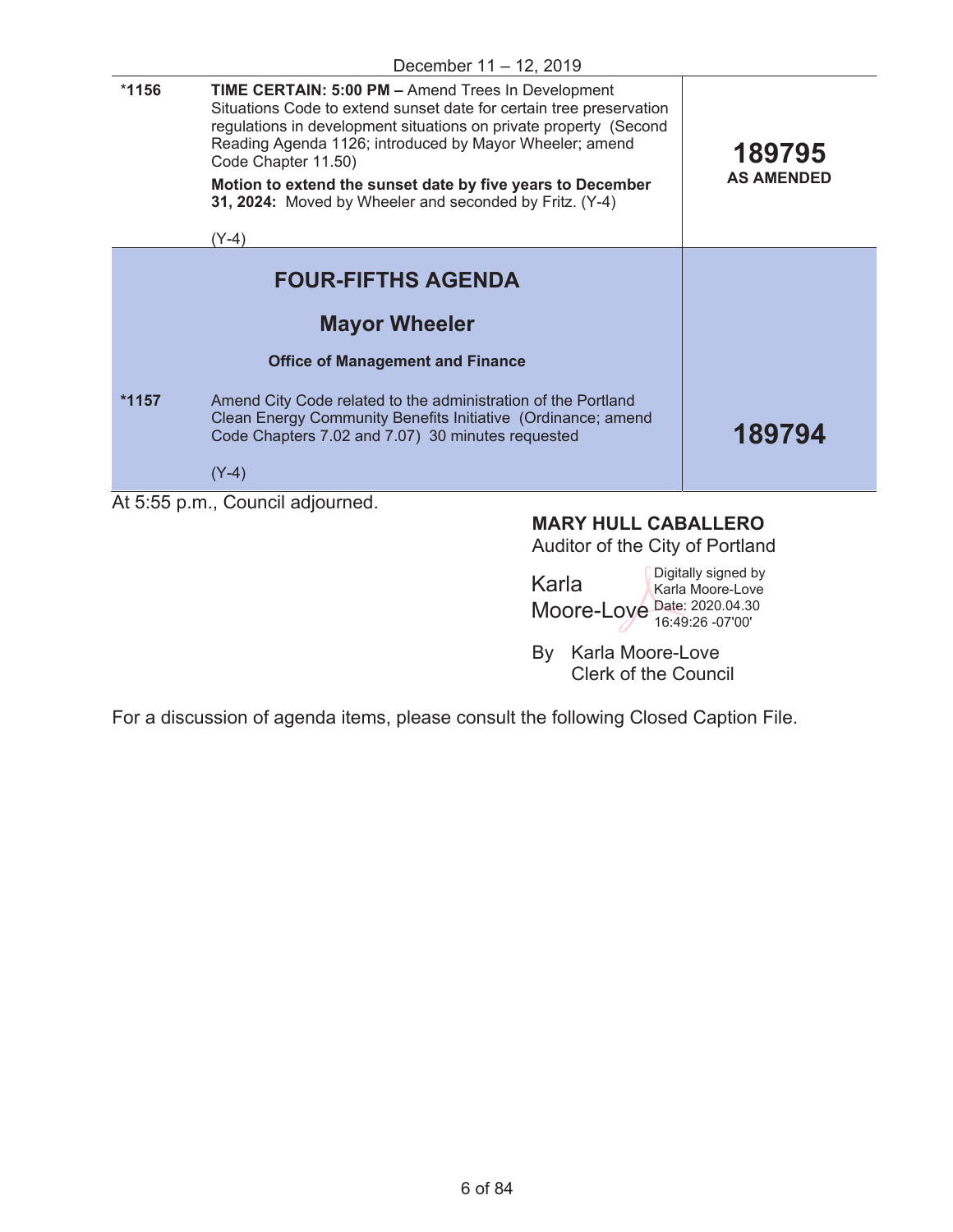**This file was produced through the closed captioning process for the televised City Council broadcast and should not be considered a verbatim transcript. Key:** \*\*\*\*\* **means unidentified speaker.** 

**December 11, 2019 9:30 a.m.** 

**Wheeler:** This is the december 11, 2019, meeting of the Portland city council. [roll taken] **Eudaly:** Here. **Fritz:** Here. **Wheeler:** Here.

**Wheeler:** Commissioner Fish is home, he's a good friend, and I wish him rest and healing during this time. And I want him to know, because he's probably watching and keeping up with everything that we are doing, that I am thinking of him and his family and his professional staff here at Portland city hall, so nick, we are all thinking of you, and we wish you were here. We will hear from legal counsel on the rules of order and decorum. **Lauren King, Deputy City Attorney:** Good morning. Welcome to the Portland city council. The city council represents all Portlanders and meets to do the city's business. The presiding officer preserves order and decorum during the city council meeting so everyone can feel welcomed, comfortable, respected and safe. To participate in the council meetings, you may sign up in advance with the council clerk's office for communications to briefly speak about any subject. You may also sign up for public testimony and resolutions or the first reading of ordinances. Your testimony should address the matter being considered at the time. If it does not, you may be ruled out of order. When testifying, please state your name for the record. Your address is not necessary. Please disclose if you are a lobbyist. If you are representing an organization, please identify it. The presiding officer determines the length of testimony. Individuals generally have three minutes to testify unless otherwise stated. When you have 30 seconds left, a yellow light goes on. When your time is done, a red light goes on. If you are in the audience and would like to show your support for something said, please feel free to do a thumbs up. If you want to express that you do not support something, please feel free to do a thumbs down. Please remain seated in council chambers unless entering or exiting. If you are filming the proceedings, please do not use bright lights or disrupt the meeting. Disruptive conduct such as shouting or interrupting testimony or council deliberations will not be allowed. If there are disruptions, a warning will be given that further disruption may result in the person being ejected for the remainder of the meeting. After being ejected, a person who fails to leave the meeting is subject to arrest for trespass. Thank you for helping your fellow Portlanders feel welcome, comfortable, respected and safe.

**Wheeler:** First up is communications, carla, call the first four people together. Thank you. **Items 1129-1131.** 

**Ross Montana:** I was told that I need to ask you if it's all right for someone else to take my time up?

**Wheeler:** On the same subject? This is somebody you know. I ordinarily do not allow it. I will allow it in this circumstance today.

**Montana:** Thank you very much.

**Wheeler:** You bet. Thank you for being here. Please, have a seat Or if you want to pull up an extra chair.

**Kate Martin Cook:** Good morning.

**Wheeler:** Good morning.

**Cook:** I am kate cook. I have some things for you guys.

**Wheeler:** You can give them to Karla, and she will get them to us.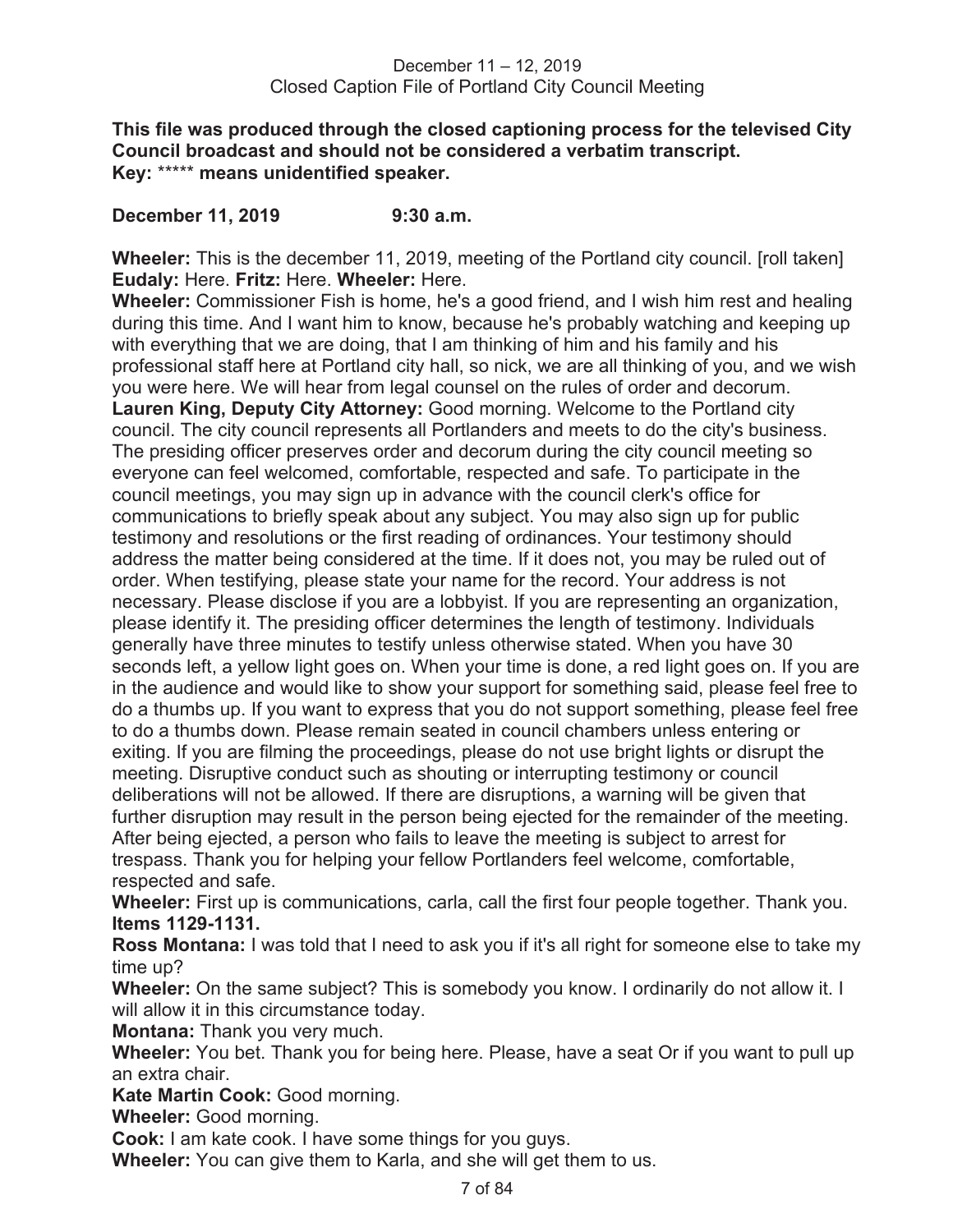**Fritz:** Thank you for your patience with the performing art that happens every time at city council.

**Wheeler:** I just wanted to find out if that buzzing that we were hearing continued after mr. Walsh went down the hall, and the answer is no, it did not. I just wanted to find that out. Thank you.

**Cook:** Good morning, again, my name is kate martinson cook. I am a homeowner here. I am here to talk about the livability and safety issues that we have in connection with join and the lack of sidewalks and streetlights on our street. I have passed out a map showing the location we are talking about and the pictures highlighting issues with homeless campsites. These pictures were taken over 2.5 years of a span, and sometimes they took over a month to clear. We have two-hour parking signs that are not in force regularly. The problem has been chronic on this street. There are no sidewalks or streetlights, and join does not secure parking lot after hours. This is a perfect environment for drug use, sales, campsites, and we also have prostitution, gun violence, assault, harassment, robbery, trespassing, biohazards, property damage, and excessive trash, and fires, including car fires, and impaired drivers. Northeast clackamas also is a main, is also a main thoroughfare to get to max and bus stops. We have pedestrians of all ages, including handicapped persons and children traveling up and down the street throughout the day and night. They have to walk or wheelchair in the middle of the street to avoid the campsites and illegally parked vehicles. This area is out of control, and it is dangerous. We are asking for sidewalks to be put in on northeast clackamas street on both sides, in between 80 and 81st, and we have requested sidewalks and streetlights to be put in for about two years now. They will deter the homeless camping, and with the influx of crime and drugs on our street we are asking for streetlights to be put in so this area is not so ideal for drug use and sales. We recommend that join secure their parking lot after hours for the safety of our neighbors. This will make it difficult for illegal activity to occur in the parking lot at night. We have contacted join and attempted to have a community discussion with the immediate neighbors. Our attempts have gone unanswered. We feel our proposed solution sidewalks along northeast clackamas and between 80 and 81st, street-lighting on the same block, consistent with signage and a recommendation of this that there would be a human being reduction in crime. It would be also less dangerous for commuters on max and trimet. Our street and neighbor are crawling with drugs and illegal activity, and it is dangerous. We need solutions implemented now.

**Wheeler:** Thank you. And thank you for the photos. That's helpful.

**Anne Taylor:** Hi, my name is anne taylor, and I also live in the neighborhood of northeast halsey, northeast clackamas and 81st. I am here today to talk about the unsafe conditions in the neighborhood, and we asked the city council to use the resources to help improve the area. It's a high crime rate area, and it's been increasing for the last six years. There's been an increase in drug use, drug selling, prostitution, and this has brought in guns and many assaults. These activities have increased due to the services join provides. We have tried to work with join to help us with the safety in our neighborhood to not allow the property to be used as a drug distribution center or a camp filled with tents, campers, rundown and abandoned vehicles, so they are not receptive to our attempts to have meetings with this incredibly unsafe problem. We are asking for help from you. We would like sidewalks installed, which katie had mentioned. We are requesting them because people are forced to walk in the street causing very unsafe conditions. There is also not compliance with the ada requirements for safe passage for disabled people. The street is a thoroughfare for people walking to the max station and watching buses and for kids walking to school. We would like more streetlights to be put in this area. Our hope is the sidewalks will prevent camps from sitting in around join. They have been an incredible problem for the neighborhood and increasing trash and biohazards and stolen cars and the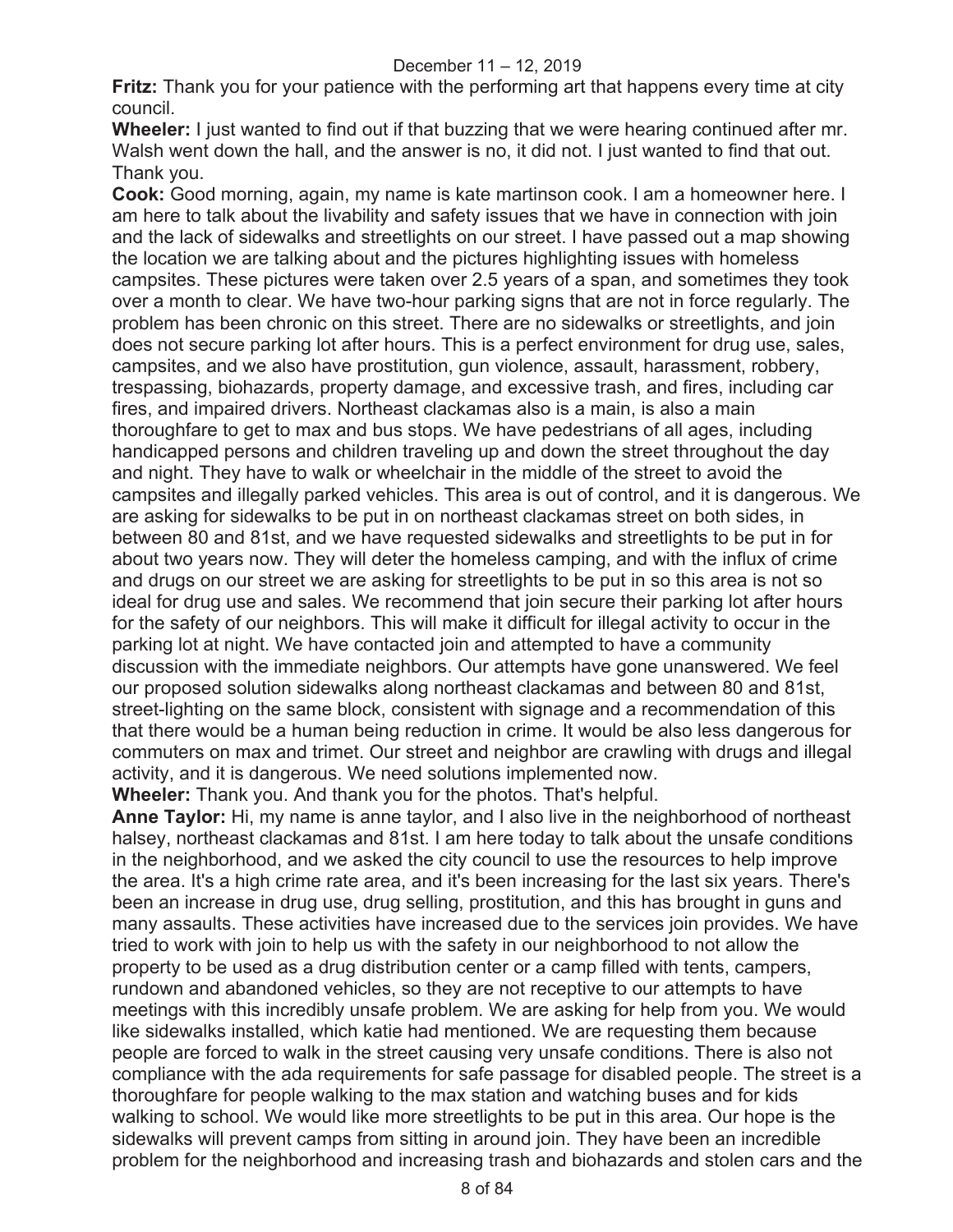crime is outrageous. We call the police constantly to help. And the amount of tax dollars used to clear out the -- camps is wasteful. [inaudible] breaking the laws in the chronic nuisance property code, 14b.60.010, and the city is not enforcing these codes. We are also -- the city enforces the parking signs that are there, and I will tell you the reason why we want the city to enforce the nuisance code that join is being illegal. We have people hit in the face, accosted for money, my husband has been spit on. There is open drug use, people have been yelled at, and dangerous dogs, and yelling at all hours of the night and morning. Lots of prostitution. Drug use. Shootings. This is a main center for drug distribution, especially on the weekends and any time during the day. We are asking the city council to enforce the city codes that they have set up to make our neighborhood safe, and I can emphasize how unsafe I feel in my home because property is not being held to the standards of a safe property. We are asking for constant and consistent enforcement of the rules and regulations.

**Wheeler:** Thank you.

**Taylor:** I also have pictures for you.

**Wheeler:** If you could give them to Karla, she will make sure that we get them all. Thank you. Did you want to go next? Thank you.

**Jennifer Day:** Hi. I am jennifer day, and I rent a house about five blocks away from the join center. I represent myself and in the interest of the homeowner. This was been an uptick in the property damage, theft, and waste over the past couple of years, and the cause is drug use and drug epidemic in general, and that's the problem that the country faces, and Portland, in particular, with the number of houseless, which we have an immense amount of compassion for. We are not against the mission of join as a nonprofit. It's more their conduct and governance. So the fact that they allow users and dealers to operate out of the join center parking lot is a reason that we are here. I use the max frequently, and harassment of clackamas street are unacceptable. A couple times I have had a join camper grab me and like demand money or my backpack. I am pretty big. I can take that. I also don't tolerate a lot of b.s. From people. Not everyone will respond that way or feels like they are empowered to. We are here because we have had to deal with the damage and disruption caused by the heightened presence of junkies who roam the neighborhood because the center has historically not secured their property at night. My neighbors here have attempted repeatedly to engage join in solutions because they are a part of the community, and they have been largely non-participatory. The last couple weeks has been an improvement. There has been an increase in the police patrolling in the area and parking lot and surrounding area has been clear. The amount of people wandering the streets even passed my house, which again, is five blocks away has decreased. Speculation around why, maybe because we are here at the city council meeting but that's not a long-term, sustainability solution, with that frequency and, and sense of police presence, so we would like to maintain the peace and accessibility over time, and what that looks like is a four-tiered solution around the sidewalks on clackamas streets on clackamas street, installing street lamps and rotational enforcement not as heavy because you have the support of the other two features, ask a career recommendation to the join center to put in some kind of prohibitory security fencing around their property to prevent activity on the parking lot at night. So sidewalks would reduce the number of rundown vehicles that currently congregate around the join center, and most importantly, it would provide needed accessibility for the neighbors who struggle to navigate the massive potholes on their way to the max line. Street lights [inaudible] shady activity that occurs, enforcement of laws would be a huge deterrent for dealing, and if the parking lot is not available the safe space for dealers, they will leave. These dealers and users are attracted to the area because they are careless in their governance of the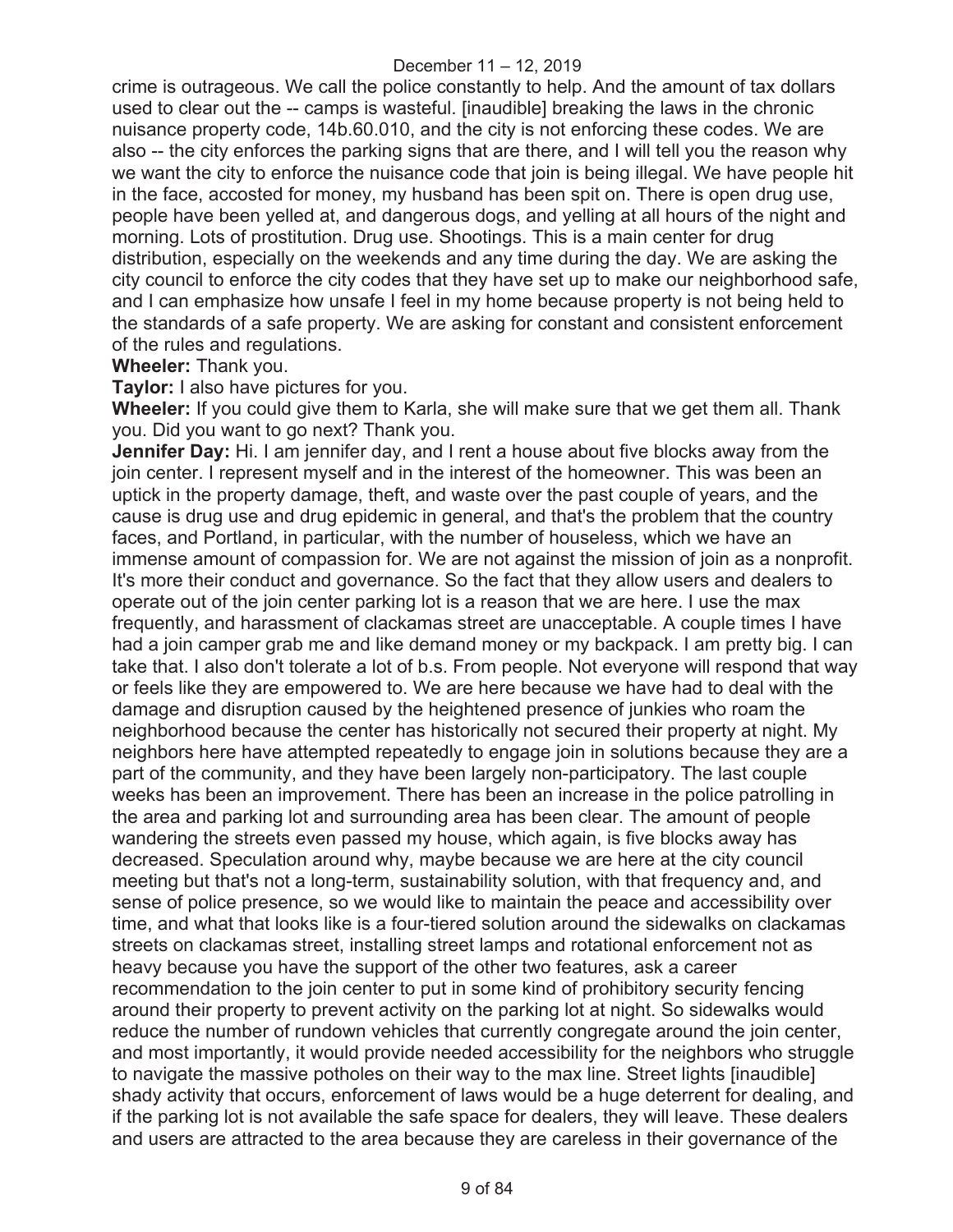property, and it persists due to the inaction of the city to enforce the law with consistency. it's very frustrating can I continue for ten more seconds?

## **Wheeler:** Yes.

**Day:** We vehemently encourage board members to put up the safety fence. There are ways to do this cost effectively, and with the support of the neighborhood that don't require Portland p.d.'s active presence. We come here seeking your support, and we ask again, the city take action by installing the sidewalks and streetlights and enforcing the law. Thank you.

**Wheeler:** Thank you. Appreciate it. Good morning.

**Adrian Huang:** Good morning. My name is adrian huang, and I live on northeast 80th next to join. So I am here in support -- Sorry. I am here in support of my neighborhood and of my family. I am the mother of two, and I want to just speak quickly on my experiences. We purchased our home in may, and just in the short period of time from then and now I have experienced everything that has been stated here. Something that bothers me is that there are babies and children and elderly and disabled persons who live in this neighborhood. By coming here, you would assume it's like any other neighborhood. It looks safe on the outside surface, but then the moment you come to our pocket, you realize that it's not that at all. We believe the sidewalks, streetlights, consistent enforcement of standing law and people around join would dramatically improve the circumstances at the time. Just in the time we lived there, we have had our house burglarized, our shed and our chicken coop vandalized, cars have been broken into. Decorations, packages stolen, and plants dug up. We have had feces on our yard, neighbor's yard, and we have watched neighbors -watched as neighbor's homes have been broken into during the daylight while my children are playing in the front yard. We have watched packages be stolen in broad daylight, 3:00 p.m., while my children are playing in the front yard. Including this, the trash overflow, the constant yelling and screaming. We need something to change. This should not be the case at all. We understand what join is here for. We support that cause, but if it affects the safety of all of the residents that live in this area, something needs to change. Thank you. **Wheeler:** Thank you. So obviously, the number one issue facing this city is the homeless crisis, and it's not just Portland. Every city up and down the west coast, big, small, run by ds, rs, it is an epidemic crisis. I want to assure you that there are lots of people working hard on all aspects. You mentioned the -- circumstance I will have to ask you to be quiet, please, thank you. We are focusing relentlessly on it. You are not the only street or neighborhood impacted in this way. Sir, I will have to ask -- I don't want to have to ask you out but I will, I will if you cannot be quiet. Okay, so, and this, actually, perfectly illustrates the point, when you are talking about public safety or policing and people accuse you of being non-compassionate, in fact, we are spending a lot of money on prevention, on shelter, on the transition out of shelter, on mental health services, addiction services, and we made a huge commitment around permanent, supportive housing, and the real way for us to solve this problem is to get those individuals on the street connected to whatever resources, excuse me, and help that they need to get off and stay off the streets. Housing. For some it's mental health. I am glad you think that this is funny, sir, but it's actually not. This is a serious issue. Since you are running for mayor, I hope you take it more seriously. People's safety is not something to laugh at. Or laugh about. People deserve to feel safe in this community. The people who are living on the street deserve our compassion, and that connection to services. We are working hard to make sure that happens. You suggested a couple of very concrete ideas. No pun intend. My piece of this, I will raise these issues with join directly, and through the joint office of homeless services, and we will have that conversation. I appreciate you being here today and expressing your concerns directly. Thank you. Commissioner eudaly.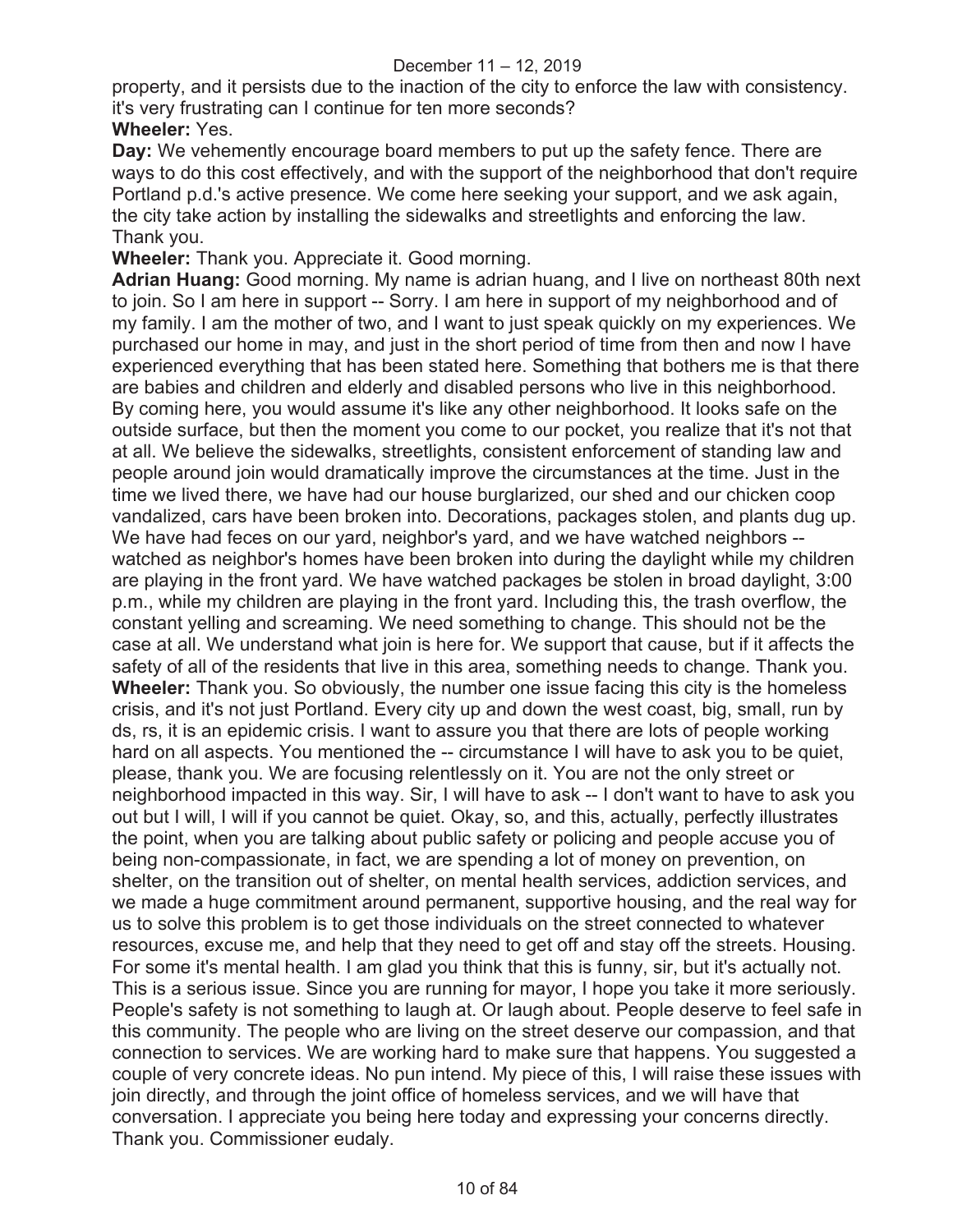**Eudaly:** Thank you for coming today. I had my bureau check into your neighborhood when I saw four people coming from the same area and I want to acknowledge that we received nine formal requests by residents to address transportation safety concerns in your neighborhood. What we have done so far is installed the stop sign at 80th and the twohour parking signs on northeast clackamas. I will have staff follow up with you, but your other -- about your other requests, lighting, sidewalks. Enforcement of the parking zones. But I do just want to let you know that unfortunately, the city of Portland leaves the construction of maintenance of sidewalks up to adjacent property owners, so that's not something that I can promise you today. The city generally doesn't build sidewalks in neighborhoods. I was trying to look at your neighborhood on google street view. It's not my role, just the way that we have done it. I personally think it's a terrible way to manage the important asset, but we don't have the billions of dollars it would take to build the sidewalks for everyone that doesn't have them. I was trying to look at your neighborhood on google street view to understand why the request is so specific. Is there sidewalks everywhere else, and that one block would connect?

**Cook:** Predominantly, yes. The main reason is because it is such a thoroughfare. It is a main thoroughfare if -- we have madison high school up the way, and the max right there, and tri-met right there. So it is legitimately a thoroughfare. We have join right there, and I think that we are unique in that way that we have join, homeless services place right next to our actual homes. It's not just like any other street on the city block. It's different. **Eudaly:** And we do sometimes fill in those gaps, especially if it's on like a major transit route or maybe a safe route to school. I cannot promise anything other than staff will follow up with you and we'll see what is possible, but I really --

**Cook:** With the amount of safety issues, I think it should be looked at quickly, please. **Wheeler:** And it sounds like the police precinct has been engaged, is that correct? **Cook:** 100%.

**Wheeler:** I am very glad to hear that. We will work with join and see what the situation is there, as well. And in terms of the bigger picture, we need to keep plugging away. **Cook:** I want to say that will harris, the director of join, has been more receptive as of late. So that's been a bit more helpful.

**Wheeler:** I know him to be an honorable person, so it wouldn't, it wouldn't surprise me. Commissioner Fritz.

**Fritz:** I want to add, thank you all for taking the time to come and appreciate you being here, and thank you to the person who gave his name. Andrew abbey does local improvement districts. You might want to pick up his card, all of you, on our way out. If commissioner Fish was able to be here, he would note occasionally the environmental services or in my case, the water bureau is doing a project in an area, and we can sometimes partner to make it less expensive to adjacent property owners to be able to participate, and we have done that along 82nd in various neighbors, so although it sounds daunting to be looking at the small number of property owners, making that huge investment, there may be some help. As commissioner eudaly said, I don't know whether there is or not but I am glad to see both of you acknowledging with compassion the needs of the folks there and also very recently asking the crime be addressed. Thank you. **\*\*\*\*\*:** Thank you.

**Wheeler:** Thank you. I appreciate you being here. Next individual, Karla. On a slightly different subject, I believe.

## **Item 1133.**

**Cheryl Graves:** I am cheryl graves. I am a resident in Portland. I would like to present a summary of my previous four visits to this council. On august 28, I covered homeless issues and the need for 400 acres to create a rehabilitation community, village, and farmland. The message was how we plan to graduate 500 job-ready individuals every year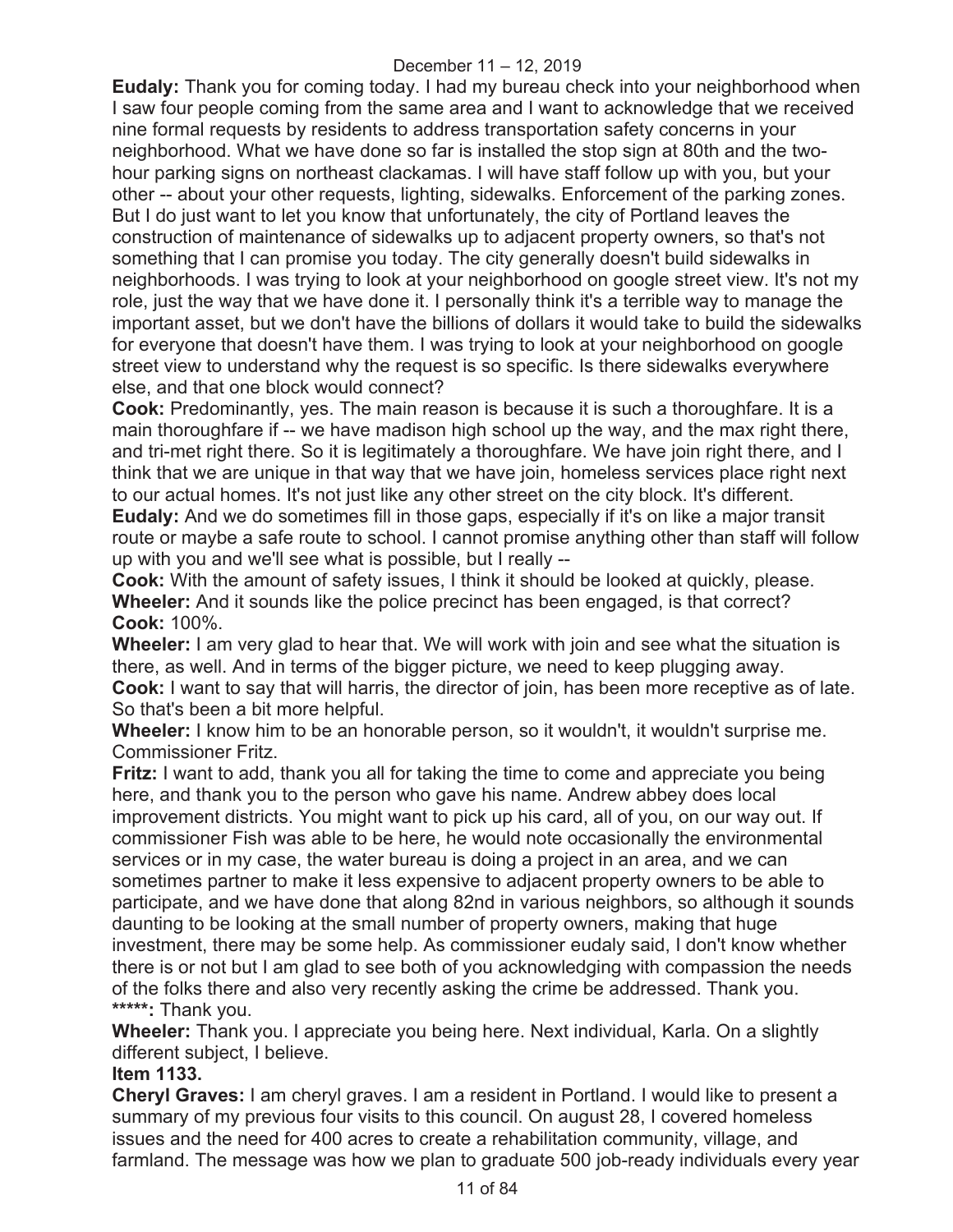through mentoring interaction, along with job and personal community skills. To skin, we could use a portion of the city owned golf courses or set aside 10 acres of the proposed east county water treatment plant and allow yes to build a 50-acre apartment to house 100 rehabilitated job-ready, employees to build and maintain the plant, and all of the above are people that we are gathering off the street and offering them a better place to live with advancement opportunities like education, food, and water. On september 11, besides the crime that went on september 11, I covered homeless and foster children. For the most part, we must keep the children safe. The plan is to graduate 100 children to the eighth grade and another 100 through high school every year with reliable and job-ready knowledge. These are people on the streets not receiving that today. On october 2, I covered mental health and suicide and the demanding need for better care and equipped to help bring meaning and peace to their day. November 13, undereducated students that go on to be more prone to homelessness, low-paying jobs, and addiction. The yes campus will follow these kids through a successful graduation with job-ready skills. The reason for the yes plan is to add a much needed feature that no other plan before has offered. Safe, caring, education, on the job training, and self-esteem building, and purpose, and successful interaction. With these skills, their chance of becoming homeless is less than 20%. The present situation, we will see more than 80% back on the street, so if we can remove 60% more people off the streets than our present situation and pay less, why aren't we doing it? With these skills, their chance of becoming productive people are greater than ever. I would like you to think of this plan as a management tool. Yes, my life matters, the homeless cure is a middleman between all agencies that deal with the systems presently not sufficiently communicating. First the evaluation center, a chosen panel of experts will conduct an intensive evaluation of each individual and choose a destination. This center will take over the present locations and be used for temporary housing. Until the evaluations are complete. Secondly, once the evaluations are complete, everyone will be placed into one of the following. A hospital for medical care. Two sentences? Thank you. A caring facility for mental health sufferers. A rehabilitation center for addiction. The village use and foster center. Or the village revitalization community for a home, counseling, on the job training, education, group engagement, and family. This plan will move over 7,000 people off the streets and into a village in less than five years, with your help. Thank you.

**Wheeler:** Appreciate it. Thank you for coming in again. Good to hear from you. Karla, I am going to remove one item from the consent agenda. I am going to pull item 1137. I am going to remove -- move the remainder of the consent agenda to the thursday afternoon session. Next item, 1134.

## **Item 1134.**

**Wheeler:** Commissioner eudaly.

**Eudaly:** Thank you, mayor. This lid will build on our partnership with tri-met, with transit oriented development by building a new neighborhood for the great walks and encouraging biking and walking, and contributing to the climate change objectivity, while supporting our regional transit partner, and the item before us today will create the local improvement district as a prerequisite to beginning the survey and design of the project. Here to walk us through the project is andrew abbey, who will be followed by a panel of invited testimony. Welcome. Welcome back.

**Andrew Aebi, Local Improvement District Bureau of Transportation:** Thank you. Andrew abbey, local improvement administrator, a pleasure to be here this morning, and I think Karla has a presentation up. I am happy to report that we received no remonstrances. I will walk you through the brief power point presentation, so the map in front of you here shows the previously approved lid for northeast 97th avenue in blue, and those red street segments are areas that will be back to the council with the street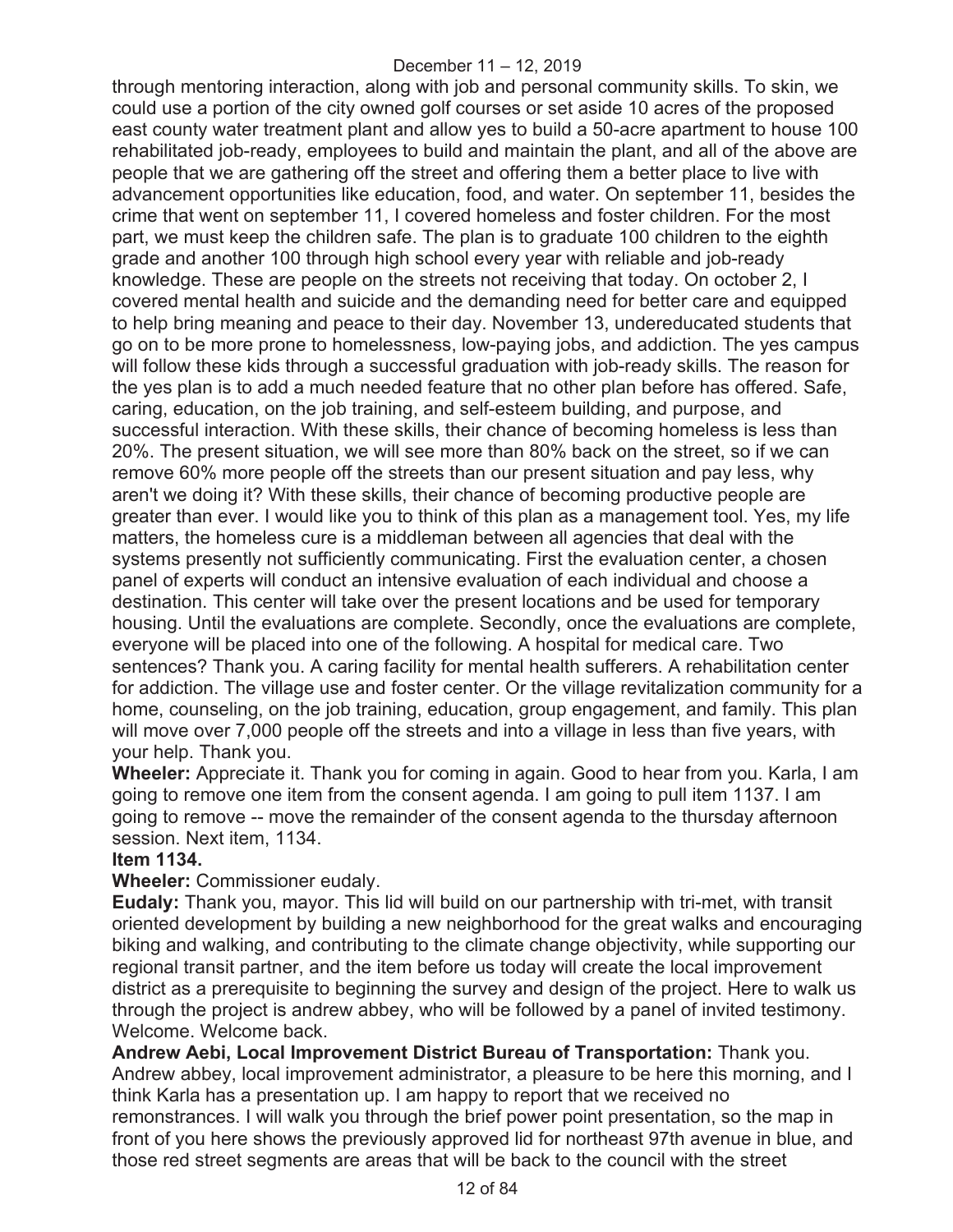vacation, and this lid here, which is, if you approve it next week, will be the second currently formed lid in gateway, are the orange street segments, so you see couch, one block of that there on the south and two blocks of northeast davis street to the north. We will be dividing the lids together for efficiency and economies of scale. So just to give you a recap -- the second lid will bring the total investment in east Portland to nearly \$15 million worth of infrastructure, to a historically underserved neighborhood. We have finished doing surveys for both these lids, and we are starting preliminary engineering currently. And we will be back to council with the property rights ordinance to acquire the right-of-way for northeast couch and davis streets, and you will be hearing from our panel here in a few minutes, but we've been working hard to try to incorporate the inclusive contracting into this project, and you will also be hearing about the anti-displacement policy, as well. The last bullet point here was interesting to me, but I found out last month that we did some transportation modeling, and we found out this particular area had an 82.2% auto mode split in the area, so if we are going to get serious about reducing the carbon emissions and giving people more choices to get around, we absolutely have to get that 82% mode split for cars down. We will be incorporating a lot of bike and transit and pedestrian-friendly designs into the project. Just to refresh your memory, this is a slide I showed you in march when you brought the first lid together. You can see how decrepit the infrastructure is today. This is zoned to be the highest density area of the city outside of the downtown. And we can only do that if we build the infrastructure that will be built by the lid. And this is what we hope to build in this area with the partners, some of whom are here today to testify. I did want to clarify that this lid authorizing the construction of water mains and the utility under-grounding that are not incorporated into the budget, but there is a directive that allows the lid administrator to negotiate that with the approval of the city attorney and incorporate that work into the lid without having to return to council for another hearing. If you have any questions, I am happy to answer them before we turn it over to invited testimony.

**Fritz:** Just to clarify, you would be authorized to negotiate with the property owners to pay for the property and sewer?

**Aebi:** The authorization would be to execute what we call an extra work agreement where the property owner agrees to pay an additional amount above their assessment for the street, sidewalk, and stormwater improvement to fund the water main and utility undergrounding infrastructure, and we did that, by the way, on the first lid that we built in gateway to the north.

**Fritz:** I just want to clarify the utilities will not be asked to pay for that?

**Aebi:** Correct. They have their tariff agreements and their, they are generally not allowed to subsidize that, but they have been extremely collaborative with us in working through the design and getting the technical details figured out. If you don't have any other questions, I think that we have four panelists.

**Fritz:** Okay.

**Eudaly:** I would like to call up the invited speakers to the table. Larry jackson sr., dr. Steven holt. Jennifer stedman, and gordon jones.

**Wheeler:** Good morning. Thank you, everyone, for being here.

**Eudaly:** Welcome, and please state your name for the record before you begin your testimony.

**Larry Jackson:** Good morning. Thank you forgiving us the opportunity to testify. Commissioner eudaly, to you, commissioner Fritz, and honorable mayor, and also I would like to send my sincere well wishes to commissioner Fish. I have had the opportunity to work with him on previous housing developments, i.e., the columbia, the new columbia, so I know he's always concerned about the housing and the additional housing and how we take care of housing, and this is an opportunity that we have in gateway to do something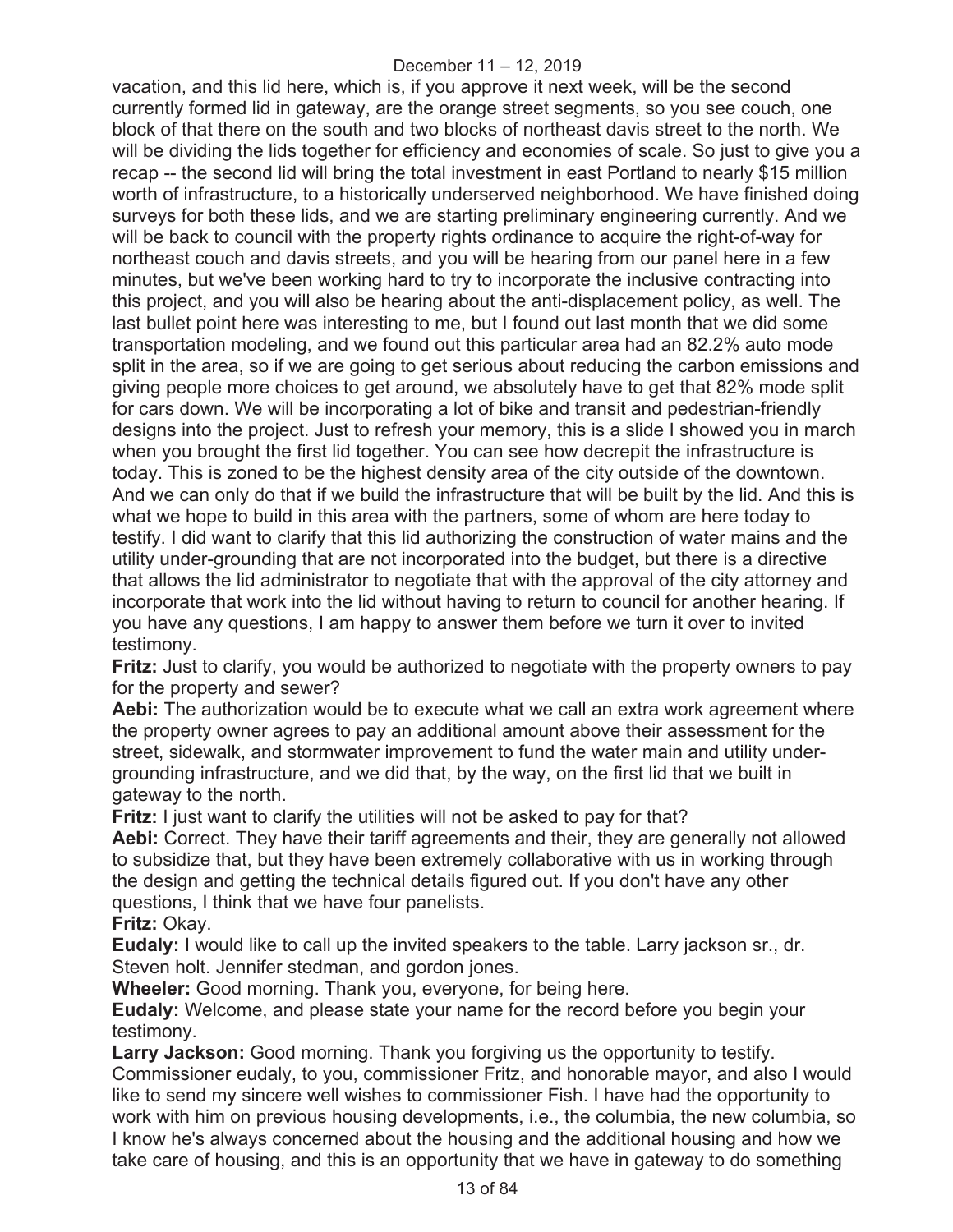really big and to get it right. When I say get it right, I mean the inclusiveness and the actual density that needs to be in that particular area to kind of deal with what we need in affordable housing, and it reminds me of, when you try to be excited about something that's really hard to be excited about, lids don't seem to be exciting material for council. For us, we know how much work goes behind the scenes to really make an lid work, and what it really means to the infrastructure of putting together a housing development. It reminds me, I don't know, if you remember 30 years ago, we had a mandate to find a bi-line, and they had a contest about what could we put as a bi-line. I entered that, I didn't happen to win but I remember michelle harper did win that, and it was a city that works. And as you see all the city cars nowadays that have that slogan on the car, that's where the history of that comes from. It reminds me 30 year ago, so it may be something that happens behind the scenes but it's something that really makes a difference still 30 years later. And that's kind of the thought that I have when I think about what getting it right with this lid, getting it right with gateway, and I am with the [inaudible] group, and we are with the jmw properties in doing this, and I am excited to be here and to ask for your aye for this.

**Eudaly:** Would you state your name for the record.

**Jackson:** Oh, commissioner, you know my name. Larry j. Jackson sr. I am a lifetime resident of Portland and the surrounding area.

**Eudaly:** You just always have to state it for the record, and do you remember what your slogan was?

**Jackson:** Yes.

**Eudaly:** What was it?

**Jackson:** Oh, mine? No is, I don't remember mine. I didn't win. [laughter] **Dr. Steven Holt:** Good morning, dr. Stephen holt. Good to see each of you, and commissioner Fish, prayers and support go to you, in your absence. I am often here as the chair of the committee for north, northeast housing strategies, so you know and have heard my heartbeat around how we do the housing, and that we are very intentional and specific. To make sure that the most impacted people have an opportunity to benefit from this, oh, gosh, gang buster explosion that's happening here in Portland, not only those being housed but those building the housing, from workforce development, and to capacity expansion, and small business, and etc., etc the exciting thing for me, I don't fit in the seat of, as the chair of the oversight committee but as the consultant, assisting with being very intentional and thoughtful with how we do what we do in this particular effort. Rare is it that we can be thoughtful about how the community gets developed, and the exciting thing with this work is the effort is how do we recraft the neighborhoods? How do we establish a community that is inclusive. That is collaborative, that is cohesive? How are we providing access, opportunity, and support for neighbors? How do we bring the neighbor back to the hood? And that's what we're looking at. Creating and sustaining human dignity in this process. Being very thoughtful it is not just buildings. These are families. These are people. These are relationships that are going to be longstanding, so I am excited about what we can do, what we can do by getting in front of this work, and hopefully, becoming a model for how we think about building the community development in the city of Portland. So.

**Eudaly:** Well, dr. Holt, I think you came up with a prize-winning slogan yourself, how do we get the neighbor back in the hood. All right. Thank you.

**Jennifer Steadman:** Good morning, I am jennifer stedman, and I work with jmw properties. I get to have this conversation about anti-displacement. So we are committed to making fair, and thoughtful anti-displacement policy. I've been in contact with several of the residents in gateway to understand their situation and what happens to them when development occurs. The recurring concern is they will be in a different school district, the financial burden, and ultimately, where they will go and can they afford it. I have taken the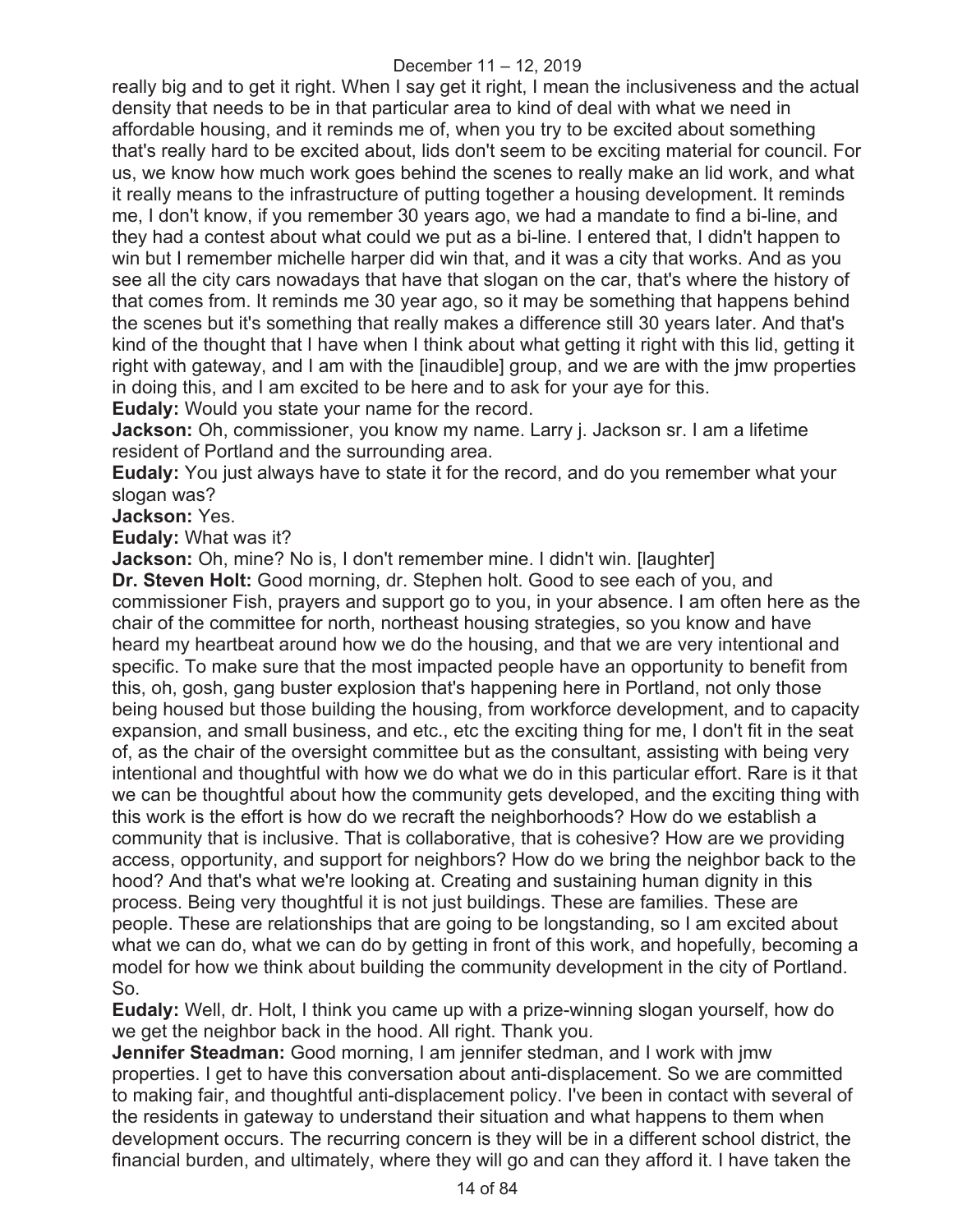concerns to heart as I continue to draft this anti-displacement policy. Here are the key points that we intend to do to accommodate those who are affected. They will have three options. The first will be to -- the first option is, we, as a company, will incur the cost of moving the resident by moving hires, they get to pick between roughly 300 apartment units under our ownership, within a two-mile radius, which keeps them within their base network for schools, shopping, transit, work, and so on. We will also transfer the deposits, move them into an apartment home that they get to choose, and possibly pay less rent but no more than what they are currently paying. We will also not do rent increases during the time that they are displaced. Once the development is complete, they will have the first right of refusal for a new home. The second option we have is if they choose not to relocate within the company we will work with the resident and find a home if compensate them financially to help them to absorb the cost even if it's outside of the gateway area. Third and my favorite, is if the resident would like to buy a home, we are willing to pay for a down-payment on a home and connect them with a realtor and help them through the process. With that being said, in my conversation they told me they would love to buy a home but fear the credit is not good enough. This prompted me to find a solution. I am thankful to say that in the beginning of 2020 all on-time rents will be reported to a main credit agency monthly. This is not something that happens in property management. So many people are willing to report the bad but never the good. This will help residents build credit and hopefully their dream of home ownership will be a reality. This is a huge step in overcoming gentrification and social inequality. And I am also proud to say that we have rented several houses to join, whose mission is to help the underserved members of the community. Although the master lease is in join's name, I am working on getting the actual resident's name on the lease so they, too, can benefit from the I don't mean time payments, building their credit. Being able to report to a credit agency and helping build people's future is the most humbling part. We get to help create a true, honest, and original community. I would like to also point out that over the past four years, gateway residents have only seen a one-time rental increase of just \$20 a month. We have tried to keep the rents reasonable knowing how important the true initiative is and how important the diversity of the gateway's success is to us. I will end with one last thought. With building just our first three projects, we will be only displaying 70 people. That's not homes. That is people, including minors, and this means with the first three projects, 10 new doors will be added for each individual displaced in the gateway neighborhood. The number of doors created per displaced resident will increase significantly as the gateway vision continues. **Wheeler:** Commissioner Fritz.

**Fritz:** Absolutely phenomenal. Thank you. Could you please state the name of your company?

**Steadman:** Jmw properties.

**Fritz:** Jmw properties. It's really good to hear about companies offering options and looking to help home ownership and ways to establish credit and knows the individuals living in the housing. Thank you very much.

**Steadman:** Thank you.

**Eudaly:** I want to thank you for those extraordinary efforts. Almost in tears hearing what you are willing to do, and the reporting on-time rents is so great. We know that the people prioritize rent above almost any other expense that they have. And yet, if they have a low credit score, typically, that 30, 40-year history doesn't mean anything in the system. I know that there is platforms that representers can pay in order to have their on-time rents reflected, but a lot of the low income renters don't have \$10 a month to pay for that service. So thank you. Thank you very much for that mr. Jones.

**Gordon Jones:** My name is gordon jones. I live at 9837 northeast irving street in the gateway. And mayor and commissioner Fritz and hardesty, and you know, I certainly, my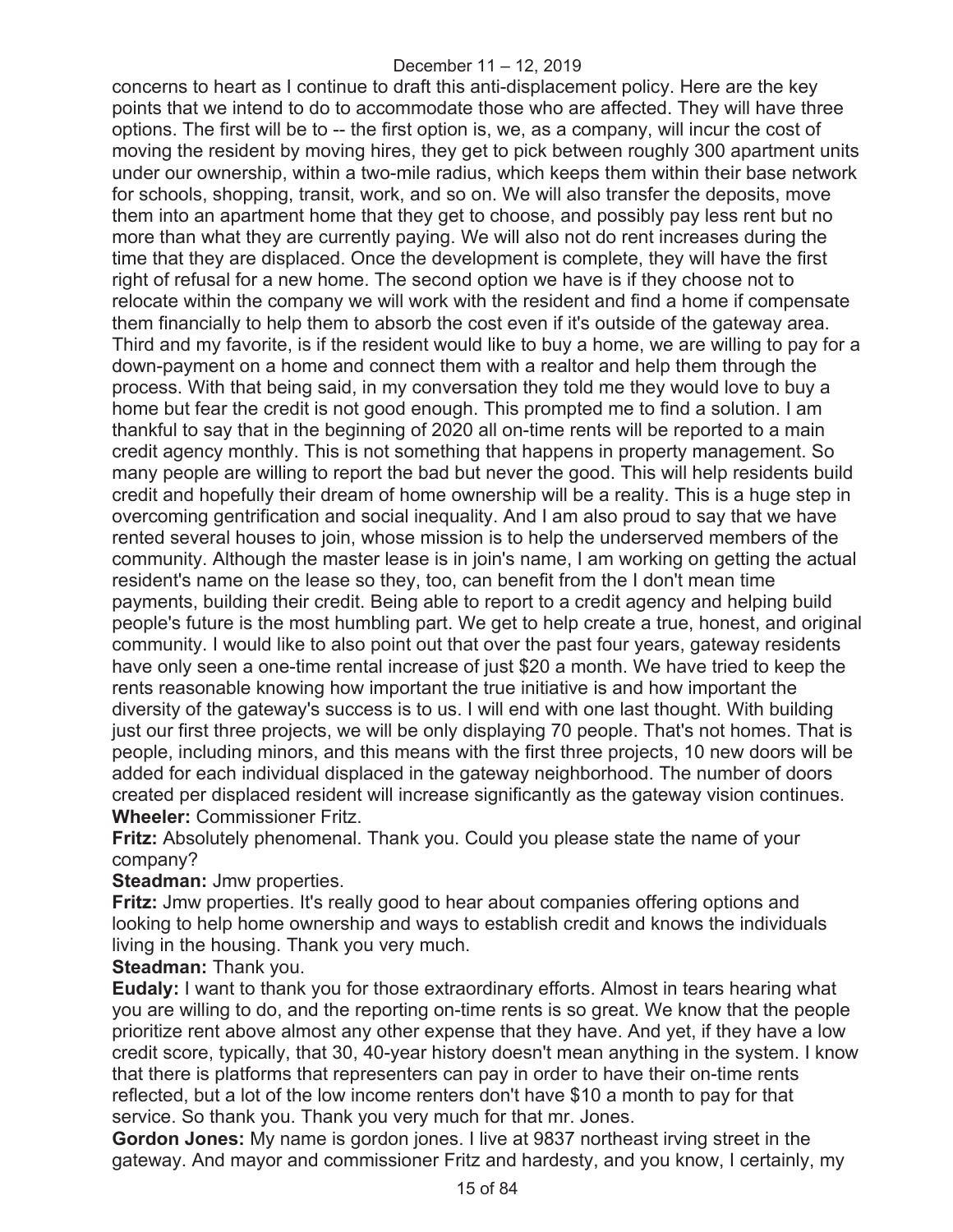heart goes out to nick Fish, and I wish commissioner Fish, the best. I've been here many times in the past. I've been developing in gateway for close to 25 years, and every project that we developed in gateway has had an affordable component, by the way. We worked with pdc and prosper Portland on tax abatements that flowed through to buyers. Most of the housing we built has been owner-occupied housing, although we did, in this neighborhood, build a project that finished in 2015 called the rose, which 40% of those units are at 60% of ami. I will say that project has a tax abatement but in five more years we will be on the tax rolls. Every other project is on the tax rolls, supporting the schools and the services and a significant part of the community. As has everything that j.w. Properties has built. Both of us have been developing in gateway a long time. We came together a few years ago following the instruction of the rose and began trying to work on how we finish our goals in gateway of making a real community. Joe westerman began assembling these little houses that are still there in this rx-zoned neighborhood. He's accomplished most of that. We have the opportunity to build upwards of 2000 homes in this neighborhood, and so what's different now from where we were 25 years ago we've been working in gateway for a long period of time. A side note, you asked about the undergrounding of utilities. Mayor vera katz at a meeting years ago that I attended promised that we would underground all the utilities in gateway as we began to develop it. That never happened. Every project I developed has under-grounded utilities, including the rose and the new street we built from 97th, from gleason down to davis, and we are going to continue that, so this eight-block neighborhood will have fully under-grounded utilities. It creates so much more livable of a neighborhood, and I think another thing that's different is there is a housing crisis. There is a climate crisis, and there is a political will and tremendous, I think, acknowledgment that we need to do something to be more inclusive. To work with diversity. We are working with the niamiah group, and dr. Holt and irco. We want to build a neighborhood that meets the carbon footprint goals, density goals, the transportation goals, and the diversity goals. Portland is an amazing city. Recognized nationally and internationally. We have the opportunity to, I think, to do something that's an example to the entire country. This is a significant neighborhood. It's rx zoning. It's like the last unbuilt rx zoned area in Portland. Let's get it right. So, one last thing, very quickly, I think commissioner eudaly, you would appreciate this, in the plans, that pbot has, they list three things, safety, moving people, and goods and asset management as the goals. To get to those goals, they ask two questions. Will it advance equity and address structural racism? Yes, it will. And will it reduce the carbon emissions? Yes, it will. Those are the things that we are really focused on. So thank you.

#### **Eudaly:** Thank you.

#### **Wheeler:** Thank you, commissioner Fritz.

**Fritz:** Thank you very much. I was on the planning commission when we sent the regional plan to the council, and it's amazing to see it finally happening. In particular, it's amazing that it's the community who is leading the work and doing such great work and being thoughtful in the things that you are addressing. You are modeling excellent planning, and excellent housing policy, and excellent climate policy. This is what we should be did go is putting great homes in communities like gateway with the lovely discovery park, and making sure that the people can get to transit and have livable communities, so I give you one request as you are developing the multi-family housing. We are not requiring common indoor space in multi-family housing, but you know, you talk about how do you put the - built community, you know, it rains six months out of the year so consider putting common indoor space. We are going to make sure that does not cancel what the housing did. **Holt:** Just quickly to respond. There are two specific efforts to do just that. So there will be one building that has indoor space and community space and another property being acquired to create that extended community. Very intentional.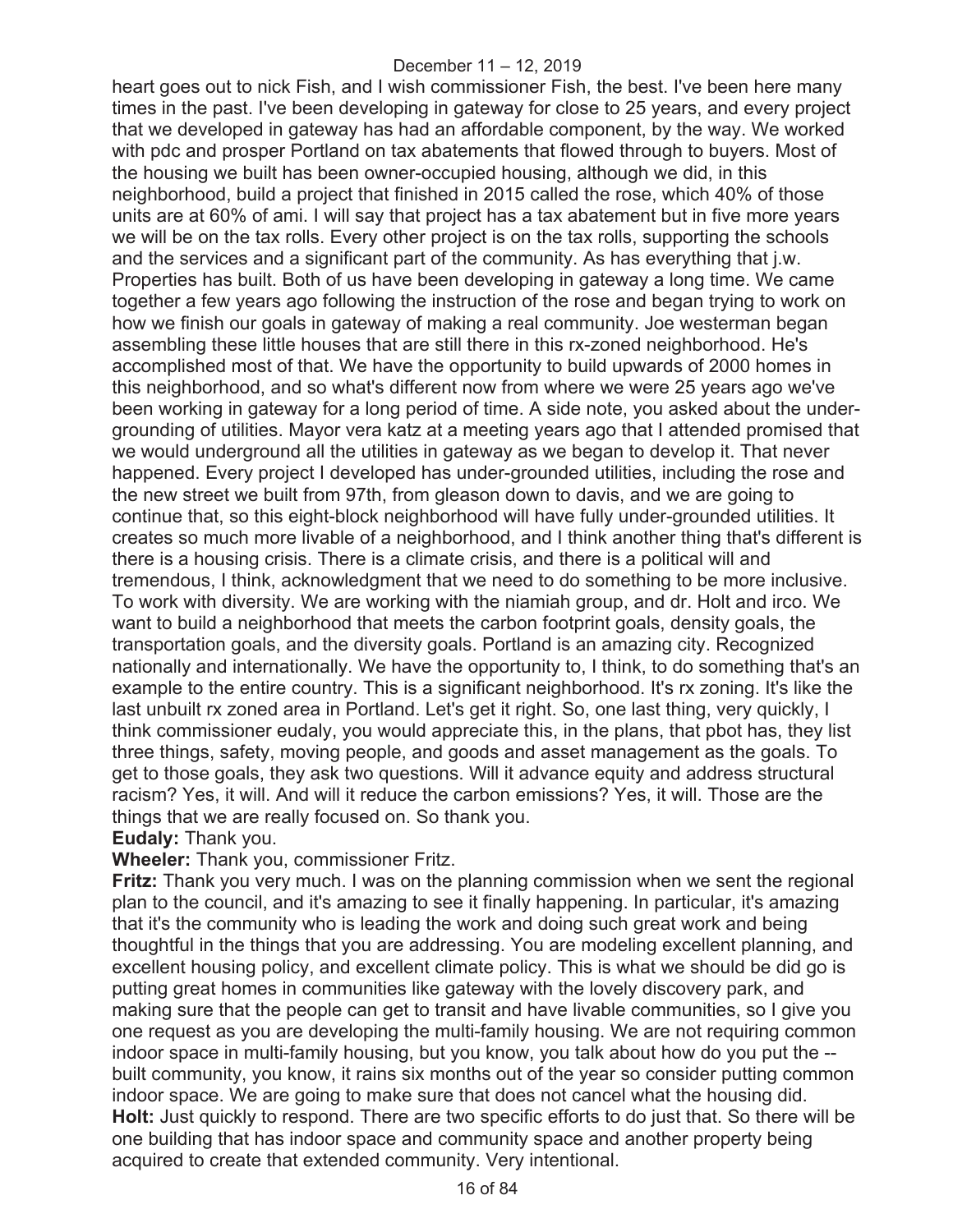**Fritz:** You thought of everything. That's great. Next time this comes, we should have it as the amazing gateway development plan community driven, and by the way, this is an lid. [laughter] I know that andrew abbey has been doing a lot of work on it but I am really disappointed that the media has not picked up on this amazing planning process, and the fact that gateway is going to realize the vision that the community there had, 25 years ago. **Jackson:** We would like to grab that property before that happens.

**Jones:** May I make a couple of other comments? I want to thank andrew abbey, our lid administrator for the work he's done for close to 20 years out in gateway. He has really been supportive and helped us through this process. We have an opportunity to move this to the next level. There was an article in the wall street journal regarding a similar where you don't have to own a car type of development in tempe, arizona, I don't know if you saw it, on 16 acres with three-story buildings. It's going to have 1,000 people living there. What we have the opportunity to do here is so much more significant. We have the chance to build to the density and create the ridership. We've been working closely with tri-met. We had a meeting with them last week. And they are excited about this, as well, and of course, they contributed \$2.3 million to the first lid.

**Eudaly:** Thank you to our esteemed panel. Thank you for coming down this morning. **Wheeler:** Commissioner eudaly, before they leave, could I throw my accolades on the table, as well?

**Eudaly:** Of course.

**Wheeler:** First of all, commissioner eudaly, I want to thank you for the good work you and your team have been doing, and commissioner Fritz, you are always so modest. I've been pushing this for a long, long time. I want to express my thanks to you and your team and thank all of you for putting me in a position where I really get to benefit from decades of your hard work. It's inspiring for me to watch the work that you are doing in the community and the work that others before me here at city hall have done, and the gateway discovery park is fantastic. I think that it's one of the greatest parks in the city, and if people haven't had a chance to visit it, I strongly encourage it, and then the housing bureau, of course, the halsey 106 project immediately adjacent, we all had the chance to go out there and cut the ribbon, and that is a very exciting part of the community, and then the work that prosper has been doing around the streetscape improvements, the work you are doing with tri-met on transit, and the work commissioner eudaly and the pbot folks have been doing, I am very bullish on gateway. I think it's one of the most interesting neighborhoods in the city, and after a long, long slot, you are bring it to fruition. Slight digression, and I am sorry to continue this, but this is one of the really exciting moments. I just got back from the prosper Portland board retreat, and gateway was front and center. And they are feeling the celebratory mood that you created in the community by having a vision and it's now coalescing and coming to fruition so, so I wanted to thank you for your years of hard work on this, and you, too, commissioner Fritz. Thank you.

**Eudaly:** Thank you. Colleagues, andrew is here if there are any other questions,

otherwise, we are done with our presentation for today.

**Wheeler:** Great. Commissioner Fritz, did you have a question? Karla, how many people signed up?

**Moore-Love:** No one else signed up.

**Wheeler:** Very good. If there is no further business, this is the first reading of a nonemergency ordinance. It moves to second reading, and andrew, thank you again. [gavel pounded] next item up is 1135. While they are heading up here, we are here to take public testimony on the parkrose development study. It explored conceptual development of the 32-acre site in east Portland. The council is asked to adopt a resolution that accepts the study's final report and an implementation memo, and directs bps and other agencies to explore options to work with the owners if they wish to move forward with the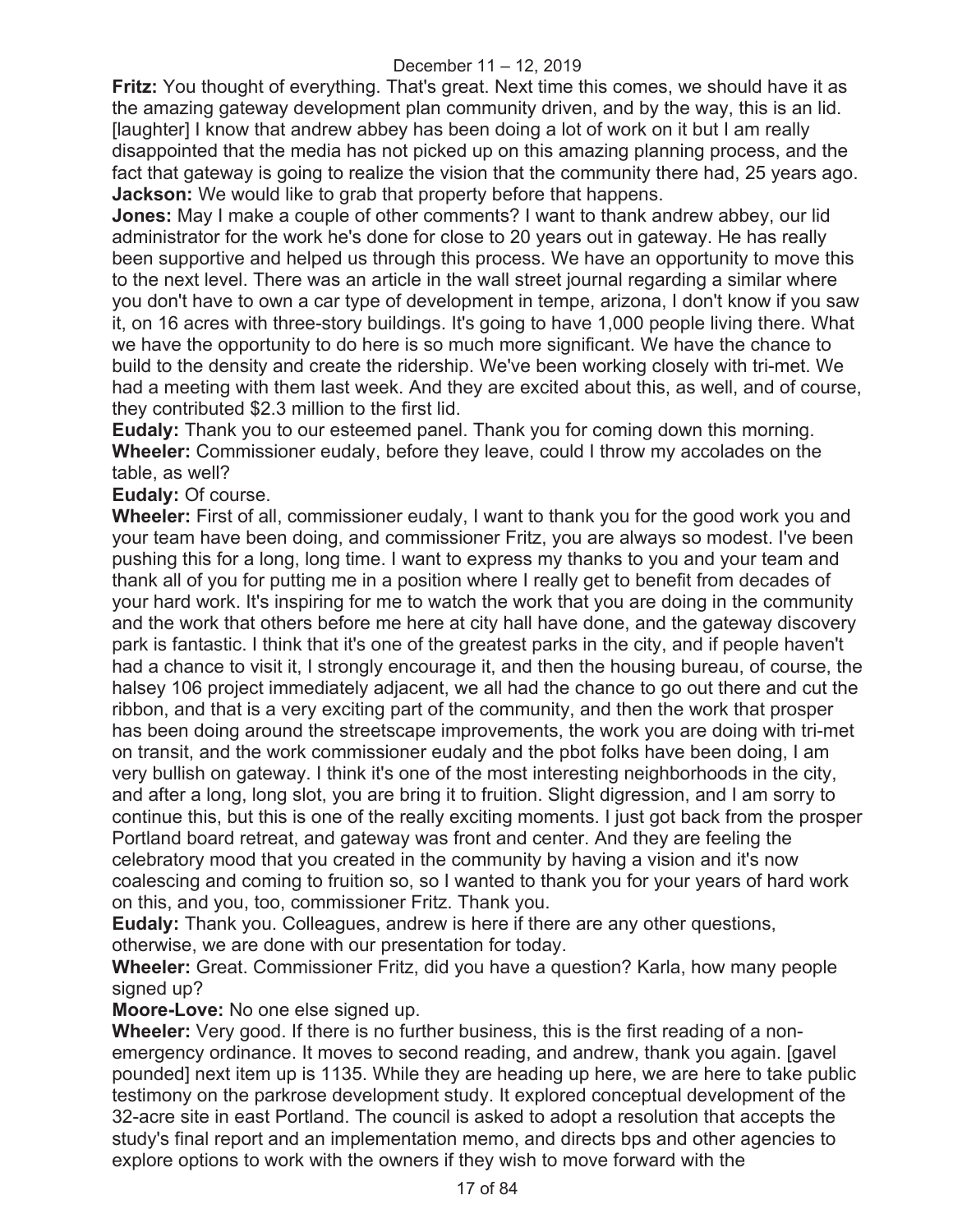implementation of the plan. Karla will help us with the overhead, and you can introduce your item.

# **Item 1135.**

**Eric Engstrom, Bureau of Planning and Sustainability:** Good morning, commissioners. My name is eric, and with me is barry manning, with the bureau of planning and sustainability. We are here to discuss the study. Our work on this project has been funded by metro 2040 grant. This is a program available to the cities for planning for expansions of the urban growth boundary but also for significant opportunity sites within the ugb, especially where that can further the 2040 centers and corridor space growth strategy that is the regional plan. The subject site that we are talking about is the largest, known as the rossi farm site. It is one of the largest remaining undeveloped sites in the east Portland, and is a well-known community landmark. It abuts three different schools in the parkrose, the high school, middle school, and elementary school. Tri-met upgraded the bus on 122nd avenue to be frequent service, and the city in recent years has made significant investments in the park next door. So with that context, this development of this site could create an opportunity for a much more complete community, one where people can meet their daily needs within a short walking distance in terms of the schools, parks, and the potential grocery store, and the potential future commercial services. Some of you may also recall that the site was rezoned to accommodate mixed use development with the 2035 plan. That occurred in 2015 and 2016. With metro funds we worked with property owners, the community and the parkrose school district to create a master plan to guide how this site could develop in the future. The goal was to create a more coherent, integrated plan as the site is owned by a number of different entities. All part of a larger extended family, but nevertheless, a number of different parcels as well as the school district site. We also wanted to come up with a plan that was not economically feasible. We work with the city agencies, including bds, parks, and pbot and housing and prosper Portland. I am not going to read all of these project goals on the screen, but you can see them there. I want to mention that at this point this is not a regulatory plan. You are not amending the zoning maps or the zoning code today. The project was intend to provide design concepts that could help to advance the private development of the site in the future. For the most part, the concept plan that we are going to share with you is allowed by the current zoning that's already in place. We brought public resources to bear here because this is a large opportunity site that could significantly influence the shape of the neighborhood in the future in a way that advances many priorities of the comprehensive plan. I will talk again at the end of the presentation about the next steps and some further opportunities for private and public partnership and the implementation of the plan, but first I will turn it over to barry to talk about the project a team, process, and how the plan, and the plan that was developed was.

**Barry Manning, Bureau of Planning and Sustainability:** Thanks, eric. Berry manning, bureau of planning and sustainability. I want to talk about the project team and how we put this together over the past year. We involved a lot of community members in the discussions about how this could develop, and I want to share some of that. First I want to start off with the project team, which included bps as the project management but also participation from many city bureaus on a technical, advisory basis. We had folks from beds, parks, pbot working with us on this, and we also had the benefit of bringing on a consultant team funded by the metro grant, walker macy, doing the planning and design, and partnered with scott edwards, who did architectural work on the project. And johnson economics who run the market analysis and development economic analysis. They are in the room today, and they are available to answer any questions that you might have at the end of the presentation. We also work with zelle appraisal and lancaster engineering on some transportation pieces. In terms of the public involvement, we had a robust public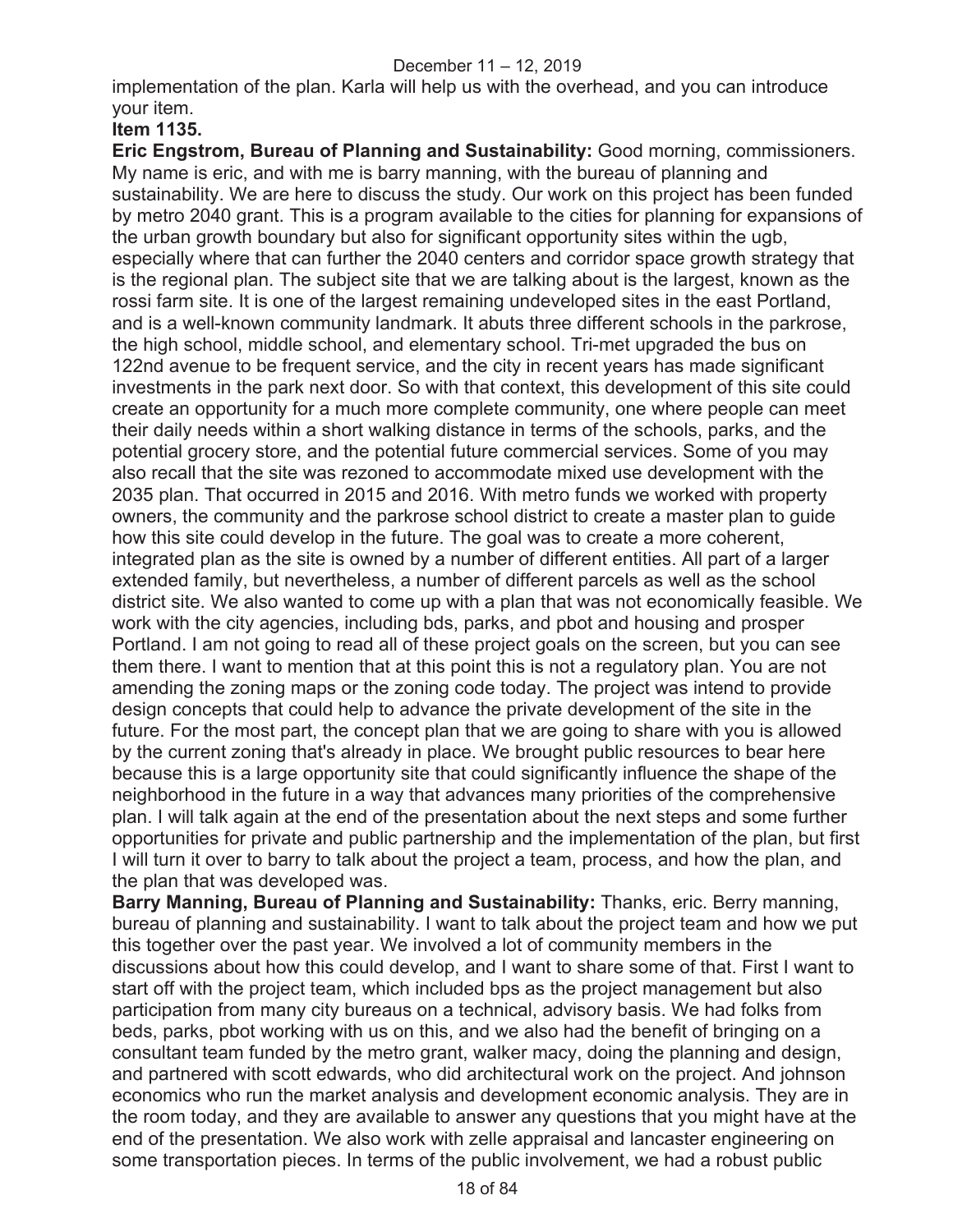involvement process. We recruited a working group, composed of many community members representing different organizations and interests. Importantly, it included folks from organizations that typically work with under-represented communities, including the latina network, elevate Oregon and sei, and metro was on our working group, as well as the property owners who played a significant role in this and local neighborhood and business associations, as well. So I want to review the site again. It's the hashed area on that aerial photo, and it encompasses 32 acres, and as eric mentioned it is surrounded by three schools, parkrose high school, and to the northwest, and middle school, west of the site, and shaver elementary to the east of the site, next to the newly built and not shown in this slide, the lewet view park. Next slide. The area, as eric mentioned, was rezoned as part of the comprehensive plan, and the zoning map is shown here. The area, can I borrow the mouse and maybe I can point at that? The area shown in orange here when I am circling on the slide here is zoned commercial mixed use two, which is a medium scale commercial mixed use zone that allows a combination of different kinds of commercial retail, office types of development, as well as significant opportunity for housing at a medium scale, and to the east of that, the zoning is r3, and about 15 acres of that adjacent to the lewett park, and r3 is in the process of being reconsidered for becoming the rm-1 zone through the better housing by design process, so in our planning we anticipated that change. All of the development was geared towards the densities and the expectations of what that rm1 zone might be in the future. This is a site plan diagram that shows where it is located in the context of the area. It's really well located of a site. Not only is it near the three schools and the new park but also on the freak bus line on 122nd avenue and intersection another bus line that runs on northeast shaver street. And it's fairly close to the max stations within a couple of miles of connections that get you to the downtown and other locations, regionally, quickly. It's close to Portland international airport, so it's a good location for folks that might be frequenting the airport, and it's also close to a significant job base in the columbia corridor which lies to the north of the site, north side of sandy boulevard, so it's a really well located site for housing, mixed use development and a number of elements that create a complete community. So right now I want to jump to a bit of background on the economics of the site. Again, johnson economics, did a bit of market research, as eric had mentioned this is a privately owned site, and we were looking to gear this towards what the, what would the market support. And in terms of the residential, johnson economics felt there was a significant ability to develop rental apartments on the site, and although the market in Portland is being substantially built, this east Portland area hasn't seen a lot of activity in new investment in apartment development and there was a, a sense that it could support more development, and that pricing of the rents in the area don't support necessarily concrete podium construction, but would frame would be feasible for most of the project, and in terms of the ownership, there was significant depth for the townhouse row house development in the area to provide an opportunity for ownership, and I want to mention that the price points in this area tend to be affordable to folks making around 80% mfi, so these are relatively affordable apartments at market rate and housing at market rate for the area. In terms of the commercial, there was thought to be an opportunity for some commercial retail and potentially a grocery store on this site. The grocery is desired by the community, and this area is a relative food desert, not located close to any full service grocery stores. The notion here was that a medium-sized store or a specialty grocery store or ethnic store could work on this site as well as other retail uses that could provide goods and services for the community, if not located close to an area where there is a lot of opportunity for walkable goods and services and there is an opportunity here. There was also discussion of potential alternative retail concepts such as potentially a movie, small movie theater or other kinds of entertainment facilities that might provide things to do and places to go for folks in the community and including the students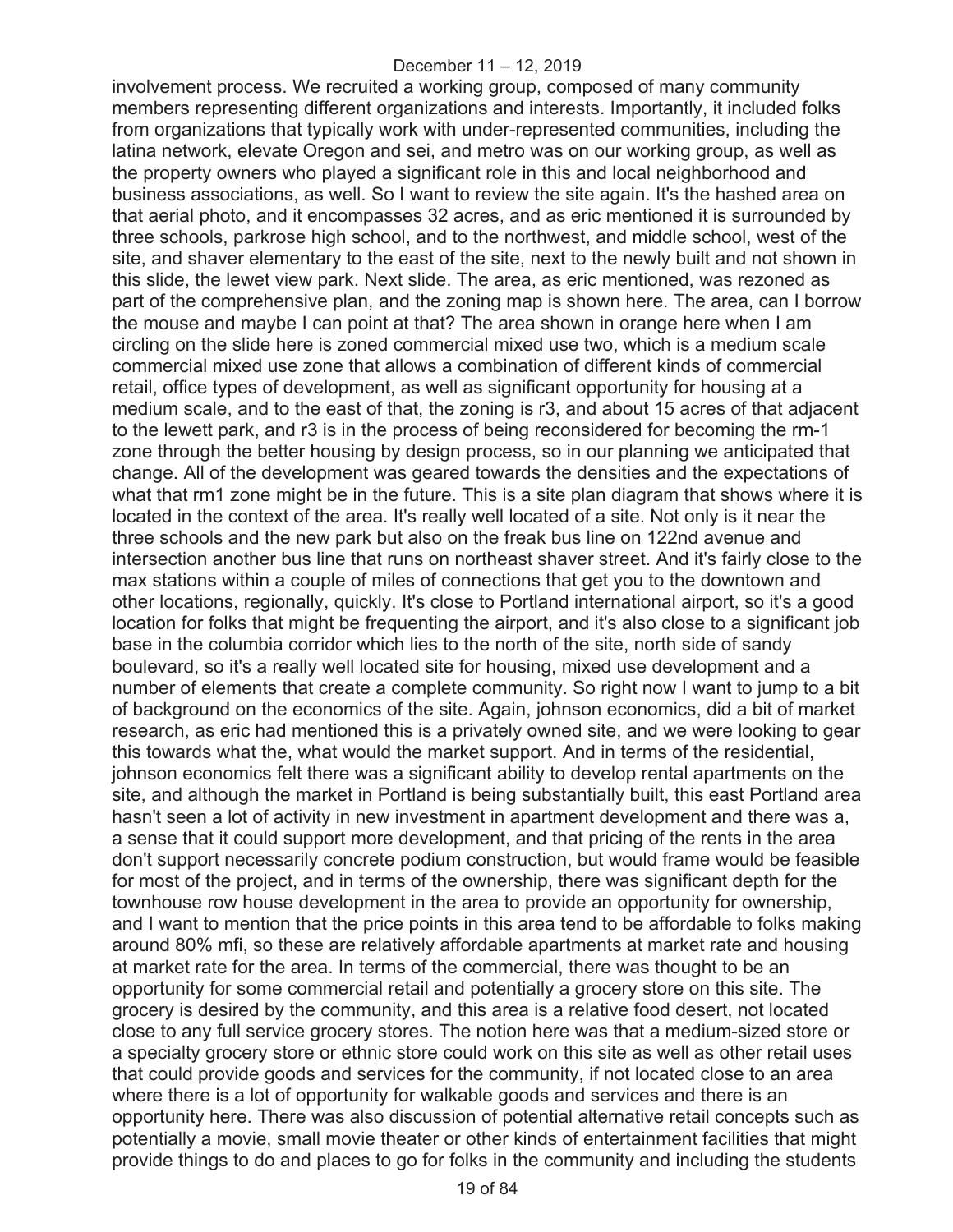that express some interest in that. So I will jump to what we did in terms of the public process. We had three big public meetings that attracted over 300 people in total. The first one was a vision workshop we held in december 18, 2018, rather, and asked them about five different topic, and got 500 individual comments and 190 surveys online, and overall, what we heard was that there was a desire for a grocery store again. Everybody wants a store in their neighborhood but there area really is underserved in that respect. There was a lack of entertainment, retail, other things to do in this neighborhood. There was support for a range of housing types, and support for both ownership and rental, and one of the things that emerged strongly out of that was the notion of views. Mountain, particularly of mount hood, which are prominent in the area and how could we capitalize and not lose that asset as part of the development. The pedestrian and bike safety was a big concern, particularly pedestrian safety with the context of the schools around there. So those are the types of things we heard about in the vision workshop. We also talked to students in the area, and I want to throw out a thanks to kay from the parkrose school district and her students that participated as well as our staff at bps and [inaudible] phillips and alfredo gonzales who helped to work with and facilitate a student group to ask them about what their vision for the neighborhood would be as it evolves, and it was interesting is to hear from the students. They drew artwork that was -- that is potentially going on new trash cans that will be used in the parkrose area as part of the work we're doing at bps. But some of the outcome of that were interesting in that they reflected what we heard from the broader community. They felt the views were a significant asset in the community, something that they focused on in their artwork, and safety for walking and biking was really important. Trying to build a sense of community and place seem to be a focus for the students that they felt was lacking in the area and could be enhanced through this. And they said there is nothing to do there, so they would like to build a place with something to do. After that workshop, we held a concept plan workshop where we, with help from walker mesa and jonathan economics, and scott edwards showed three plans of the way the area could be developed -- in terms of the way the streets are laid out to create a sense of place, and those three plans are shown on the left of this diagram. And at the top one is the view corridor concept, the middle one was a main street concept that, actually, built more of a small scale main street, and the bottom one was a group street, which was more aligned with the conventional types. And what we heard was a strong support for the notion of retaining that view corridor concept and how could we do other things to build in that sense of community. How could we retain the iconic rossi farms barn and re-purpose it for more community purposes? How could we attract and support a grocery store? How could we add more green spaces and try to evoke the agricultural character of the area is this so those are some of the things that came out of the view concept. Out of that, the consultant team and staff worked on developing what we are calling a preferred concept, and we held a public workshop to talk about that in june of 2019. We had 100 people that attended that. We shared the preferred concepts, and I will walk you through that really quickly right now. First of all, the preferred concept plan has 86,000 square feet of commercial space, including an opportunity for a grocery store. That was a key element that the community really wanted to see, and the opportunity as planned in this plan, about 745 housing units. 598 of those are apartments, and just with i.h., we expect 10% to 20% to be regulated affordable units. And we also have an opportunity for 138 townhouses, some cottages and a detached house. The plan is shown here, and I will show you this north and south street is 122nd avenue, at the top of the plan is shaber street, and what you are seeing in red is an area of commercial, mixed use development centered on 122nd avenue designed to create commercial, retail, and other opportunities and create a place and things to do for the community. And to the east of that, it includes the grocery store, which I am circling west of here, and retention of the rossi barn that would be re-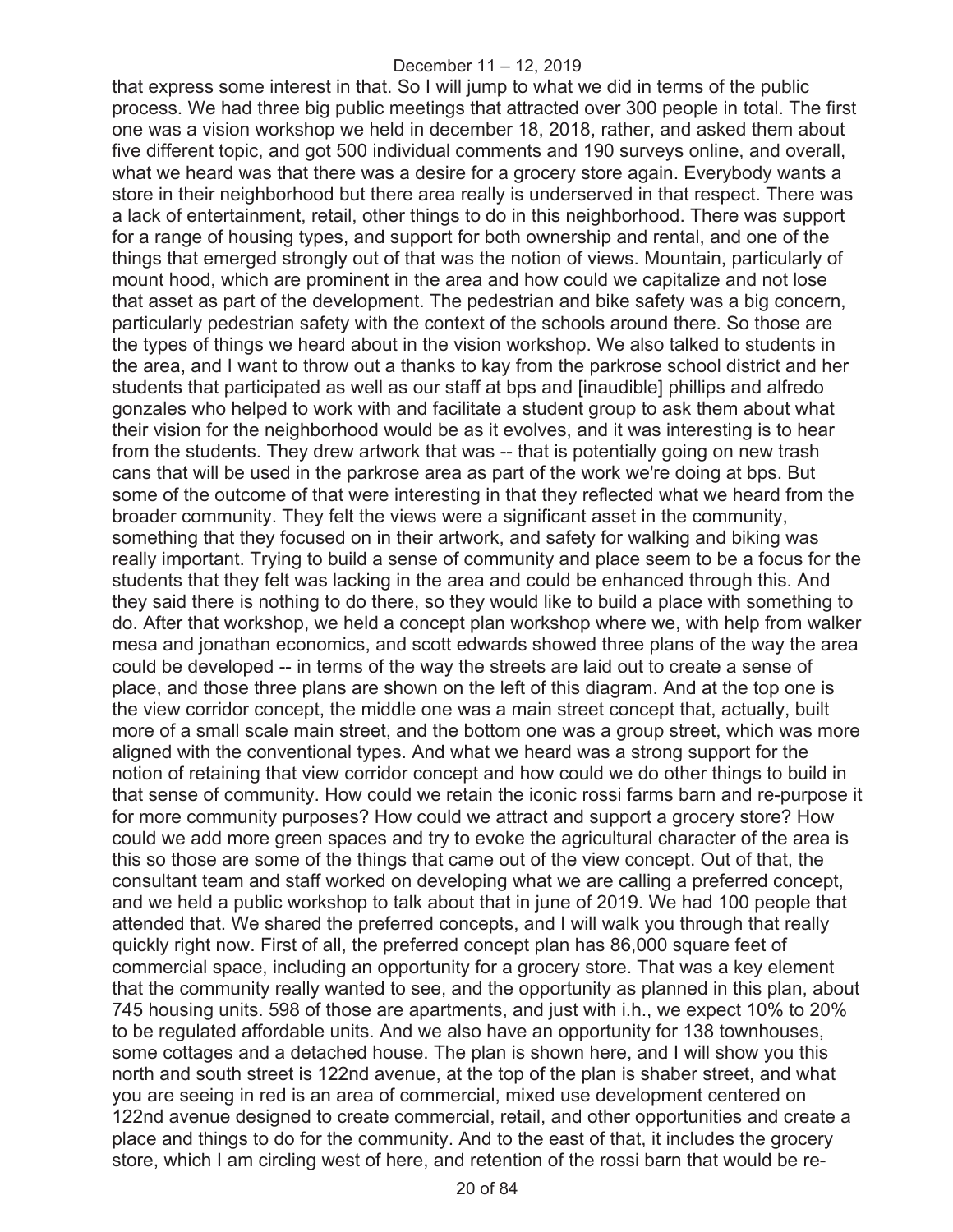purposed, and I will give you more detail on that in a moment. To the west, in orange, are a number of multi-dwelling apartment buildings, and that would serve to provide housing for up to 598 units, and to the east of that in yellow are a series of row houses and townhouses that are arranged around alleys so that we have good frontage on the streets, and, or at a scale that transitions more closely to the existing neighborhoods to the east. So these are the example photos of the mixed use and housing types that could be built in a place like this in the cm-2 zone. Some example photos of the cottages, row houses and small apartment buildings that could be built into the rm-1 zone. And I am going to walk you through a bit of detail of the plan elements here. This is the area that centers on 122nd avenue, and again, we have a grocery store here, anchoring the southern west side of the street. At the north, a re-purposed rossi farms barn. It would become a food court, for a food hall event center so creating a place that the community can access not only for goods and services but for the events and for the other things. And on the west side of the street, we are anticipating mixed use development, so apartments and ground floor retail in these. And I will show you how we are trying to support that and the sense of place on that. Can you go back one more slide? One thing that's critical to this here at the south end, and I am circling that, in a new street we are calling the is a street, that street provides access to the grocer and the west side of the development and also provides access to the eastern side, which includes the mixed use and housing, and that is seen as a critical piece not only for the retail and grocery, but also for the pedestrian connectivity across the street. It's a high volume street. There are not a lot of great opportunities to cross this, and we want to make the connections safe s the concept for is the re-purposed barn would include some kind of food hall element and carts, or maybe structures that would try to create a sense of place where people can gather and meet neighbors and create a destination place. The barn, itself, could be re-purposed to include the community events. And here's a rendering of what that might look like from walker macy. Moving to the east, we have the apartment blocks, and these are organized around this diagonal street, which is a view corridor, b street, that provides a great view of mount hood from 122nd avenue and other elements of the site. It starts off as a pedestrian street, not a full street, which creates a plaza at 122. This is a rendering of what we expect in the future. Moving farther east we have the row house element, again, transitional element to the neighborhoods, and these are envisioned to be ownership but they could be is a variety, and we have had some discussions with even affordable housing providers that might be interested in this. And this is a rendering of what that might look like as it interfaces with the existing park, although I would mention that the edge of the park here currently was not designed to, with the anticipation of housing development on that site, so there might be some opportunities for future work with parks to rethink how that interfaces, but this provide as street edge, and it provides more visibility to the louisville -- on the louisville parking.

**Fritz:** And more -- and more work.

**Manning:** This shows a few ways that could be done. There is a concept, call agri-hoods, where the developments, subdivisions and new developments integrate the opportunity to grow food on-site, and so we thought about that and tried to integrate as much of that as possible, given the Portland zoning code and what our requirements are for density and things like that. But this is, this identifies several opportunities of green spaces that could be re-purposed or repurpose for community gardens or community spaces, and as well as the site here on the northwest side that could be -- that is owned by the parkrose school district that might be thought of as an opportunity for a teaching garden or some other space. And the notion that some rooftop uses could be used for good production or growing, too, and the next slide has some examples of not only agri-hood development on the left-hand side, which shows housing and some agricultural uses, but the rooftop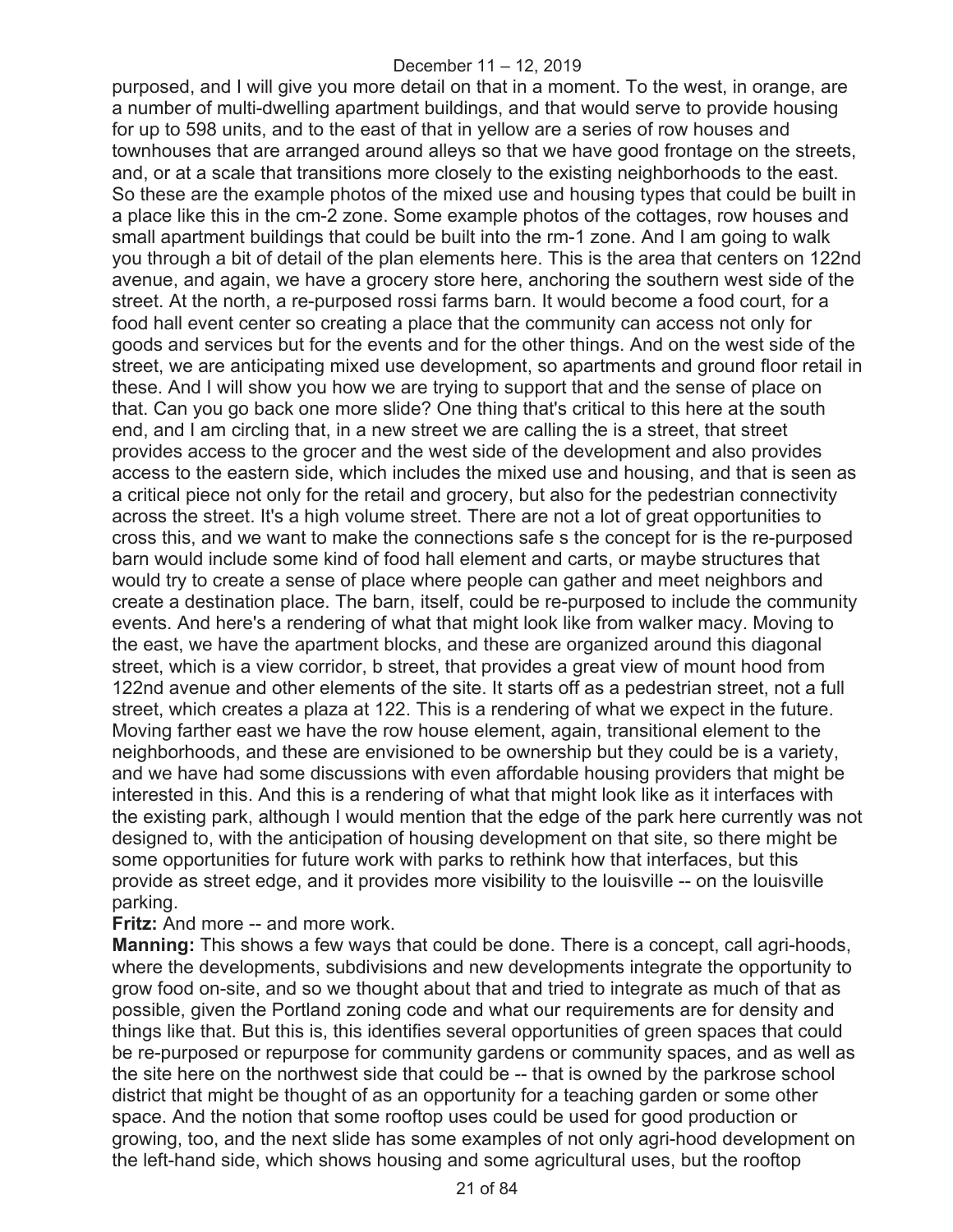gardening situation on the right-hand side, which is becoming more popular in canada and back east in some developments. Finally, the streets in the area are lacking in terms of the pedestrian amenities and obviously, there is no development on the site, and we looked at how those could be redeveloped in the future in concert with this. And this is a view of what 122nd could look like in the future with the introduction of parking on the street to support the commercial at the ground floor, and working with pbot. And we have suggested there would be an enhanced track protected bikeway as well as a generous sidewalk required by code.

**Engstrom:** I want to acknowledge that the pbot is working on a larger 122nd avenue planning process right now so we were coordinating with them and trying to integrate this. **Manning:** Yep. And finally, on shaber street, the next slide will show you how that could change in the future. And one of the things that we heard about this street from the community was concerns about the traffic speeding and the lack of pedestrian safety, in particular for children, so development on the street would introduce parking and introduce development elements, and obviously, as sidewalks, and would perceptually create friction there, potentially slow traffic, and obviously, provide opportunities for safe walking for, for not only neighbors but school children, so with that, I will turn it back over to eric. **Engstrom:** So the request today is, has a couple of elements, first two items are to accept the report and the related exhibits that outline the implementation partnership opportunities, and that's -- this is a resolution, and the second two elements direct bps, to work with and stay in touch with the property owners to continue to gauge interests in whether or not there should be public involvement is, public sector involvement in the carrying out of the plan. As designed this could be an entirely private development and could proceed with private financing and be market rate. We are exploring what kinds of advantages there might be and disadvantages of the continuing of the public's engagement in this project, given that it is such a landmark site in east Portland, and so this resolution directs us to continue that conversation, and if it's appropriate, to engage in some discussion with the property owners about what that might look like, and I think that the two precursors to that, or three are one, it is a multi-ownerships, so the property owners themselves need to come up with an operating agreement amongst themselves about how they can make the decisions, and they need to find a development partner with some experience with something of the scale, and finally, we have to come back to you to authorize the further spending on, if we were to move forward with some kind of a, a memorandum about that partnership or a development agreement, if we went that formal, so this does not commit you to anything yet but it kind of directs us to continue the conversation.

**Wheeler:** Very good. And I understand you need to substitute exhibit b, is that correct? **Manning:** That's correct. We have got --

**Fritz:** Can you give us a couple sunglasses -- a couple of sentences on that.

**Manning:** Sure, after we submitted the packet to council, they had some -- they wanted to clarify their position in terms of the commitments they could make in the table in exhibit b on page 5. The commitments would be for policy and planning rather than financial at this point in time, so they wanted to clarify that, and they felt that we had to recast the benefits that the park provides for not only the owners but the community, so we made a couple of edits to those portions of the table only, and we do have a substitute exhibit that we have for council.

**Wheeler:** Do you anticipate any objection from either the owners' group or the work, the working group?

**Manning:** No. I think that this is substantially the same, just a small clarification. **Wheeler:** Very good we have a motion to substitute, a second, further discussion? Karla, please call the roll.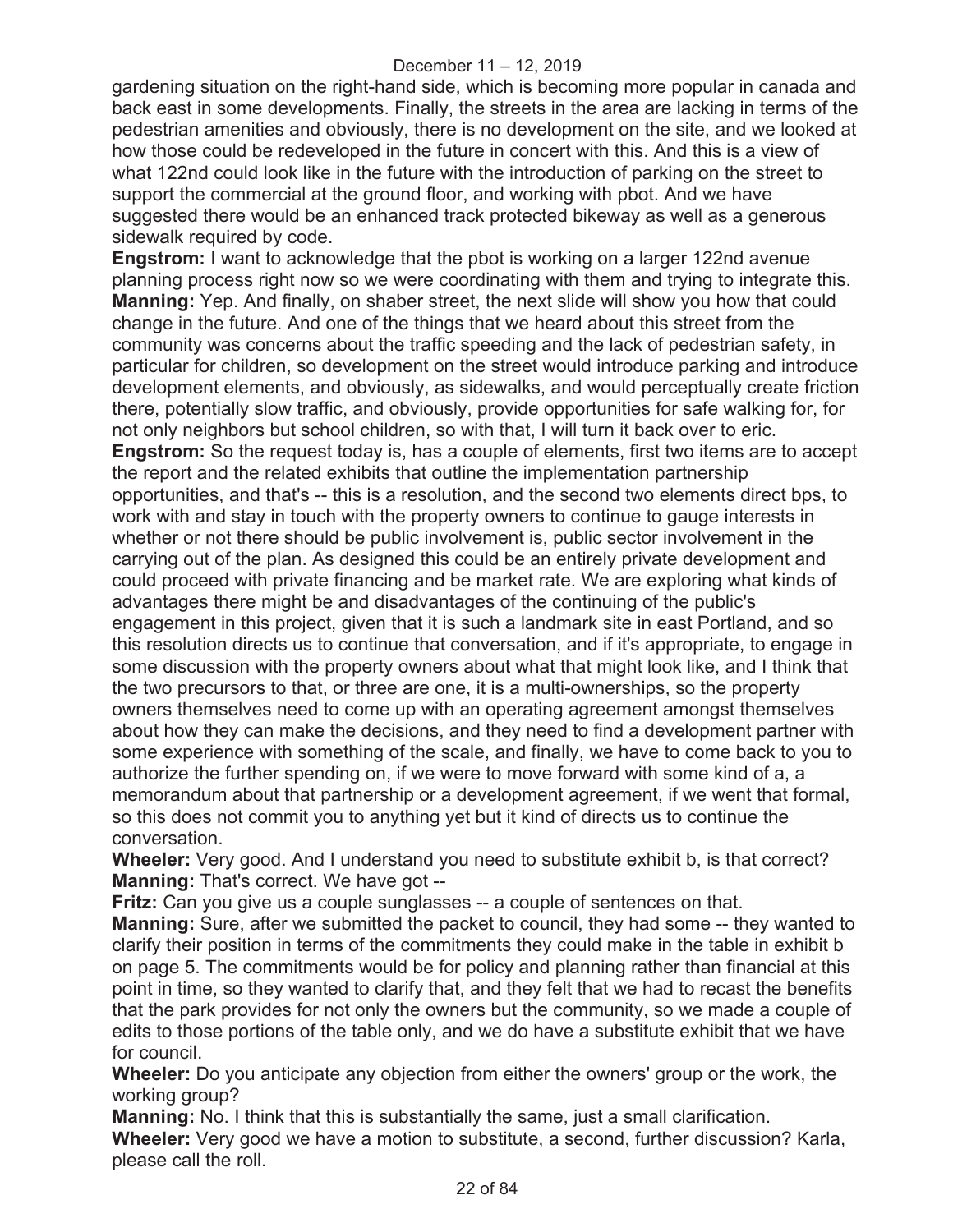# **Eudaly:** Aye. **Fritz:** Aye.

**Wheeler:** Aye. Substitute is substitute exhibit b. So thank you. We have a number of people who are going to testify. I understand that we have six individuals who were from - they participated in this study and they were from either the owner's group or the working group. I would like them to come up first, so Karla, I will call the first six people. The first three of michael lopez cerraro, doug armstrong, and victor. Come on up. And after that will be brian atkinson and annette stanhope and joe rossi. Three minutes each. Name for the record, please.

**Michael Lopes Serrao, Superintendent Parkrose:** Good day, I am michael , the superintendent in the -- in the parkrose school district. First I want to thank the families, the rossi, and garre and giusto families for doing this. This did not have to done, and to include this around this development and this concept has been a great experience. Most important for the school district it allows us to plan and foresee potentially a large site that has an impact on enrollment, and most importantly, an impact on the families and how they access our schools. The other, the other important piece is thinking about in parkrose getting to school, to and from the school can be difficult for students, we are a community that lacks sidewalks. It is nice to be included in the process as we talk about how students and potential families can access our schools, particularly in that this site has a huge impact on the parkrose school district, significantly, because this site lies in one elementary school boundary, so in order to have future planning, this is our school board's task to look at the capital improvements necessary in our district, to potentially see up to 700 to 800 new students in the district over a 15-year period. The other piece I would like to acknowledge is that the concern that I have over development in parkrose is that currently, our district has experienced a 5% decrease in enrollment over the past five years. Much that has to do with the affordability of housing in the community, and this has the deepest impact on the most historically and underrepresented families. So the diversity of the district, which is the most beautiful thing of the school district, is being impacted currently, and I worry about future development and the nice thing about this concept plan is all of the stakeholders were at the table. We had historically traditionally historically underserved families that participated, as well as culturally specific partners that sat at the table as we talked about the concepts and so forth. I also want to thank barry manning from the city of Portland. His communication, his thoroughness, his intents to keep the district involved has been incredible, and I really appreciate it. So I am in full support of this plan, and really appreciate the opportunity to see how a school district and the development of the community can be impacted in the future. Thanks if having me. **Wheeler:** Thanks, michael. Thanks for being here. Good morning.

**Doug Armstrong, Co-Chair East Portland Action Plan:** Good morning. Mayor wheeler, commissioners. Similar here on behalf of epap, the east Portland action plan. I am doug armstrong. I am also the vice chair of the parkrose neighborhood association. You have in your next list of attendees to testify annette stanhope. You have her testimony. You do not have her. She has the flu and was unable to come today. So with that, I will get into my comments. I am doug armstrong, as I said, co-chair of epap, the east Portland action plan. I was asked to sit on the advisory committee by joe rossi, one of the property owners, who wished to have as much citizen engagement as possible in the process. I was honored to be involved and happy to bring forth action items from epap to the visioning team for the project. While it is currently visioned has its local detractors. We need to look at how we are progressing into the future. As the 122nd corridor changes and upgrades, it is necessary to engage best used practices for the land that we have available to us for development. As visioned, pads checks off as many boxes as possible in the realm of housing opportunities and does, indeed, include a walkable neighborhood that is accessible to the larger area as a whole. While there are, as visioned, economic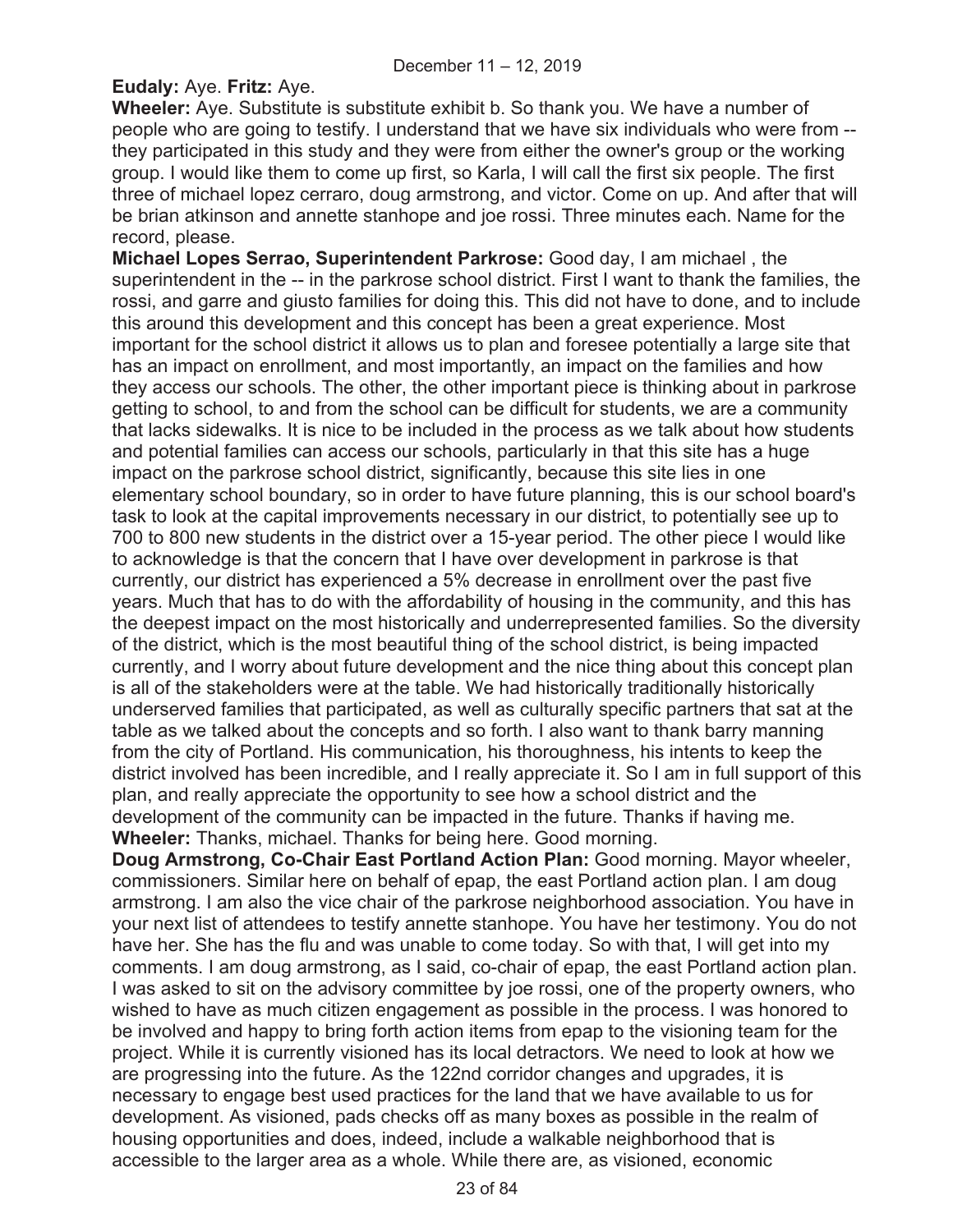opportunities available in the pads, these are not the sort of jobs that align with the current base of mfi numbers in Portland for a family of four. Care needs to be applied to the corridor changes in and around this development, so as not to hinder new residents who will, by necessity, need to commute to higher wage jobs out of the area. We see the changes largely as a net positive for the area. It will, by design, spark a rejuvenation that will have a ripple effect throughout the parkrose and argay communities. These effects are positive and negative. Whenever new or enhanced projects occur on a neighborhood level, displacement occurs. It's inevitable. As the project is flushed out over the coming years, it's critical the issue of displacement be addressed before any ground-breaking occurs. Not having a plan in place prior to the development means we are failing once again to address and care for our residents who are barely making ends meet now. What does that conversation look like? I don't know. But I do know it needs to happen. As this project is eventually rolled out, epap will engage with stakeholders in the largest communities to ensure vital concerns are addressed and remediations are in place to prevent unintended consequences. Thank you.

**Wheeler:** Thank you. Appreciate your efforts. And we do have her testimony here, as well. Thank you. Yes, we do. Great. Good morning.

**\*\*\*\*\*:** Good morning. Commissioners, mayor, I am victor rame here on behalf of the columbia corridor association. We represent business trade in the industry in the columbia corridor running from the willamette river to the sandy river. While this particular development does not focus on industrial development in creating living wage jobs, it does do a very good job, I think, of creating opportunities for housing at a broad range of price points, and for both renters and people who would want to purchase. We have a lot of people that are employed in the columbia corridor, would like to have housing closer to where they live, about 39% of the people that work in the corridor current -- they currently live five miles from their jobs, and we would like to keep as many of the folks close to their jobs as possible to reduce their carbon footprint, and also to give them a better quality of life. I think that this proposed concept plan does a very good job of considering the quality of life of people in the community, both those already there and the people that would be moving in, and it's in an excellent location with respect to the schools, with respect to the parks. Proposed community services, and there's been a very high priority on getting a grocery store, which I understand is something that is very important to this community. This is a community that we saw at the public meetings, already is very diverse. We expect that with the concept plan being carried forward, there will be more opportunities for people to live in the neighborhood.

**Wheeler:** Thank you. Appreciate it. Thanks all three of you. And annette did submit her testimony. We will hear from brian atkinson and brian rossi next. Thanks all three of you. Karla, after that, how many people do we have signed up to testify? Very good. Good morning.

**Brian Atkinson, Argay Terrace NA Board Member:** Good morning. Thank you, mayor and commissioners for having me. Brian atkinson, on the board of the terrace association, and was on the board of the historic parkrose mpi, and also a residential real estate agent and like to think that I have an idea of what people are wanting from our neighborhood and what they do and don't like about it. What I would like to emphasize is that I feel like the neighborhood was really heard in this process. Sometimes the general complaint in this type of development is that the city bulldozed the developer doesn't care about the people who live here, and they want to put up anything, and having this opportunity from the city and your resources and the staff and the metro, and the families, it's a great benefit to the neighborhood. Every comment was cataloged, and even if it was a sticky note, smiley face, that was logged and is represented in this report. We had 100 people at each of the three large meetings at the middle school, and people were invited through mail, and next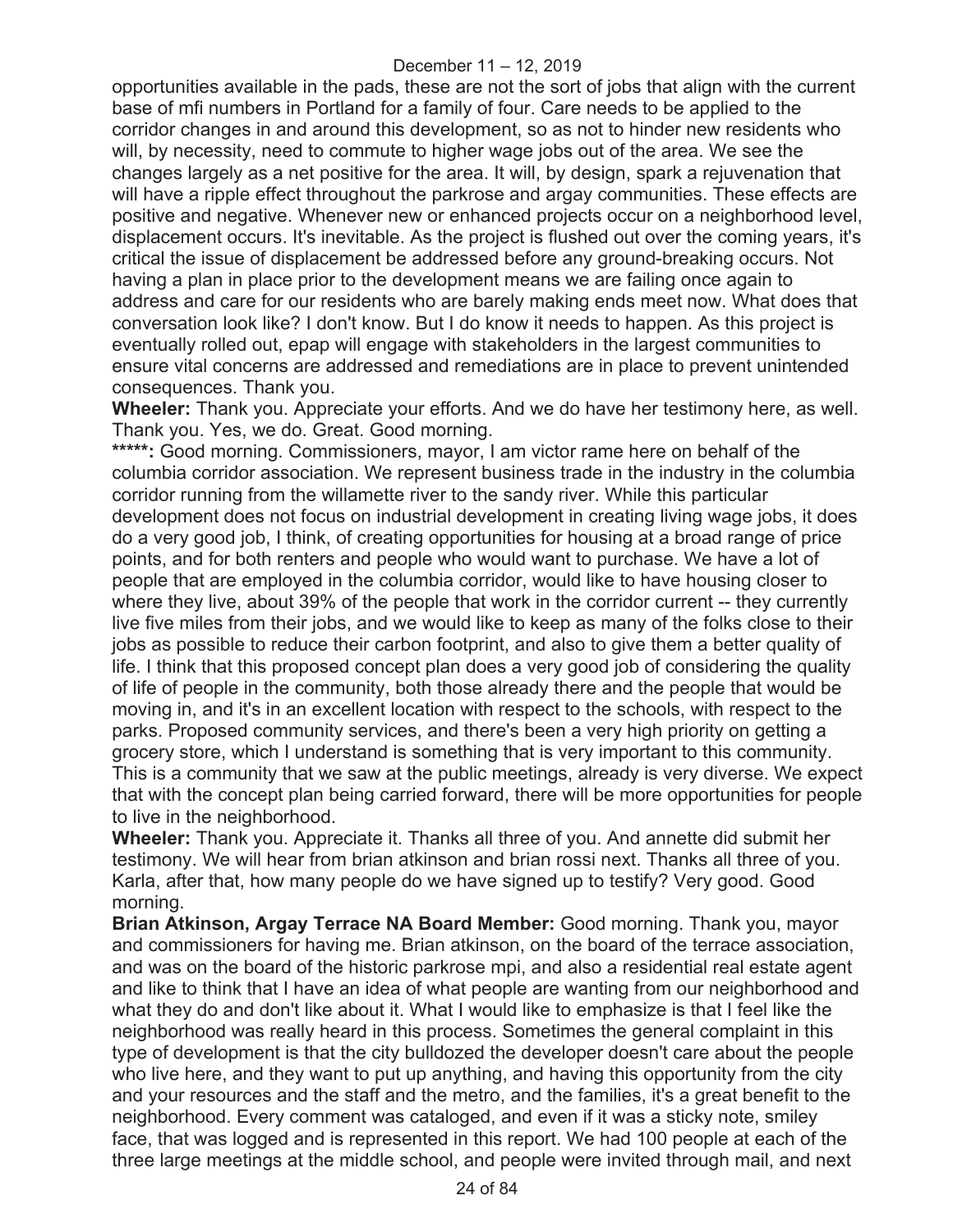door and facebook, so anyone who is tuned in and cared about the future, and present quality of life was able to present what they wanted to share, and I feel like this plan reflects the opinions of many people in the neighborhood in line with the comprehensive plan. Of course, a lot of people are disappointed to lose the farm in the future having a farm like there in a big city like Portland is pretty rare. Sometimes joe will text me and ask me if I want to come and pick strawberries at the farm, and I will walk over with my son and wife and dog and walk back home with a bucket full of strawberries, and that does not happen. So what I would like to see this become is -- I would like it to retain this -- this land to retain that type of community connection, and I think that it can happen with the continued collaboration and continued support because what I feared would be, is this could be chopped up based on the zoning divided into different developments, and to have this type of creative, collaborative design that implements so much research and one year of community conversations and going back to the drawing board with our architecture firms is really exciting. I would like to see it continue.

**Wheeler:** Thank you very much, I appreciate it.

**Joe Rossi, Property Owner:** Thank you, mayor, commissioners, for having me. I'm joe rossi. I'm one of the property owners involved. Four generations in Portland and parkrose itself. I just want to say from a family owner perspective I represent a few of us, that i'm the most visible face but i'm part of a group. We really appreciated the opportunity that metro gave us in this grant to have the vigorous public outreach we did. I always envision someday that in the future when we have to develop that we would be really involved in the process and involve a lot of people. That without that grant that the city helped us write and get we couldn't have done this on our own. I think the one thing that I really look back on, this plan really exceeded my expectations. I really had a community aspect. I wanted to capture everybody, give everybody a really good win out of this plan. I can't say enough how much this exceeded my expectations, this plan is better, more well designed than I had envisioned. I always thought there would be winners and losers in the plan. It's a voluntary process with our family but we would be subjected to a lot of public opinion and negativity but I didn't get that. We got vigorous public debate. My dad was a big parkrose school supporter going into the plan. It really intrigued me how a homeowner or renter could walk their kids to shaver school, elementary, middle school and high school. We got great connectivity. Michael lopes of parkrose is amazing. He brought a lot of people to the table. You see a few people that represents some groups but we have other sub groups in parkrose. The biggest unintended win out of this project was this really was a positive connecting our community together. We have never really had a project where all of our community groups had something to say and wanted to participate and they were invited in. And barry manning did a great job facilitating the discussions and all city agencies. I want to say thanks. A lot of people ask me why are you selling the property, I guarantee you my hand will be on this to my dying day. This is my life's work. My dad's life's work was toning the farm to the next generation. Mine is to transition to make something really amazing for our community. I have a daughter gabrielle really involved in the process, she's the fifth generation. We're going to go all the way through on this. The first step was the zoning we got. We had a really good public input in the zoning process. You did amazing job. This was second step. The third step will be to come and we'll stay involved. **Wheeler:** Thanks, mr. Rossi. Thanks to you and your family and all of your associates for making this a really grand vision. This could have gone in a very different direction and you really gave the template to the community to be able to shape this. We're very, very appreciative. Commissioner Fritz.

**Fritz:** Entirely appropriate that you get the last word at this hearing that nobody else has signed up to testify. You mentioned the zoning. We had many high priced fancy land use attorneys came and join the comprehensive plan. None came to every single meeting the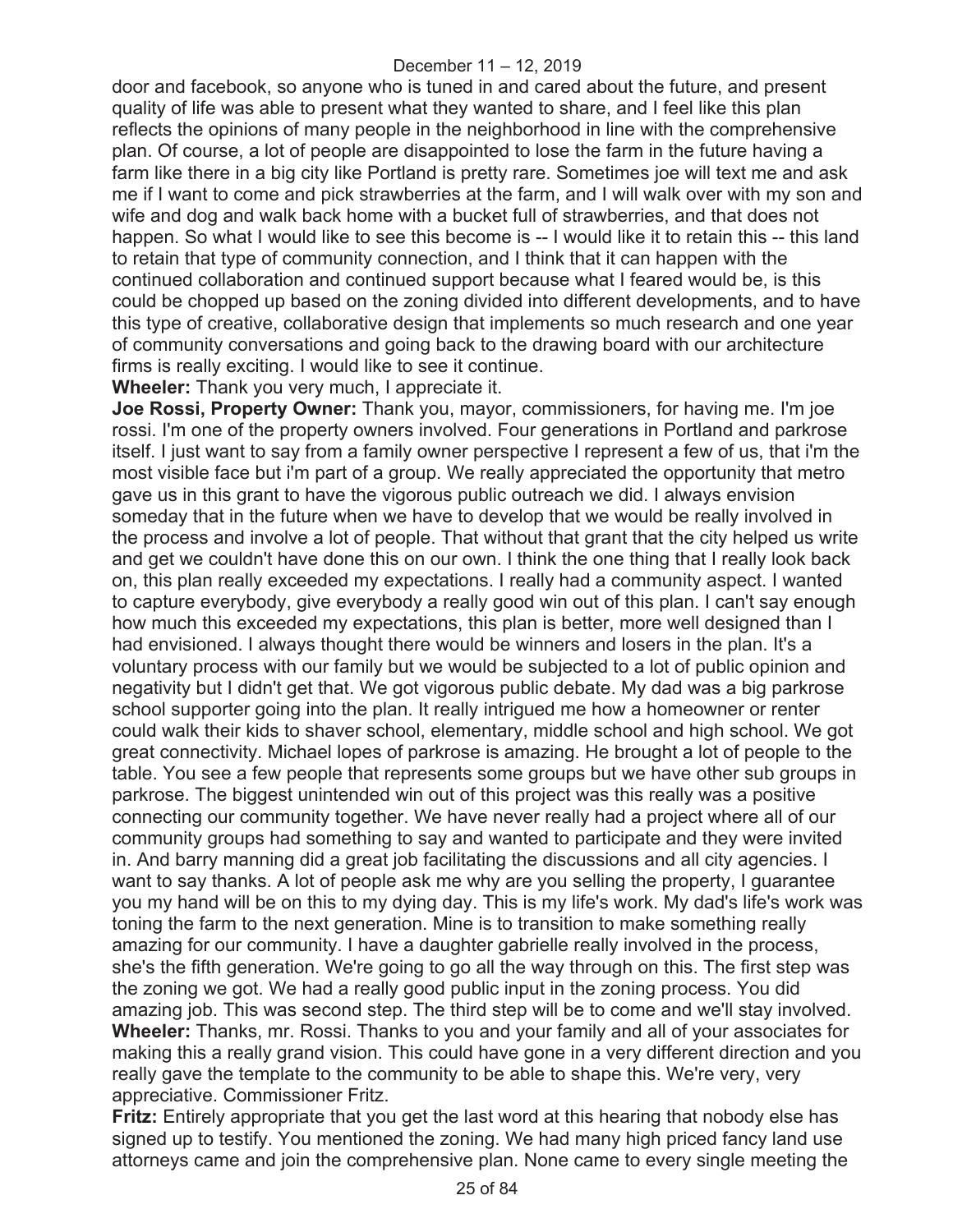way you did. Just to make sure you were listening to everybody and the zoning got done as you envisioned. You also said that you would always need -- would come when you have to develop this property. I think it's when you get to develop this property and to bring it to ongoing use as a community resource. The photographs the repurposed bond, this is just a bond bash except 365 days a year. You've already provided that kind of community space. I'm really excited, very happy to hear you and your family is intending to see the process through and very supportive.

**Rossi:** Thank you.

**Wheeler:** Thank you both. We really appreciate it. There's no further public testimony? **Moore-Love:** That's correct.

**Wheeler:** Please call the roll.

**Eudaly:** Well, this site is full of such exciting potential for density, for affordable housing, i'm also a big fan of the repurposed barn. Please don't tear that barn down. Framing the views of mount hood, agrihoods. I learned a new word today. I don't know about the rest of you. Also protective bikeways. I love to see that. Just very exciting. Nice to see you back here again, mr. Rossi. I happily vote aye.

**Fritz:** This is a really exciting plan. Thank you to everybody in the community, thank you to the families and the neighborhood association for providing -- very much appreciated. I'm interested in maybe making this study circle bigger to get it to sandy boulevard and include all of the park and area around it. I think we could look at a neighborhood prosperity district or some narrative to make sure rising property values from this development and the park being built are reinvested in this community and make sure that they can help those resources are available. I look forward to the next step. Thank you to planning staff. You've been involved in this for a very long time and I appreciate it. Aye.

**Wheeler:** This has been a great meeting so far. We have heard a grand vision for the gateway area, now a grand vision for the parkrose-argay terrace area. Both these visions have one thing in common, that the community is leading the vision and bringing it forward. I couldn't be more excited. I'm happy to vote aye. The resolution is adopted. We'll take a five-minute recess and take up the steve lowenstein trust award. [pause in proceedings.]

#### **Recessed at 11:06 a.m. Reconvened at 11:12 a.m.**

**Wheeler:** Thank you, everyone. Please read item 1136.

## **Item 1136.**

**Wheeler:** This is an item brought by commissioner Fish. He could not be here today so he asked me if I would please welcome our honored guests and introduce the item. I would like to introduce past board chair of the steve lowenstein trust, that's michelle harper. And board member margie harris. If you could both come down. This is an award of course named after the great steve lowenstein. He was an attorney, author and civil rights activist. He was the founding director of the Oregon legal services and he volunteered with the peace corps, worked here in Portland city hall, and he was a strong advocate for social justice. Steve firmly believed this should go to someone who demonstrates the greatest contributions to assisting the poor and underprivileged in our community. This year the board has selected billy anfield as the 2019 steve lowenstein trust award recipient. Billy has spent decades working with those formerly incarcerated to successfully reenter our community and achieve the fulfillment of their life's dreams. They in turn would become recidivism activists themselves, so they would reach out to others also returning to the community and give them the encouragement and support they need to become successful. Billy, we're honored to celebrate you this morning and we thank you for your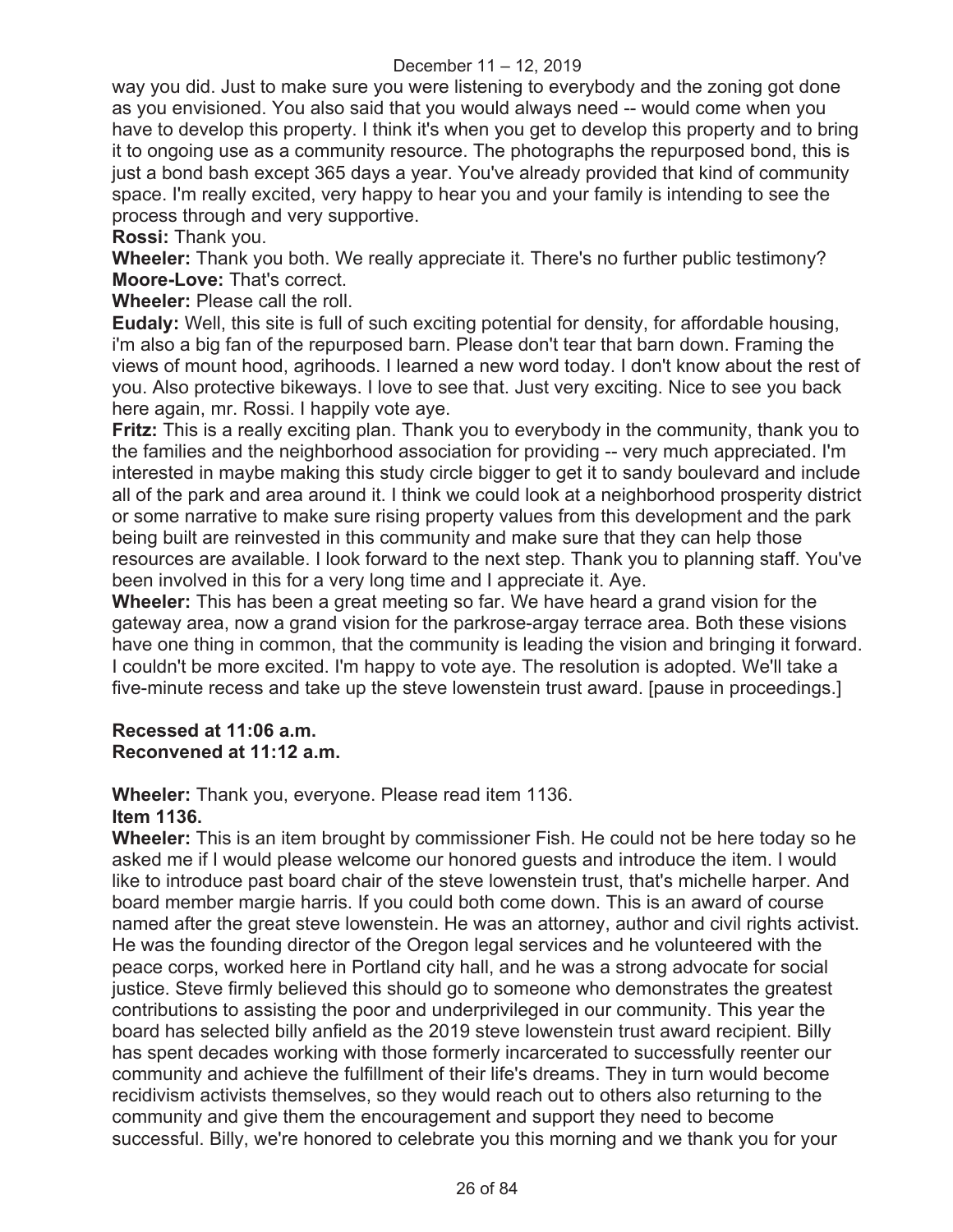incredible transformational leadership in our community. With that i'll let michelle take it away. Good morning.

**Michelle M Harper, Prior Board Chair Steve Lowenstein Board Member:** Good morning, mayor, city council. Gives me great pleasure to come before you and to present the 2019 recipient, mr. Billy anfield. I would like to ask the board to stand, please. I would also like to acknowledge mr. Anfield' family. He has quite a few family members here, wife, siblings, aunts, uncles, cousins, coworkers, friends, clients. [laughter] we're very happy to have the family and everyone here this morning to honor mr. Anfield. In the 28 years we have given this award we have given away over 200,000 in support to individual programs that support and build the community and make the city of Portland what it is. At this time I will turn it over to margie to give a brief remarks about steve and why we continue to do this work.

**Margie Harris, Steve Lowenstein Board Member:** Thank you, michelle. Good morning, mayor, members of the city council. I'm sorry to miss commissioner hardesty and wish commissioner Fish good health. I'm margie harris, i'm a member of the lowenstein trust board of directors. Those of us on the board convene each year to make that honorable selection of someone in steve's name. I will take just a few minutes to reminds us all about the person steve lowenstein was. Steve lived a life committed to improve opportunities for others. We remember him as the founder of legal aid here in Oregon, an attorney who used the law to protect and defends those most in need. We remember him as an activist, active in the northwest part of town especially and someone who shined light on citizens who deserve to be treated with greater dignity and respect. We remember him as a researcher and writer who authored a most notable work describing the history of jews in Oregon. I have my copy inscribed by steve. Though we often recall these examples of what he achieved in his short life of only 52 years I also want to reminds us about who he was as a friend and as my coworker in city hall working with commissioner lindbergh in the early 1980s. I remember steve as a thoughtful, intelligent man full of insights and wise in his council. He was a genuinely caring person and someone who was a fine listener. He was an avid reader, a world traveler, a collector of art and he was funny. He would spontaneously break into a very contagious laugh, it was more like a cackle or giggle. He used that often. Steve was the only person I knew who ordered dessert first, who chose a restaurant based on what they offered for dessert and was never too full to indulge in something delicious and sweet at the end of a meal. Each year when the trust award is presented in steve's memory we can all take a few moments to remember steve and to uphold the principles that he lived by. I believe every person we recognize with this annual honor is someone steve himself would have been proud to know and to support. Thank you very much for being a part of our presentation today. And i'm told that we have an okay from you, mayor wheeler, to include all the people who wanted to speak. So there's a few extras who will come forward briefly to share their thoughts.

**Wheeler:** Thank you.

**Harris:** Thank you.

**Harper:** I will invite up mr. Anfield and richard harris. [applause]

**Wheeler:** Good morning.

**Harper:** Mr. Anfield, his light shines as a pathway for others. Throughout his multiple decades of work and commitment he inspires and has taught many their value and how to fight to reclaim their lives. Mr. Anfield first began his work at central city concern in 1991 managing an innovative homeless housing program known as shoreline. It had a major employment component and during that time as a total of mr. Anfield's service with central city concern a total of 24 years he's had several different jobs, so he has many, many, many skills and applied all those skills to make the programs that he now runs very, very successful. He is a person who leads by example. His life has been a light for others to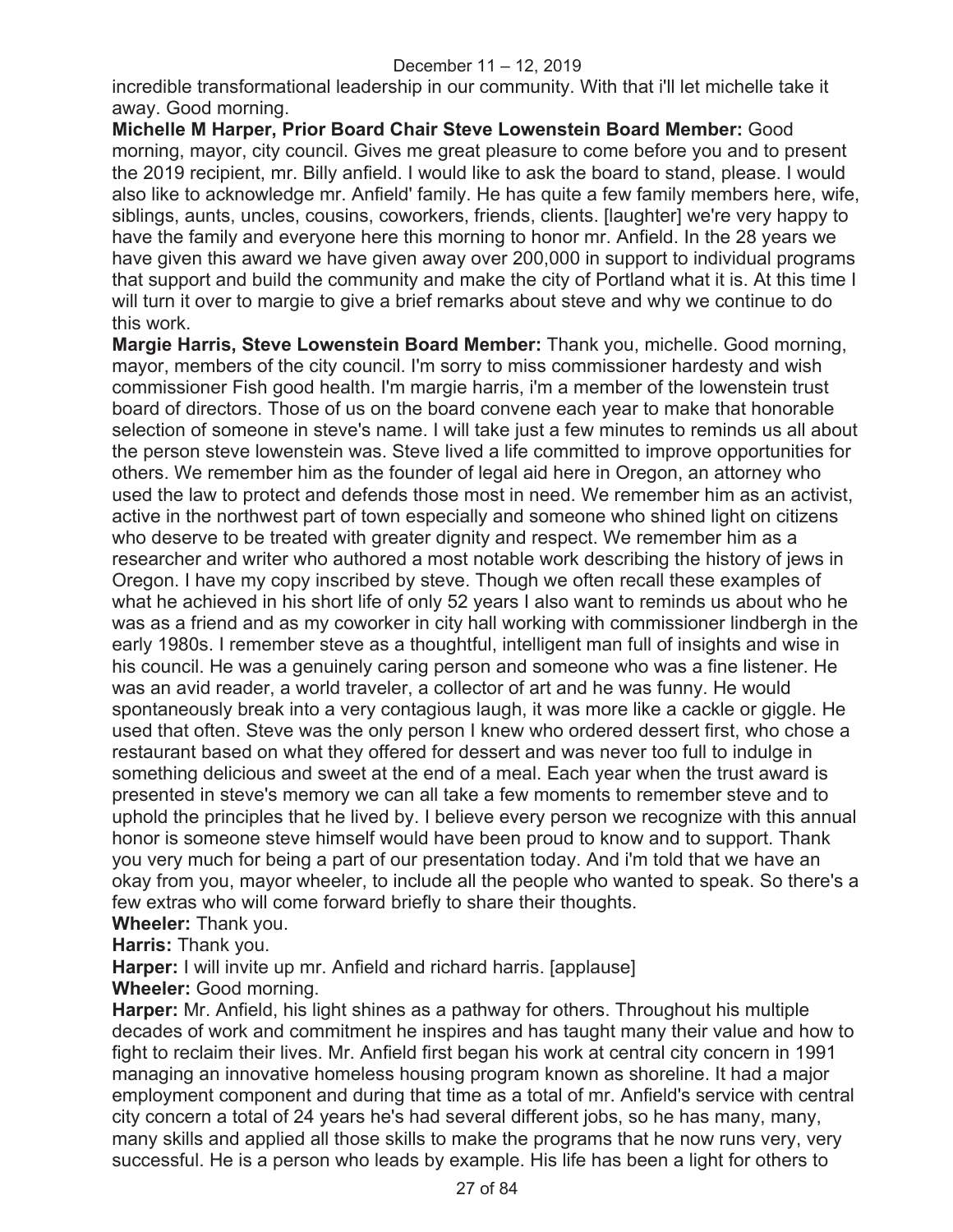see. That he's come through the fire and crossed over on the other side. He's very empathetic and understanding of where people are and meets them where they are and allows them to chart a plan and he's there to guide them through that plan. He's been very supportive and focused of the community of residents employment and recovery services at central city concern. He took over from the previous shoreline manager, during that time the employment rate went up significantly. He's coauthored an important investigative program called move out savings program after a resident found work and started paying rent. A portion of that went to the move on account. The participant later used it to cover expenses of moving to independent housing. This growing savings account encouraged residents to move on making room for others who could benefit from the shoreline. Six months to a year the move-out account could grow to over \$1,000 to support utilities and deposit of first month's rent. Following that position mr. Anfield was managing the employment services project, the housing management janitorial services and all of these programs. He has selectively decided to mentor each and every person in the program, support them through each level of recovery and make sure they were able to stand on their own before moving to the next level. The very positive role model he's definitely a mentor, one that can always be counted on. Over time the experience that he has, he has shared to many, with many. His experience of knowledge and from the certifications he ha received he has shared that with many people. Some certificates he has gotten with certificate and moral recognition therapy in basic training, mrt, advanced training, freedom road cognitive training, brain-based mentoring certification. Habitation and power accountability certification. He's a certified department of corrections volunteer as well. In 2006 the city Portland bureau of housing and community development entered into a partnership with central city concern to develop an effort to assist homeless people to stabilize their lives and train for and keep living wage jobs. He chose to lead this effort. He named this project access to building trades and customer service occupations. The program was different from the immediate employment practice called work force because it was using the participants, their training, their education, leading to employment and real jobs that require real apprenticeship and certification or both. The individuals were screened for motivational commitment to work in a strenuous program to provide housing for those without access to a stable environment. He's been a model mentor, a resource facilitator. He has been the light in the middle of a storm for many people who have lost hope, who are not sure what their value is, those that have been lacking confidence are not sure if they really have the courage to return back into a stable life force, to reclaim their families and know that they have a rightful place in our city after they have gone through some storms in their lives. In 2012 after 22 years of direct service work with some health issues mr.anfield decided to retire but that did not last very long. In 2017 he was recruited and came back to create an employment access center. This program is specifically culturally specific for african-american males and he's developed many partnerships with this program and is a model of success. It gives me great pleasure to for us as a board but as a city to celebrate mr. Anfield and the undying commitment that he has continued with this program and everyone that is around him that has been ever touched or been in his presence has been changed. Their life has been changed for the better. So on that note I will turn it over to mr. Harris to give a few remarks. **Richard Harris:** Thank you. Mayor wheeler, commissioner Fritz and commissioner eudaly, i'm really happy to be here. I have not been at this desk for quite a while, so it's good to be back in front of city council. Particularly for billy. Because of the many employees at central city concern I have known him for a long time and worked directly with him and have some clear idea of the kinds of things and the impact he's had on the homeless people and people who are in recovery and people coming out of the prison and the criminal justice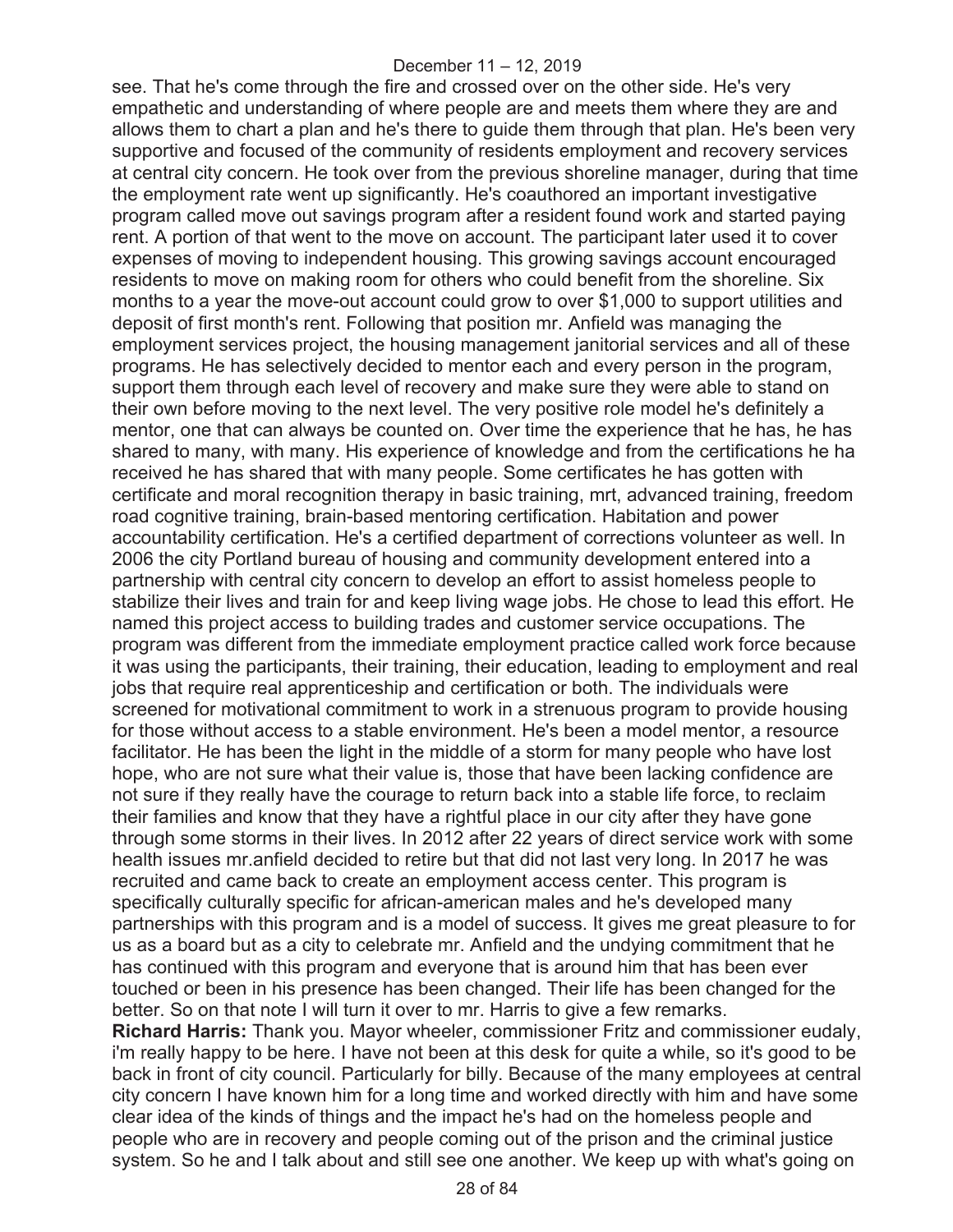and when the opportunity came for nomination to the lowenstein award, I really thought that billy was the perfect person to do this. So I was really happy to submit and work on an application with others that would reflect the importance of the work that he's done. And in doing that, I wanted to confirm that I had all my facts straight because the executive director I didn't necessarily know all of the details of everything that billy did because he did so many things. He managed so many services at central city. So we were talking about I was talking with him about the intensive building trades training program that was a grant from the city, and it was intended to help homeless people regain real employment, living wages and to change the direction of their lives and it was targeted to people had been in addiction and now were in recovery and now were working on getting good jobs. So I asked billy, it's really important to know what the outcome of this project was because i'm sure you saw a lot of people in that. I says, how many people were in that program? He says, over a couple of years about 38 people that went through the program. I had thought that there were probably twice that many in the program and he would tell me what the statistics were. I said, how many of those people got jobs and how many of those people still are sober and are still working? He says, well, 38. I thought for a minute. Well, that's pretty amazing. I said, how do you know that? He says, oh, I talk to all of them. Now, I don't know, this is six, seven years after the program he was working on this program. I says, come on, billy. How in the world can you keep track of 38 people? He says, we all keep track of one another. I have talked to them and many of them are here today. I think it's really important to know once you got a relationship with mr. Anfield you had one the rest of your life. I appreciate that because that's somebody who really cares about what they are doing and puts everything into the activity that he's working with them on. So he's had many jobs and I could probably thousands of people he has had contact with. He's been a major element in changing what's happening to them. I know mr. Lowenstein as well. So I think that steve would think of billy as the sort of example that he would cite in almost all respects. Change agent, mentor, person who has heart and soul about the people they know and effective. I think the thing that I really appreciate with working with billy is I never, ever wondered is this a good thing to do. If he wants to do it i'm saying, yeah, I think he has a feel for it and he knows what's happening. Flip the script when he came back it was a program that really was something that he and I used to talk about. It's like sort of the perfect match to his skills and in his absence from central city he also worked with reentry programs for people coming out of prison and this is a way to get back into that at central city. I think that program has thrived under his leadership and others at central city concern. So thank you very much for honoring billy this week. We appreciate it. **Wheeler:** Thanks.

**Harper:** At this time I would like to acknowledge mr. Billy anfield as our 2019 steve lowenstein trust award recipient. With this award actually comes a \$7500 grant that is used to forward his work through central city concern. I give you mr. Anfill.

**Billy Anfield:** Thank you. Thank you very much. [cheers and applause] wow. Thank you, mayor wheeler and commissioners. Please extend that to commissioner Fish. I have asked reason to embrace him. I know he couldn't be here. I want to thank michelle harper, marjorie harris, the entire board, directors of steve lowenstein endowment. Want to thank richard harris for nominating me. Excuse me. I'm so overwhelmed this morning. This is not a normal day for me. I'm honored to be in this place of city governance where city governance is managed. It's an honor just being in city hall for me. I have been here before to testify for programs, but nothing to this extent. Thank you so much. In the audience this morning is my family. My immediate family, extended family, my central city concern family, my sponsors, pastors, my coworkers, community partners, we're all family and i'm so honored to have them here to share my joy this morning and tears of joy. A lot of you haven't seen me in this cry before but i'm just so overwhelmed at all of this. I thank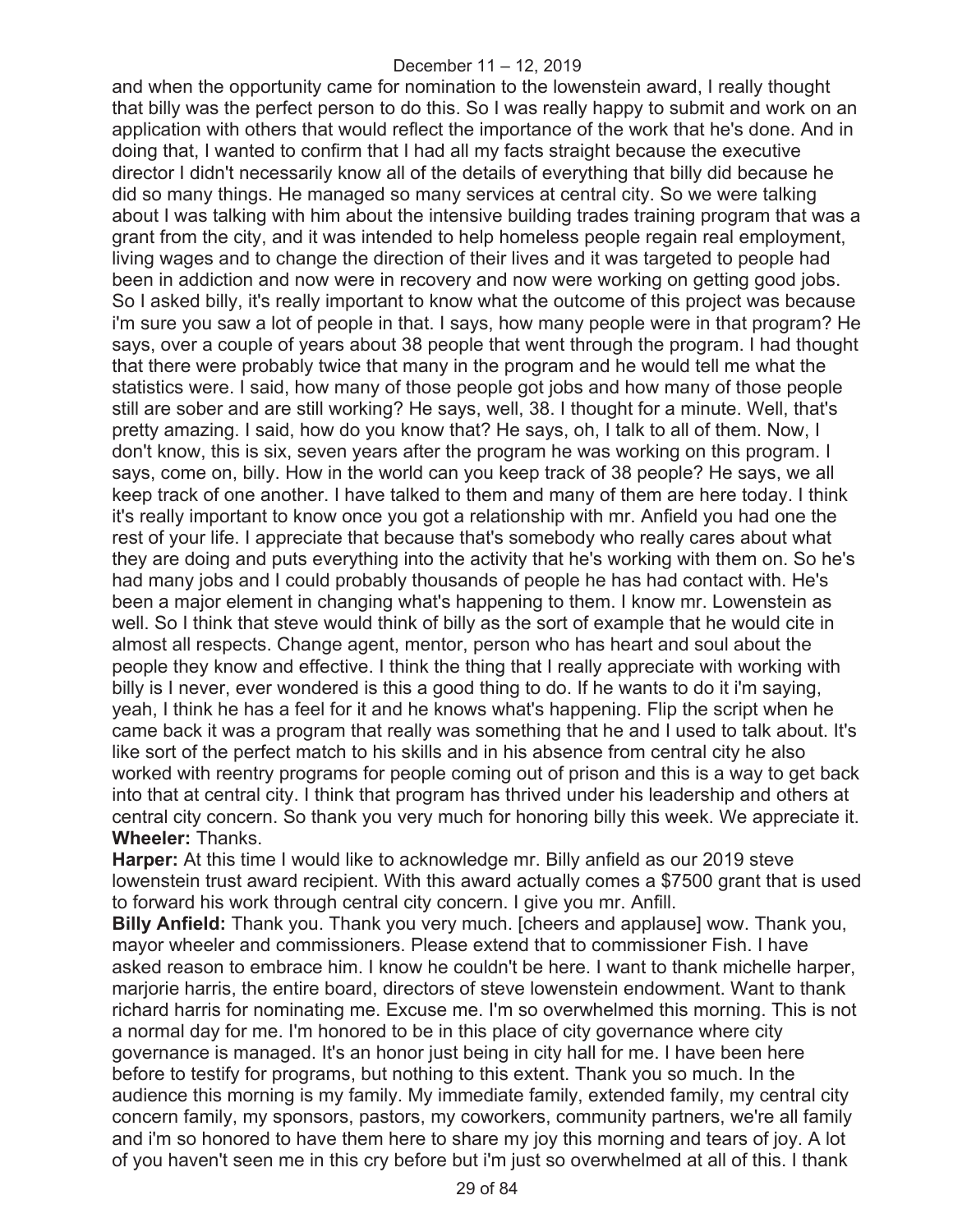each and every one of you so much. When richard told me he was going to nominate me, I said, all right, if that's what you feel, i'm all for it, and I know that there was a host of individuals who par took in the process of nominating me. I know that richard's wife was probably looking over his shoulder at the verbiage. I know that the central city concern executive team wrote statements of reference for me. The executive team I thank you so much, freida, rachel. Everyone involved. When I went home the evening I talked with richard I got a call from michelle harper, and she was so eloquent in describing the award and when she started to tell me why they felt I deserved it I began to cry. Excuse me. I want to acknowledge others that were nominated because -- I don't know who they are, but I know that they do the work as well as I do. And it's perhaps worthy as well. I want to acknowledge them. When I got off the phone with michelle I looked up steve lowenstein. I did not know him. And what I read, I went into my reading room and I read, I googled his name and I read about him, kind of man he was, a lawyer, chief of staff for commissioner lindbergh. Worked as a volunteer at the peace corps. Wrote texts on ethiopian law, advocate for social justice, civil rights, advocate. Social justice advocate. A lover of people, of mankind. I started thinking about what I do. Questioned my worthiness. And I began to think about, and i'm not a lawyer by a long shot but this man was a lawyer and pretty well established. Why did he reach that far to help people that were in need? What made him do that? And as I questioned that, I found out that he had compassion. And caring. The kind that I have. I began to feel similarities that parallel my work with his. And I actually brought steve's spirit into me. And mine into his. He wrote. I document. And I wondered why I never stopped to think about every client that I have an action with i'm required to document that. How many times have I documented over the years? I never stopped to think about that and I could see steve in solitary writing because I know a writer has to have solitary and calmness and do his writing alone. I just saw this simularity and I said, I can, I can understand the kind of man this is. Unselfishly he did work for mankind and I began to feel good about looking at what I do over all. In this work I don't stop. It's one day at a time. This has created on me and forced me to take a look at the years of work that I have done. Every so often people say you're doing a good job, billy. You've helped a lot of people. I see people that I have helped and I know this, but getting up every day, coming to work is the extent of what I think about my work. I love getting to work and working with needy people. Period. So I just want in steve's spirit to know that he is my role model now. And I want to thank everyone that was associated with me being here today, my family, my wife is so happy for me. She has supported me over three decades of doing social service work. I have worked for multiple agencies that have allowed me to be in a position to help the needy, and so my former and current supervisors are here. I respect them so much for allowing me to do my work and supporting my work. I have met people who I just admire so much and respect so much. Recently dave dahl, who cares about people so much. He and i, we determined that it's not the bread, it's the meat. [laughter] so when we see each other, we tell each other that and it's not. It's the meat. It's the heart. It's the compassion. It's the caring. So with that said, I am absolutely honored to be connected to the former recipients of this award. Mamie name, billy charles anfield, be laid with theirs, and I accept carrying the torch of the 2019 steve lowenstein award. Thank you very much. [applause] **Harper:** Mr. Anfill represents the heart, the spirit and commitment of what steve lowenstein envisioned when he created this award. We're living in very challenging times but when you find a community angel like mr. Anfield, who is consistently willing to step up and help with these challenges it makes us a better city. He is all that is positive and an example of what is best in our city. And with that I will present the award to mr. Anfield and take a photo with city council. **Wheeler:** Thank you.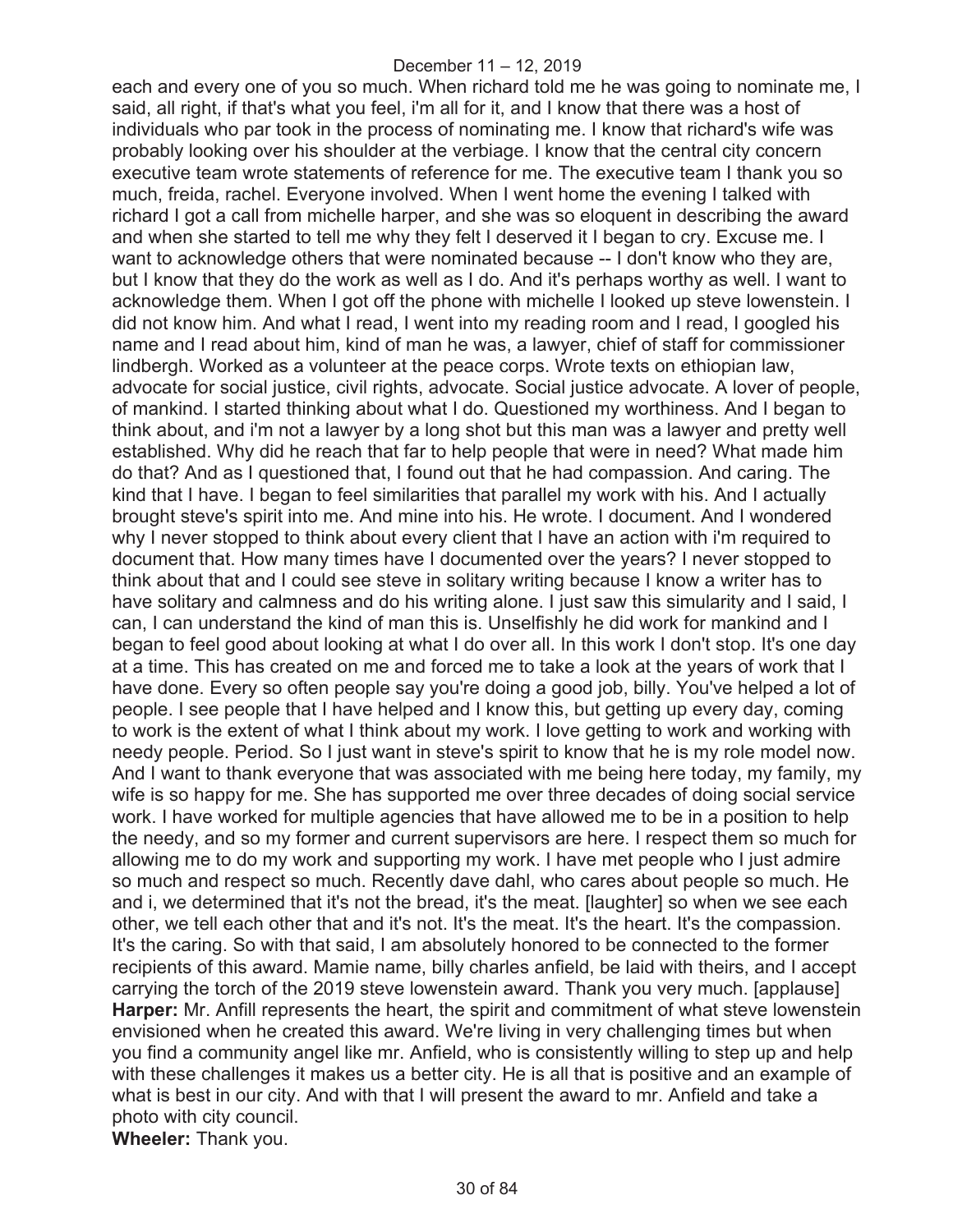**Fritz:** If commissioner Fish were here he would invite asena lawrence to be part of this. Thank you for your work on this

**Wheeler:** That was great. Thank you, everyone. Now we'll move on to the first item on the regular agenda. Please call item number 1140. Folks, this is a good celebration and it's worth having but maybe we can move it outside. Then you can really party the way you want to party.

# **Item 1140.**

**Wheeler:** Greetings. Folks, i'm sorry, we got to keep on moving here. Thank you. Good morning. Follow that.

**Kathleen Brenes-Morua, Procurement Manager for Design and Construction:** Hard act to follow. Very moving this morning. I'm kathleen brenis, procurement manager for design and construction services. I'm here to recommend the authorization to enter into a contract with raimore construction for the gateway green development and registration project. The authorizing ordinance was approved september 11, 2019. The engineer's estimate was 3.7 million. We issued an invitation to bid on september 17, 2019. A nonmandatory pre-bid conference was held and nine contractors attended. Six primes, three subs. Bids were due on october 22, 2019, and four bids were received. The responsive low bid is from raimore construction llc in the amount of 2,862,768. It's 22.6% under the engineer's estimate. The city's aspirational 20% subcontractor and supplier utilization goal applied. Raimore met this goal with the commitment to subcontract 29% to certified firms, certified with the certification office for business inclusion and diversity listed in the report before you. Raimore is self-performing 79.1% of the work and they are a certified disadvantaged minority enterprise. 100% of the project will be delivered by certified and women opened contractors. I want to highlight raimore has been a participant in the development program for five years. They were awarded this contract in the open market. One of the numerous success stories of the prime contractor development program. I would like to recognize stacy edwards for her advocacy, leadership and dedication to the program. Stacy is taking a leave of absence beginning this friday and she's going to be greatly missed. With that raimore is in compliance with all city contracting requirements and I hereby recommend you authorize this contract.

**Wheeler:** Very good. Any questions? If not i'll entertain a motion.

**Fritz:** Move to accept the report.

**Eudaly:** Second.

**Wheeler:** Any further questions or issues? Hearing none, please call the roll. **Eudaly:** Aye.

**Fritz:** Well, I echo you kudos to stacy and sending her good wishes. Commissioner Fish is really excited about this project. It's been in the design process for quite some time. It's exciting that it's a company who has been nurtured through our prime contractor development program and the 100% of the contracting so all of nearly \$3 million is going to minority women owned businesses, mostly minority. I appreciate that. Aye.

**Wheeler:** Good project, good construction company. Excellent staff work. Thank you very much. I vote aye. The report is accepted. Thank you. Good luck with it. 1141, please. **Item 1141.** 

**Wheeler:** Colleagues, the city's investment policy describes the framework and criteria for investing the city's cash based assets. The city's policy is written in accordance with Oregon law ors294.135, brought before the council for adoption each year. City council last adopted the investment policy on 12/13 of 2018. This is an administrative action and there are no proposed changes to the existing policy. Hi, brigid.

**Brigid O'Callahan, City Treasurer:** Good morning, mayor, commissioners. For the record i'm brigid o'callahan. I am Portland city treasurer. In my role i'm responsible for the team of professionals who manage the cash assets and also issue debt on behalf of the city. As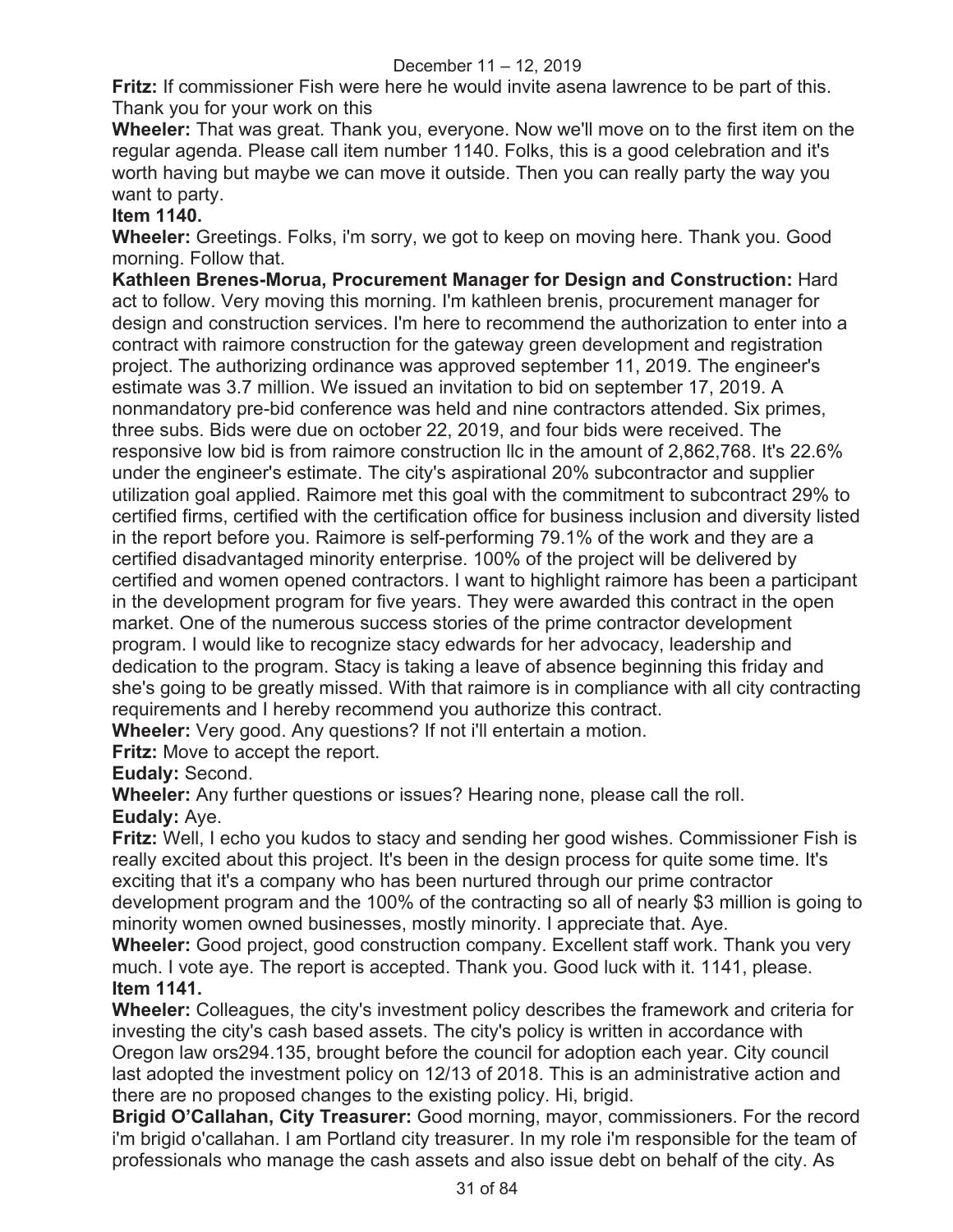the mayor stated Oregon law pertaining to investment of public funds requires the city adopt our investment policy annually. The council last adopted the policy on december 13 of last year. Today i'm here to present the investment policy for adoption as mayor stated there are no changes to the policy but I would like to highlight a few points of background for the policy itself. The city's investment policy describes the framework and criteria for investing the city's cash assets. The city's investment objectives to reserve the principle ensure liquidity and earn market return on the funds that we have for the city, to be good stewards of the city's funds. The city of Portland's investment policy is more restrictive than state law requires. We have limited our investment parameters to include interest bearing deposits in local banks ensured by covered by insurance or by collateral. And that the investment policy also allows us to investment in united states treasury or agency securities and corporate securities that are of a very high quality investment rating. Those ratings are aa-minus, aa3, or better by at least two rates agencies. The securities can have a maturity of no longer than three years. No more than 5% of the portfolio to an issue were and no more than 35% of the portfolio to corporate securities. We have further chosen to exclude corporate issuers involved with industry such as fossil fuels, financial services, retail sale of firearms and we present allow a concise list of 12 highly rated corporate securities issuers in the policy. Corporate securities provide diversification and an opportunity to earn additional yield over the alternative investment types such as u.s. Treasuries or agency securities. The investment earnings make a significant financial contribution to the city budget and fund programs and services that the bureaus provide. The investment earnings net of the administrative fee to cover treasury's operating costs are distributed to the city funds. In 2018-19 treasury earned 45.3 million on the portfolio. Year to tate fiscal 2019/'20 20 through october 31 treasury has earned 14.6 million. The treasury division will continue to use is professional expertise and discretion on the portfolio to make decisions on behalf of the city in accordance with that policy. City of Portland maintains an investment advisory commit I to advise the city treasurer in conjunction with the portfolio oversight, investment policies and practicians. The committee is made up of at least three public members who are experienced investment professionals. In the interests of transparency treasury has posted the city's investment portfolio online since 2013. These months end line by line portfolio reports can be found at www.Portlandoregon.gov/brfs. With that I make myself available to answer any questions. **Wheeler:** Any questions, colleagues? Any public testimony?

**Moore-Love:** Lightning and maggie had signed up. I don't know if they are still here. **Wheeler:** I do not see them. Please call the roll.

**Eudaly:** Aye.

**Fritz:** Much quieter investment policy discussion than in previous years. Aye. Thanks for your work.

**Wheeler:** The investment policy sets forth key investment objectives to preserve the principle, to ensure liquidity and earn a market rate of return. The earnings make a significant contribution to the city budget and the programs and services that the bureaus provide. We appreciate your great work and your colleagues' great work. I vote aye. The resolution is adopted. Thank you. Next up we're going to move it. Read 1142. **Item 1142.** 

**Wheeler:** I have had a conversation with commissioner Fritz. It's requested we move this to the 12/18 agenda, please, Karla. December 18. Then commissioner eudaly, you're going to pull back the next two is that correct?

**Eudaly:** They are both emergency items and we don't have the required four votes. **Wheeler:** Can you read 1143 and 1144, please.

**Items 1143 and 1144.**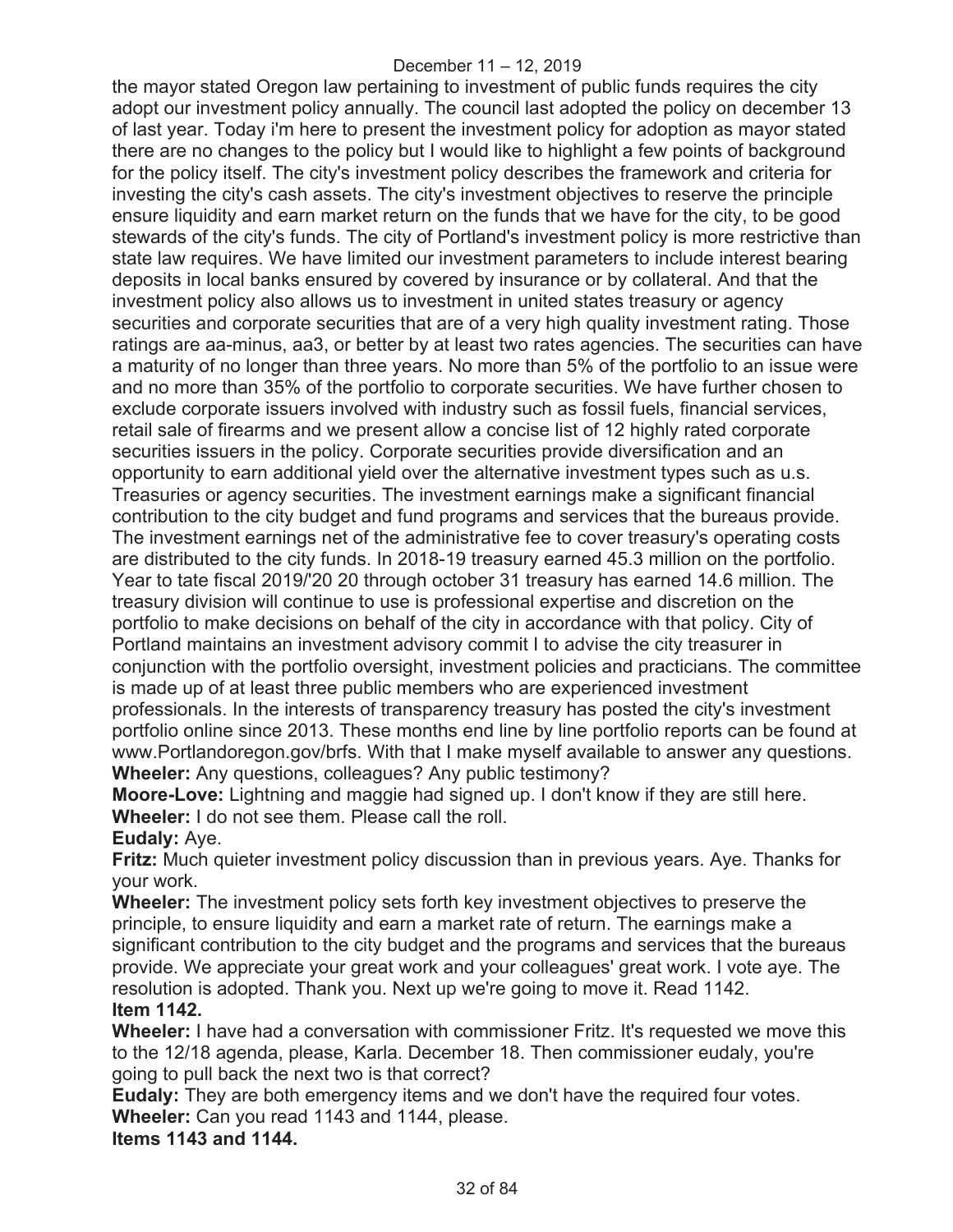**Wheeler:** And as commissioner eudaly mentioned we need a fourth here before we can hear these. So they are referred back to commissioner eudaly's office.

**Eudaly:** We're rescheduling them for the 18th.

**Wheeler:** We won't hear them today. We'll sort it out later. 1145, please.

# **Item 1145.**

**Wheeler:** Commissioner eudaly.

**Eudaly:** Thank you, mayor. In 2017 city council adopted a new ten-year transportation system development charge or tsdc, rate study and project list. That project list shows which transportation projects are eligible for tsdc funding over the ten years from 2018 to 2027. The project list was based on transportation system plan at the time as well as other recently adopted plans. Since then the transportation system plan has been updated with another technical update currently in process and several other area plans adopted since the 2017 tsdc project list was adopted. For this reason pbot is seeking city council approval to amend the project list to reflect these newer plans and provide tsdc eligibility for high priority projects. The proposed amendments reduce eligibility for some projects, increase eligibility for others, and adds several new projects. Because the total eligibility for all projects would remain the same as the 2017 list, no changes are needed for the rate study or the amounts charged to developers. This only changes the list of eligible transportation projects. Here to explain the details and answer questions is our director of policy planning and projects, art pearce, and company. Welcome, art.

**Art Pearce, Bureau of Transportation:** Good morning. Thank you. I'm here with jeff wagner, staff planner on the team who helped work through the mechanics of all this. So thanks for this opportunity to present this to you. As commissioner eudaly already introduced this is part of our process of keeping the transportation system plan and the funding mechanism attached to it always at the ready and nimble. So we're planning to do this we think every couple of years to try to constantly be refreshing the list and the over all tsp so this is an array of relatively small moves that are rebalancing between projects. **Zef Wagner, Transportation Planner Bureau of Transportation:** Good morning, mayor, commissioners. I'm zev wagner, transportation planner at pbot. I'll walk you through this technical amendment we're requesting. You know what sdcs are, one time fees to pay for transportation facilities. What we're updating is the 2017 capital improvement plan which is just the list of eligible projects. Sort of the menu of projects that we can spend tsdcs on. The actual approval is done through the cip process and gets rolled into the annual budget. We're updating the amount of eligibility for 18 existing projects on the list and adding four new projects to the list. All the details are in exhibit a, about what went up or down, what was added. Other plans have emerged in the last two years, really exciting improvements, one the connected center street plan we have been working on for the jade and rosewood areas. To try to create more street connectivity. So by creating new tfcc funding eligibility we would have the opportunity to as developments come in they could create new street connections and get tsdc credits or we could bring public funding to match their private funding and get more connectivity in these neighbors. That's an exciting element of this. We also have a series of neighborhood street plans we have worked over the last many years. Tryon stevens, street improvements in arrow heights. A lot of these are partnerships with bes to build out the local street network. These are already on the list but the funding eligibility was quite low and as we found the projects are more expensive than we thought we would like to have more eligibility to be able to increase the funding for those projects. Another big change is the adoption of central city 2035, the plan for the central city, and couple master planning areas for new developments so we have the broadway corridor master plan area at the post office site in the pearl district and also the omsi master plan area. What we will be doing is adding projects to the list that would again allow these partnerships between the private developers developing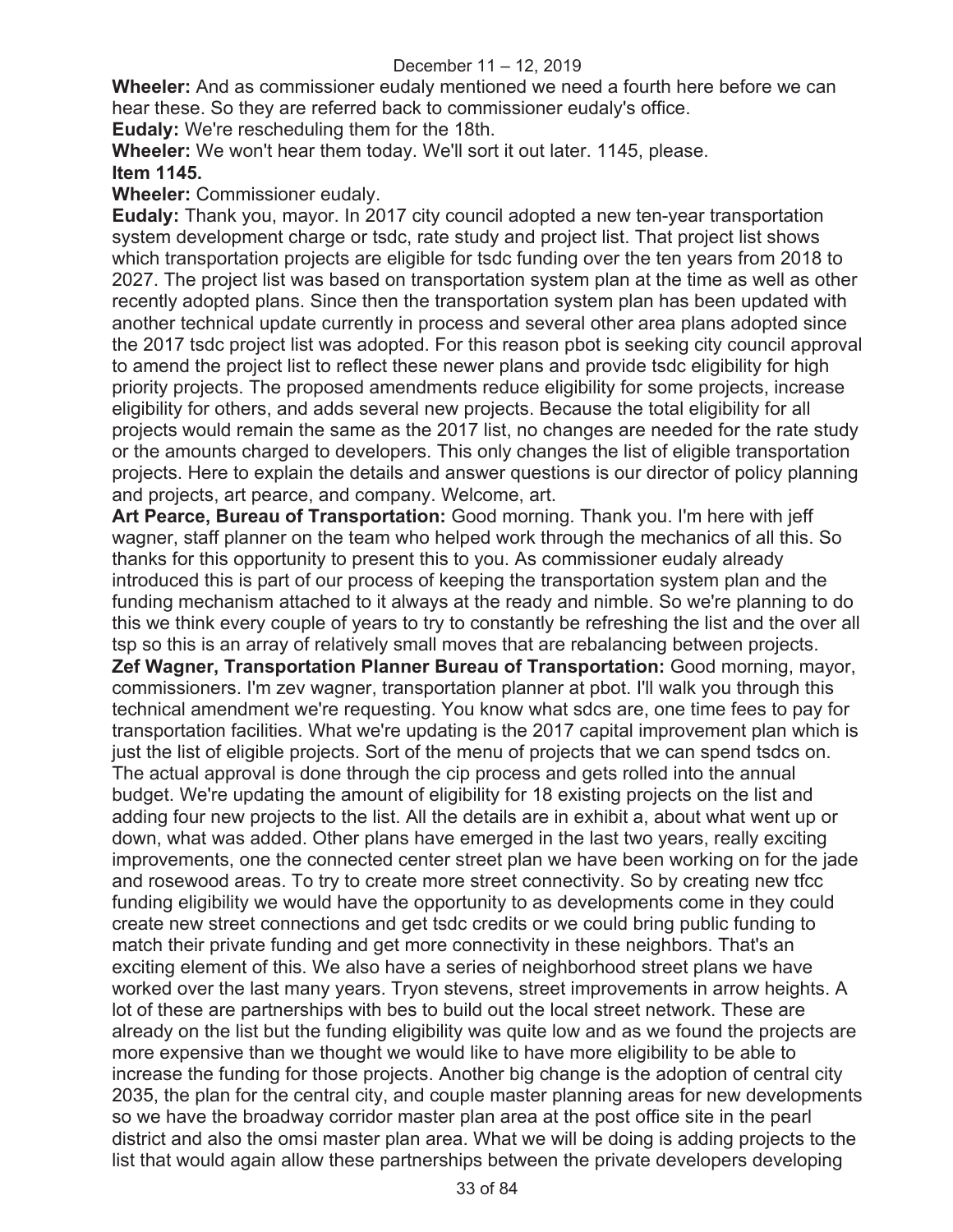these areas using tsdcs to leverage those funds. Also creating a new project for the green loop, which is very exciting idea that is finally starting to emerge segments of it are now being planned and designed and so we want to be able to partner with property owners along the line to build segments of the project and creating this new funding eligibility will allow that. So just highlights of what's in exhibit a, we decided to -- the decision on how to lower eligibility was based on projects that have been constructed or already funded. Projects that we expect more outside leverage. We don't think this is really going to impact existing projects on the list. We're really reducing eligibility for projects that don't need that eligibility in the first place. Then transferring it to these new projects and projects that need more funding eligibility. We tried to keep them all within the same geographic area. If you look at exhibit a, we're reducing funding and increasing funding from projects in the same area so there's no one area subsidizing another area in terms of eligibility. As commissioner eudaly mentioned there's no net change in the projected revenue or spending so no change to the fcc rates. Again, the actual approval would happen separately through the budget process. Any questions?

**Wheeler:** Great. Any questions? Karla, do wu have any public testimony?

**Moore-Love:** I believe they left. Maggie.

**Wheeler:** Any further business? Anything else to add?

# **Pearce:** No.

**Wheeler:** This is first reading much a nonemergency ordinance. It moves to second reading. Thank you for your presentation. Next is another second reading, 1146. This is a second reading. We have heard a presentation and taken public testimony on this item. Is there any other business? Seeing none, please call the roll. **Eudaly:** Aye.

**Fritz:** Thank you for the presentation last week. It was well done. Aye.

**Wheeler:** Thank you to the transportation team, to the commissioner, commissioner eudaly and her office. And all the folks who testified. It was great. Aye. The ordinance is adopted. Next is 1147.

## **Item 1147.**

**Wheeler:** Commissioner Fish asked that I introduce this item. This is to prevent localized flooding in southwest Portland. The bureau of environmental services is building a stormwater project at southwest 39th avenue. It's below southwest capital highway near the headquarters of tryon creek. The project will direct stormwater to the new facility preventing flooding in the neighborhood. To proceed with the project the bureau of environmental services needs to acquire certain easements and property rights. Here today to give a brief presentation are joe dvorak and lisa moscinski, both with environmental services. Take it away.

**Joe Dvorak, Bureau of Environmental Services:** Thank you, mayor. Good morning. So again, real short presentation and here to answer any questions that you may have. I'll turn it over to lisa with more details.

**Lisa Moscinski, Bureau of Environmental Services:** Good morning, mayor, commissioners. I'm lisa moscinski with the bureau of environmental services. We're going to give a brief overview of the project, outreach conducted to date and specific request to authorize the city to offer just compensation and use eminent domain authority. The goals of our southwest carson southwest 39th project are to extend the public storm system southwest 39 it's to southwest 37th through private properties parallel to an existing sanitary sewer system. We plan to replace the storm pipe on southwest carson within the right of way. This project will help reduce flooding within the right of way and neighboring properties. It also removes stormwater from our sanitary sewer system and improves existing infrastructure. So this project is in southwest Portland where we have a separated sewer system and in many areas the stormwater infrastructure is limited. Unlike older parts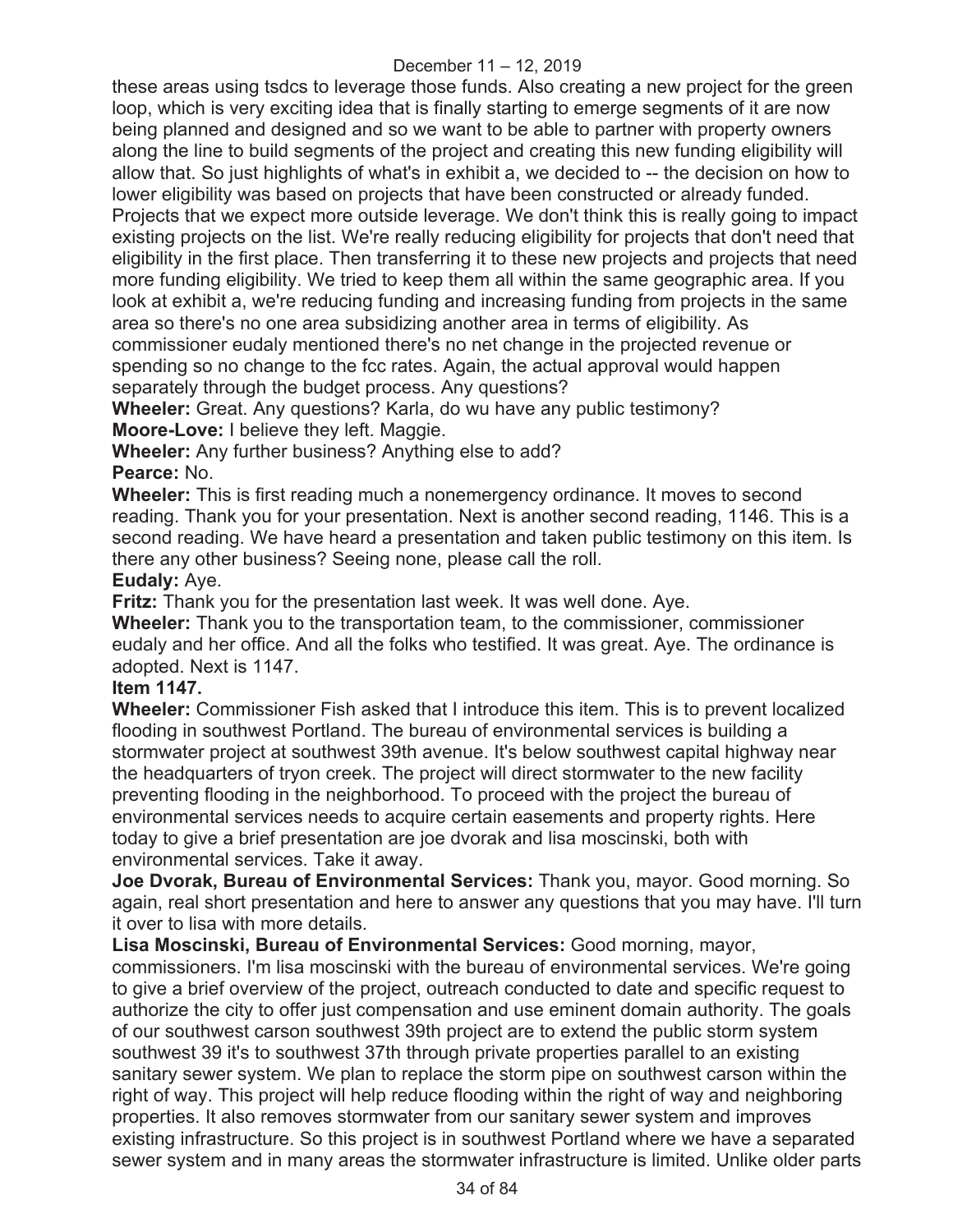of our city that developed with curb trains this area was a semi rural landscape annexed by the city in the '60s and '70s with no formalized stormwater structure. Two vacant tax lots came in for development and there was no approved discharge point for the stormwater making development challenging then we learned of the frequent flooding issues so during heavy rainstorms neighbors pull off that sanitary sewer manhole you see in that photo to alleviate flooding on the roadway and private properties then the sanitary system isn't designed to handle that additional stormwater and it causes surcharging of the system down the pipes. So we did specific outreach including letters, emails, phone calls an site visits and have been having ongoing communication with the property owners over a couple of years. Two temporary construction easement and five sewer easements across five properties. We have an existing sewer easement but it was determined it was specific for the sanitary system so these new sewer easements are necessary to maintain and up great the proposed storm system. The costs incurred with the acquisition shall be charged to the sewer operating fund fy-'19-'20 budget e11116 to accomplish the project's goals and construct as designed. The city must acquire the property interests described and depicted in exhibits a through n by may 2020 so construction can begin on schedule. Construction is expected to start september 2020 after a four month procurement period. So we thank you for your time and we'll be happy to field any questions you might have.

**Wheeler:** Colleagues, any questions?

**Fritz:** Have any of the property owners indicated concern about this?

**Msocinski:** No. I have been in touch over the phone and via email with all five owners, and there isn't concern over it.

**Fritz:** Thank you.

**Wheeler:** Seems like a good tradeoff. Is there any public testimony?

**Moore-Love:** They left.

**Wheeler:** Very good. Anyone want to testify? Thank you for your presentation. Thank you to commissioner Fish and thank you asena lawrence for your guiding this. This is first reading of a nonemergency ordinance. It moves to second reading. Thank you. Next item also a second reading, 1148. Any furthers business on this item? Call the roll.

## **Eudaly:** Aye. **Fritz:** Aye.

**Wheeler:** Aye. Ordinance is adopted. 1149, please.

# **Item 1149.**

**Wheeler:** Colleagues, this is somewhat of a different item for us pursuant to Portland city code community members have the right to appeal Portland parks and recreation policies to the city council. To our knowledge this is the first time that that right has been invoked. Commissioner Fish has asked that this item be referred to his office without objection after we invite the appellant to speak, as they are entitled to do. So if the appellant would like to speak, and that is patrick cashman, is patrick here? I did not anticipate that. So I guess we just return it to commissioner Fish's office. Is that the right procedure? Legal counsel gives me a heads up. Without objection the item is returned to commissioner Fish's office. I thought that was going to be more interesting given the historical first nature of that. Unless i'm mistaken that concludes this morning's agenda.

**Moore-Love:** Pulled items. 1137.

**Wheeler:** Believe it or not, folks, I have not practiced this. 1137, please. **Item 1137.** 

**Wheeler:** This is a routine administrative city business process to assess owners for systems development charges. The parks bureau, Portland bureau of transportation and the water bureau. In this legislation there are a total of 96 liens and 3591,850.29 to be assessed. This ordinance is for system development charge fees which are one time fees based on the proposed new use or increase in the use of the property. Fees apply both to new construction and to residential projects which increase the impact to city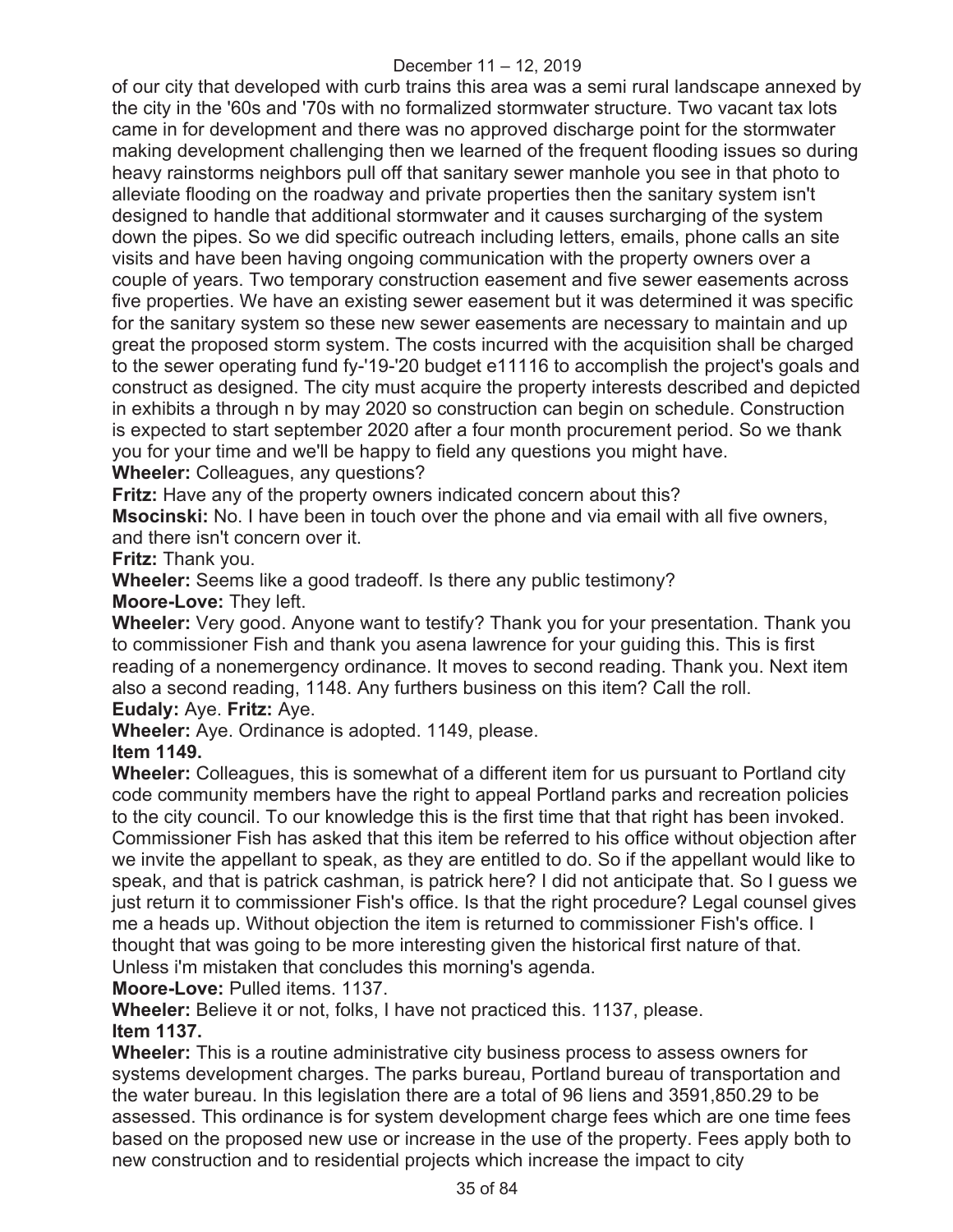infrastructure. Per city code property own remembers given the right to finance system development charge fees through the city. And I don't know if there's anyone presenting anything.

**Moore-Love:** It's a second reading.

**Wheeler:** You're right. Great. Call the roll.

**Eudaly:** Aye. **Fritz:** Aye.

**Wheeler:** It was about as exciting as I made it sound. Aye. The ordinance is adopted. Now can we please be adjourned? We're adjourned until 1:30 for a work session.

# **Council recessed at 12:13 p.m.**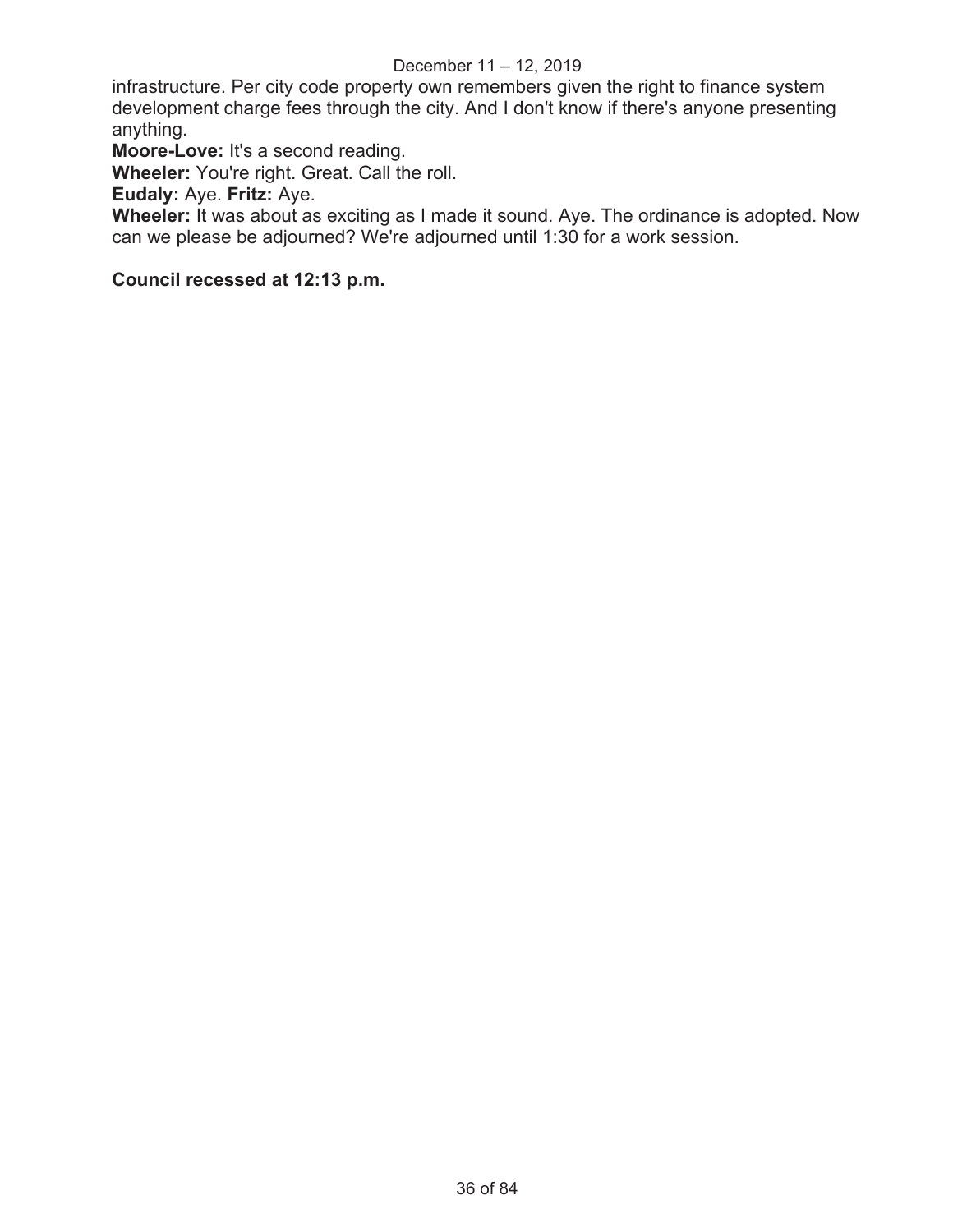**This file was produced through the closed captioning process for the televised City Council broadcast and should not be considered a verbatim transcript. Key:** \*\*\*\*\* **means unidentified speaker.** 

#### **December 11, 2019 4:45 p.m.**

**Wheeler:** Back in session is the Portland city council. It is the afternoon of december 11th, 2019. Please call the roll. [ roll call ].

**Eudaly:** Here. **Hardesty:** Here. **Wheeler:** Here.

**Wheeler:** Could you please read our one and only quick item?

#### **Item 1150.**

**Wheeler:** Thank you. We're back to continue our work on the better housing by design draft. The intent of the betting housing by design amendments is to expand housing options, address affordable, and approve multidwelling zones. We held public hearings and we took extensive testimony on october 2nd and then again on november 6th. The record was closed at 3:45 p.m. On november 21st after which council discussed and vote on the amendments to the recommended draft. Today, we're going to be voting on the amendments to the better housing by design ordinance findings and staff report to reflect decisions made by the city council on november 21st. Project manager bill cunningham is here to talk us through today's agenda. Good afternoon.

**Bill Cunningham:** Thank you, mayor, and commissioners. Sorry. I'm live now. Today, we're coming to you with some items that are essentially follow-up to the decisions you made on november 21st on amendments to the code proposals and to the map proposals. For the record, I wanted to highlight we've integrated those amendments you passed into our code documents. They've changed from being the recommended draft to being as amended by city council drafts.

## **Wheeler:** Good.

**Cunningham:** You don't have to read all this. We also have for the record the maps that reflect the map amendments you made and new title 30 affordable housing section. What we're coming to you for are to amend other documents that are part of the better housing by design package to be consistent with the decisions you made. The first item we will be voting on is an amendment to the ordinance to reflect the shift from the recommended draft to the new references to our as amended by city council drafts. Second, they'll reflect your decisions as well as to incorporate other refinements. Finally, we'll vote on an amended staff report that has been changed to be consistent with the decisions you made on november 21st, so not really new items. It's really just incorporating all the decisions you made on november 21st.

**Wheeler:** Great. Thank you first of all for bringing the work to us in an organized manner. The staff is going to provide a brief introduction followed by a motion and a second and our votes. I would like to request given the time we keep our comments on our votes brief. This will give us the opportunity to save our final comments for better housing by design until we hold our final vote which will be on december 18th. At the end of the meeting, bill, i'll ask you to summarize our next steps so we have clarity on where we're going next. Bill, could you just briefly describe these amendments just to refresh our memory? **Cunningham:** Sure. The amended ordinance includes changes in reference to the documents. Again, it shifts away from the third page of your first item that includes all the changes. It changes reference to recommended draft to now as amended by city council. **Wheeler:** Very good. Do I have a motion? We have a motion to amend the better housing by design ordinance. For a vote to approve, it is seconded by commissioner eudaly.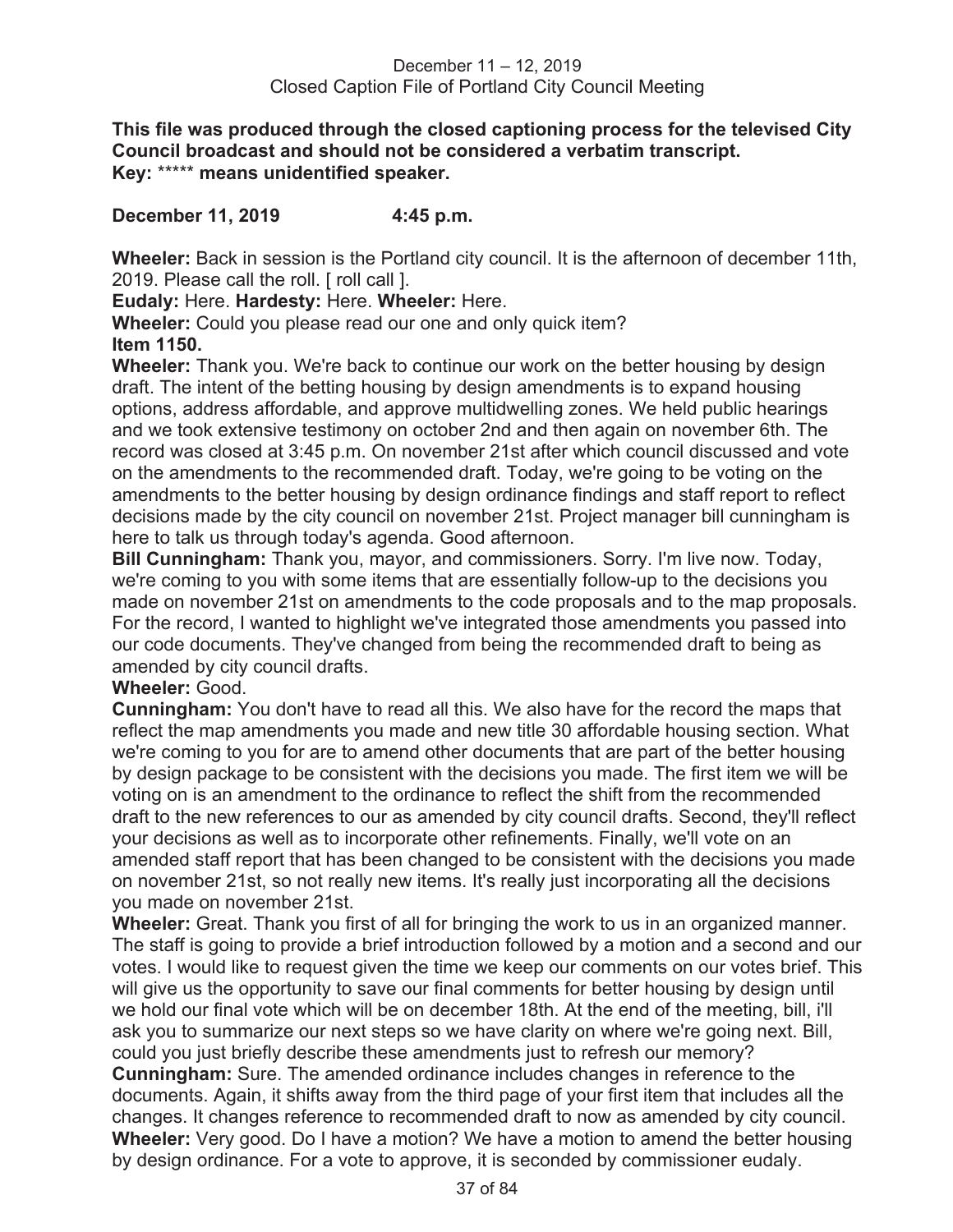# **Eudaly:** Aye. **Hardesty:** Aye. **Wheeler:** Aye.

**Wheeler:** The motion passes, and next up is the vote on amendments to the better housing by design ordinance findings. Bill, could you please briefly describe the findings? **Cunningham:** Yes. The amendments to the findings, it's this pretty thick document, are intended to bring a consistency with the decisions you made on november 21st and also incorporate some other refinements. You would be voting on amendments to these findings replacing what you had in the original packet with these new revised findings. **Wheeler:** Good. I'll entertain a motion.

**Hardesty:** So moved.

**Eudaly:** Second.

**Wheeler:** We have a motion and a second. Please call the roll.

**Eudaly:** Aye. **Hardesty:** Aye. **Wheeler:** Aye.

**Wheeler:** The motion carries and the next vote is the vote on the amendments to the better housing by design staff report. Bill?

**Cunningham:** All right. The final item you'll be voting on is this one, and this has been amended. This is basically a summary of all the code amendments, and it's being amended to reflect your november 21st decisions.

**Hardesty:** So moved.

**Eudaly:** Second.

**Wheeler:** We have a motion and a second. Any further discussion? Please call the roll. **Eudaly:** Aye. **Hardesty:** Aye. **Wheeler:** Aye.

**Wheeler:** Good. All right. Before concluding, I would like to thank both of my commissioners who are present and both of my commissioners who could not be here this afternoon for their hard work to get to the amendments where we are today. I want to thank the entire team of professionals from the bureau who worked so hard to bring these to us. I look forward to saying more about the better housing by design project when it comes back to us for a final vote. Bill, could you just give us a quick summary of where we go from here?

**Cunningham:** Sure. We're returning to you at december 18th at 10:30 a.m. Time certain. That'll be for the final vote on the better housing by design package. We're also planning to have a related item on the agenda. Connected center street plan solution coming from pbot. This was a companion piece to the broader effort to come up with getting new street connections, especially in east Portland where it is not always easy to access places. You'll be hearing about that on december 18th. Just next steps after december 18th, assuming it passes, is that staff would start working on implementation. Effective date would be march 1st of 2020.

**Wheeler:** All right. Thank you. That includes our better housing by design item for today. We'll continue the conversation on december 18th at 10:30 a.m. Time certain. Is that correct? That's correct?

**Cunningham:** That's correct.

**Wheeler:** Anything else, legal counsel? We are adjourned. Thank you.

## **Council recessed at 4:54 p.m.**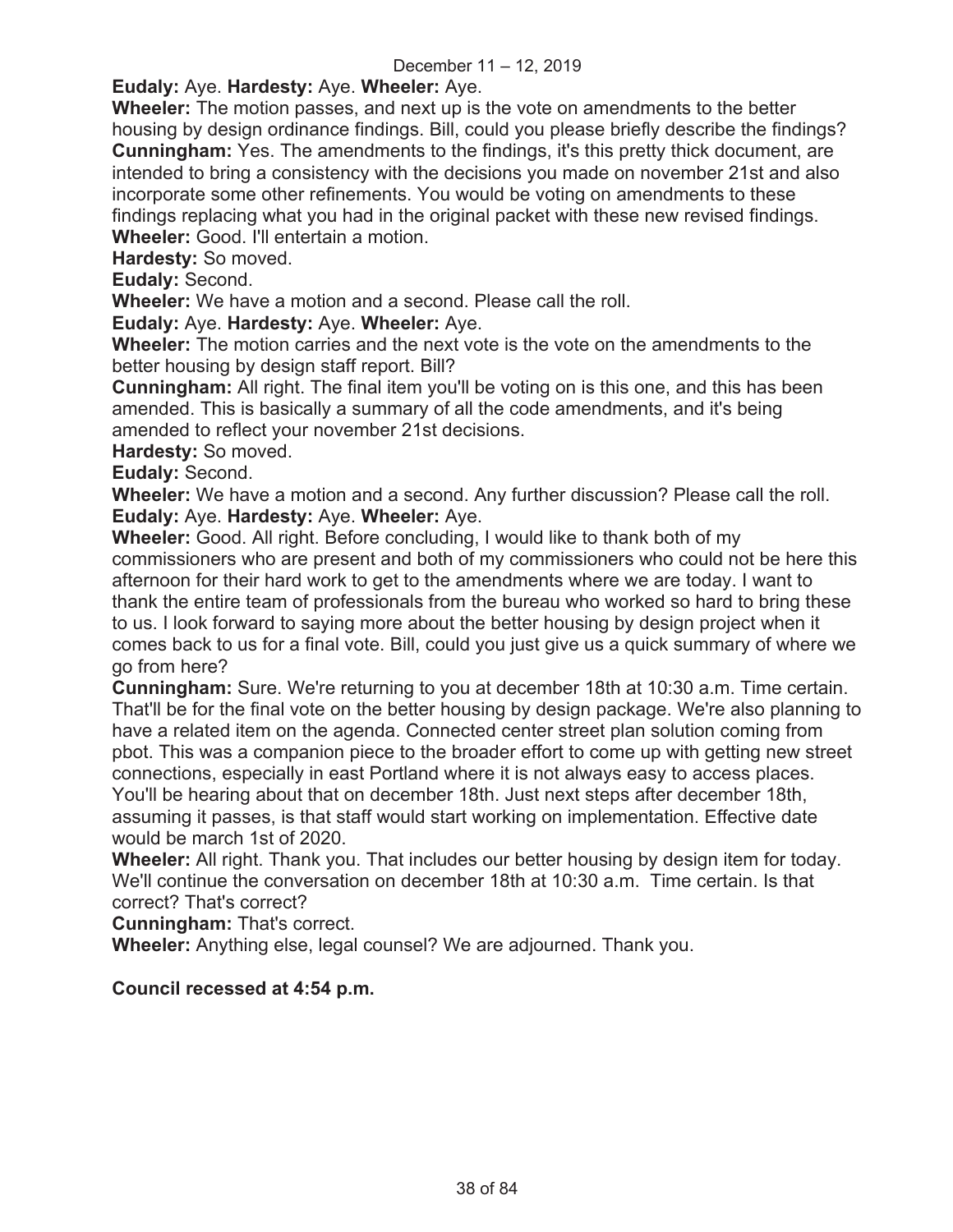**This file was produced through the closed captioning process for the televised City Council broadcast and should not be considered a verbatim transcript. Key:** \*\*\*\*\* **means unidentified speaker.** 

## **December 12, 2019 2:00 p.m.**

**Wheeler:** Welcome to Portland city hall. This is the december 12, 2019 afternoon session of the Portland city council. Karla, could you please call the roll. [roll call taken] **Wheeler:** Now we'll hear from legal council on the rules of order and decorum. **Naomi Sheffield, City Attorney Office:** Welcome to Portland city council. The city council meets to do the city's business. Presiding officer preserves order and decorum. To participate you may sign up in advance with the clerk's office for communications to briefly speak about any subject. You may also sign up for public testimony on resolutions or first readings of ordinances. When testifying please state your name for the record. Your address is not necessary. Please disclose if you're a lobbyist. If you're representing an organization please identify it. Presiding officer determines length of testimony. Individuals generally have three minutes unless otherwise stated. When you have 30 seconds left the yellow light goes on. When your time is done a red light goes on. Please remain seated in council chambers unless entering or exiting. If filming the proceeding please do not disrupt the proceedings. Disruptive conduct such as 2 shouting or interrupting testimony or council deliberations will not be allowed. After being ejected a person who fails to leave is subject to arrest for trespass.

**Wheeler:** Thank you. First up two items from the consent agenda yesterday. We did not have a quorum so we'll hear those first. 1138 and 1139 but you have to read them separately.

**Moore-Love:** I think we can take them as consent. They weren't pulled off. **Wheeler:** Good point. Call the roll.

**Eudaly:** Aye. **Fritz:** Aye. **Hardesty:** Aye.

**Wheeler:** Aye. Consent agenda adopted. First item is 1151. Can you also read 1152. Good afternoon, madam auditor.

**Mary Hull Caballero, City Auditor:** I'm auditor mary hull caballero. We conducted the audit of the fiscal 2019 financial statements. The city financial statements are important resources for community members, taxpayers, investors and decision makers understand what fiscal shape the city is in at a moment in time. Federal and Oregon law and city charter require an independent audit be conducted of the city's financial statements. The purpose of this annual audit is to determine if the public can reasonably be assured the financial statements fairly represent the financial position of the city. There are things that financial audits don't do. they do not reach opinions on whether the city is spending appropriately, making good decisions or what the long term future may hold. The city contracts with moss adams to audit financial statements prepared by michelle kirby and her team with assistance from managers across the city. Audit services director cary guy in my office manages the contract. I will now turn it over to mr. Lanzerata to walk you through the results.

**Jim Lanzarotta, Partner Moss Adams LLP:** We appreciate the opportunity to come before you and we never really feel like we're done with the audit until we get to this spot. We'll have a merry christmas. What we would like to do today is again just review with you the scope and the nature of the services that we provided. This year we'll maybe just share with you at least in bullet form some of the areas where we spent our time, whether they are areas of the city's finances that we focused on and spent some time. We'll talk about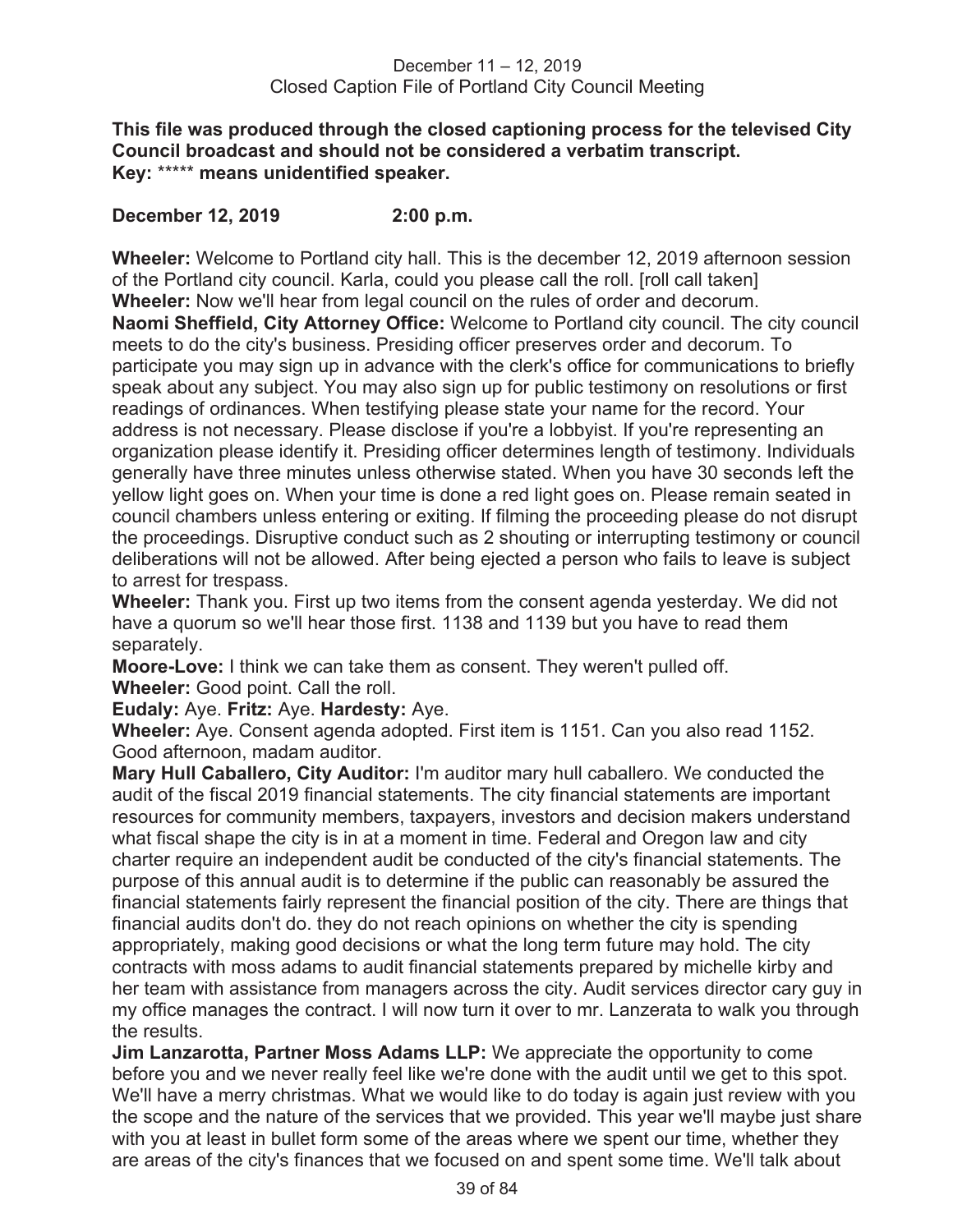that. You want to know the results. So we'll talk about that. There are certain required communications from auditors to auditees and we won't go through all of that but we would like -- we have issued to you a written form of that but we'll release a couple of highlights in the written communication then as usual we like to apprise you of a couple things in terms of new accounting standards so we'll hit that very briefly. So when I think of our audit of the city, actually think about 4 six phases. There are five items on this slide. The sixth element, i'll hit that first, is really reporting. Here's our opportunity to come and share the results. Our reporting would be one additional item not on this. Of course you're very much aware that the purpose of our work is to put an opinion on the accuracy of the document. So this represents the financial statements for the city. All the budgetary comparisons for all the funds combined and over all full set of financial statements and footnotes for the city. I think you have a pretty good understanding that means that we'll go in and independently verify this information. We talk directly to the bankers and those that hold the portfolio. We look at source documents, talk to your legal counsel. You're pretty familiar with that. A second very important element, though, is to look at what we call internal controls. What are those checks and balances that management uses that enables them to put together an accurate financial statement and we have an obligation to tell you if there are serious problems with those internal controls. Either poorly designed or management isn't observing the controls they have laid out. That's a second element. Any time you receive federal grants and the city is very fortunate your various departments are pretty good at 5 seeking federal resources to provide services and when you receive federal grants there's additional compliance audit work on your auditor and some reporting that goes with that. So we'll talk about the results of that. In Oregon every municipality that is organized under the state as a city or county or some other form of municipal corporation there is a requirement of your auditor to also test your compliance with certain laws. There's six or seven of those here at the city that we focus on. Probably the one that takes most time is your budget administration. So that whole process from establishing a budget committee and the budget committee work, the public hearing that you hold, the resolution which ultimately adopts the budget or board order then your compliance with budget law after a budget is adopted are all things that we look at and report on. Another area is where you deposit your money so who holds the city's cashes and investments there are laws that dictate whether -- how aggressive you can be in your investments, who can hold that for you, those sorts of things. Public contracting. There are state laws that govern how you go about acquiring or procuring services, goods and services. We test your compliance against those laws and there's a number of other areas. We issued a report on that and we'll talk about that today. then I illustrate this fifth area here. You're very fortunate that you've got staff that can put this document together. Look at this beast: That's a lot of information and we're fortunate that we get to work with clients that have the ability to have experienced staff on board to produce this. We don't like to produce it then audit it. So you're very fortunate you've got some very experienced staff that can put this together. Our focus is the technical review of it. Is it really meeting all of the bells and whistles required by the applicable governmental accounting standards, and also your staff goes above and beyond the minimum. So this document has elements to it that if you put them in and you do a good job you can submit this for a special award and I won't take some thunder away from michelle and her team, maybe they could talk to you about a special award that's available when you do go above and beyond. Our review then is designed to make sure that all those requirements are met plus what's required by this additional award program. So that's the nature of what we do. We do want to again express that there are a number of entities here at the city that require separate audits. Of course there's the city itself. But prosper Portland, you're urban renewal arm, requires a separate audit and it issues a separate financial statement so your contract with us also covers the audit of prosper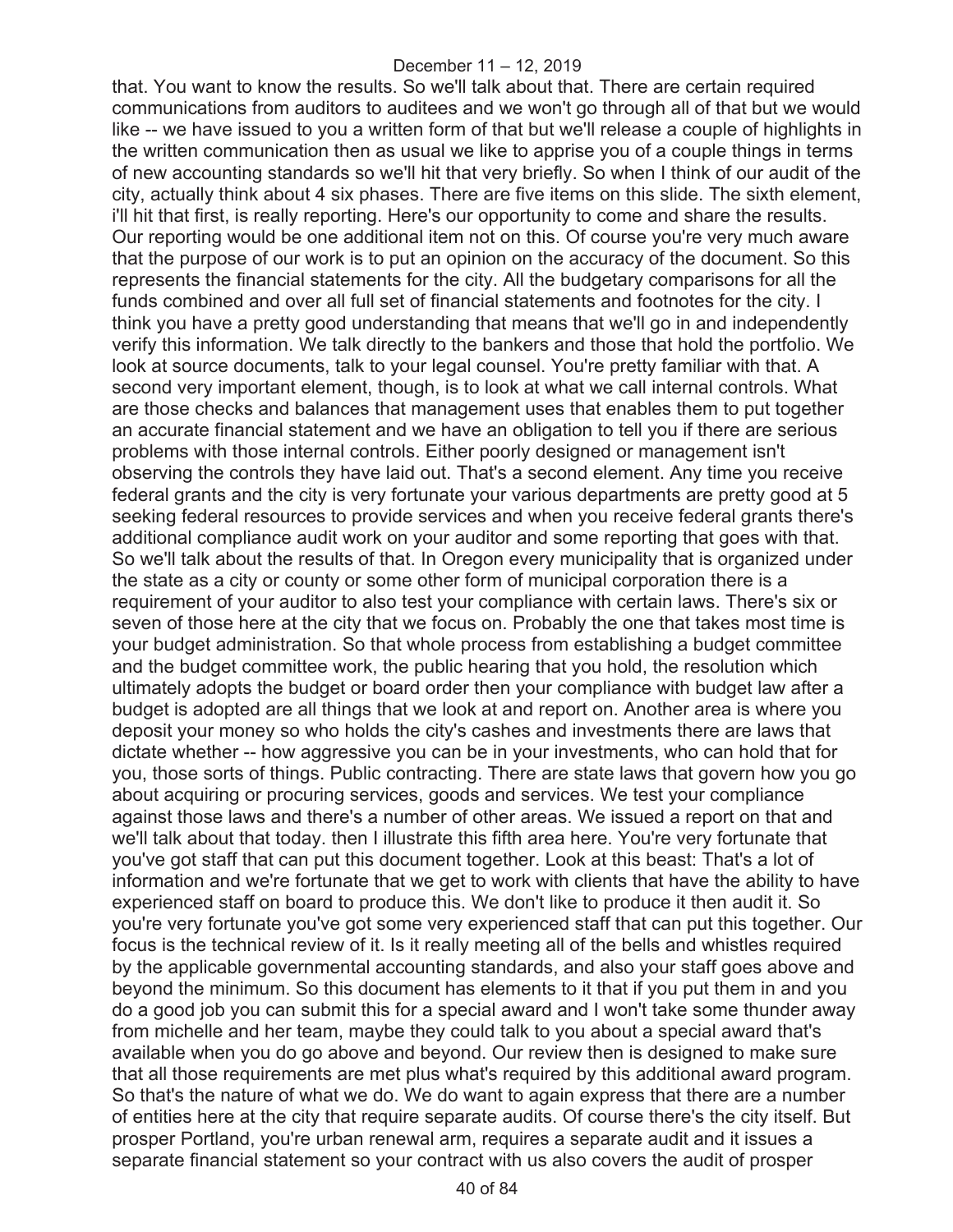Portland. Your pension plan for the fire and police. The disability and retirement plan, also issues a separate financial statement and we perform an audit of that. Then under your contract there's also the mount hood cable regulatory commission, small piece but we're just in the process of wrapping that. We're almost done. I think we meet with the macrc board next week to deliver the results of that audit, so all these relative humidities will included in addition to the city's financial statements. So help us. Where do we focus? **Keith Simovic, Senior Manager, Moss Adams LLP:** I want to give you more insight into the provide. Every audit we do we take a risk based approach and take a fresh look every year. Before we start we're talking internally, with management, reading through council minutes and getting an idea of what the major transitions have been over the last year and we're thinking about what new risks have popped up. Have there been significant changes in management, in controls, are there new accounting standards that can have a huge impact on how this is presented. We say for this year where are the significant risk areas, where do we want to spend the bulk of our time then we make sure we're appropriately addressing those risks. We have a few bullet points of areas we consider critical where we're doing additional procedures to make sure we gathered enough audit evidence and feel comfortable enough to give our opinion. That's not to say we're not auditing all the various transaction cycles covered in this report but these are the areas where we spend the bulk of our time. Number one is cash investments, typically one we spend a lot of time understanding the various ways cash can be collected and deposited at the city. How it can be disbursed and what are the controls along the way, checks and balances to make sure that happens accurately and completely, that things don't go astray. The control of the environment is another one. We have a separate team of i.t. Specialists that take a lot of time looking at the systems and controls supporting those systems that help put this document together. That is a big piece every year as more and more controls move to an electronic environment so we want to feel very comfortable about who has access to the various systems that the city has to support the financial reporting process and what controls are in place to really protect that and look at that. Capital assets is another big one. It's a huge number but one that is through the project cost accounting process there are a lot of inputs that go into that process whether you think about labor and payroll charges, overheads, materials and supplies, all those have to accumulate and loot of them come from different systems and have to get ground together and monitor and closed out timely. So that's a big piece. The internal controls supporting that. Charges for services, utility billing is a big source of revenue for your utility funds, an area that there's a lot of control pieces to make sure the city gets that right. We're looking at the processes in there quite a bit, spending a lot of time making sure we feel comfortable that when you send a bill out to a customer that it's accurate and appropriate. Financial closing report, that's the accumulation of the city's processes to basically do their own internal audit before anything gets to us to make sure that this document and all the accounting records that support this document, that the city has gone through their reconciliations and review processes to make sure this is accurate before it gets to us. Then jim mentioned the additional report on compliance over state regulations and looking at the city's budgeting process as well as the procurement and public contracting process. We spend a lot of time looking at those transactions as well. So moving forward give you more insight into the process, our final deliverable, the city puts it together but we have a few pages in here that we're responsible for. But there's a lot of work that goes into that along the way. This next slide is talking about what is part of our audit process to get to this point? How do we gather effort so we feel comfortable with this document. The first piece of that we split up our field work into two phases. The first is our interim field work where we look at internal controls. It's all part of our risk assessment process. We're making sure the checks and balances are appropriate. If we find weaknesses in those controls that will change our audit plan. We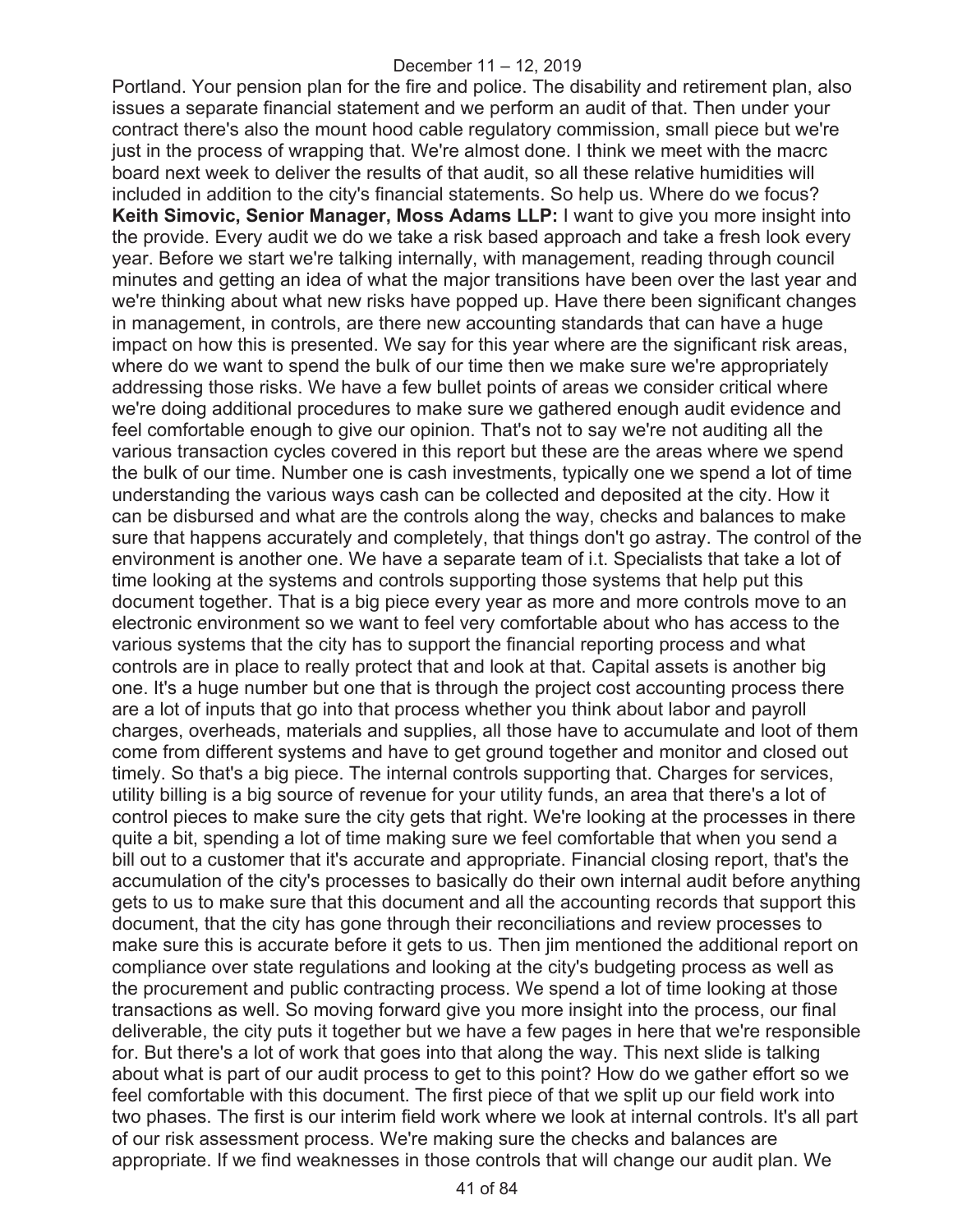may have to do additional procedures to get comfortable with the balances if there's a lack of controls that we can't rely on. I.t. Is a huge part of that process as well. The security and the access, change management, those are the main areas when it comes to i.t. From there when we come back for our second phase of field work we use a combination of procedures whether analytical or substantive procedures, the substantive is where we spend the bulk of our time when we send confirmations out to third party financial institutions confirming the balances reported held on behalf of the city. We're reaching out to attorneys, vouching transactions back to supporting documentation and evidence whether invoices, contracts and agreements, making sure that that accounting that follows is in line with those documents but the analytical procedures are very important as well. This is stepping back, saying, okay, does this balance actually make sense based on everything we know, what are the transactions going on, what has city council been talking about and how are the budgets set and did the actual balances end up where we thought they would be. We can find issues taking a back rather than pulling detailed samples. This next slide gives you the full results of our audit and what you'll see if you read through the audit deliverables inside this document if we set this up and have a green light, yellow light, red light format you would have green light.

**Hardesty:** You can stop there. It's great.

**Simovic:** Absolutely. Very good result. Absolutely. Result of a lot of hard work the city and their staff have done throughout the year to get to this point. This isn't something everything is done. This is a process, an accumulation of the work that the staff have done throughout the year. Our audit report on the financial statements you'll see that we have given unmodified or auditor speak for very clean opinion which is exactly what you're looking for, the highest level you can get. We didn't find any materials problems and we believe they are a fair representation of the city's financial position and changes throughout the year. Our government auditing standards report we didn't have any findings to report in that item. if we had any material weaknesses or significant deficiencies in internal controls, you're missing checks and balances but it's so egregious something significant, error or fraud, would mean we could believe that could slip through the cracks and not be identified with the controls in place but we had no findings there so good news. Our report on compliance with Oregon state regulations and laws, no findings, looking back at the budgeting process the procurement process as well. No findings there. Very good news. Report on the federal funds that we look at and compliance procedures in connection with those federal funds, we didn't have any reportable findings as well. So very clean process along the way and good result for the city. So in addition we have one other deliverable as part of every audit that we do called our communication to those charged with governance giving you a summary of how the audit went. Whether we found anything or not this is something we want you to know, here are certain items that we went through and what the results were. We have bulleted a few main items because it was a very clean audit but some good news just to continue along the lines of the theme of the last slide in this deliverable we're noting if there were any material audit adjustments that were identified through the process. That means once we start if there's anything we find errors along the way that's considered significant or material, that's something we want to let the governing body know about. Through the testing we have done we didn't have any material adjustments or errors noted in the process, so good and clean there. No difficulties in performing the audit. That goes back to scope limitations.

**Hardesty:** I wanted to stop you for a minute. I realize auditors have a speak that people who are watching on tv and in the audience may not be tracking. So i'm going to translate for you just for a moment.

**Lanzarotta:** Please.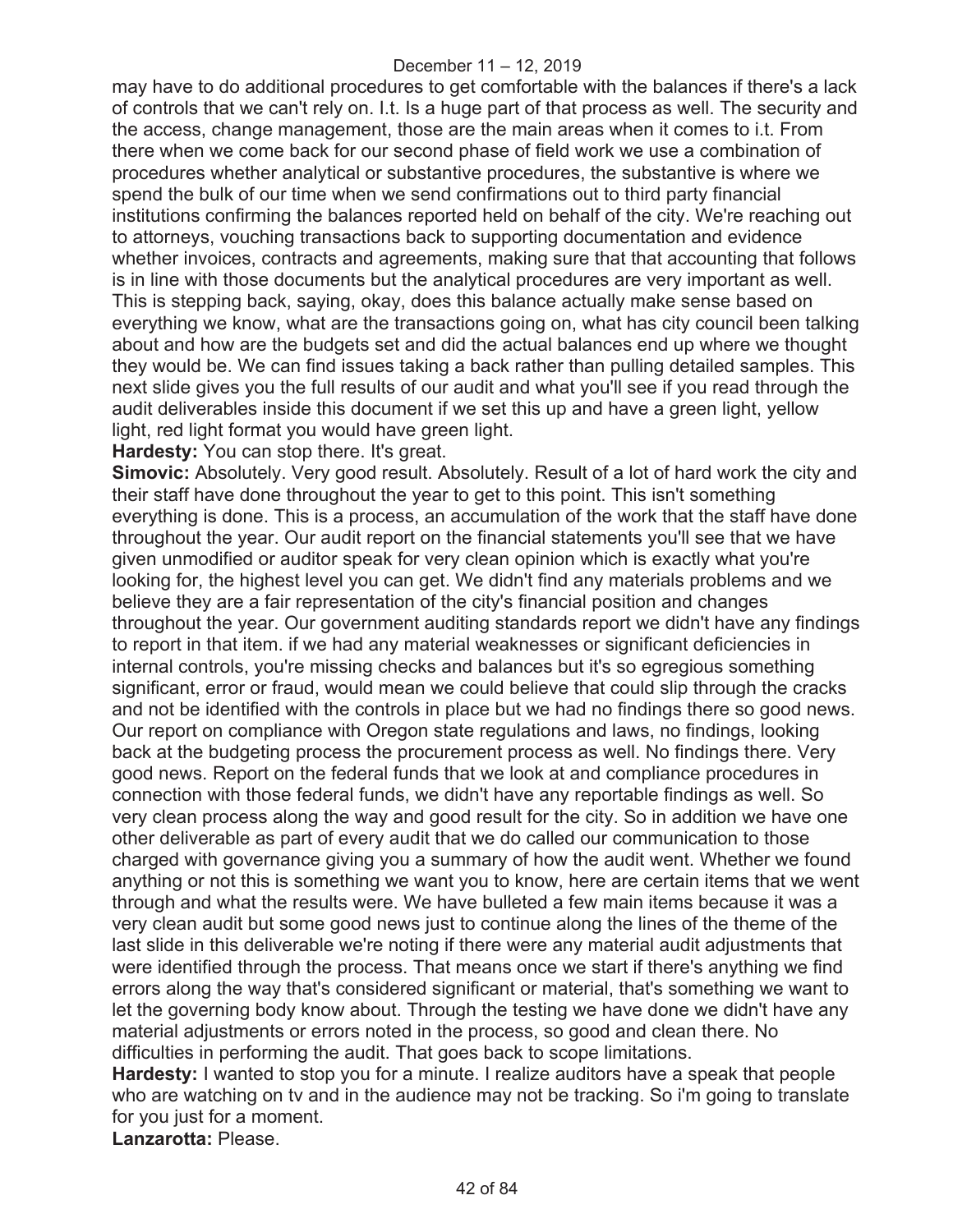**Hardesty:** The last slide that you showed shows that based on your audit findings there were no findings, right? Findings will be bad because that would mean there were some irregularities that you had discovered as you were going through your audit. Is that an accurate statement?

## **Lanzarotta:** That's correct.

**Hardesty:** And so what you're saying is based on the information that you were given, based on your expertise in the field of auditing, you have found that the city manages its finances well.

## **Lanzarotta:** Correct.

**Hardesty:** Thank you. I was thinking, you know, I think we lost a couple of people so I wanted to bring them back into the fold. Thank you for letting me --

**Lanzarotta:** I think we're fortunate the clients that we work with. If not there we would issue a modified opinion. Usually -- we can find the material error but generally management makes the fix. They post an adjusting entry to correct the error so we get to clean opinions but it's common that when there is an error there's a control that didn't work. We're reporting a control weakness. Many times we're coming before boards such as yours saying, okay, we got to a clean opinion. We had an audit adjustment, there was an error, a control not functioning. That's a common thing to report. We are fortunate we don't have any errors or weaknesses in controls. On the Oregon minimum standards report probably the most common thing we report are overexpenditures, there's a violation, we messed up and overspent a line item in one of our funds. That's very common. The city has had some overexpenditures in the past, but guess what: None. Even the administration against your budget which is great news too because of so many funds you have and the complexity of the transactions it's often that there's an overexpenditure. You didn't even have that. On the federal grants too it's common to slip up somewhere. There's a compliance requirement unique to a particular grant. Guess what. Someone didn't do something that they needed to do and you had no findings on your federal grant. That's phenomenal news.

**Hardesty:** We have really smart people that work for the city of Portland and they cross their t's and dot their i's. I'm accustomed to audit speak from the boards I sit on. No disrespect intended but I notice a different language than most are accustomed to so i'm trying to simplify it so we're following the same hymn. So to speak.

**Simovic:** Appreciate that. On top of that there were no limitations in the scope of our procedures so any question that we ask we were given an answer. Any document we asked for management produced that for us. That's an important piece because if that didn't happen we would wouldn't be able to give a clean opinion. Again, no material weaknesses in controls. No big errors or holes in checks and balances. So with that I will turn it back to jim.

**Lanzarotta:** I like to keep you apprised not so much that you're accounting in other words like we are more so to emphasize government accounting is complex and the governmental accounting standards board has issued a lot of statements. These are complex statements and your staff will have some challenges implementing these. One in particular is the lease standard. I think I believe your staff have counted up over 250 leases. That's a number that sticks in my mind. The accounting for leases is changing and adding some complexity so they will need some time and resources to implement that. They may be looking at software to help with that standard to meet the complexity behind it. So they may need some resources or some help. We're here to try to support them as they try to get the support they need to implement that and there's a few other standards out there. The other thing is your crew does a good job of getting the continuing education necessary to implement these standards when the time comes. We provide some training. Hats off to the auditor's office and mary for negotiating with us in our contract. She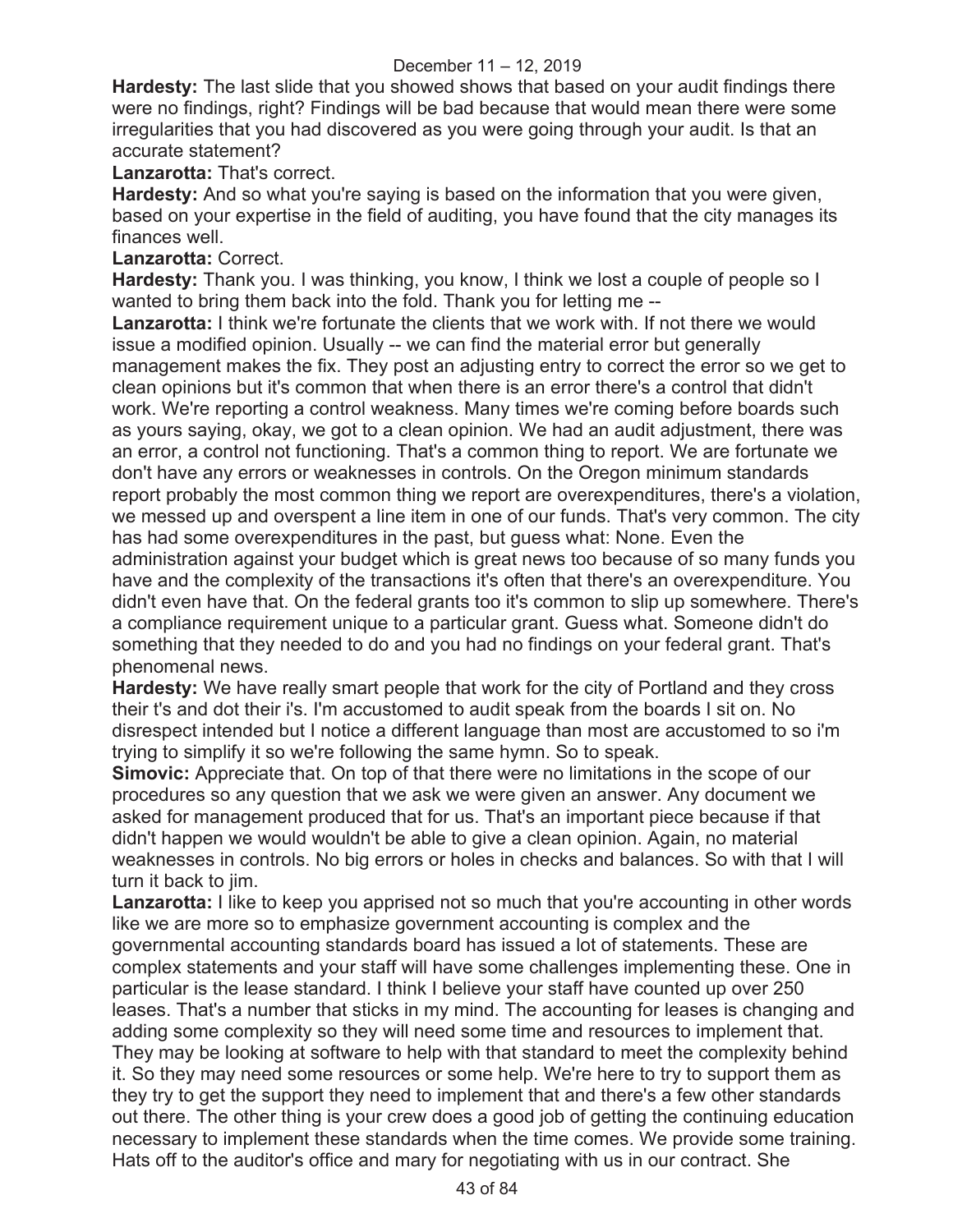requires us to provide training to the city staff. We do that each year. We have a day of training. We provide up here in the Portland area so we try to help with these. Your crew does a good job and we're here to put a plug for your support as they continue to receive the education necessary to implement these standards. Last thing I would say is in the past we commented on some of the over all financial condition of the city, and I believe your finance staff has done a good job of coming before you. I think michelle will be up next with some comments again. Clearly the city has some challenges and I think your finance crew has done a good job of summarizing the areas to focus on and will probably continue to do so so we appreciate those efforts. We really appreciate the auditor's office and their observance of the contract and managing us. We got to work with kara this year and she was excellent to work with and a great resource for us. Also michelle and her team. I think you used brand new software to put this document together this year. Any time you have new software that can create challenges. Wow, what an awesome documenter that came out of that. So michelle and her team, ron, ashley did a phenomenal job with that. Hats off to their efforts and we want to acknowledge that. With that we're open to questions and anything that you would like to ask of us or anything we didn't cover.

#### **Hardesty:** How can we do better?

**Lanzarotta:** Yeah. You know, I think really in terms of financial reporting, there are some complex standards and I think some software -- we talked about leases. In terms of the controls that you have a lot of it is staying on top of things. I believe you'll be entering into more and more activity related to the Portland harbor, and some cleanup efforts there. There could be significant dollars coming through your statements. So there may be some new types of policies or controls you may need to think about as you go through the administration of and the cleanup of the Portland harbor and dollars that run through the city that help you meet those commitments might be an area of focus. Really just the financial challenges that the city has even though you've as michelle will talk about some of the positives there's always unmet needs. Housing is a big need. I know there's a lot of emphasis so you're getting into new areas that maybe you haven't gotten into before in terms of helping with homelessness and so there may be some new types of activities and internal controls that would be associated with that. That would be something to perhaps get some feedback from your staff how are we doing and getting prepared for the increased activity in that area which seems fairly new. So that might be an area of focus. **Simovic:** I would add to that anything on the i.t. Side to stay on top of that. That's constantly changing. New risks come up as new systems come online making sure they can interface with other systems the city has, making sure the controls are strong and monitored but looking at it from a cyber-security risk. You're always hearing about new cyber-security issues and what are the latest trends and how can the city protect against those.

**Hardesty:** So when the earthquake happens, and we're not able to go to the bank and withdraw money to do stuff, what do we do?

**Lanzarotta:** Yeah. That's an excellent -- you should again talk to your staff about what do we have most of our clients have some sort of emergency plan. for one there's generally backup systems for all the accounting stuff so if there's damage here there's generally a backup or some way to get that up and rolling. Then also through your emergency management transportation, hopefully there are plans to help the city get back up and running. From an audit perspective we're obviously concerned about can you continue to pay bills and pay staff and collect money and keep the wheels going, and you should have an emergency plan. It's not always the focus of our audit, but a good question to ask and maybe something you could ask of your staff after we're done. **Hardesty:** Thank you.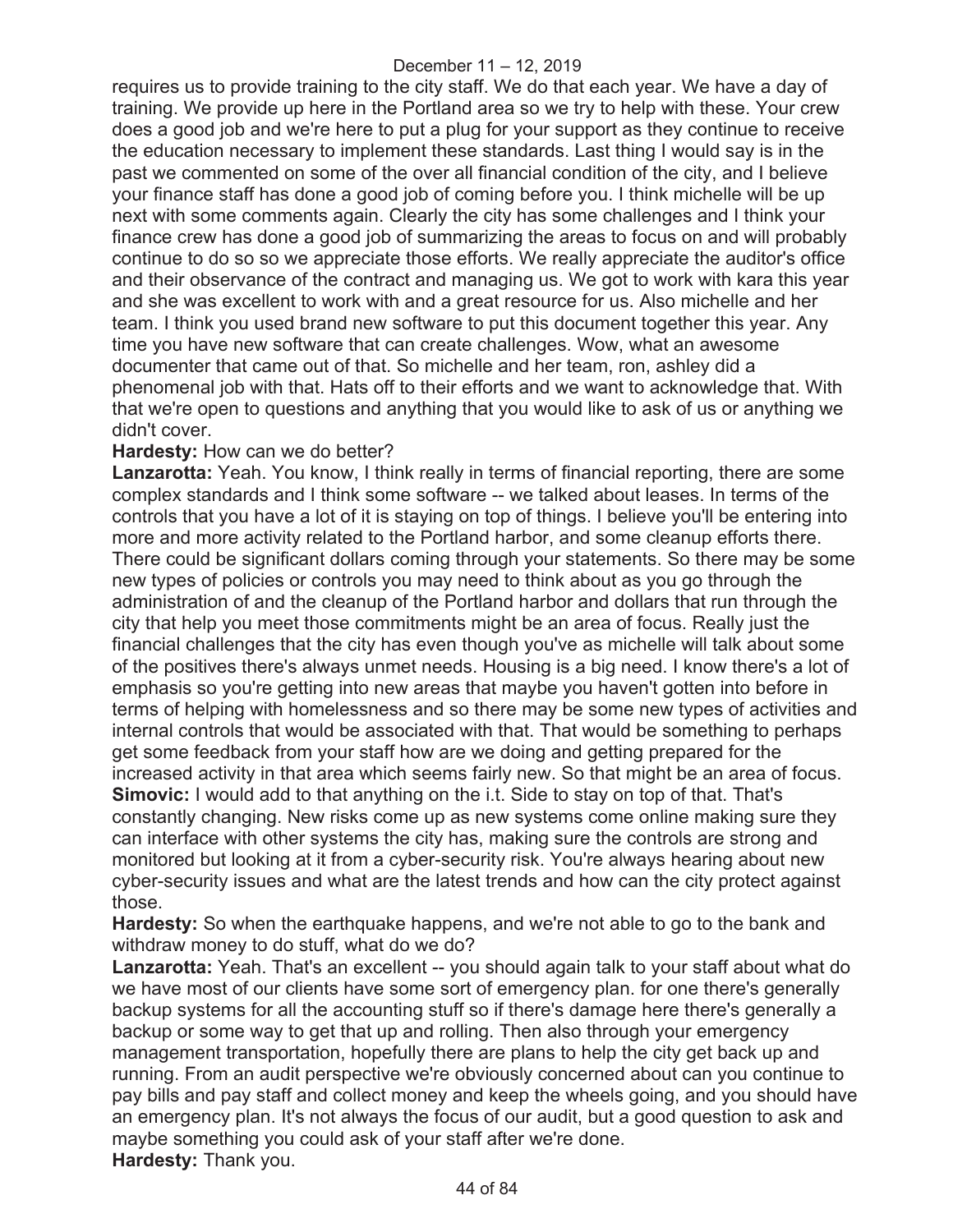**Wheeler:** My usual boring questions. First I want to thank the auditor. This is really -- gets to the core question about accountability and oversight. People ask it all the time. I'm not sure that the room is packed today because people wanted to hear the audit. [laughter] i'm glad they are hearing it and glad they are hearing your responses to the primary scope of the audit. Did you get all the information that you asked for from city bureaus and leadership?

#### **Lanzarotta:** Yes.

**Simovic:** We did.

**Wheeler:** Were there any limitations set on your audit by anybody in the city infrastructure?

**Lanzarotta:** No.

**Wheeler:** Did your final audit reflect the initial scope of your audit?

**Simovic:** Yes.

**Wheeler:** Were there any serious concerns or contradictions that were raised that you have not told us about?

**Simovic:** No. It's interesting when we have clients who have audit committees which is best practice, there is an internal auditor and a lot of communications with an internal auditor, but often in committees there's a time when management is asked to leave the room and you ask us direct questions.

**Wheeler:** We don't need to do that here.

**Lanzarotta:** And in a public setting --

**Wheeler:** We just ask the questions and hope.

Lanzarotta: But whether we were in a private setting or not we would respond the same. We have spirited discussions at times but we have never felt like management was trying to hoodwink or not be responsive or if anything the sense that we get from your staff is that they want to be better, and they are open to our observations and recommendations and that's a great situation for us. As opposed to those who don't want to hear anything bad or want to butt heads with us if we have an observation. We have never felt that here at the city.

**Wheeler:** Glad to hear that. I'm not surprised. The focus of the audit are on material concerns. Were there any nonmaterial issues that led you to be concerned that maybe did not rise to the level of mention in the audit but were concerns nonetheless or could lead to material concerns, notwithstanding the items that you mentioned previously which I agree with?

## **Simovic:** No.

**Lanzarotta:** In fact in the one slide we categorized audits. So keep mentioning audit adjustment. That's clearly a material item we could tell meeting we have to get this corrected. We also have a threshold for errors that we identify and we accumulate them because maybe an error by itself isn't material, but if you have a number of them all of a sudden you could have a material problem. We do accumulate those. We didn't have an error that we identified that was even over that lower threshold that we maintain. It's very common to have an error somewhere. There is not as much precision as we think there is in this. There are estimates. But we didn't even have an error to the level of, lower level to which we felt compelled to bring it to your attention.

**Wheeler:** Was there anything I did not ask or this mantle not yet asked that we should have asked that could potentially lead to the threshold of a conflict or material issue? **Lanzarotta:** I don't think so because we try to cover that too. In the combination of what we covered plus your questions I think we got it pretty well covered.

**Wheeler:** One of the advantages of using the same auditor year to year is you can keep an eye on potential issues and I assume you're tracking that, you keep that in the file and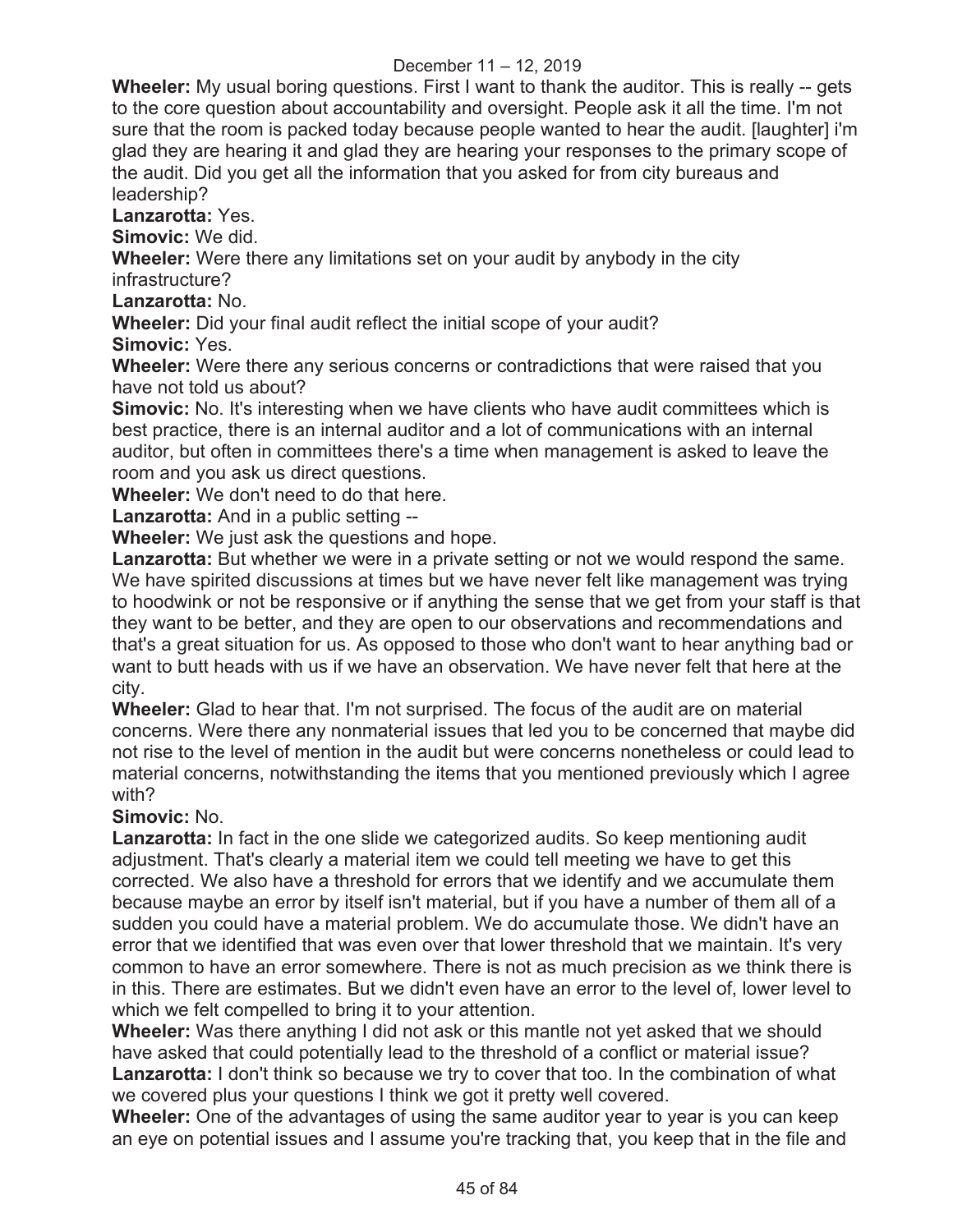you watch to see if there are trends on some of these other issues that could lead to a material divergence. Is that fair in terms of what your practices are?

**Simovic:** Right. Absolutely. That's something where jim mentioned we have this lower level that we're tracking towards and because we want you to know if there's smaller errors that we're identifying that we can have recommendations and help the city make changes before that grows into a bigger, more material error. We didn't note anything even above that lower threshold.

**Wheeler:** Great.

**Hardesty:** This is your kind of stuff, isn't it?

**Wheeler:** Why do you say that? [laughter]

**Hardesty:** You got that gleam in your eye.

**Wheeler:** When we got to the Oregon sports authority nobody said, hey, this sports stuff is you:

**Eudaly:** Internal audits, insurance --

**Wheeler:** I just want the record to reflect it was commissioner hardesty that asked the first and the most questions about the internal financial audit. Anything else on that issue? **Eudaly:** I think the two of you have it covered.

**Lanzarotta:** Last thing I would say again it's important to recognize, mary covered it a little bit but we're hired by your independently elected auditor. That's really a best practice.

Oftentimes it's management hiring the auditor and there's sometimes concerns does that apply pressure then, is there undue pressure there. So you're actually observing best practice. Also best practice to have an internal auditor and they certainly provide value so we have appreciated that. That relationship. I think that's a best practice.

**Wheeler:** All right. Great. Does that complete the report on the financial audit? **Lanzarotta:** Yes.

**Wheeler:** Why don't we dispense with this first before we get to the cafr. Would that work for you? I'm introducing that actually. I'll entertain a motion.

**Hardesty:** So moved.

**Eudaly:** Second.

**Wheeler:** A motion and second. Any further discussion? Please call the roll.

**Eudaly:** Thank you. I vote aye.

**Fritz:** This is the 11th time I have had the pleasure to hear your report. Each time I have had fewer and fewer questions. Thank you for your work. Aye.

**Hardesty:** I have to admit that i'm as geeky as he is when it comes to numbers.

**Wheeler:** The truth comes out.

**Hardesty:** This is an excellent report. It's really going to be helpful as we continue to have these conversations about what's the city's role in funding city services because as you pointed out, there's a lot of unmet needs that today we cannot fund. So I appreciate you greatly and I certainly appreciate our auditor who has the most fabulous auditing staff on the planet. I vote aye.

**Wheeler:** It's always a good idea to say nice things about the auditing staff. [laughter] and frankly you're right, commissioner hardesty. Thank you for your leadership on this bringing us a good team. I feel very confident having you be our external auditors and what I hear from people is you are both direct and frank and you are honest and you give us what I think is a full and fair report and I appreciate it. Happy to vote aye. The report is accepted. Thank you. We have already read 1152. I'm pleased to invite michelle kirby, interim chief financial office, and ashley tuttle, accounting supervisor to present the comprehensive financial report other was known as the cafr for the fiscal year ended june 30, 2019. The cafr comprises the actual audit financial results and the city's operations and provides information recommended to the overall financial health. Good afternoon. Thanks for being here.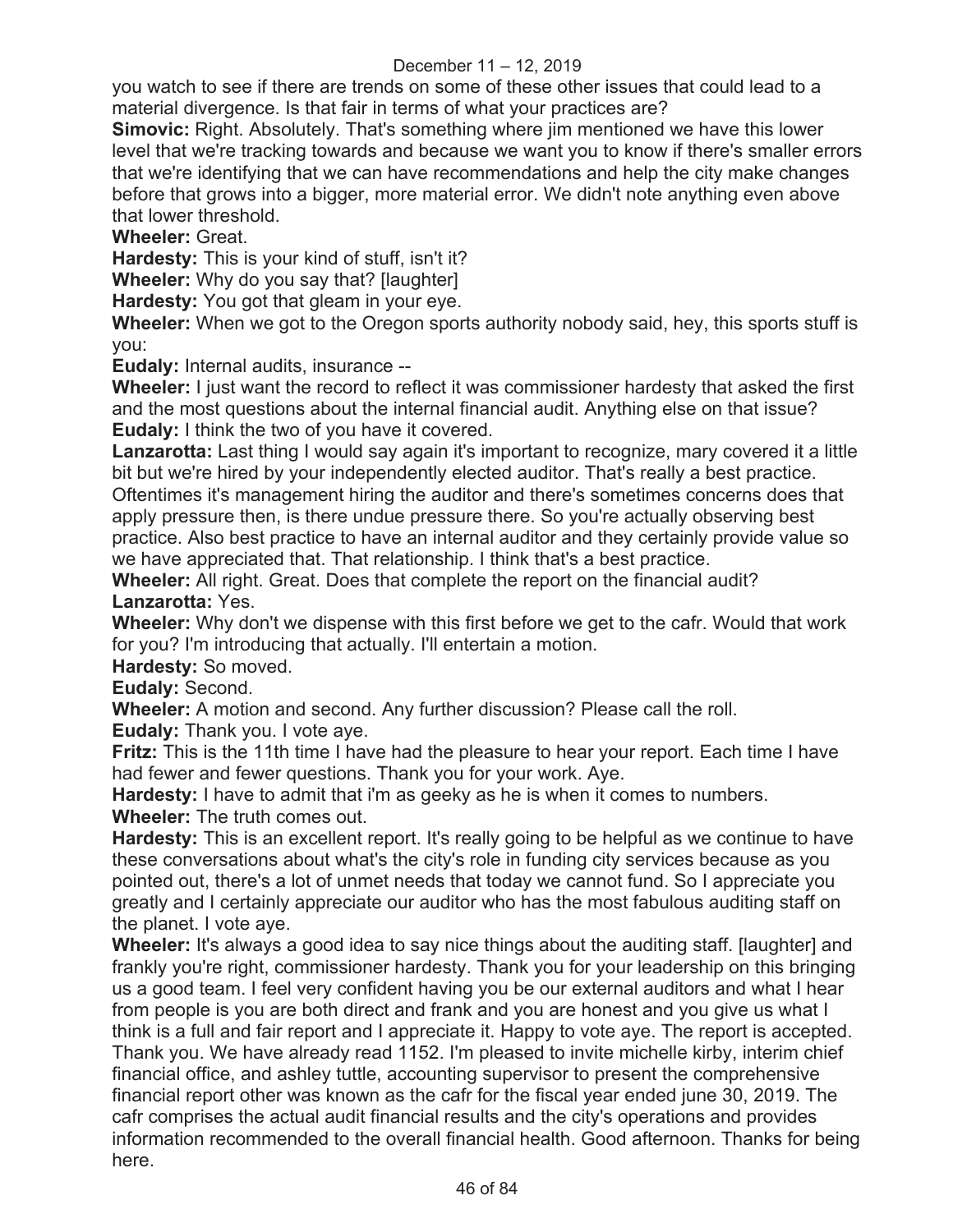## **Item 1152.**

**Ashley Tuttle, Account Supervisor Office of Management and Finance:** Good afternoon, mayor, members of the city council. I'm ashley tuttle, accounting supervisor for financial reporting with the bureau of revenue and financial services. Also presenting this afternoon is michelle kirby, interim chief financial officer and bureau director. Today we'll be presenting to you the comprehensive annual financial report also known as the cafr for fiscal year ended june 30, 2019. We will be discussing highlights and financial terms from the cafr and we'll be presenting you with additional information regarding the city's long term fiscal health. So copies of the cafr have been delivered to each of your offices and if you had a chance to look through it you'll notice it's quite thick. The preparation of the annual cafr is an extensive project which requires a group effort to make it a success. Involvement is needed from all the city bureaus, the city auditor's office and our independent auditors moss adams to ensure timely and successful completion of the report. The accounting division of revenue and financial services is responsible for preparing the cafr, ensuring accuracy and working with auditors throughout the process. Several of the accounting division team members are here today and I would like to take a moment to recognize them for their hard work and dedication to the success of these project. These are the people that make it come together.

**Hardesty:** Would you stand, please? [applause]

**Tuttle:** So for the past six years study and significant progress has been made to reduce the amount of time required to publish the cafr and ensure a timely financial reporting. This is a second year in a row the city has published the cafr on october 30, four months from the end of the fiscal year. You may be asking why is this important. First of all major objective is timely financial information to ensure it's relevant and useful for decision making. It also establishes the city as a national leader in providing timely financial information to the community and other interested users of the cafr. Then in addition preparing the cafr in less time allows the accounting division time to focus on other reporting initiatives such as the popular financial annual record, the pafr, created and published for the first time four years ago. The pafr is also translated into russian, spanish, vietnamese and chinese for great community outreach. For the past four years we have set a goal to get better at creating reports that are visually appealing and readable for everyone but also improving community outreach with the report. So looking into other means of communicating the information we have partnered with other bureaus who have a greater connection to the community to assist us in getting this information out. The pafr will be published the next couple of weeks.

**Hardesty:** We don't send this out to the public do we?

**Tuttle:** No. The popular annual financial report is a roughly 20-page summary of the most critical pieces of the cafr for citizens and the community to read to get a gauge of the city's fiscal health.

**Fritz:** We don't send them that either, right?

**Tuttle:** In terms of working harder to get the information out we don't physically send them out, but we have come up with other ways --

**Fritz:** It's available but we don't mail it to every household.

**Tuttle:** Yes. Exactly. So now we'll discuss highlights of the fiscal year '18-'19 cafr. The good news that is our external auditors gave the city an unmodified opinion and found no weaknesses or deficiencies. It also come with state law and general accounting principles. We received the government financial officers association award for excellence for the 38th consecutive year and gfoa award for the pafr. The city's bonds rating remains triple-a by moody's investor service. A triple-a credit rating allows the city to borrow at lower interest rates saving millions of dollars in interest expense per year. That was confirmed in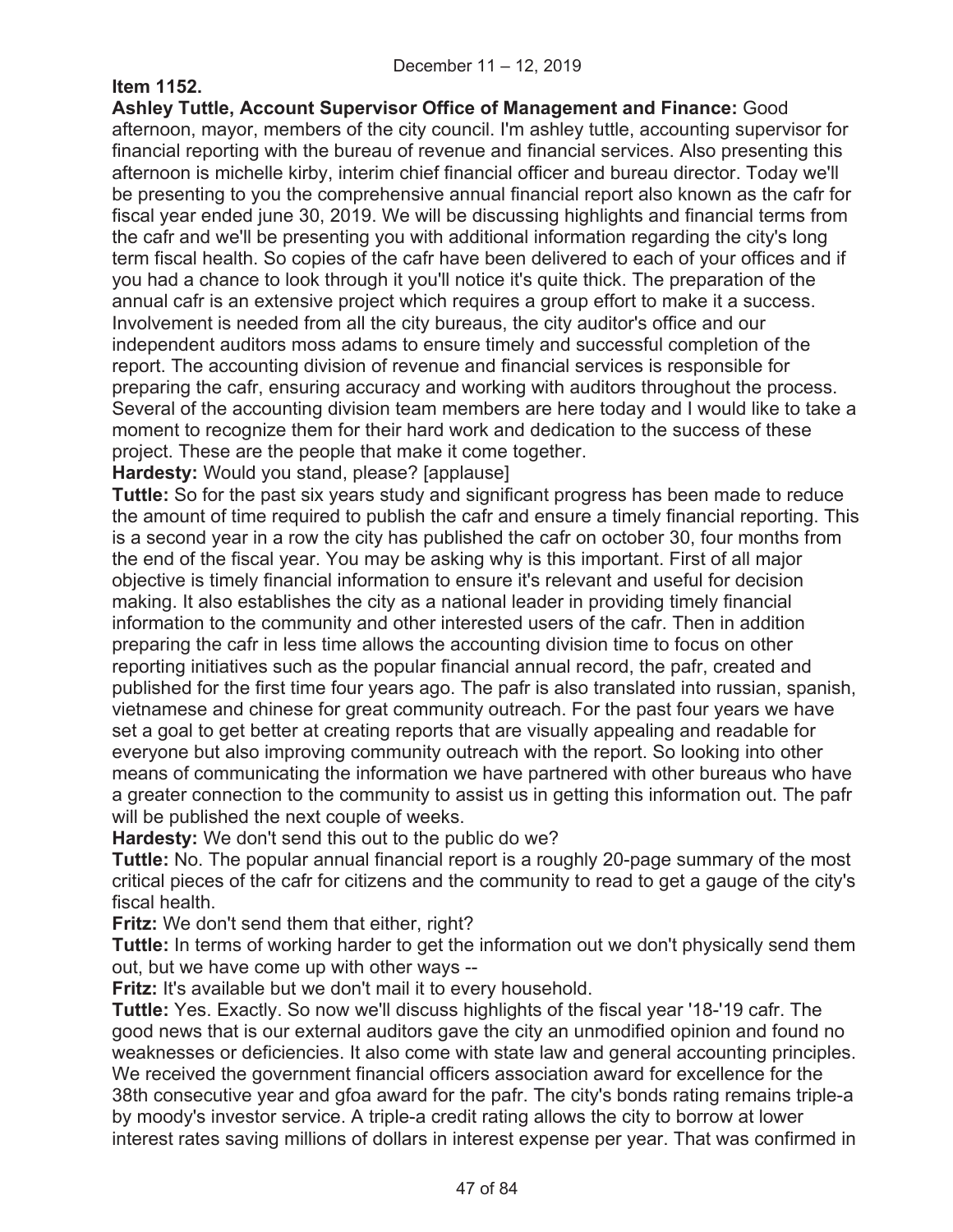may of 2019. Now I will turn the presentation over to michelle kirby for a look at financial trends.

#### **Michelle Kirby, Interim Chief Financial Officer Office of Management and Finance:**  Thank you, ashley. Good afternoon.

**Wheeler:** Good afternoon.

**Kirby:** The city has seen record revenue growth over the last several years as local economic growth exceeded national and state averages. What you're seeing here is revenue in certain categories compared to the prior year, and this information is for the city's governmental funds on modified accrual basis. You can see measurable growth in the following categories. Housing prices in the Portland area have continued to grow, which is reflected in the increase in the property tax numbers. The other tax categories licenses and permit revenues are reflective of economic expansion in the region. Favorable interest rates, strong investment performance, and a larger investment portfolio accounts for the large increase in investment earnings over the prior year. While this is good news, economic indicators suggest that further growth will likely be at more moderate levels.

**Fritz:** Could I clarify on the property taxes? I think we all know measure 5 limited property tax increases to 3% a year. So presumably that 8.47 reflects new housing coming online and also perhaps urban renewal districts ending their expiring? Would that be accurate? **Kirby:** I cannot say exactly.

**Fritz:** Let me change that. That might be accounting for that. We all have in our heads even if you sell your property it doesn't suggest to the new rates necessarily. What's really impressive to me is the investment earnings which we just passed the city's financial policies yesterday which you presented to us I think that's really significant despite not really investing in fossil futures or other egregious things we have a policy of reporting only in the biggest, most responsible companies we're still getting that rate of return.

**Kirby:** There were several factors and we posted that extensively because it's a large increase. So there were several factors. One is I indicated that our investment portfolio is larger. Several of the funds had balances which were part of the investment pool. And just strong interest rates in general over the year in conjunction with being able to make some strategic investments in corporates as according to our policy.

**Fritz:** Congratulations on that.

**Kirby:** Thank you to our investment manager. So while the current condition is strong, there are long term financial obligations that must be addressed and managed. The city is facing several challenges which underscore the need for a long range view and evaluating our financial sustainability. Escalating pension costs, newly negotiated labor contracts and inflation are continuing to put increased pressure on the city's personnel costs. Strategic and consistent investments in the city's capital assets, technology and infrastructure including the funding of replacement reserves is critical to ensuring sustained delivery of public services. In addition, the need to fund the city's share of certain legacy liabilities such as Portland harbor superfund and the columbia river levy add to the long term funding challenges. Net position is an indicator used to help us assess financial stability. Over the past couple of years we have had a number of discussions with you about the city's net position. So as a reminder, financial net position in general terms represents the net of the city's assets or what it owes minus the liability -- i'm sorry, let me repeat that. Represents the city's assets or what it owns minus the liabilities or what it owes. Net position reflects the over all net worth of the city at a specific point in time and serves as a useful gauge of the city's financial health. So as a reminder again net position has a longterm focus and as you can see this is a mathematical equation. So some factors that could decrease our net position are increases in liabilities or obligations without an offsetting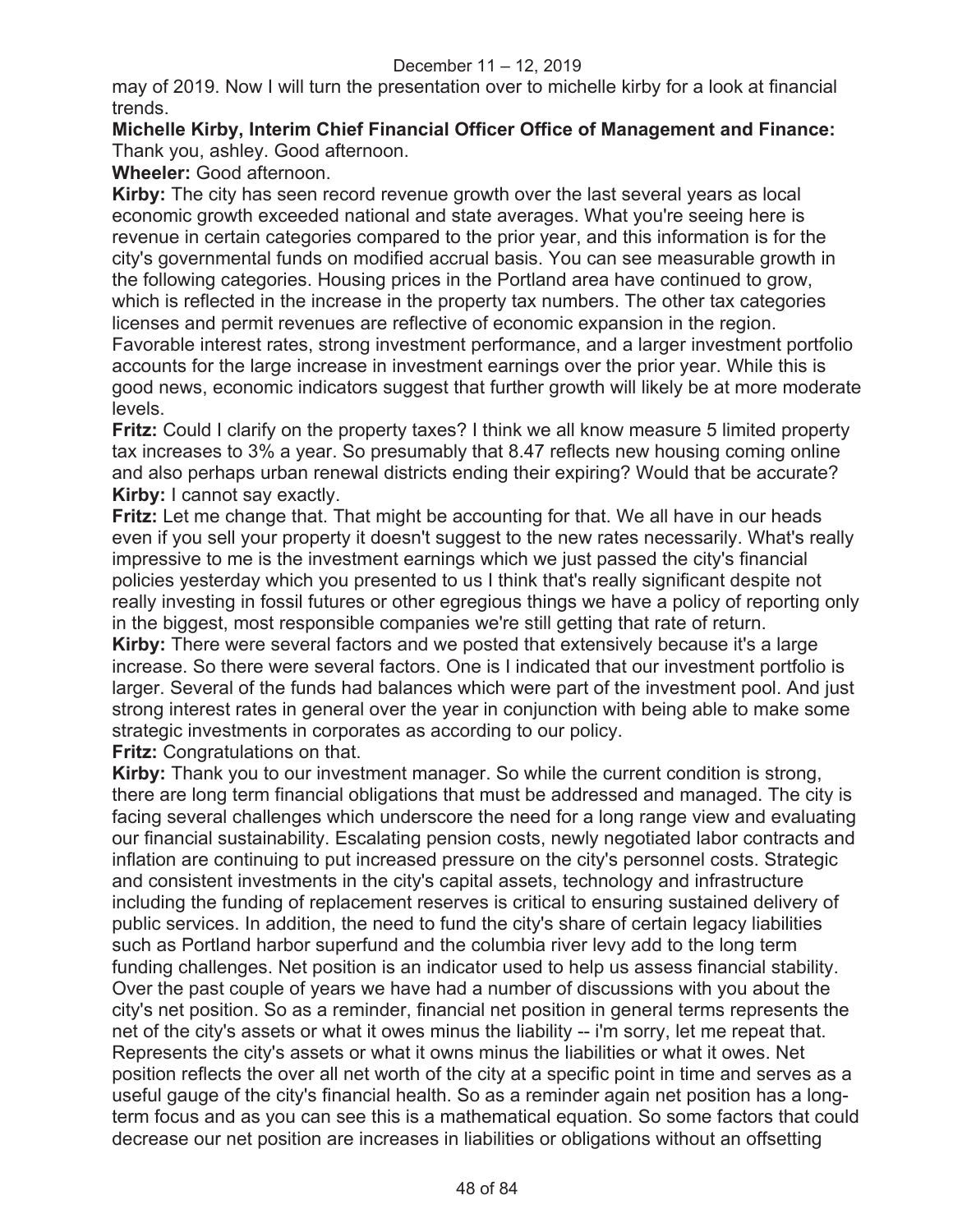capital asset or capital reserve to offset that. Also another factor could be depreciation of our capital asset value.

**Hardesty:** Excuse me. You lost me.

**Kirby: Okay.** 

**Hardesty:** I'm going to try to see if I know what you were talking about.

**Kirby:** I was trying to use your words. This is probably the toughest one we've got. We have what we owe versus what we owe. So if we have an increase in what we owe that we haven't reserved for that liability, that would cause a decline in our net position.

**Hardesty:** So we have unfunded pension liability?

**Kirby:** Correct.

**Hardesty:** We have maintenance backlogs?

**Kirby:** Correct. We'll get into this. This is the philosophy. I'll tell you more about the specifics in a moment but yes, you're --

**Hardesty:** You're scaring me.

**Kirby:** I understand. It's scary stuff but we have ways of dealing with it. But this is the over all picture of what we're talking about when we talk about net position. So here on this slide, and I know this is tiny, but the point of this is to see the trend. So this is what we call business type activities, business type activities are primarily our water and sewer funds. They have always had the outlook of supporting -- they are self-supported activities. They are based on user charges and those charges build into the fee structure long term obligations. So since they have historically been managed with a long range focus on a full accrual basis you can see that they have a favorable trend line going over the past ten years. in comparison, this is a chart of our governmental activities. So as I previously mentioned, we have governmental activities and business type activities and the governmental activities are primarily supported by taxes, intergovernmental revenues. Here where we see our general fund all special revenue debt and capital project funds. They are managed and budgeted on a near term basis. While gap requires the full accrual or long term outlook in the government wide statements in the cafr. Can I help you? **Hardesty:** I apologize. I was leaning over to talk to the expert about this kind of stuff. **Kirby:** Okay.

**Hardesty:** I was looking at the chart, and it's more money, and the line was going the other way. But I understand that this is the unfunded liabilities that I just spoke about. **Kirby:** Correct. So the steep decline that you see right in the middle, 2014, that is when the governmental accounting standards board first required us to put the pension obligations, unfunded pension liability on our financial statements and we had a particularly steep decline because of our fire and police and fire public safety retirement plan. It is a pay as you go plan, and so it does not have a reserve. It does not have a funding reserve. So the whole entire liability was put on our long term financial statement.

**Hardesty:** We also now have fire and police and pers, which means we also will start having unfunded liability even though we will continue to fund it through property tax bills? **Kirby:** We have pers is also reflected in here. So you see that big dip, which was the first year this came on board. It's still continuing to decline as you can see although it's starting to level off because of some of the steps that we have taken, which i'll tell you about. Let me back up, though, one moment. Besides the pension, the other biggest issue with our long term liabilities and the decline is the decline in our assets, capital assets,

infrastructure assets. So we are depreciating or losing value at a faster rate than we're putting in money for new assets or major maintenance. So going to the next slide -- thank you, ashley. The green bar is infrastructure for governmental activities. So you clearly see by this chart that over time the green bar has declined and in fact infrastructure decreased 17% last year in the infrastructure investment during this past year. The last couple of years we have seen an increase in construction in progress which accounts for the growth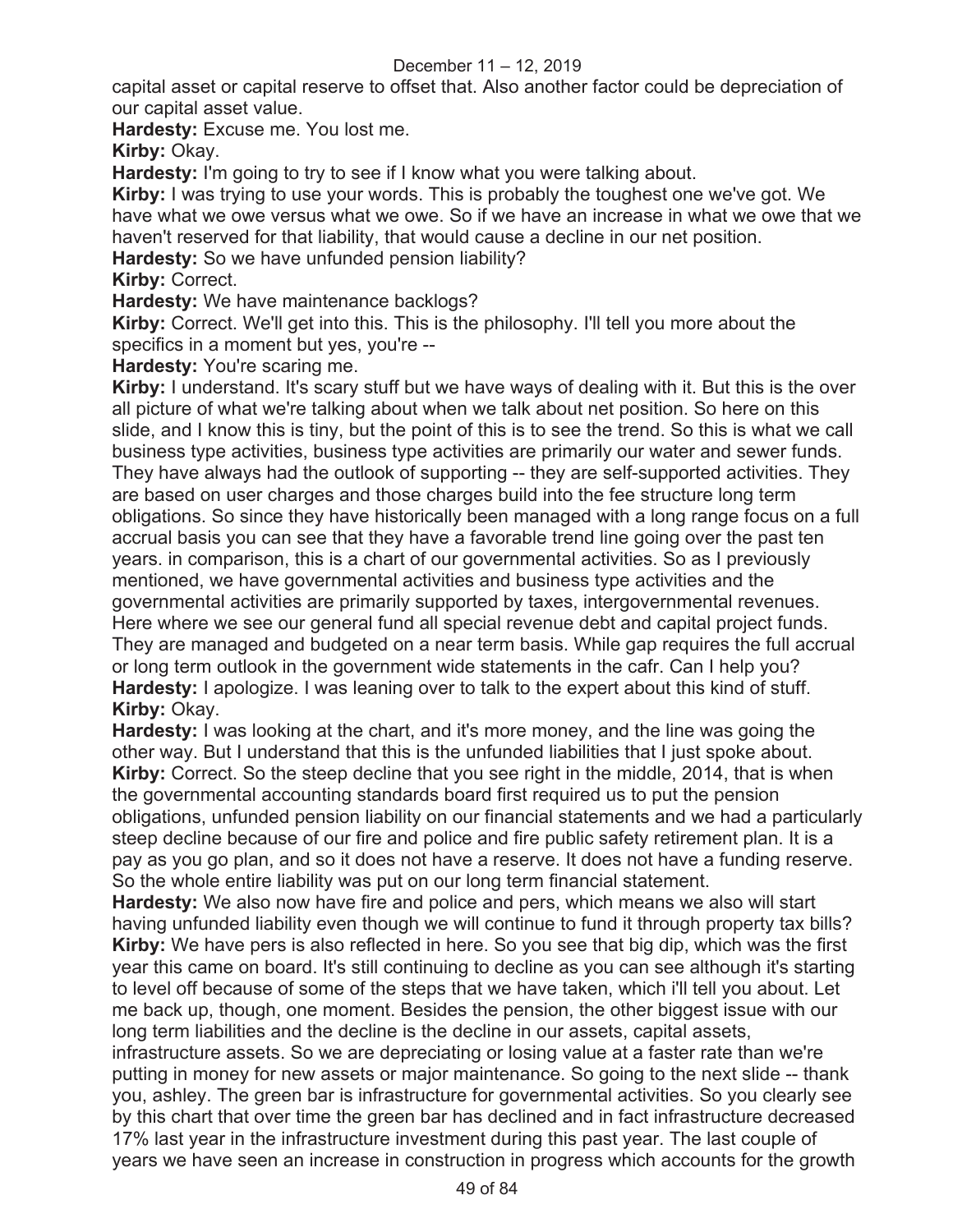in the other category represented by the purple bar. The largest construction project contributing to this increase is the Portland building reconstruction which added seismic upgrades and received leed gold building certification. That's what's keeping the total bar even, however, like you can see, the infrastructure is radically declining. So this may seem overwhelming. There are steps we can take to ensure long term fiscal sustainability. Several of them we have currently have in process. During the past year the city updated financial planning policy, which strengthened our financial planning responsibilities. Capital set-aside monies are being allocated through the annual budget process. We just need to do more. The creation of a new city-wide liability reserve is coming to council next week. This will be setting up a long-term city-wide reserve fund for obligations such as Portland harbor. So in summary, the city's cafr for fiscal year end 2019 complies with all accounting standards and practices. The current credit ratings are reflective of the city's financial health. The city's strong current financial position has been helped with good comprehensive financial management policies and record revenue growth over the past several years, however the cafr is a snapshot at a point in time and future growth will be likely at more moderate levels. Long term financial sustainability requires a long-term focus. We have taken a good preliminary step but we must stay the course to ensure the city's financial health remains strong into the future. And with that are there other questions or comments?

**Wheeler:** Very good.

**Kirby:** Thank you.

**Wheeler:** It's an excellent report. It highlights the real challenge facing this council now and probably for many years to come. That is the long term liabilities without identified sources of funding to address them.

**Kirby:** The first step is identifying the challenge and start working at it.

**Wheeler:** I would argue that the best recent example is the parks bureau situation. We all love the parks. Everybody in the community supports the parks. We know that our park infrastructure is aging along with our transportation infrastructure. It's on us to try to figure out how to maintain it.

**Kirby:** Yes. Absolutely.

**Wheeler:** Thank you. I'll entertain a motion.

**Hardesty:** So moved.

**Eudaly:** Second.

**Wheeler:** Please call the roll.

**Eudaly:** Thank you. I vote aye.

**Fritz:** I'm particularly pleased to see bailey from the Oregonian in the audience. I was thinking this is really a good news story, this and the previous report. That we are managing the city's finances responsibly and carefully and looking after taxpayers and ratepayers' money. Thank you for bringing these reports to us. Thank you, michelle kirby, ashley tuttle. I see revenue manager thomas lanham in the audience. Previous chief financial officer jennifer cooperman. All the staff here and those not able to be here because they are still working away. It does take a lot of carefully attention to detail and I appreciate a mayor who does light up when we talk numbers anded in with the better Portland plan has already made steps to invest in our failing infrastructure with returning of urban renewal district money. We need to do more. Particularly it was mentioned with parks we need to identify new funding source rather than continuing to rely on the twolegged stool we have now. We have more options in the city because of the licensing revenue. I think it was over \$3 million that we got with adding the transient lodging tax to airbnbs. So the council has looked at what is fair and who should pay, who should benefit, and that's the -- those are the principle we use moving forward. I would encourage folks to perhaps not read through the whole thing but get the end of year financial report.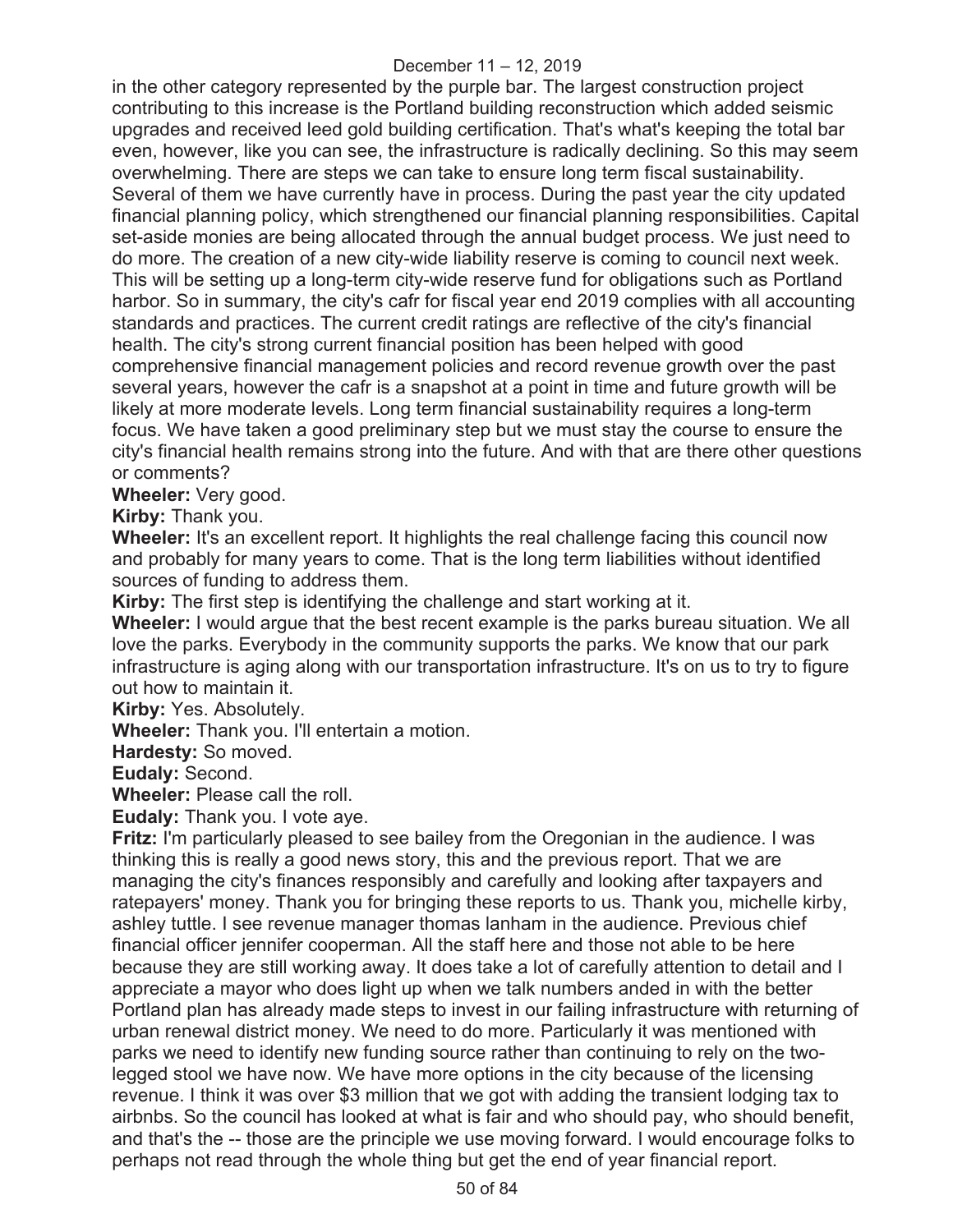**Kirby:** It will be out soon.

**Fritz:** It's very readable and you should know how your city government is using your money. Aye.

**Hardesty:** I agree with all the accolades for the work well done. I would be remiss if I didn't say that i'm looking forward to the entire city council conversation that tom rinehart is going to facilitate for us so that we start talking about what are core city services that every person who lives in the city of Portland should have an entitlement to because they live here. Our system now makes no sense to me. It's a pay as you go system and if you have a lot of money then you spend a lot of money but if you don't have a lot of money you're competing with the general fund. So the way we do it now just makes no sense. And i'm looking forward to having that conversation because it shouldn't be about how much money a bureau can make or raise. It should be about what are the services we're providing. I look forward to having that full council conversation early next year and i'm going to keep reminding tom that he said he was going to help us make that happen. I vote aye.

**Wheeler:** Thanks, michelle and ashley. We appreciate it. I appreciate the hard work of the accounting division to produce the cafr. The accounting team should be very proud that we're recognized as a national leader in financial reporting. I appreciate all the city's healthy by many measures. We do have long term liabilities that we need to continue to address. I appreciate the discussion on that point. I look forward to working with the council and the city budget office and chief financial officer and the city bureaus on both increasing our reserves and finding ways to improve our investments and infrastructure. With that I vote to accept the cafr. Thank you. The report is accepted. Colleagues, why don't we get through the next item and take a bit of a break. Does that suit everybody? Good. 1153, please. As we continue to advance our collective efforts on climate it's also imperative to recognize what has been achieved while we identify more that needs to be gained. Two years ago the city council took what I believe was bold climate action and passed the 100% renewable energy resolution. This committed us as a community to removing fossil fuels from the economy by 2050 in a just and equitable way. We were well aware at the time this was a monumental commitment and a challenge that would require the collaboration between government, business, industry, community based organizations and nonprofits, academia and every single one of us as individuals. Since we passed that resolution the awareness of the climate contracrisis has noticeably increased not only for Portlanders but the entire world. the urgency to act now is greater than it has ever been at any point. The truth is our carbon emission reductions have begun to plateau and our prescription emissions have actually been on the rise for the past several years. So what have we accomplished in the last two years? The good news that is we have dedicated staff in every bureau that continue to push hard the resolution's initiatives. We acted or more than half the directives in the 100% renewable resolution. We have innovative and important projects under way you'll hear about today. We also have amazing partners that collaborate and challenges to implement just solutions. We'll hear about local projects and state policies made possible by these amazing community partners. For example, I was pleased to see the passage of senate bill 98 in 2019 during the legislative session. Because of sb98 natural gas utilities are just six months away from being able to start driving down carbon emissions by investing significantly in renewable natural gas. Last year the community led Portland clean energy fund was overwhelmingly supported by Portland voters and is poised to breathe new life into many of these ongoing efforts. The clean energy fund will create a whole new set of opportunities many of which we have not even thought of yet. I believe it's appropriate that we're getting this report at the end of the year. 2020 is going to be a critical year for the accelerated action and leadership around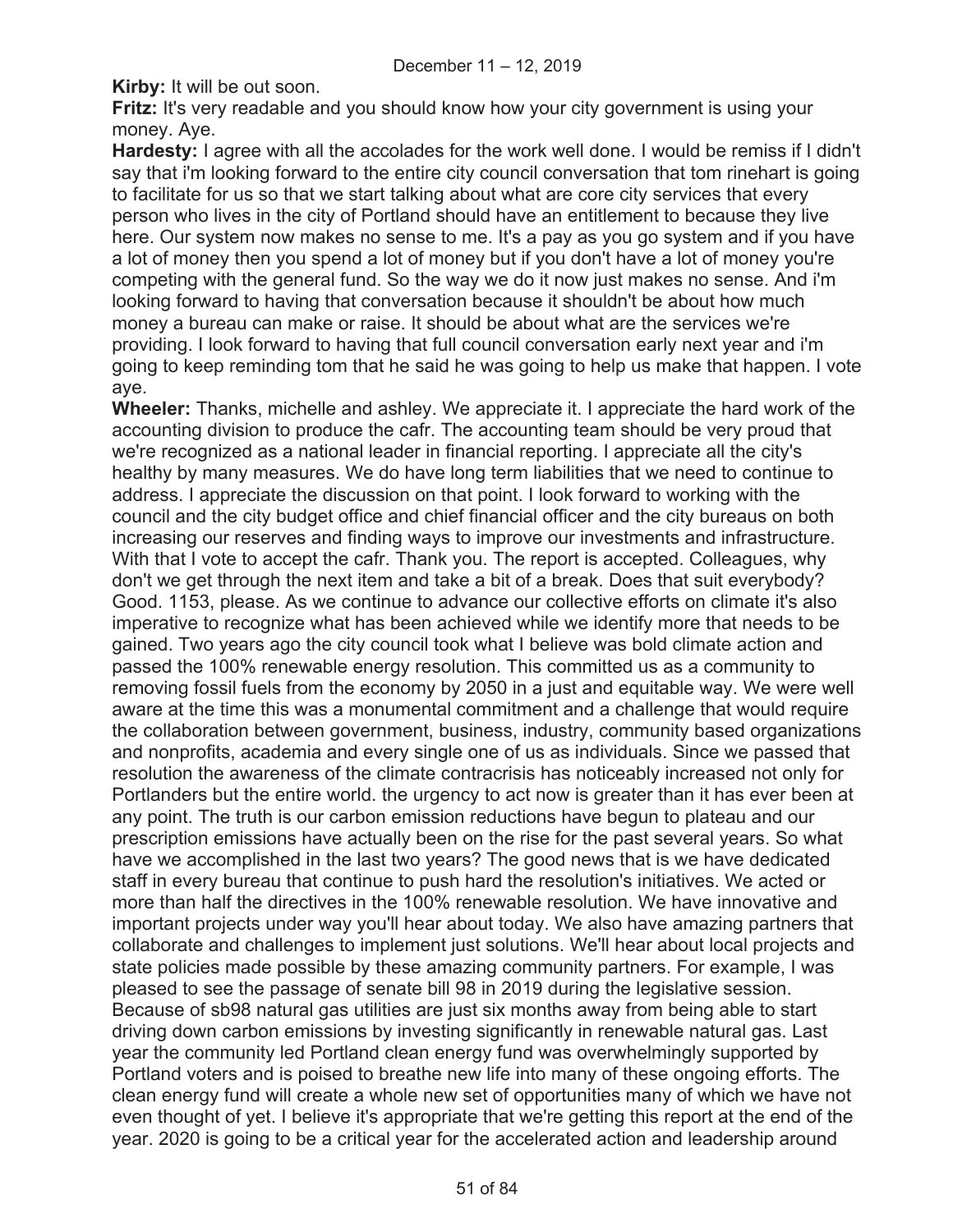the climate. I turn it over to the bureau of planning and sustainability staff and their invited guests to walk us through the report's findings. Good afternoon.

**Andrea Durbin, Director Bureau of Planning and Sustainability:** Good afternoon. Mayor, members of city council, i'm andrea durbin, director of planning and sustainability. Thank you for your time today. I'm not addressing a planning issue but a sustainability issue. The resolution is one of Portland's north star policies and successfully delivering is fundamental to fighting climate change. When this council passed the 100% renewables resolution in 2017 you established new targets for buildings, energy and transportation. Together these three sectors account for over 80% of local carbon emissions. So while we know this doesn't address all emissions it represents the lion's share. It goes beyond just setting climate targets. It's intentional in describing not just what needs to be done but how. The work of bps and our partners that you'll hear from today is centered on just transition from fossil fuel based energy to net zero emission systems. We rethink our approach to climate action work at the city when we lift up front line priorities and benefits. The work is representative of that effort. before we dive into the progress report I want to provide additional context for the work in terms of our community-wide missions. It's both a success story and a warning. Over all we have had tremendous success reducing emissions over the last 30 years. We have done this while welcoming 38% more people and generating 34% more jobs in our community. More recently local emissions have started to plateau around 15% below 1990 levels. More troubling trend is that transportation emissions have been on the rise steadily over the last several years. Transportation emissions are now 8% higher than they were in 1990. Climate action is no longer a discussion about what science tells us or what models predict. Truth is climate change is here and we know the pathway to reverse our emission trends. We need to decarbonize our built environment and transportation systems. We must increase active transportation and transit use and aggressively reduce energy use across all systems all while ensuring the priorities of our front line communities are met. Portland has been a leader on climate for decades. That responsibility requires more urgency and bold actions more than ever. I'm now going to hand it over to my colleague andrea jacob and invited partners to tell you about progress on the 100% resolution. Thank you very much. **Andria Jacobs, Bureau of Planning and Sustainability:** Thank you. Good afternoon, mayor, commissioners. I'm andrea jacob. I manage policy and i'm going to today walk us through the resolution, the goals, what it means, what the resolution directed us to do and what we have actually done to implement it over the last couple of years. So the resolution establishes two main target years. 2035 and 2050. The 2035 goal focuses on getting to 100% renewable in the trick center while 2050 is focused on transportation and heating. It also establishes numeric targets for community-wide energy needs that will be met by community based development of renewable energy infrastructure. I'll talk about this more later in the presentation. Those are some very audacious goals what. Does it mean and what will it take to get there? It means taking all the carbon out of the three main sectors of the economy, buildings, transportation and energy supply, and sometimes this is called deep decarbonization. The scientific and technical community is in pretty good consensus around that deep decarbonization rests on four main pillars. This is in front of you. The first is to use less of all fossil fuels regardless of what they are. We must use less natural gas, gasoline. Building efficiency and transportation is about reducing the need for vehicle trips and shifting to lower carbon options. The second pillar we have to generate 100% renewable energy which the resolution speaks directly to. The third is use renewable transportation fuel for all remaining vehicle trips including renewable electricity, gas and diesel among others. The fourth pillar is replacing the fossil fuels that we use to heat our buildings with renewable heating fuels and that could include also renewable electricity or renewable natural gas. My team has referred to this as clean heat because it's a simpler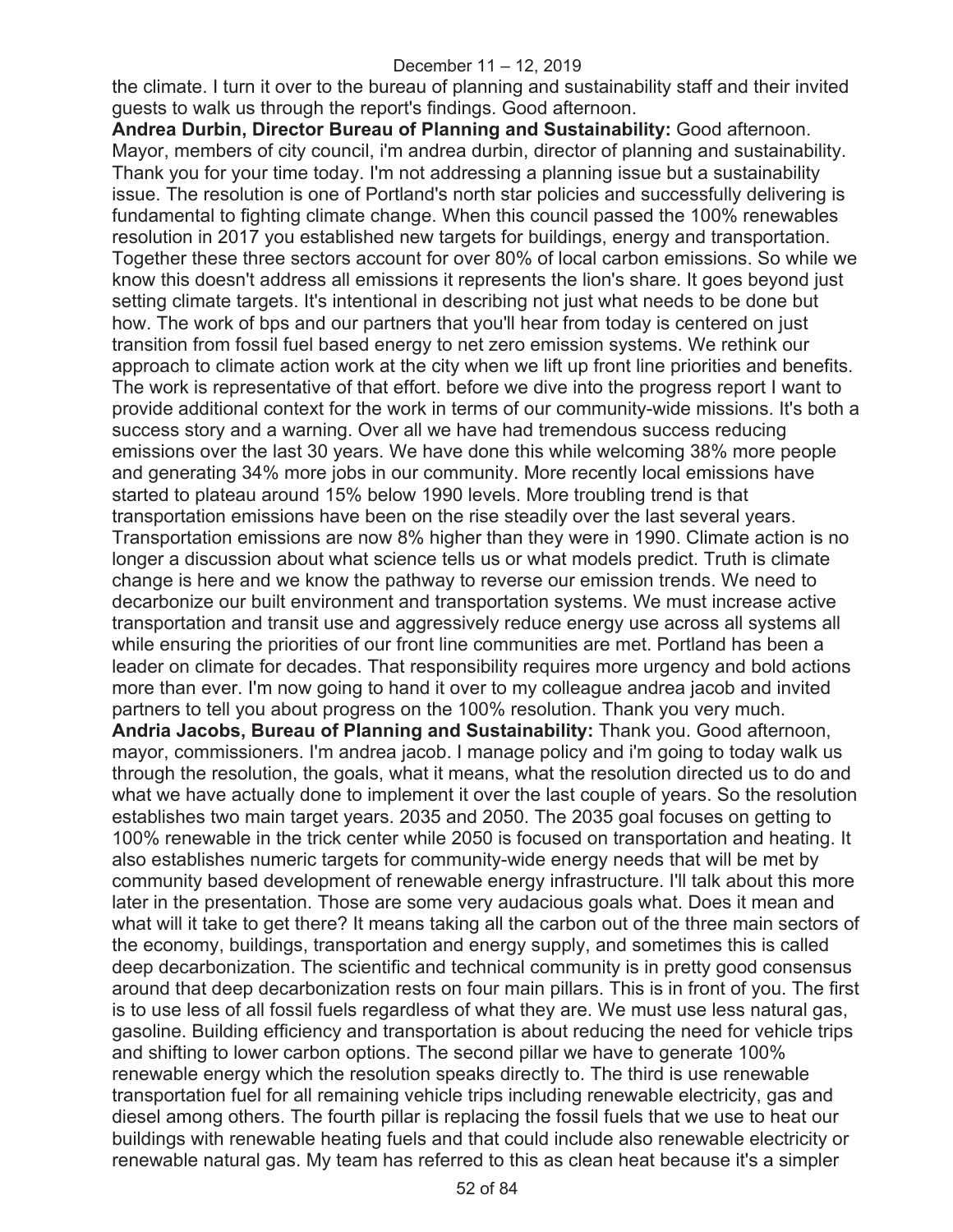term than thermal decarbonization which nobody likes. The resolution is not just about renewable energy. It's about making this transition away from fossil fuels a just one recognizing the burdens will fall first and worst on communities of color and low income people and already are. Just and equity are expressed as priorities around community based development of renewable new jersey, utilization of minority and women owned businesses in the development of clean energy and hiring and training folks that have traditionally been underrepresented in the renewable energy and energy efficiency industries. So the 100% resolution is lengthy. I have copies of this if counsel would like a copy. The resolution is lengthy. There's over 3.5 pages of whereases and 26 different directives, eve multifaceted. Instead of going through each of them exhaustively we tried to distill them into broader themes. These are as we already talked about community-based energy development, equitable work force development, expectation that city staff will engage in state level policy proceedings that we will engage deeply and broadly with the utility sector that will focus on electrifying the transportation system, that we'll focus on our own city operations and what we can do on our own facilities and fleet. And green infrastructure and governance. Jenelle will walk us through the findings which basically relate to these larger themes. Most of the actions with the measure in our inventory have come from the utility sector. We have statewide renewable portfolio standard possible for 15 to 20% is already renewable. We're moving toward 50% by 2040. We have long standing energy efficiency and voluntary green energy programs that have made their mark and we can't take credit for this. This is the collaboration of a lot of partners and folks in the room but we benefit and our inventory shows. That we have help innovation in the utility sector. First the city partnered with pge to bring a new product to market called a voluntary renewable energy tariff. What this does is gets to the resolution's directive to go beyond buying just renewable energy credits which are the environment attributes but not the electricity plus the environment attribute. It's a higher value renewable electricity product we're getting for the same price and 40% of our pge electric load will now be on the tariff called a green future impact. We hope to make this available to more in the near future. The second project I would like to mention which oversight was not in the report, apologies for, that our fondly named poop to power project, a partnership between the bureau of environmental services and northwest natural which takes waste methane from the wastewater treatment plant and turns it into transportation fuel. This is our single elizabeth smart edger infrastructure project. It avoids 21,000 pounds of -- tons of greenhouse gases per year and generates up to \$3 million for ratepayers. These are two examples of how the city has helped the development of clean energy and new technologies. Our second finding goes back the topic of community based development of clean energy. In practical terms this work has been about community solar. Bps has been engaged in building a statewide program for community solar since 2016. It represents the nearest and best opportunity for community based organizations and nonprofits to enter into an emerging market for renewable energy development. Community solar is the primary means available to us now to 46 make the benefits of renewable energy more accessible to low income ratepayers, communities of color and those who are not able to install solar on our own rooftops which turns out is most of us. Through our participation in the climate challenge bps established a goal to facilitate the development of at least one community solar project in Portland by the end of 2020, developed, owned and operated by and for communities of color. We're supporting a coalition of community partners including verde and hacienda cdc in of their efforts to enter the queue early next year. We directed technical -- our partners are poised to reserve over one megawatt capacity which makes a very small but important dent in community based development. Our third has to do with how city, community and technical partners are advancing transportation electrification. There's a wealth of work happening here on electric vehicles that really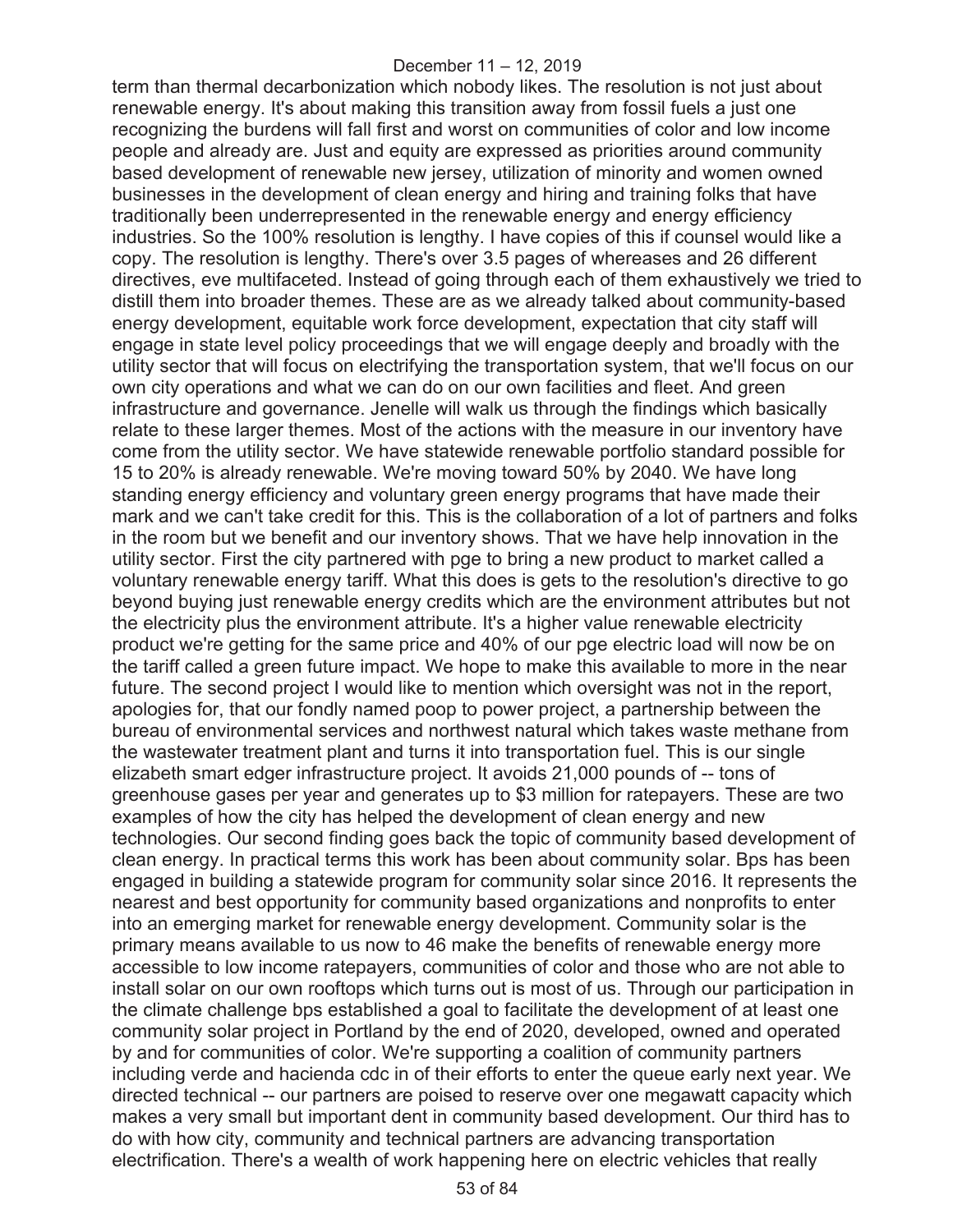deserve as whole presentation of its own. But our work on transportation and electrification and emerging mobility encompasses code related works which looks at opportunities presented by the zoning code to's electric vehicles including the city's first mobility hub which will have electric car share, e-scooter and electric bike share at southeast and stark and the electric avenue charging hubs where multiple chargers are located to offer reliable and fast level charging. We have partnered with trimet and stakeholders to encourage and advocate to pry met the largest purchaser of diesel in Oregon to transition to electric buses and trimet has now committed to have diesel free fleet by 2040. Finally I think one of bps's main roles on the transportation electrification conversation has been to ensure that front line communities benefit from electrification efforts. We're working with partners to ensure access to affordable infrastructure especially in east Portland and in areas of high density renters and multifamily properties. I'm going to skip this has to do with transportation options because our colleagues from pbot here up later in the docket to tell us more about this one. Skipping to finding 5, to speak to the directive to engage and influence state level policy it's an honor to say city staff has engaged in numerous legislative and regulatory proceedings over the last couple of years. The report I submitted captures many but just a few to mention here we have been active in the big legislative debates around transportation funding, around statewide climate policy, carbon cap and trade. We have worked deep in the weeds at the Oregon public utility commission specifically around community solar and future of the electric sector and we have kept a close eye on the building codes conversation that has huge implications for your our ability to reduce energy use and emissions in new construction. Finally to speak to the range of directives in the resolution related to work force and hiring and training and minority utilization, it's a little bit harder for us to show progress in this area because the city does not do very much renewable energy development as the contracting agency so it's harder to move the lever here. There are ways we could do more but it would require changing the way that things are done. Right now the utilities and private sector development is mostly responsible for developing renewable energy. To wrap up, everything you've heard should give us some hope and excitement that we are able to do things but at the same time it's really very incremental. It's slow. It takes a lot of staff, a lot of time to move these efforts forward and we don't have a lot more time. So everything that we do we must accelerate and amplify some of the a few of our next steps are obviously working with uh-uh tilts to get to 100 clean and decarbonize fuels that heat and power our buildings as soon as possible. Transportation is our biggest challenge and opportunity. We have been working in the buildings and energy sector much longer and while it's still not a slam dunk we can get there we just had a longer lead time on that. Transportation is relatively new for us. We already mentioned the Portland clean energy fund. That will help with the investment of front line communities and capacity building that we have not shown enough progress on. Clearly the city has to walk its own talk and colleagues from omf will be here to talk about fleet work. The scale of the challenge in front of us in reaching those goals has not yet been matched by the necessary resources or accountability. These are some of the shortcomings but we expect to change that in 2021 and beyond.

**Wheeler:** Before we get to questions my colleagues have, you mentioned building electrification and decarbonization. Colleagues, I would like to offer a friendly amendment and I understand this has been preapproved, on page 2 of the report titled building electrification I would like to amend that particular pillar. It was one of the key pillars in the report. I would like to amend it to say building electrification and decarbonization. I think that's consistent with the work and keeps the door open for innovative solutions. Without objection -- it's a friendly amendment. Unless there's an objection.

**Hardesty:** I was going to defer to commissioner eudaly. **Wheeler:** Eudaly, hardesty then Fritz.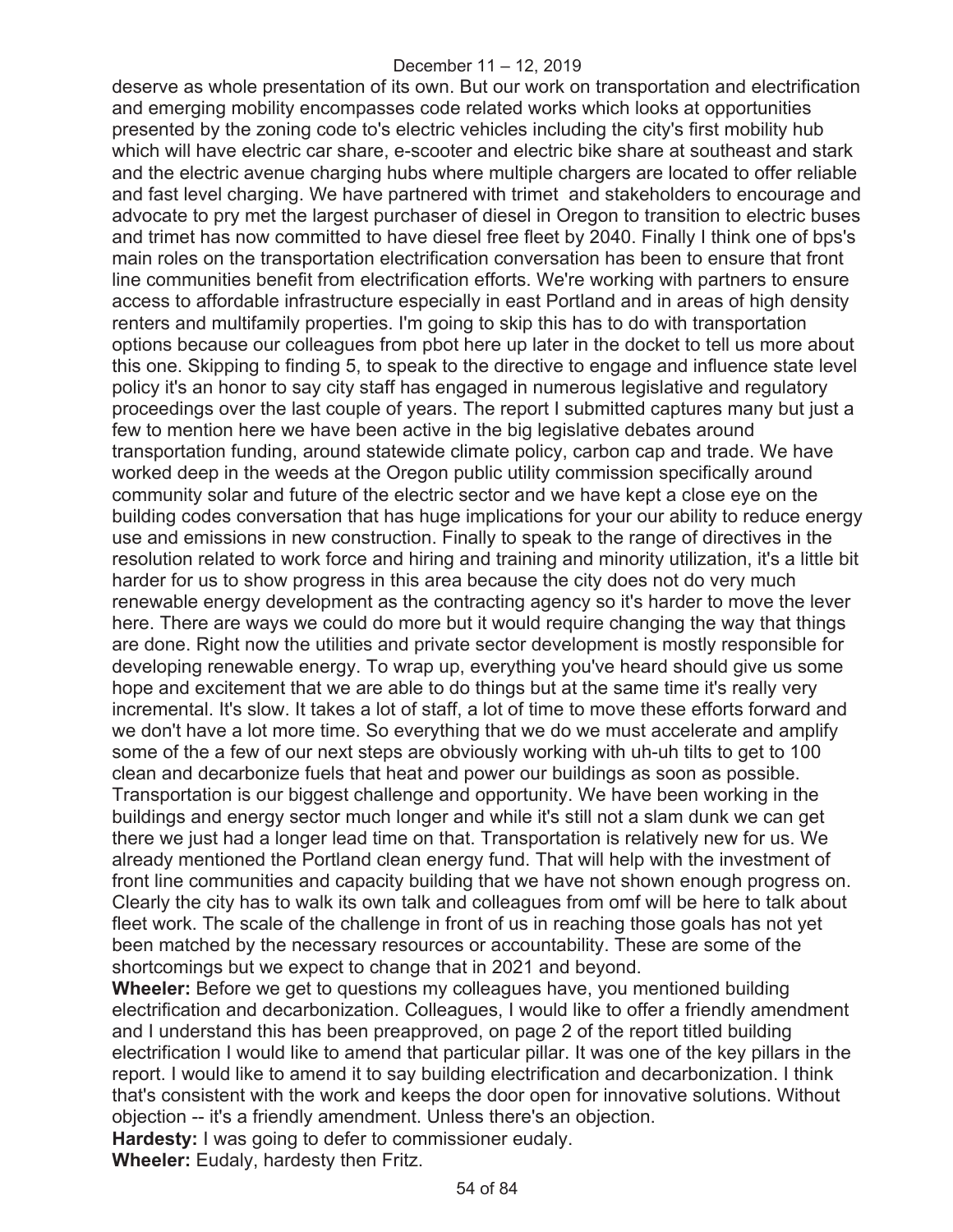**Eudaly:** I was looking down, at my notes, but I heard the reaction to the comment about trimet electrifying its fleet. While I have my own frustrations with our transit agency, I feel that it would be unfair for me not to highlight the big issue. there are 432,000 electric buses in china. There are 300 in the united states. And Portland has five of them. This is due to a complete lack of investment at the federal level. So once again, lots of things to be unhappy with trimet about, but if we want to accelerate that electrification we need to start working at all levels to get the funding for those buses. It's critical.

**Hardesty:** Thank you, mayor. Thank you so much for that presentation. Commissioner eudaly brought up the first point that I was going to talk about which was trimet in 2040 and just say it's not sufficient. That's just way, way -- the planet will be dead by then and so it won't matter if we have electric buses by then. [applause]

**Durbin:** If I could just add to be accurate in terms of trimet's position their plan is no later than 2040. They are working to try to accelerate that.

**Hardesty:** I think we're going to try to help them do that. That was one of my original questions. My other one is i'm concerned that we're dependent on utilities to get us to renewables. How does that work?

**Durbin:** We'll actually have utility representatives here. So they are the next panel. They can tell you what they are doing and you can ask them.

**Hardesty:** Don't we pay more now for renewables with utilities?

**Jacob:** There's a premium often on green power. For the green future impact that we're purchasing our own city green electricity from there's a slight premium for the renewable energy credits and we're paying less for the green future impact. So yes, there is a premium, but we're reducing that as time goes on. That's the way to say it.

**Hardesty:** I find that problematic. You know, I don't know I just think that we're much more creative than that. Than to use the systems that have actually created the dirty systems that we currently use and expect them to get us to a clean future. You know, I look forward to hearing their presentation but i'm a little concerned that we're putting all our eggs in that basket. I would like to see a basket that says let's see what people create. With a little bit of resources, a little bit of opportunity. I want you to know i'm going to be looking for that in the conversations we have later because I just have to say i'm not trusting that utilities have a vested interest in getting us to a green energy future.

**Wheeler:** Commissioner Fritz.

**Fritz:** Thank you for the presentation. First of all a clarification with the poop to power. Wait for it. [laughter] so yes, it's less polluting than diesel and yes, it leaves fossil fuel in the ground wherever it comes from. But it still is burning a fossil fuel.

**Jacob:** My understanding is that it's biomethane, not fossil methane. It's coming from --**Fritz:** It's still carbon. Is it because we're putting it into vehicles which then have catalytic converters or whatever they have?

**Jacob:** It's not fossil based methane. You can't compare it to what's being taken out of the ground.

**Fritz:** It's still carbon based. For them burning it in cars we are putting carbon into the atmosphere. No? Maybe somebody -- I know northwest natural is going to present. **Jacob:** That would be good.

**Fritz:** It's certainly better than using diesel and certainly better than burning off the methane that's happening at the plants and not doing anything with it. Multiple benefits and I have supported it multiple times. The other thing I wanted to just echo commissioner eudaly's need for support for trimet. We did get into the comprehensive plan a policy that we seek to reduce and maybe even eliminate fares for trimet riders. Of course it's great that we have light-rail which is not running on gas. So I would like us to especially next year with the long session or in the interim be looking at how can we support trimet to both change to truly renewable energy and also to make it so that people don't have to use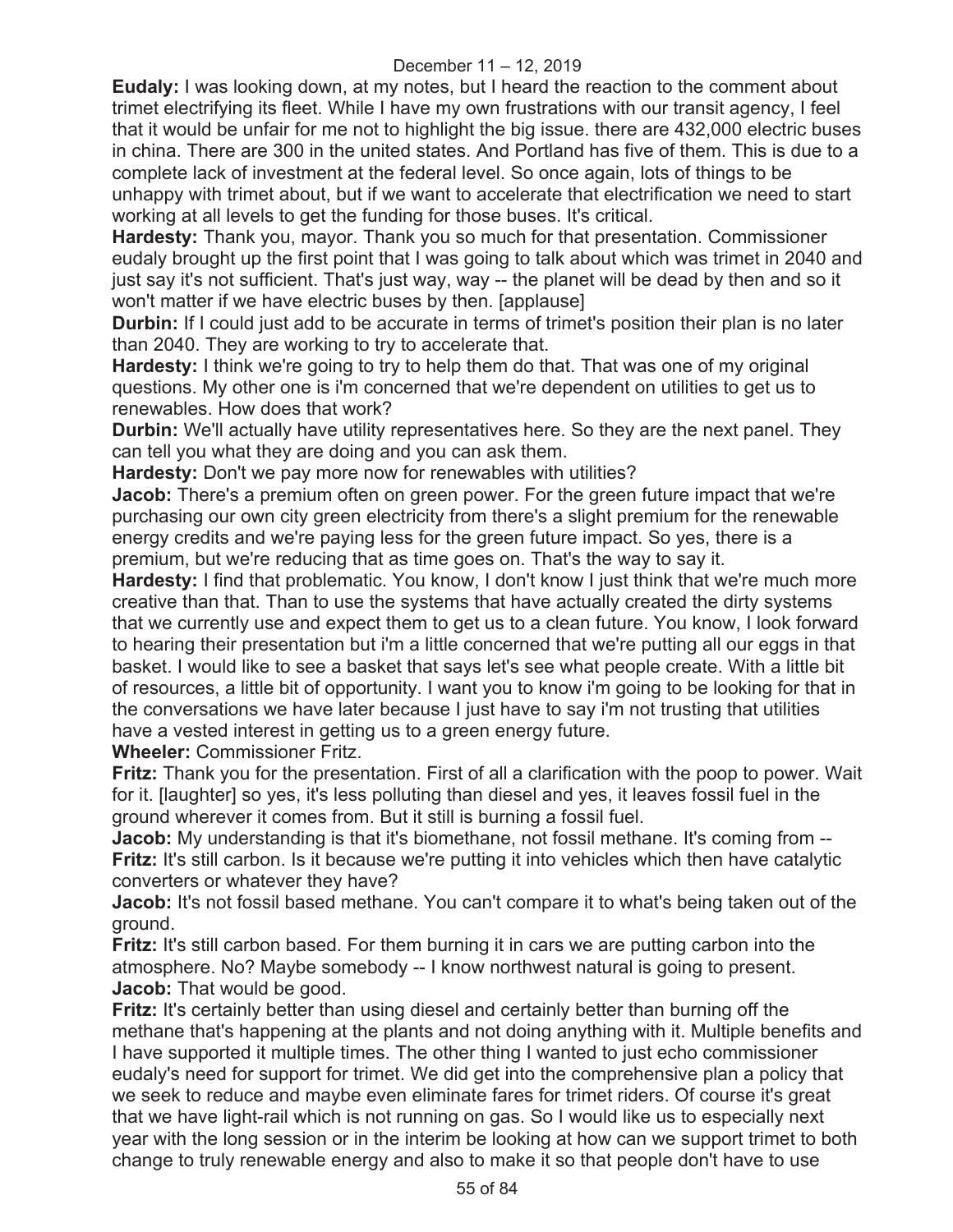those nasty ride share companies which are not efficient and are not ride shares, they are actually cars driving around constantly trying to find people to take places rather than having a really efficient public transportation system that would allow everybody to travel in a sustainable way.

**Eudaly:** We're missing our poop to power expert, commissioner Fish. I wish you were here. Thank you for saying those things, commissioner. I am feeling under the weather today, which makes me slightly more docile than usual. [laughter] i'm bound to get riled up by the end of this. [laughter]

**Fritz:** Conserve your strength. Many things on the agenda this afternoon that are really important. Thank you.

**Wheeler:** So we have some invited testimony. There's three plus panels the way I look at this. I'll ask people to be as brief as possible because as you know we have a long agenda going forward. The first panel are our utility experts. We appreciate them being here. From pge dave robertson, from northwest natural, bill edmonds, and from pacific power scott fulton. Thank you all for being here.

**Jacob:** Sheila holden from pacific power.

**Wheeler:** Great. Thank you. Greetings. Welcome. Thank you for being here.

**Dave Robertson, Portland General Electric:** Thank you for having us. All right, commissioners, mayor, thanks so much for the chance to be here. I'm dave robertson with Portland general electric. We really appreciate the city's partnership in trying to go further and faster on deep decarbonization. We spent the last several years developing our own goals around climate justice. It's great to have partners like you especially on the green tariff to move things farther and faster. We set up a goal 80% reduction by 2050 before the latest report that says we have to go faster. For us as we look at the landscape around policy both at the local level, state, federal level we have a utility system that has been built over years on decades long projects and that just can't happen any more. So we have appreciated your help at the legislature, at the utility commission to try to move forward with the green tariff and there's a lot more we need to do to keep things moving faster. I'm here today to affirm that we're with you in trying to help implement your 100% clean energy goal. We're grateful for the help on everything so far. I believe that the actions that we're taking now are working to get us there but again as I say we have a great tool in the utility in that you can get us to it's a large entity you can get to move at scale but we're not used to moving at scale. So not only our own culture is a little bit slow in that but I think the regulatory mechanisms and even the legislative mechanisms are geared for a lot slower deliberation. I think we have a better sense now of what we need to do and we need the courage to move a lot quicker. so I think we talked a little bit, andrea jacob did a great job talking about some of the projects and programs we have in place. One of them is our electric avenues. One out at eastport plaza. One downtown in the city of Portland. We're also putting them in salem and beaverton. That's the first batch. We've got another proposal at the utility commission to significantly increase those. We also are working to try to work on the smart grid. That really is what we're calling the virtual power plant. Part of the trick with all the solar on roof tops and batteries that are going to be out in the field, and even electric vehicles, how do you integrate all that, what's the technology you need to do that and we found even through a really cold day in march that when we asked our customers through our thermostat program to reduce energy on that really cold day, across our system in that short time, that half hour where we really needed the help, we got 0 megawatts with the baby plan we've got in place right now. As we look to build that out in the future, that's an exciting place for us to go to really enable our residents and businesses to be a part of this change that we need to see in the energy system. So last I think I just want to thank you again for your help. I know we're going to be coming to you asking for more help. I know you're asking us to go faster and do more. I hope with our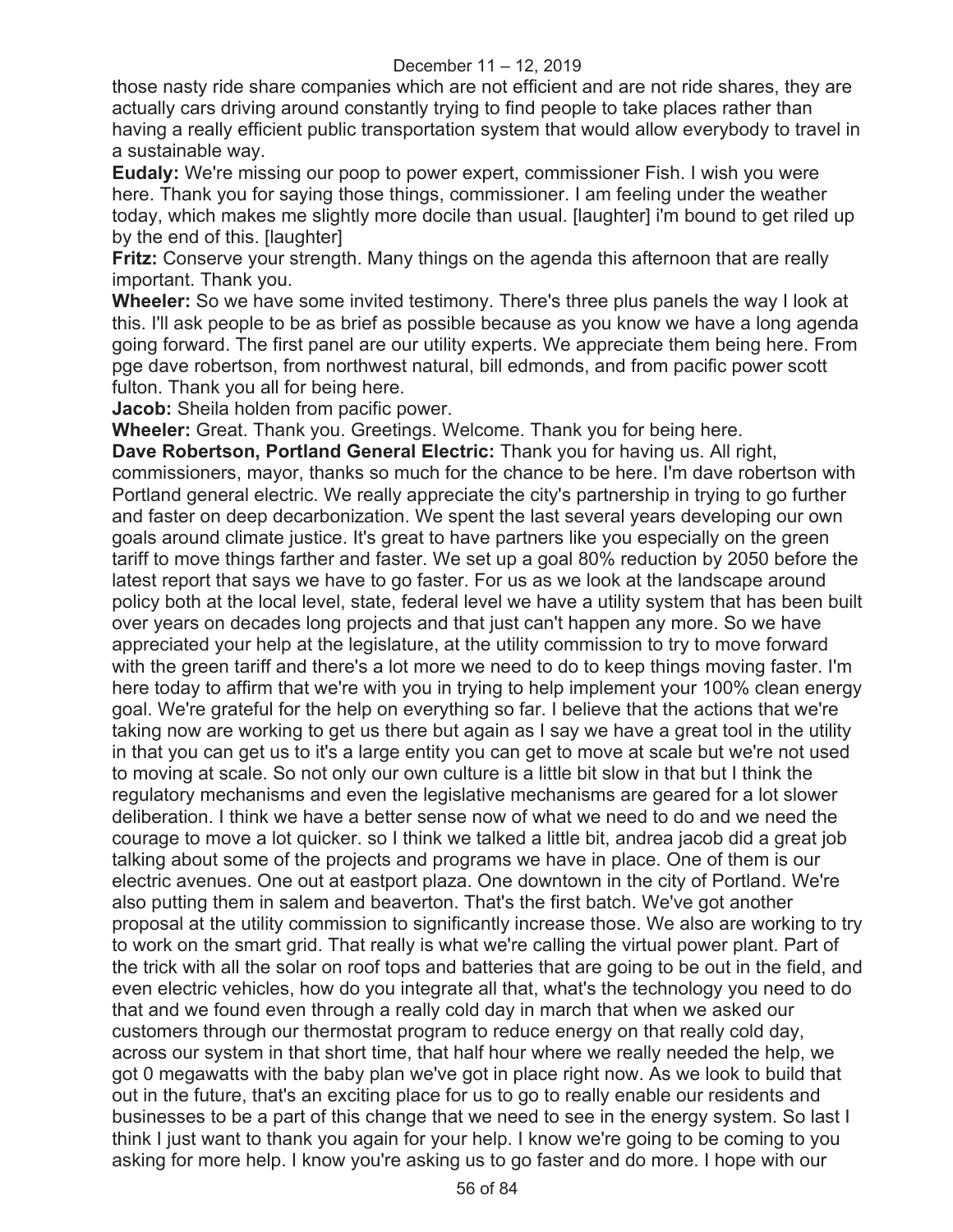work force that's really dedicated to our strategy of decarbonization and electrification we can get there. Happy to take any questions.

**Wheeler:** Thank you for your collaboration. Commissioner Fritz.

**Fritz:** Just a couple of comments. My son happens to live in the area where it was a pilot and basically got a text on his phone to say don't do your laundry at this time or turn the lights off. You got my son to turn the lights off. I'm really excited about that. And you get a rebate. I just realized that bribing with a dollar or two would have done the job, I would have done that a long time ago. Anyway, you have on here that you are supporting electrify and including electric bus charging infrastructure, trimets first all electric bus route. Do you remember which route that is?

**Robertson:** I think it's route . It's from Washington square up into the sunset transit center and it sort of loops in that zone. I pass them when i'm out there on the highway area. **Fritz:** It sounds like you are definitely on that and as commissioner eudaly, please let us know.

**Robertson:** We've got the overhead charger at the sunset transit center, helps charge the buses and we're working on the powell garage with some battery resiliency in that area as well.

**Wheeler**: Can you take a few sentences to describe the electric avenues to describe for the people who aren't familiar.

**Robertson:** Electric avenue started with a partnership with Portland state up at the school and they went on the building spree and needed to move us. So we've moved it down near the world trade center. What it is, it's essentially like a gas station but for electric cars. So you're able to have rapid charge -- rapid chargers that will get your car charged in to 0 minutes, maybe more like 0 to 0, but it will get you up to 00 in 0, minutes, but up to 0%. It's a pretty quick charge in to 0. And we also have what they call level two charges which are a little slower, will charge you in a matter of hours. The idea is to provide those to assure people there's some infrastructure out there that is well maintained and that we've -- you know, we spend time making sure it's ready when they are to fuel their car. I think a lot of folks are going to be charging at home or at their apartments. We've got a plan that's called our drive change fund that's using clean fuel dollars and we've turned that into a grant program and fourth mobility is helping us administer that. The idea is to really work on multifamily housing and other places where you just have people who don't have a home that is a single-family dwelling and other places where we can help provide that assurance of infrastructure where the community members really need it and feel confident about the purchase.

**Wheeler**: Appreciate it. Thank you.

**Bill Edmunds, NW Natural:** Good afternoon, mayor wheeler, commissioners, my name is bill edmonds. I'm the environmental management and sustainability. I've submitted a letter. From my testimony I ask that you remember two things. Leading the way and lead leaving no one behind. First leading the way. Each year significant green house gas emissions from dairy, landfills and the like are released into the atmosphere. This report recently out makes clear that together we can capture this waste. Instead creating renewable natural gas. In Oregon and putting Oregonians to work. For a sense of scale, all that currently wasted energy is enough to supply every home using natural gas in Oregon. And Portland is already leading the way. As we heard through our partnership at bes's columbia boulevard wastewater treatment plant, you've made Portland a national leader on this newest renewable natural gas. Thank you, council, and a deep thanks to commissioner Fish. The leadership and the city's support, this summer marked the passage of sb . This is the most ambitious law in the country. We want to be the first developing both renewable natural gas and renewable hydrogen provides a path to 100% renewables in the pipeline system. While we have work to do, there's no technical barrier in our way. So that's our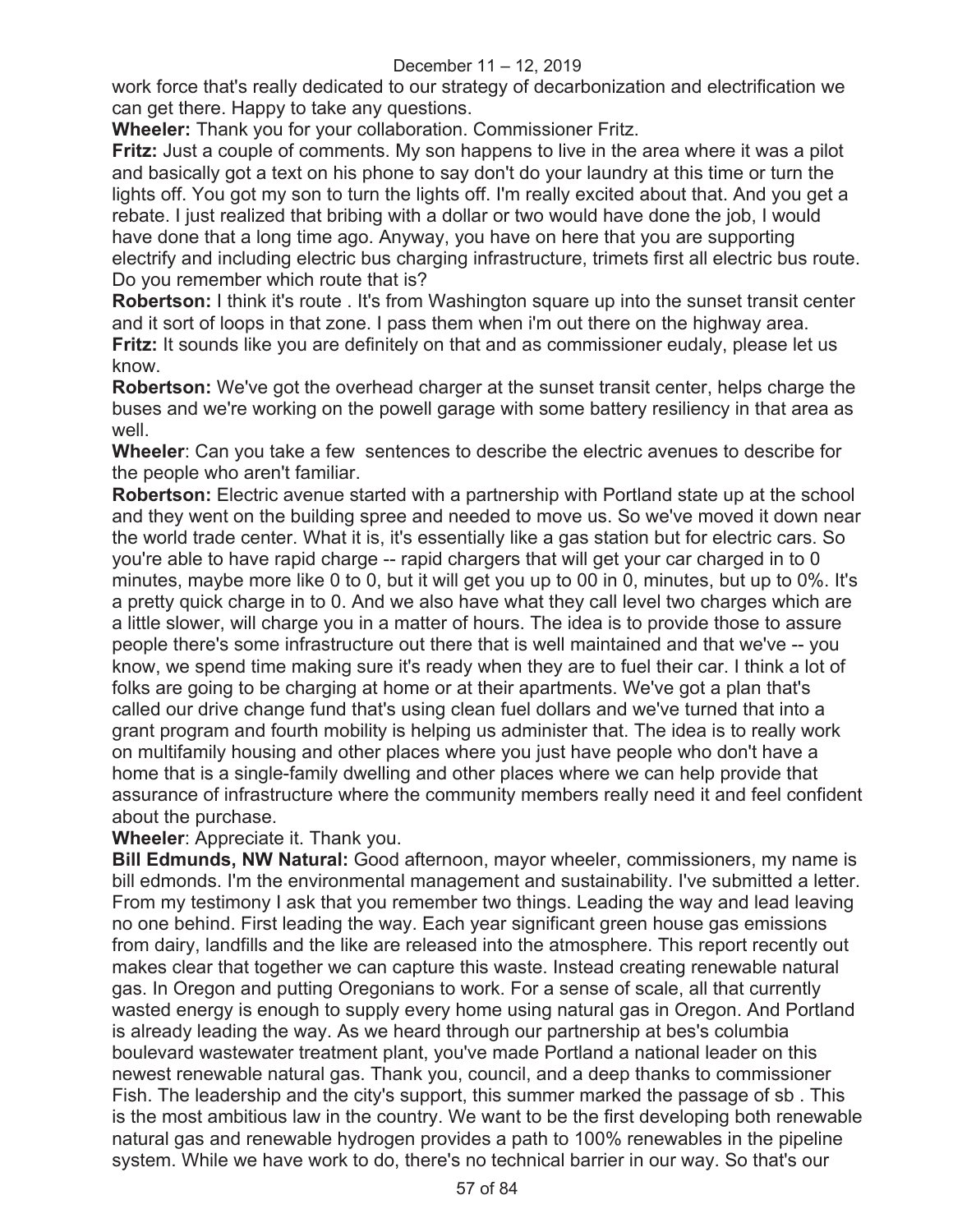vision and our mission going forward. We can create a model for the rest of the country. The challenge is doing it as quickly and affordably as possible. And we're up to the challenge. Which brings me to my final point leaving no one behind. With nearly a third of our customers being low income, we remain focused on providing affordable energy. We will continue strengthening our important programs like bill assistance and low income weatherization. We look forward to working with the city, the community, and our electric partners on both sides of me learning and building on each other's successes, leading the way, and leaving no one behind. Thank you.

**Wheeler**: Thank you both. Commissioner Fritz.

**Fritz:** Let me ask you my question. I just looked up because I couldn't remember from high school chemistry, methane is ch, so it's still got carbon in it, so why is it good to burn it at all?

**Edmunds:** Just the right question to be asking because methane is methane and in that way nothing different. But let me explain to you why there's a benefit to the climate. Before the renewable natural gas project, it's almost easiest to think of a dairy farm but we'll go to the wastewater treatment plant next. At a dairy farm there is a lagoon of manure emitting methane gas. Every minute of the day it's being emitted into the atmosphere. After the renewable natural gas project, you've capped that lagoon. You're capturing all of that methane, cleaning it up to pipeline quality, and putting it on the pipeline to displace conventional gas. And this full life cycle view which is really what the planet has, is a life cycle view. How much methane was going up and how much is now going up in the project once the renewable natural gas project has been done. The california air resources board has taken this important science to a detailed level of science where they can tell you for every different kind of renewable natural gas project what is the carbon intensity. In some cases that dairy farm I was just talking about you get 00 times the benefit because you're capturing all that methane that is currently going into the atmosphere. It's a little complicated. I'm happy for anybody who wants to spend a little more time on it to go into a lot of detail, but that's kind of the high level answer.

**Fritz:** Thank you. That's really helpful. The question is about emissions right now. So yes, natural gas burns cleaner but it's still a fossil 7 fuel or renewable fuel, so what is west natural doing right now to make sure Oregon is leading on stopping emissions from production to my house?

**Edmunds:** Thanks for the question because right now matters. We can't wait. And the most important thing we can do right now is help people use less of what we're bringing to them. Not every business says that. But we do. We want new customers. But we want our customers to use as little gas as they possibly can use. As an example, in our customers use twice as much gas as they're using today on a per home level. And back then they were likely to just have a furnace. Today they might have a furnace, a water heater, a cook top, and maybe even a fireplace. And yet that same house is using half as much gas as it did in 70. And that's because we're helping get efficient appliances into those homes and helping those homes be tighter. That's the most important thing, the cheapest thing we can do right now. I do, though, want to mention sb is a right now thing. This new law is kind of like a renewable portfolio standard for the gas utilities and we can now more than any utility in the country start buying renewable natural gas aggressively. **Fritz:** Did northwest natural support the cap and trade bill?

**Edmunds:** We did.

**Fritz:** Thank you.

**Edmunds:** And we hope it passes.

**Fritz:** Thank you.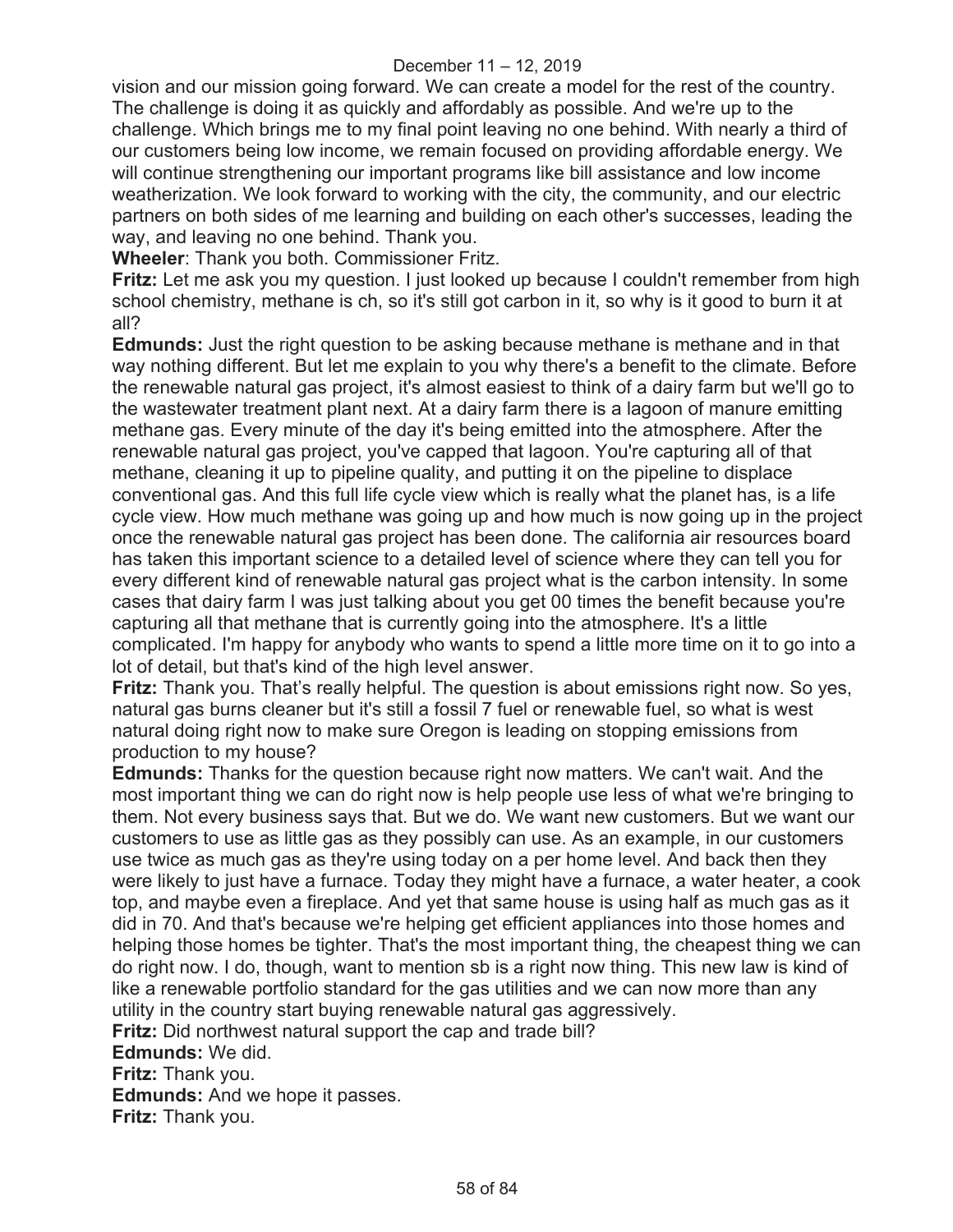**Hardesty:** Thank you so much for your presentation. I'm curious when northwest natural says that they provide energy assistance for low income people, who are low income people? What do you -- who do you mean?

**Edmunds:** Yeah. We use the same definition as -- we work in partnership with the community action agencies and they use the state definition of low income, which I think is 0% below state mean, but I may -- i'll have to check on that.

**Hardesty:** I ask that question because the median income is \$7000 and that's for a family of four. When we talk about helping low income people and we talk about even at 0% or 0%, we're really not helping low income people, right? We're still helping people that are upper middle class. And so i'm troubled that we continue the market that we're helping low income people and low income people are getting less and less help. Right? And so i'm very concerned about that. \$700 million goes to the energy trust of Oregon and you are aware that all of us pay into this public interest fund with the energy trust of Oregon, so whether you have a home or not, if you have a cell phone, you're paying into this fund, right? And the reality is that many people pay into it and get absolutely no benefit from it. It has traditionally benefited only upper middle class homeowners, and so i'd like to know how that \$700 million has been invested to benefit those most in need in our community. **Edmunds:** I'll go back to the energy trust. I appreciate that question. The low income program is different in that we operate that program strictly in cooperation and collaboration with our county, so in this area gets money through our customers to operate their low income weatherization program.

**Hardesty:** I was talking about it is \$700 million. Is that a million different? **Edmunds:** We collect about 1.3 dollars million. We're regulated by the public utilities commission to work with the energy trust and they have both near low income program dealing with those folks that don't fit into the low income program, so there's at least some program that deals with folks who can't afford to participate as much. Your point I think is well taken, which is some of the programs are incentive programs that require people to participate in those costs. And that's a way of getting energy efficiency done more cheaply, but there's some equity considerations that --

**Hardesty:** Big time.

**Edmunds:** Big time.

**Hardesty:** My other question has to do with I guess trimet. You spent a lot of time talking about electric vehicles. I believe was that you? That was not you.

**Robertson:** This guy did.

**Hardesty:** I missed the opportunity to ask you questions, but i'll come back later to you on that.

**Robertson:** Okay.

**Hardesty:** I asked the question earlier, we have this opportunity to be really innovative, right? And what i'm hearing is kind of the same old same old, right? It's just we're going to do more of what we've been doing, right? I'm really trying to figure out how we can, if we're going to believe we're in this crisis, how do we, like, think outside of your box and my box and his box and her box? And how do we think differently than we have? Because when I hear partnership, i'm not seeing partnership. I'm seeing get on board to what i'm already doing.

**Edmunds:** I guess one example of partnership is real natural gas is not going to come from the rockies where our conventional gas comes from. It's going to come from farms in Oregon. It's going to come from columbia boulevard's wastewater treatment plant. It's going to come from food waste. There's lots of opportunities to partner and a utility alone like northwest natural will not be able to get the renewable natural gas we need. We have to partner with cities and with farms, with food waste providers, with landfill owners, so there's lots of opportunity for jobs in Oregon and for economic development in Oregon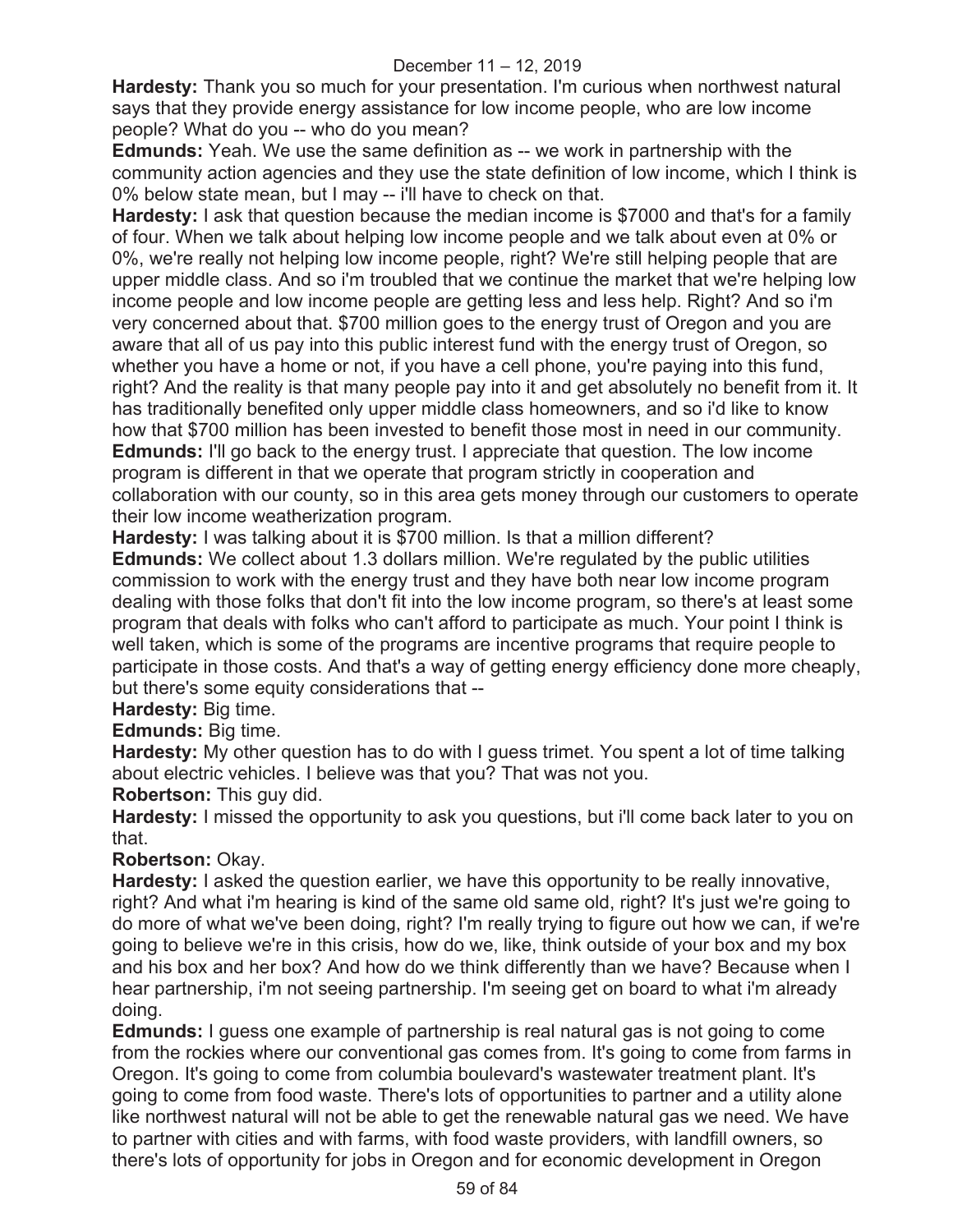from those renewable natural gas sources. It's going to be a new model where gas doesn't come from the rock rockies and canada, but from our state.

**Hardesty:** Would you mind if I went back to david?

**Wheeler**: I want to be mindful we haven't even heard from the community panel yet and I want to make sure we get to sheila.

**Hardesty:** I know, she's been sitting there patiently. Thank you, david. Thank you, mayor. So, i'm sorry, I was asking questions I should have been asking you and I apologize for that. You talked a lot about the electric vehicles.

**Robertson:** Yes, ma'am.

**Hardesty:** Which is fine and dandy, but I live in a neighborhood where, you know, that's just not something we have, right? We're trying to eat. We're trying to keep a roof over our head. And so I am curious as to how your vision benefits folks in east Portland where I live and what am I going to get from this partnership that we're going to have?

**Robertson:** Yes, ma'am. Great question. I grew up in park grove, so I know a little bit about east Portland. I totally understand that. I think it is one of those infrastructure buildout questions that's going to take a while to do. I'm not going to lie. Sometimes when you go into a neighborhood where you're working on an apartment or a home, to go in and say hey, we're going to build a whole new power line in your parking lot or into your garage, it can take a little while to do. one of our proposals is that the utility commission down in salem, and we'll need legislation for this, hopefully in this session we can get it. Is to enable us to just treat that like we would in our power of prices like we would normally treat any other infrastructure that we build. And so right now it's a special charge and that's hard. You can't afford that if you go to pg and say hey, could you extend the line to my house. It's an extra charge to do that. And so we're trying to put that into the system so everyone pays into that and we can help extend the line and develop this infrastructure in places where people can afford to do that right now. That includes east county, park groves, and other places. Hopefully that project will work. And also the drive change fund I might have mentioned, you might have caught the tail end of that, commissioner, this year is \$ million from the clean fuel standard and as customers generally in our service territory switch to electric vehicles, we are the designated aggregate or when some reduces fossil fuel car and goes to the electric car. This is the first year and we're just figuring this out. We had fourth mobility do a grant program and the idea was to look to provide in communities where we have inequities to really try to use that grant money for -- we haven't awarded the grants yet, but I know since my mother is on the board of ride connection and she reminds me every family gathering that ride connection has put in a grant request. So you've got some mobility providers as well as people who have multifamily apartments who have put in. That money is designated for those things. There are a couple tools that we're trying to use, commissioner, to try to provide that infrastructure so people can -- if those cars become affordable at some point, they can feel some comfort that yeah, I can plug this thing in when I need to.

**Hardesty:** I know the mayor wants to move on, so i'll ask just one more question, but I would love to continue this conversation. Maybe you and I can have a one-on-one conversation. My last question is really about the energy trust of Oregon and the \$700 million you have given to them since. You heard my earlier comment that was really directed at you.

**Robertson:** You did a great job answering the question.

**Hardesty:** I just -- it doesn't benefit those who need it most and so I wonder how you can use your power to actually influence redirecting some of those \$700 million that go to people who really don't need it to people who desperately do.

**Robertson:** Yes, thank you, commissioner. There are those dollars in our areas that are part of what the state set up as the public purpose charge. It's for energy efficiency,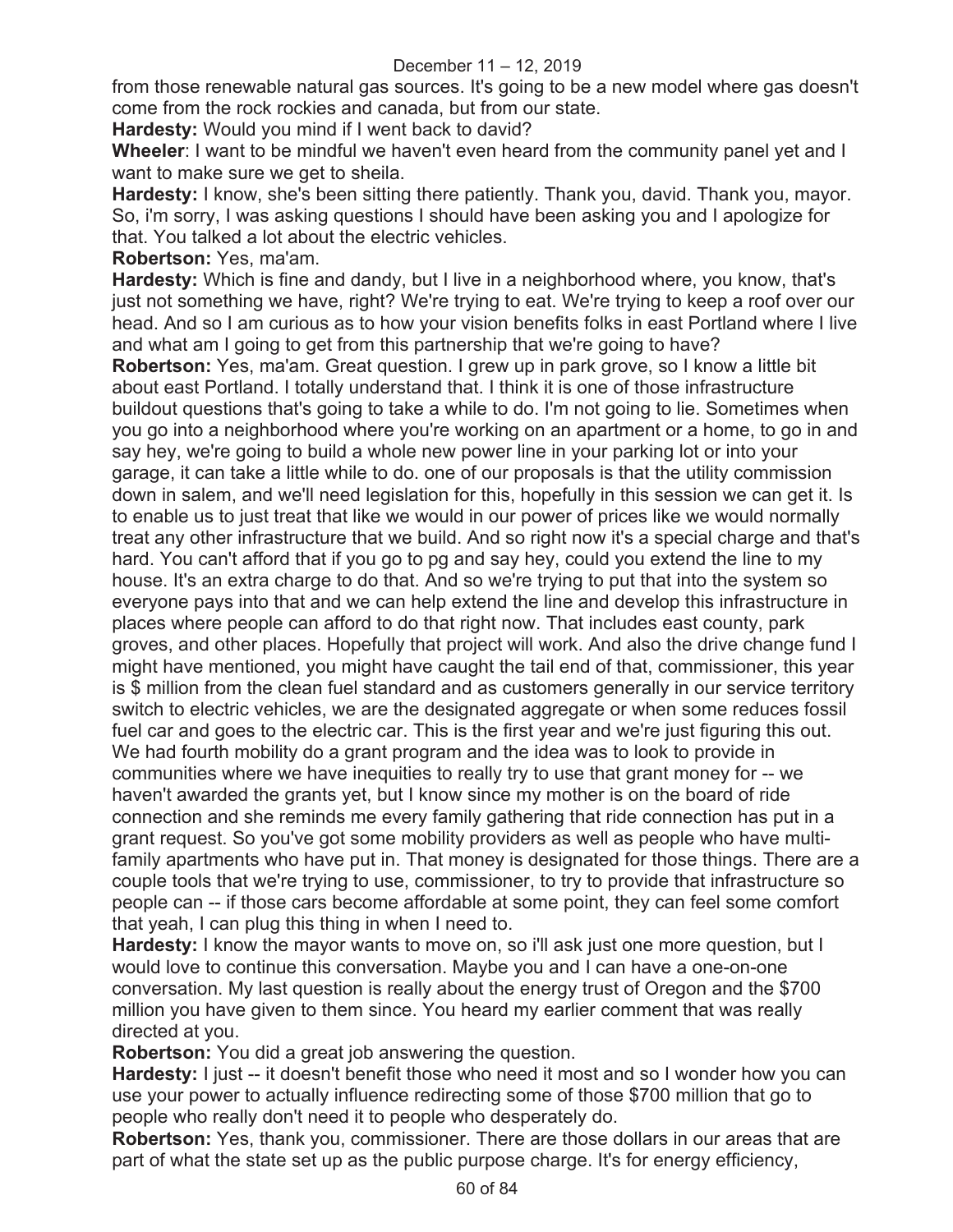renewables, low income weatherization, and so the energy trust administers those. We don't have a seat on that board, but I do have breakfast with the director of energy trust friday and I will bring this up. I appreciate what you're saying and I do agree with you. As bill had noted, there are a number of the incentives that they provide require the homeowner, the business owner, to actually have money to spend in the first place and that's very difficult. And so I think they've heard this message and are trying to do more, but I will convey this discussion. I'm happy to talk more too.

**Hardesty:** Thank you, david. I know the governor is going to be putting together a committee in. It's set to expire in, I believe. And I see no reason why we should be renewing the energy trust of Oregon, quite frankly. Because, again, the people who can afford it can already afford it. The people who can't still can't. Thank you. **Robertson:** Thank you.

**Wheeler**: Sheila, you have been so patient. Good afternoon and welcome.

**Sheila Holden, Regional Business Manager, PacifiCorp:** Thank you, mayor. My name is sheila holden. I'm pacific power's regional business manager. Thank you may wheeler, members of the city council and city staff for the update today. And thank you for the chance to share how pacific power is moving toward a clean energy future in ways we can further our current strong partnerships to help reach Portland's goals. First, pacific power's most recent resource plan shows a marked change in direction for how the company will generate power for our customers. By pacific power will be a national leader in wind, solar and storage. This will help facilitate the clean energy transition both here in Portland and across the west. We also know that Portland wants to go further and faster and believe we can help you get there. Our national recognized customer and renewable energy programs continue to grow and evolve for those who want to do more. Pacific power blue sky customers have reported 7 renewable local energy projects including projects at the delta community center and the hacienda development corporation. Larger customers like the Portland trail blazers and the Oregon convention center have used our blue sky select program to meet their own renewable energy goals. We believe the blue sky select model can be customized to help local governments like Portland meet renewable energy goals as well. Pacific power is committed to working with the city and partners across the city to get us where we need to go. And that means getting everyone there, the low income, the communities of color, our various customer classes, and the city of Portland. I look forward to continuing this conversation and want to thank you again for both the update and the opportunity to weigh in here today.

**Wheeler**: Thank you. We appreciate your being here. Commissioner Fritz.

**Fritz:** I would be very interested in hearing more about the blue sky select program. You mentioned that the city could maybe do what the trail blazers and the convention center have done, so if you could get me some information on that, i'd really appreciate it. I'm also going to ask you the question I asked him. Did pacific power support the cap and trade bill?

**Holden:** Pacific power did support the cap and trade bill. We also supported the coal to clean so that by the year Oregon customers will not be paying for coal in their rates and we also sat at the table years ago when the original renewable portfolio standard law was put into place.

**Fritz:** Thank you.

**Wheeler**: Thank you. Thanks all three of you. We appreciate it very much. Thanks for being here. I'm going to move the community panel next. If our bureau of colleagues would not mind, i'll hold you off. We'll hear from the community panel, Portland youth climate council, Oregon physicians for social responsibility, and 0pdx brook cavanaugh and ariana mcnanna is here as well, I believe. Good afternoon. Welcome.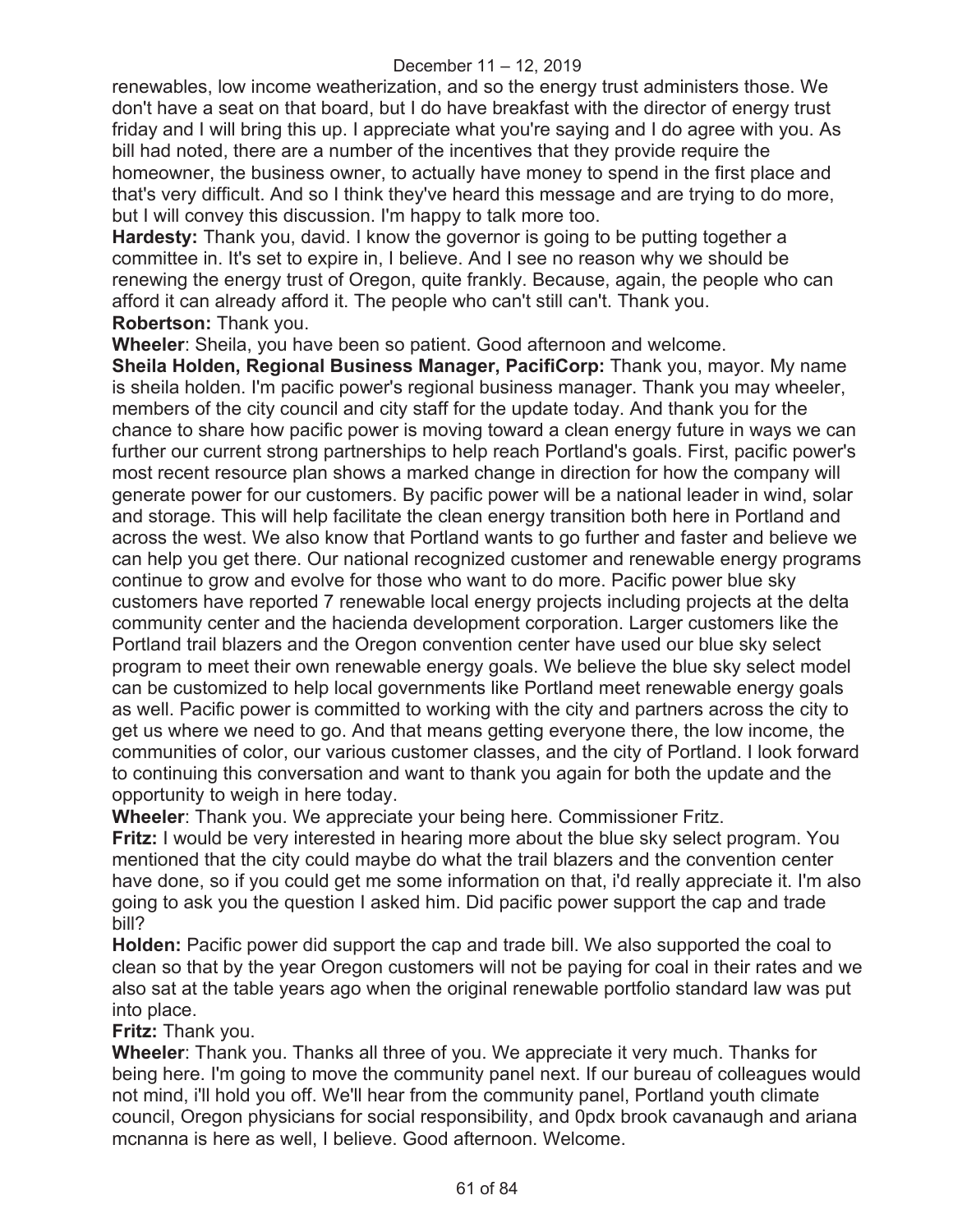**Ella Shriner:** I'd like to start by confirming that we still only have two minutes because all the utilities had more time than that.

**Wheeler**: As you see, i'm not being in any way restrictive about it. I'm just being mindful of the fact that we have a heavy agenda. So make your points, but be mindful of the fact that we have a lot of other people and items as well. If everybody could also identify their name for the record, please. Thank you approximate.

**Shriner:** I am ella shriner. I'm a senior at grant high school, a lead organizer for the september climate strike and a family member of the youth climate council. I appreciate the opportunity to provide a youth perspective. When the 100% renewable energy resolution was first being discussed, we were concerned about the lack of engagement with youth and that youth would be disproportionately impacted by climate change. As a result we came to city council proposing an amendment to the energy resolution which authorized the creation of a youth council to advise the city on climate policy. That amendment passed unanimously leading to the formation of the youth climate council and my being here today in front of you. Our message today is very simple. We need bold action and we need it significantly faster than called for in the 100% renewable energy resolution. When the resolution was originally drafted, it set a goal for 100% renewable energy for generation by the year 2040. By the time the resolution came for final vote, corporate utilities have successfully pushed the date back by five years. Last year's ipcc report and reports issued since then have made it very clear we don't have that extra time. We are here to emphasize the city and county must be working on a shorter timeline. We have a few specific comments we'd like to address to the utilities who are presenting this afternoon. First is to pacific core and pacific power. Pacific core, pacific power parent company is the largest emitter of green house gas pollution in the western united states. Currently 0% of the electricity generation comes from coal even though an analysis showed are no longer economic leviable, pacific pow ser being slow to make plans to close most of these units. In fact in their current irp they plan to keep a third operating well past the mid 0 0s. This means Oregon customers will be paying millions of dollars more to get -- this is wrong. Pacific power should be putting an aggressive plan in place to shift the portfolio much more rapidly. Northwest natural. Northwest natural likes to point to the possibilities presented by what they refer to as renewable natural gas. We all know that methane is a more potent green house gas than carbon dioxide, so yes, we do want to capture methane from landfills and wastewater treatment plans. However it should not be used as an energy source on site. -- that methane should be used, sorry about that, and not added into our current gas pipeline and mixed with fact gas. Sprinkling in a small percentage of rng does nothing to change the reality that the use of so-called natural gas is killing our planet. Yes, it burns cleaner than coal or oil. But the tremendous unregulated leaks at production facilities and in pipelines along the routes to markets make it as bad or worse for the global climate as any other fossil fuel. As an industry, northwest natural needs to recognize that they don't actually have a future in fossil fuels. And they need to be diversifying the portfolio and shifting their business model accordingly. It is understandable that they might not want to do this and I recognize that northwest natural is influential in our local economy and politics, but the health of our planet and our future depends on transition completely off of fossil fuels. To give northwest natural a necessary push along the path to a new business model, the city needs to make strong demands that recognize that there is no role for northwest natural in our city's future. We need to follow cities leads and ban installation of gas and new construction and incentivize homeowners to convert from gas to electric. In short pacific power and northwest natural all need to ramp up their action and the city needs to apply pressure to see that that happens. There is no presentation scheduled for climate in the city's 100% renewable update but the report does recognize the overall emissions from transportation have been rising. And we need to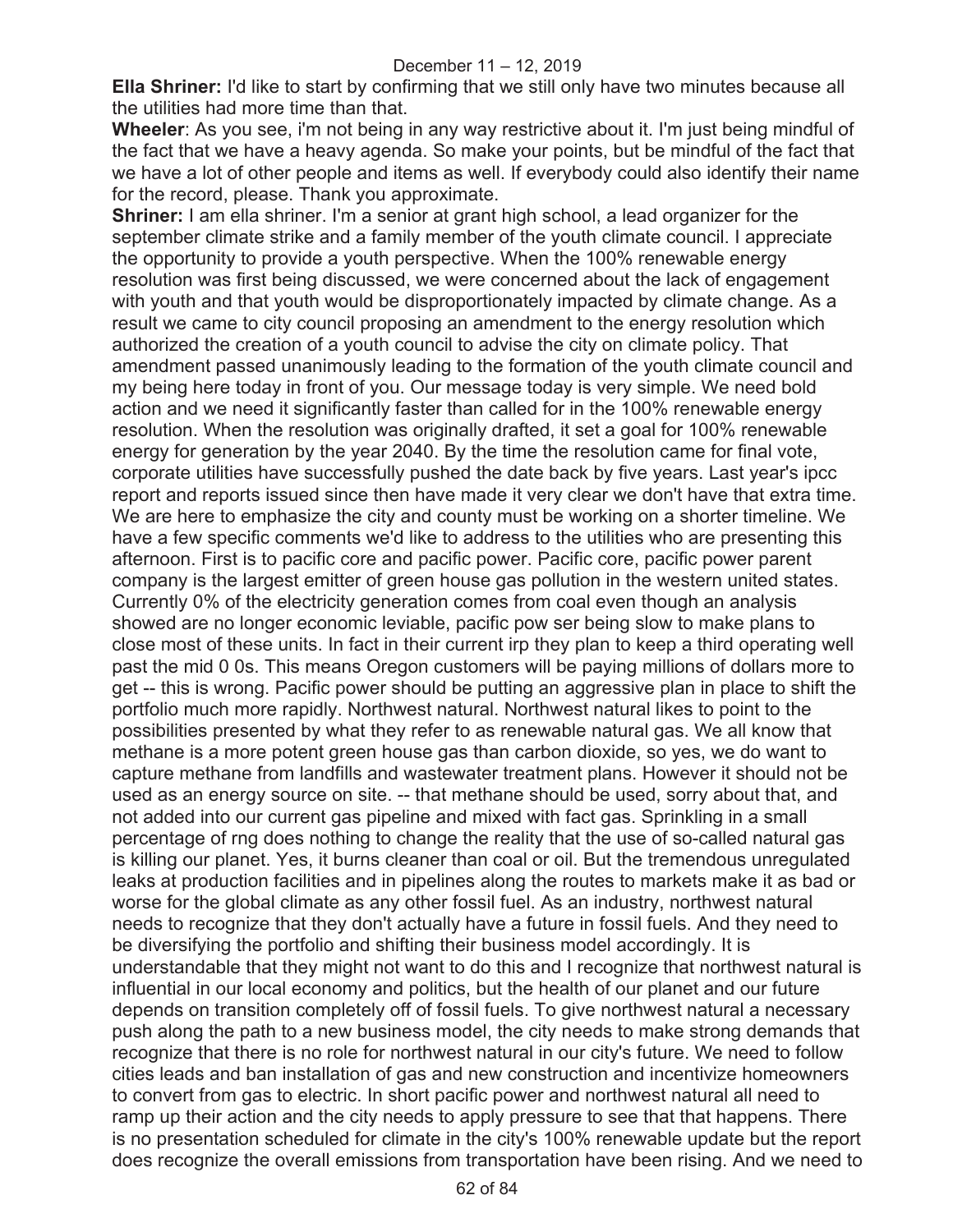get people out of their cars. The efforts to decrease congestion by building more freeway lanes is wrong on so many fronts. Research has shown this actually ends up causing increases in both pollution and traffic congestion. It would be far better to make our city one where public transportation is desirable for all rather than an inefficient form of transportation for those who lack the means to travel by car. We need to be dedicating lanes for rapid bus transport, increasing our service to reach all neighborhoods and making the smart choice for everyone to travel by bus and light rail. Thanks to the youth who have been fighting for youth pass for decades, the city is slowly coming around to recognize the importance of youth pass. That will be a success far too long in the making. At this point we need to look more boldly. While making public transit the best means of travel, climate needs to -- beginning with an immediate to stop purchasing new diesel buses. They keep their buses for an average of years. Which means that the diesel buses put into service this year will still be on the road in 2040. Trimet's steps are far too slow. They say we'd love to transition our fleet faster but there are factors that make a more realistic and responsible goal. As youth we say we'd love to have a future, so one of the factors you consider should be the fact that science is telling us we no longer have time for incremental steps. The transition to 100% renewable energy will not be without obstacles and we understand why politicians and corporations are reluctant to take bold action. But we are afraid of what will happen in we don't quickly move to clean energy and dramatically lower our emissions. We understand the economic arguments for incrementalism and had we tackled this problem decades ago, a gradual leaning from fossil fuels could have been a reasonable approach. That time has passed. Today's reality calls for strong vision and bolder action. Thank you. [ applause ]

**Dineen O'Rourke, Campaign Director 350PDX:** Good afternoon. My name is daneen o'rourke and I am the campaign director with 350 pdx. Since the passage of this resolution, the climate crisis I assume most of us know has only intensified and for many Portlanders that intensity has been felt on a deep, personal level. Our city cannot simply ride on some past successes and the reputation as a climate leader any longer. Climate leadership means not only putting forward bold new policies but it requires an equally ambitious approach to implementation. It took us years, longer than i've been alive, to reduce emissions by %. To stay within the latest ipcc target which in itself is still catastrophic for millions of people around the world, we must reduce our emissions by 50% in the next 20 years. We need a city wide plan for manage of decline of fossil fuels and adjust transition for workers in these industries. We need a road map to 100% renewable energy, one that is co-created with communities of color, low income Portlanders, tribal nations, and youth. It takes us in the right direction but not to get us to 100%. The city needs to takes responsibility for greatly expanding this work. In the electricity sector, our utilities have a long way to go to get to 100% renewables with over 60% of their electricity still coming from coal and methane gas. This fall when asked by the county when they planned to reach 100% renewable energy they -- they plan by 2040, a full years after the electricity sector is supposed to be 100% renewable. They were unable to provide a direct response to this basic question. If our utilities are unwilling or unable to adhere to city policy, the city must explore other independent options for sourcing 100% renewable energy. And finally, I must say i'm -- I was sitting here feeling very disappointed in this city for buying this really what it is is green washing pr from the gas industry, what is being referred to as renewable natural gas. It's a double green wash there. I think those of you who asked tough questions to the bureau and to the utilities, I want us to keep working together toll ensure that in any way we are not expanding green house gas emitting infrastructure anymore. We are well past that. We cannot keep that system as one that encourages us to keep consuming and producing more waste, keep profiting off of big animal agriculture. None of this is progress. And we should not mistake it as progress for one second. So to stand a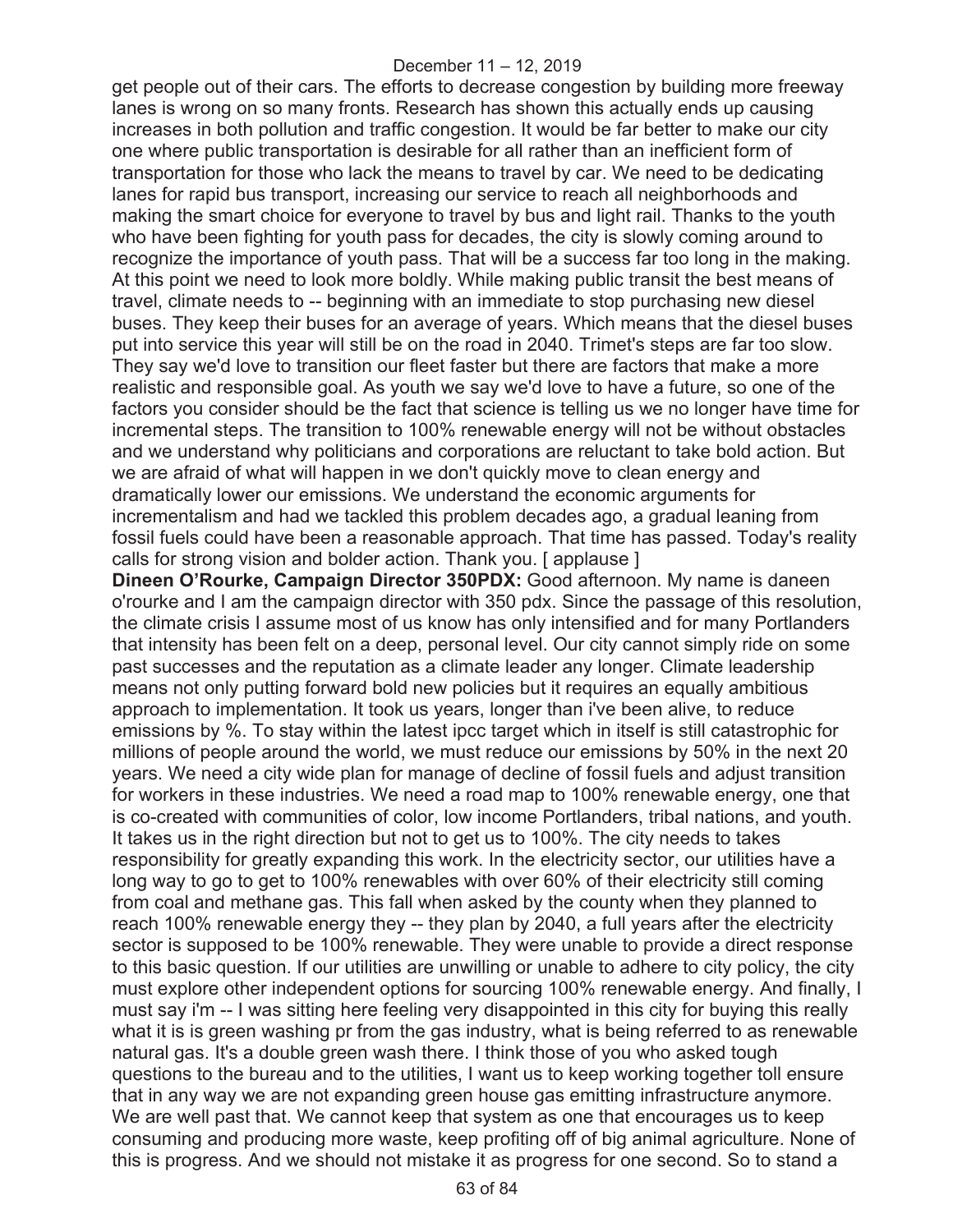chance of meeting our targets in this resolution, far greater resources are needed, so i'm asking will the city step up its game with the funding needed to meet the scale of this crisis or will we commit to failure by settling for false solutions like renewable natural gas and incremental gains? Thank you.

**Wheeler**: Thank you. [ applause ]

**Wheeler**: Good afternoon.

**Lluvia Merello, Oregon Physicians for Social Responsibility:** Good afternoon. My name is uva morello and i'm here to testify on behalf of the Oregon physicians for social responsibility, an organization of over 100,000 statewide health professionals and public health advocates working to protect our health and survival by striving to end the nuclear threat, advance environmental health, protect our climate and promote peace. Thank you for inviting me and this panel of community members to testify today. We have all come a long way since Oregon psr alongside many communities began to work on this resolution in 07. We are thrilled about the commitment to have community-based ownership over renewable energy generated included in the resolution. This is a step that most cities have not included. A step that begins to build community resilience and empowerment, one of our most sustainable and just solutions. We support that the city has included a just transition as a priority in this resolution early on. Oregon psr and many of our community partners know that the time to end our dependence on any and all fossil fuels is now. Barkley, california, has enforced a ban of gas in all new buildings. A statement and a commitment to a better future. Our city can do better too. As an organization, we advocate for a healthier future for all. Our research shows current energy sources such as methane gas, nuclear power, forest biomass and incineration of medical and waste are not only false solutions but are contributors to our climate crisis. These energy source examples are not only damaging our land, water, air, animals and Fish, but are, in fact, responsible for negative human health consequences that our hardest working communities are most vulnerable to. We can do better. We have researched how damaging renewable natural gas and related infrastructure is. We believe that the very name renewable natural gas misleads the public to believe it is a real solution to our climate crisis. When our experts know that it is not. The sight line institute says of methane comes from fracking. It is methane gas. All are accurate substitutes. So-called renewable natural gas is a red herring that cannot sustainably replace our energy needs. The city must be a fierce and committed advocate for public transit. This has been proven to increase transit by 0 to 40% in a few months that will drive down emissions. My colleagues testified yesterday with many others to make it clear to trimet that fare hikes are unacceptable. Fareless public transit does not only support this resolution and concerns to emissions and equity, but to many of our cities goals. We can do this, too, Portland. I want to take off my Oregon physician's right now and put on my low income person of color hat right now and share an example of why food waste in particular is not any kind of answer to our solutions. I used to work down the street at a hotel as a baker and cook at a hotel that would get green awards every year because of our food waste. Food waste that we as employees prepared and cooked but were not allowed to take home. So it is more valuable to put this food in the garbage to get green credits and renewable energy than it is to make sure that families aren't going hungry or right outside the hotel there's thousands of homeless folks that could have daily eat this food. It was a really hard reality for me to come to terms with that every day at work I had to throwaway perfectly acceptable food. Some of it just because it had a tiny blemish on it and we could not put it out on the buffet. So these are not real solutions. They're harmful solutions. They create a dependency as my colleagues said, big farms and big waste. And that is not the transition we are looking for. [ applause ] **Wheeler**: Thank you.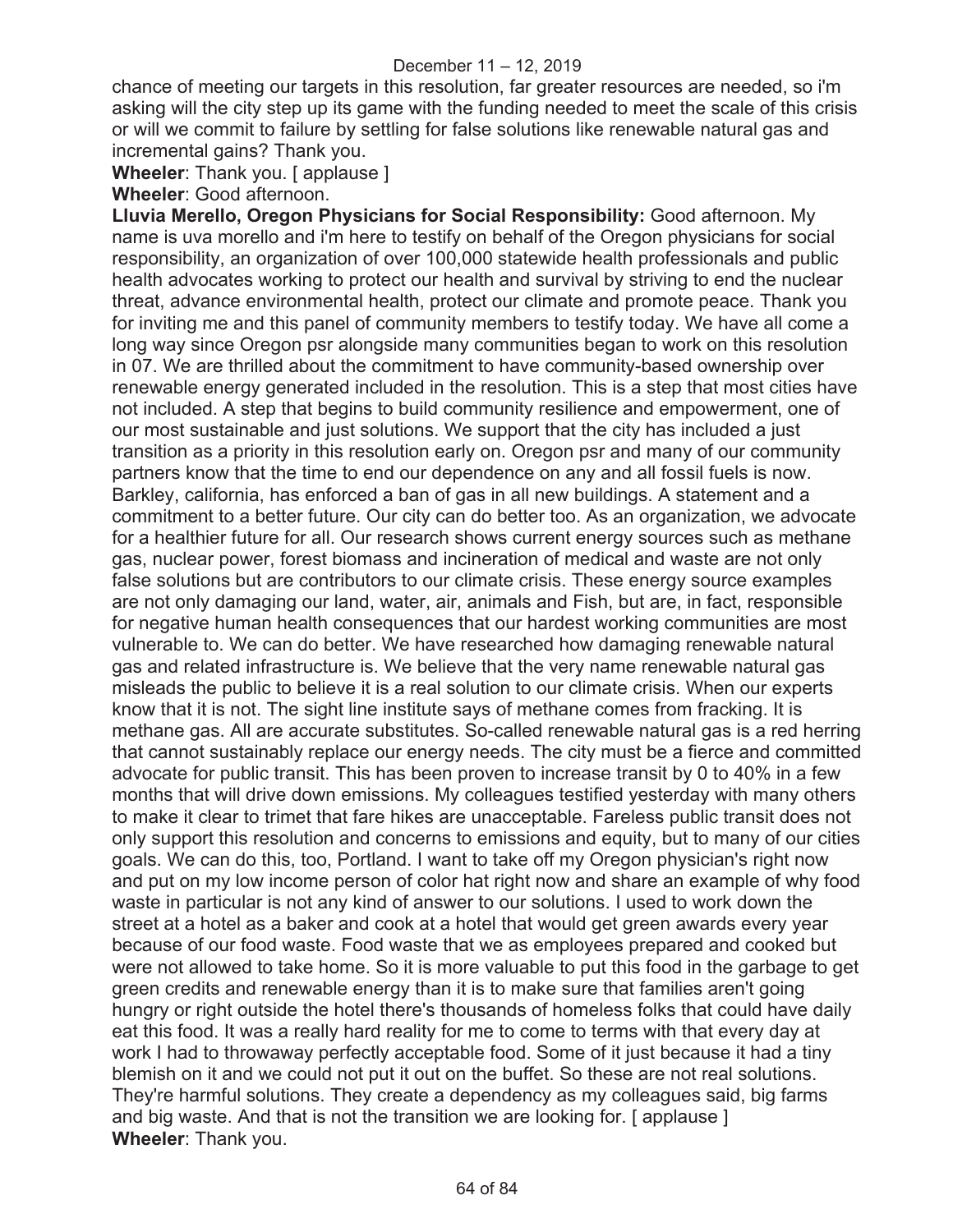**Oriana Magnera, Climate & Energy Policy Coordiantor:** Good afternoon. I am the climate and energy policy coordinator. Verde builds environmental walls for organizing, advocacy and -- we developed a plan to fight replacement and resiliency. In 07 we were one of the organization whose helped shape the 100% renewables resolution and we are grateful for the partnership with the city and county that was necessary to center the policy around community and a just transition. For what I hope to focus on today, i'd like to go back to the comments from commissioner hardesty around the question of do we have to do this work through utilities? I'm here to talk about the community based sources that are an essential part of our goal. This idea we can move towards a more decentralized system. We must address the systemic issues that have led to this problem and focus on more community-led solutions that are localized and support local jobs, wealth building and communities and move away from more capitalist and extractive community. Our resolve has not lessened to fight for as much renewable energy as possible. It is community benefiting, community controlled and community owned. For communities like those who live in culley wealth building opportunity have been inaccessible by design. Banking have left people of color without homeownership opportunities. Sharing cooperative energy products that provide local jobs are the opportunities we need to reframe the green economy so that it serves first those who are generalized and opressed. We hope to see it as one that is emcompassing for the city. We must accelerate in the ability to act on the 50% and 100% goals. This means money not for engagement for the community to organize it is, build projects and develop policies that the city enacts around climate policy and it is not the end of the change to achieve justice. I'm not first person to name this and it is not a suggestion. It is a demand. The effective and just climate policy and the success influence our 50% and 100% are only possible for those who are resilient and full of wisdom. An example of what it could look like is the zero city project, facilitated by verde and the boot of planning and sustainability. Through the space community members have learned about buildings, energy and have built on that work to plan and lead a forum for greater community through action research. On saturday community will gather information about the priorities and challenges other community members see around buildings and energy and use it to develop a resolution of policy and program priorities that we hope will be passed by this council. Participants will also help to define community based renewable energy so this there is a clear mandate to the city about the kinds of projects it can support towards its goals. This process has been an example of the partnership that moves us toward 100% renewables. There are strong examples of the values needed by staff to forward community driven processes. But to be meaningful, this work must be funded fully. And this is work that takes both significant time and money. As we move into budget season, I will like to note the sustainability side of bps is short staffed and underresourced and needs greater support from council to ensure it can continue to follow the lead of black and other people of color. Resources will also be needed to ensure climate action planning has a racial justice lens. In closing I will repeat this is not a suggestion. It is a necessity. Strong partnerships and process that are guided by values and justice is at the heart of community based renewable energy and we as a city cannot commit only 10% of the way. It will take full bodied resource support to succeed. Thank you.

## **Wheeler: Thank you. [ applause ]**

**Hardesty:** I wanted to say I really appreciated all of your testimony today and I thank you. I try to imagine what I had been like in high school if I had been as smart as you are today. It's mind boggling to know how committed you are to this work and I just want you to know i'm committed to working with you to make sure that we do a superior job, not just an adequate job. So thank you.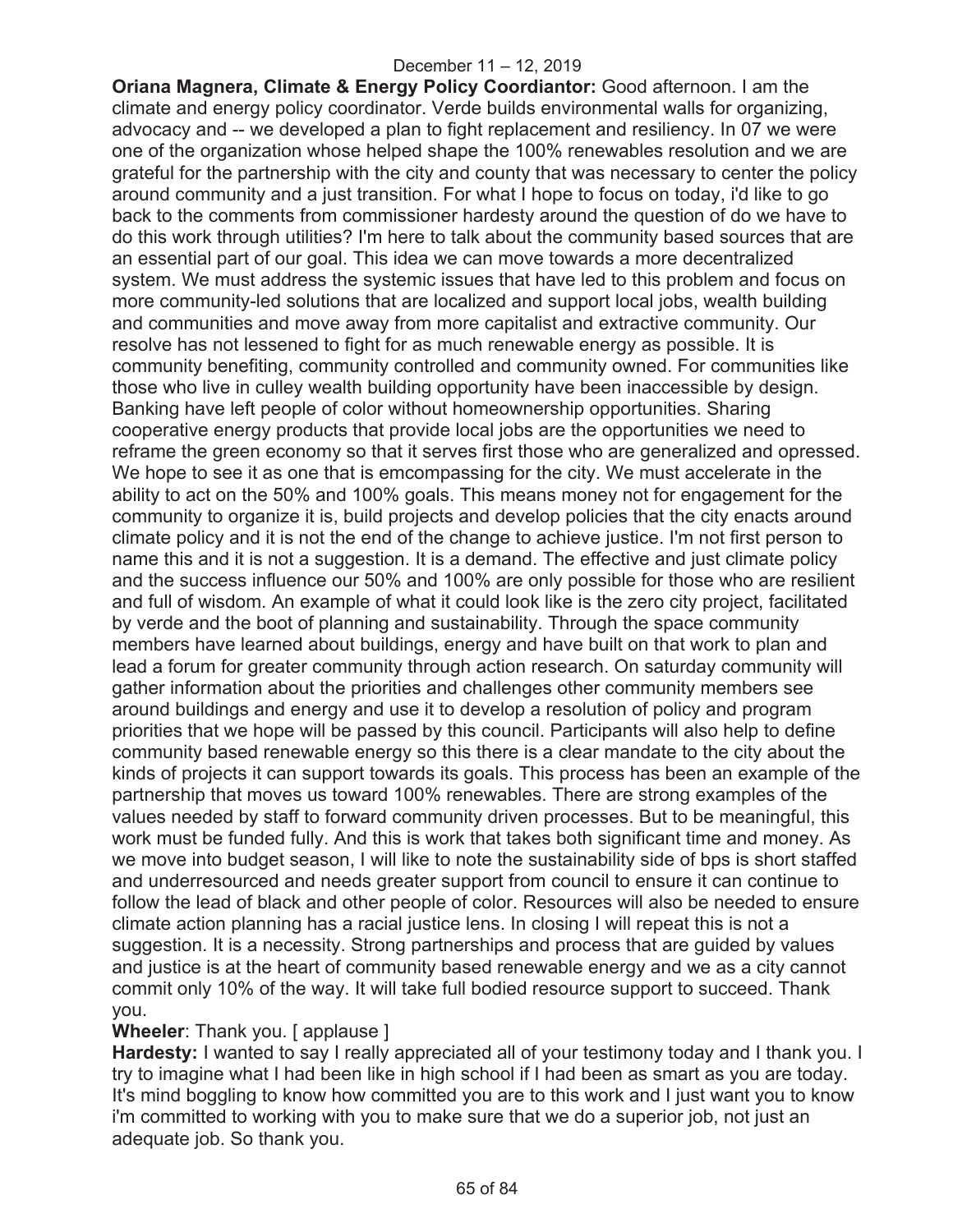**Wheeler**: I want to add my thanks for the specificity of the comments. I appreciate it. I've taken a lot of notes here. Thank you. All right. We're going to hear from the last panel which are just two individuals as I understand it, a representative of pbot and a representative of omf. I believe it's maddie. Okay, great. And art. Thank you.

**Eric Hesse, Bureau of Transportation:** Good afternoon. I am eric hessa with the bureau of transportation. I'm also the transportation lead on the american cities climate challenge that the city is participating in.

**Wheeler**: Eric, i'm sorry.

**Hesse:** That's quite all right. You had other information. Pbot is pleased to join our city colleagues and community and business partners in providing council an undate on advancing shared climb work through the hence of 100% renewables commitment and progress report. As you are hearing and as we recognize our climate is in crisis. And the science is indisputable and we see the effect of climate change here and around the world. It is time to take action. We also know it does not impact us in the same way. The front line community is the most vulnerable to the climate crisis including severe weather. We recognize the transportation sector is the leading source of emissions and local air pollution emissions and those are growing now with our growing city. We also know we can and must decouple that trend. Around the world communities and governments are waking up to the reality the time to act is now. The latest information from global -- the global climate scientific community is clear that green house gas emissions must peak in 2040 and over the next decade we must cut our emissions in half. That is much more aggressive in our current goals. As alluded to earlier in the last years we've managed a cut so we're talking about tripling our rate of change. we have serious work to do. In order to move more aggressively, we have to move faster and smarter. And to do that, we must be doing so while we address structural racism and advance equity acknowledging there is no sustainable future without true climate justice. Like council, we at pbot hear very clearly from our community this is a priority and we cannot wait. Our strategy to get there as is alluded to above and at a highest level is three main parts, all of which have to be pursued through awe commitment to climate justice. We have to reduce our consumption. We have to use less polluting energy by cutting the number of motor vehicle trips in the city in half. By making it easier and more attractive to use lower carbon modes and zero carbon modes of travel such as walking, biking and transit to access daily needs. We have to do this carefully in recognition of differing needs and means across our community asking more change from those who have historically used the most and better supporting the needs of those who have been historically underserved. This means building out safe and attractive walking and biking facilities throughout the city and providing people with the right information and incentives and subsidies to understand and be able to use those options. We also for the trips that do remain must use clean energy and accelerate the transition to clean electric and other renewable powers vehicles and working with our partners providing energy to understand the barriers to this transition and accelerate our action there. For those that have been displaced to areas of city, we recognize that right now driving may be one of their best or only options to access opportunity. We must help people make those trips and as clean a method as possible even if they are driving. Finally, we can accelerate both of those elements by continuing to plan and build sustainable communities in order to make more affordable, walkable connected complete neighborhoods available to folks so that we can meet our needs while using less energy overall and not needing to do as much transition of the energy supply but meet our needs without as much energy. We also recognize we must do this better by working to prevent disbursement of the communities that have happened in the past. We look forward to working with council and our partners to accelerate our efforts to get a 100% renewable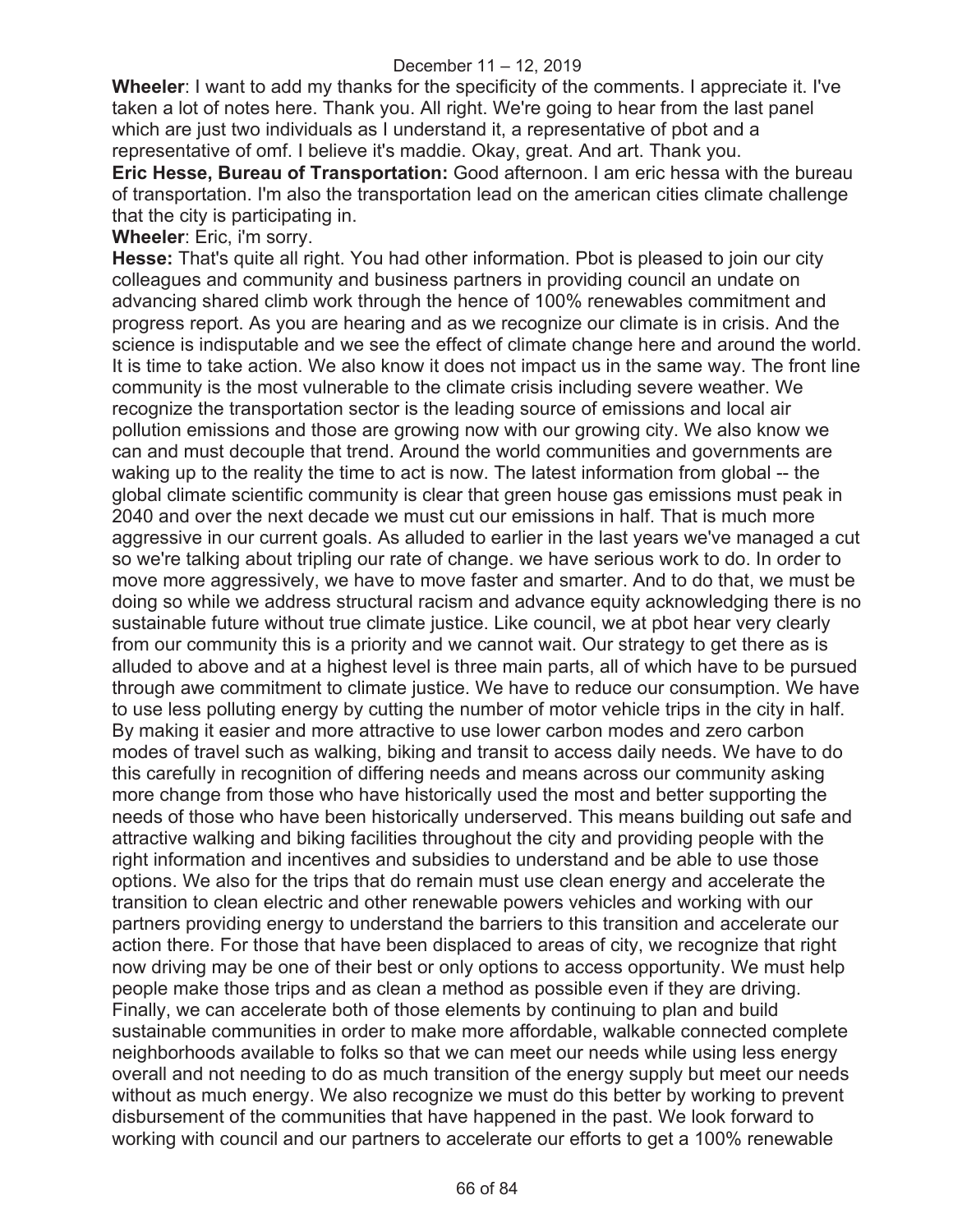future while ensuring access to the economic opportunities associated with the just transition, especially for our front line communities. Thank you.

**Wheeler**: Thank you. Appreciate it. Good afternoon.

**Maty Sauter, Office of Management and Finance:** Hello. My name is maddie sauder. I've been here since april. I do want to be transparent and full disclosure, I did come from pge where I spent seven years. Five of those were spent developing asset management program for the transmission and distribution grid, so essentially preparing it for grid modernization. I have knowledge of their operations, but i've opted to bring that experience to the city to try and help understand and facilities and fleet how do we rebuild those organizations and specific the infrastructure to enable and effectuate the -- I want to talk a bit about some of my findings and things i've learned in both organizations. I think they're both positioned to be able to do good things. I'm going to tell you a little bit about opportunities. I will say both organizations are somewhat deficient in terms of their current resources and capabilities. But I think kind of like I saw pge where you have deficiency you have an opportunity to rebuild and rebuild in ways that serve the public in the greater good for the long term. In fleet I think fleet is our area of biggest opportunity. We have about pieces of vehicles, but we do have not conversion vans for heavy duty equipment and specialized vehicles. The more complicated asset classes to plan for. We also don't have resources to do the analysis that would create a green fleet trajectory, but where you have little you do lots. We struck a partnership with Portland state university. They're going to be coming in and doing a six-month study of our fleet to try to figure out and calculate a tragedy. We know the barrier particularly in the sedan class is for charging infrastructure. We are supporting private public partnership explorations to figure out how does the infrastructure build out and specifically how do we do this in a way where the city isn't the only one footing the bill for system upgrades which are significant. We are looking to crown public, private partnerships. We are also looking to convene a discussion with other fleet institutions in the region. It could be the city of milwaukee, fedex, new seasons, but other folks who have gone heavy equipment all the time to understand where can we locate charging infrastructure, how can we split the costs of that. I think there is a piece there where we can look into how do we help actually locate and design charging infrastructure so that the public can plug in and we can help effectuate broader conversion within the public. So trying to innovate in some of those spaces. We are also looking at our fleet headquarters to understand how it can support green fleet operations at scale. I'm going to be quite honest with you that the kirby garage which is where city fleet is located is obsolete. It is unsafe for our worker and not able to support ev operations at scale. That's not a fleet problem. That's a facilities problem. That's probably a good transition to say we're doing a risk assessment, but we think we're going to extrapolate that to the entire facility asset base of the city and try to understand the asset base but also how it can help support strategic goals.

**Eudaly:** It's also under a bridge which is not where we want our fleet to be.

**Sauter:** I would concur with that and a landslide zone.

**Eudaly:** You learn something new every day.

**Sauter:** A sprinkler in / th of the building and we weld. Very exciting. We are looking to do energy audit work. We are directed to do that. Bps is facilitating that for us. I will be honest, i'm a little bit concerned that a wholesale energy audit that's simply focused on energy would be a little bit myopic. In kirby garage we spend \$60,000 a year just on electricity, that's a garage that should be torn down. I will be advocating this, you'll see this in my budget package is wholesale condition assessment of the asset base so that we can understand of the asset base what should we be disposing of and acquiring and then when we're acquiring facilities what can we procure, obtain on board? What's the most cost effective strategy for us to not have adequate working spaces but also to help hit the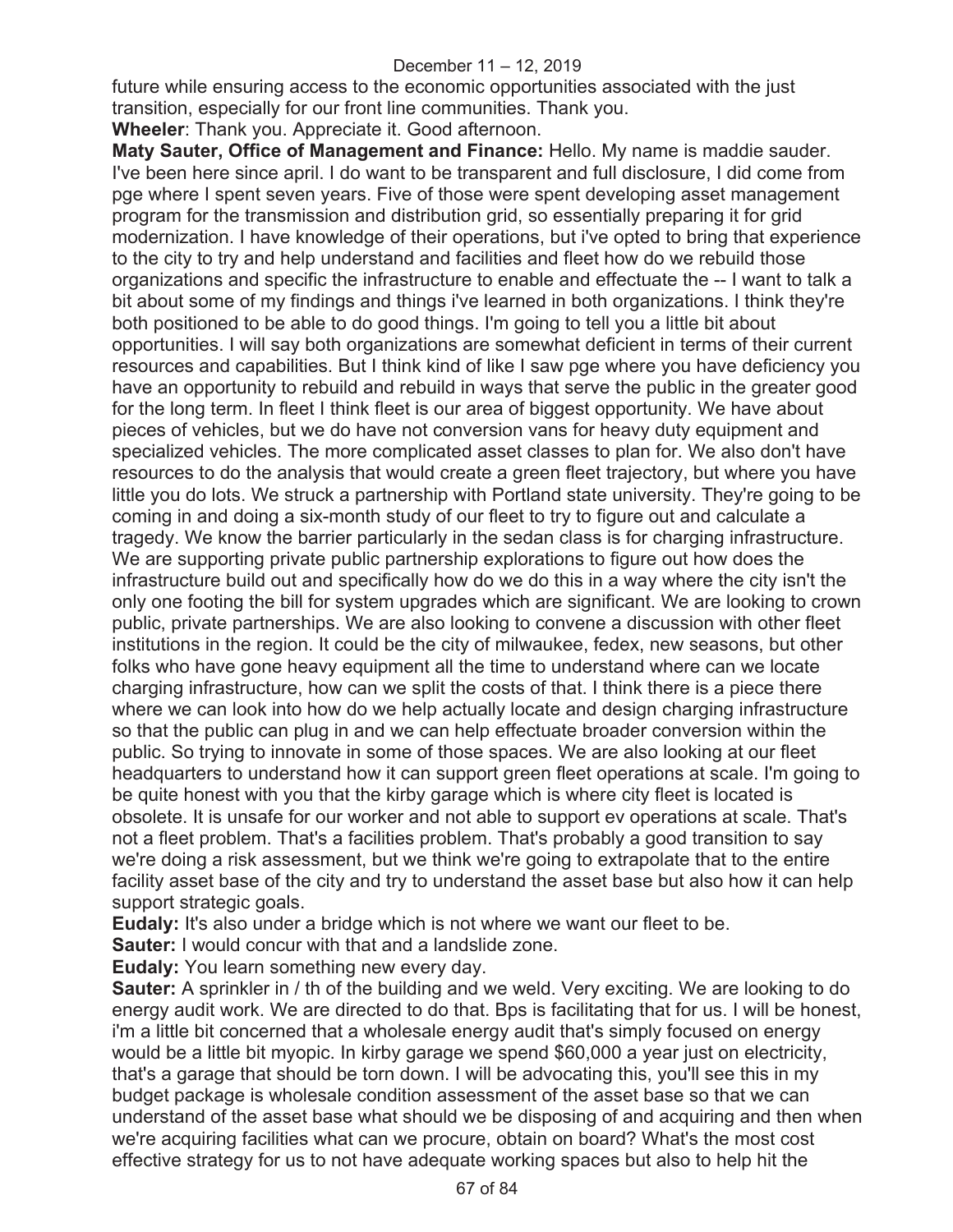climate, resilience and equity goals. We are looking to draft a long range strategy. There are a number of resources we're missing to be able to do that. from a software system to staff support for those types of functions and a rate structure. But that is all information that will be coming forward to you with in the next several months to explain the state of that asset base. In the meantime, though, we are looking to do what we can. Where we know we have facilities we're going to keep, but they probably have some energy improvements, that's where we'll be targeting energy at work. I do think that the need is actually broader than that. So these are the findings of my nine months so far at the city. I think there is a lot of work to be done in the division of asset management, but that's why i'm glad i'm the dam manager.

**Wheeler:** Awesome. Thank you both. We appreciate it. Commissioner hardesty. **Hardesty:** Thank you, mayor, and thank you both. I really appreciate the conversation about our fleet. And how we become more forward thinking. I know you've had conversations with fire chief sarah boone who actually knows about electric fire trucks that actually aren't made in the u.s. Yet, but are available and I know she's bringing one. Actually, she's going to park it outside city hall at some point so that we all have an opportunity to actually see what the feature of fire will look like. I think this feeds very nicely into the conversation earlier about a city wide approach. My concern as a listen today is that we will once again piecemeal things rather than looking at this as a system of changes that we must make together, right? And so I didn't have a question. I just wanted you to know that I know we've talked before, but I also wanted you to know we're thinking about that at fire. We bring these big gas guzzling trucks to a lot of places, right? And sometimes we need them and sometimes not. So we have to do better and we have to do better at a much quicker rate. But we will not be able to fund it all ourselves. And so when we talk about public private partnerships, I hope that means that the private is bringing money to the public to help the public do what it is it needs to do. Because every time I hear public private partnership, I feel like we end up on a losing end of the equation. So -- and i'm tired of that. I want to see us actually have a real partnership that really benefits the public. Thank you both.

**Wheeler**: Thank you. Thanks for the excellent work you do. Thanks to all of your colleagues in the bureau. Director durbin, i'll ask you to come up and wrap this up and then i'll entertain a motion. And then we'll take a very brief break and it's my understanding the legislative agenda we're going to try and speed that up a bit so we can stay close to on time.

**Durbin:** Thank you very much. as you can see, we have a lot of work under way and commissioner hardesty, to your point, one of the pieces of work that bps is working on right now is to update our pathways analysis and we're collaborating with pbot on that to really layout the next set of strategies and actions we need to be taking city wide and with our partners across the community. We will be bringing that information back next year as well. **Wheeler**: Very good. I'll entertain a motion.

**Hardesty:** So move.

**Eudaly:** Second.

**Wheeler:** We have a motion from commissioner hardesty. Second from commission eudaly.

**Eudaly:** I was proud to help draft this with the mayor's office two years ago and while it was ambitious at the time, it didn't go as far as I had hoped. And as I reflect on it, I realize the reason that it felt ambitious is because it was the strongest renewables resolution any city had passed in the country and frankly that's a pretty low bar. We now know we're not moving quickly enough locally or globally to reduce emissions, especially from transportation. We must go further and faster in reducing emissions to have a fighting chance against the devastating and irreversible impacts of the climate crisis. The current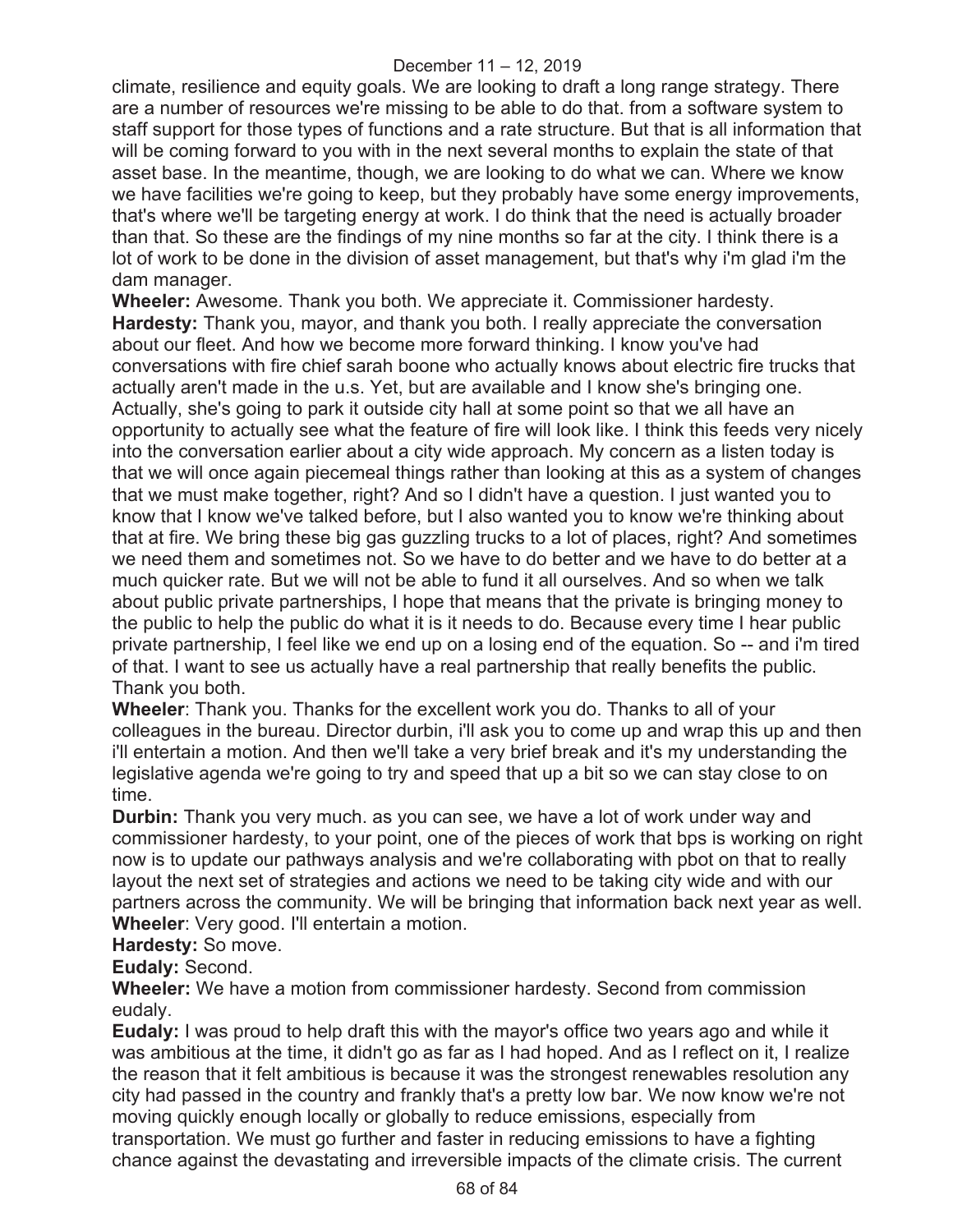targets in our climate action plan are not aggressive enough. The latest science says we need to reduce more green house gas emissions and make those reductions more quickly. So as the transportation commissioner, my primary focus will be on the transportation sector, but trust me, i'm not very good at staying in my lane. So i'll be poking around in everyone's business. As eric mentioned, he actually stole half of my talking points. So this will be shorter. I had asked pbot to just do a quick back of the envelope estimate on what we need as far as trip reductions today to start meeting our goals. And it is reduce your single occupant vehicle trips by 0% today. Every resident in the city who drives a car. Not everybody does. Who drives a car with a combustible engine. For those of us who live close to frequent transit, which is about 70% of us, that choice is going to be a lot easier than for the 30% who don't. And so I want to make it really clear when I talk about these measures we need to take that I fully understand that not everyone can do that today. And so it's critical that we improve and expand our transit system also on an accelerated timeline. So we need to go further and faster. We also need to do our work differently. Pbot is co-creating strategies with front line communities who are most vulnerable to the climate -- to the impacts of climate crisis in our pursuit of transportation and environmental justice. It's not only the right thing to do. It will actually deliver the most benefit to the most people, so it's the smartest thing to do in case you don't care about justice. I've directed pbot to accelerate its climate work, so we're working on improving and expanding transit service, including the rose lane project. We're making biking and walking safer with improved infrastructure across the entire city. We have initiated conversations about how we can more intentionally price our transportation system to achieve our equity, mobility and climate goals because when it's almost as cheap to park as it is to take the bus, there's not a lot of incentive to get on the bus. I have been advocating for youth pass for the past three years and that is youth pass for all youth, not needs based, not contingent on being in school, but all youth in the city of Portland, and I am very excited about the recent conversations that the trimet board level about an entirely free transit system. I'm also advocating for the passage of a potentially transformative regional investment measure which will fund bus priority projects throughout the region. Reaching our climate goals will require all of us working together at the local, regional, state, federal, and global level, and when I say local, I don't just mean city council. I mean the people of Portland. I mean all of you in this room and anyone who's listening. we can't do this without your unwavering activism, advocacy and support. What we are simply accepting report today, there is nothing stopping us from bringing a revised renewables resolution back in short order that better reflects the current reality we now know we are facing. [ applause ]

**Fritz:** We need to do more and we need do to it faster. We need to not only reduce our carbon emissions, but we need to address them which we will do in about minutes with the tree policy.

**Hardesty:** We must be bolder. We must be visionary. We must not allow past mistakes to stop our creativity. I believe that we have the talent in our community to help us shape our green feature and I don't believe we need to be dependent on utilities to get there. [ applause ]

**Hardesty:** I am so proud to be a part of this city council. I know mayor wheeler has worked very hard on this resolution. I know he cares passionately about this issue. I know commissioner eudaly and commissioner Fritz and commissioner Fish all share this sense of urgency. And so nothing that i'm saying today I want people to take as a diminishing the hard work that has gone into getting us here today. But I am not -- I am not comfortable with accepting the status quo. [ applause ]

Hardesty: I am a-- east Portland has been wasting years for the infrastructure, right? We're tired of waiting. We can do better and we can do better on our own. In part and in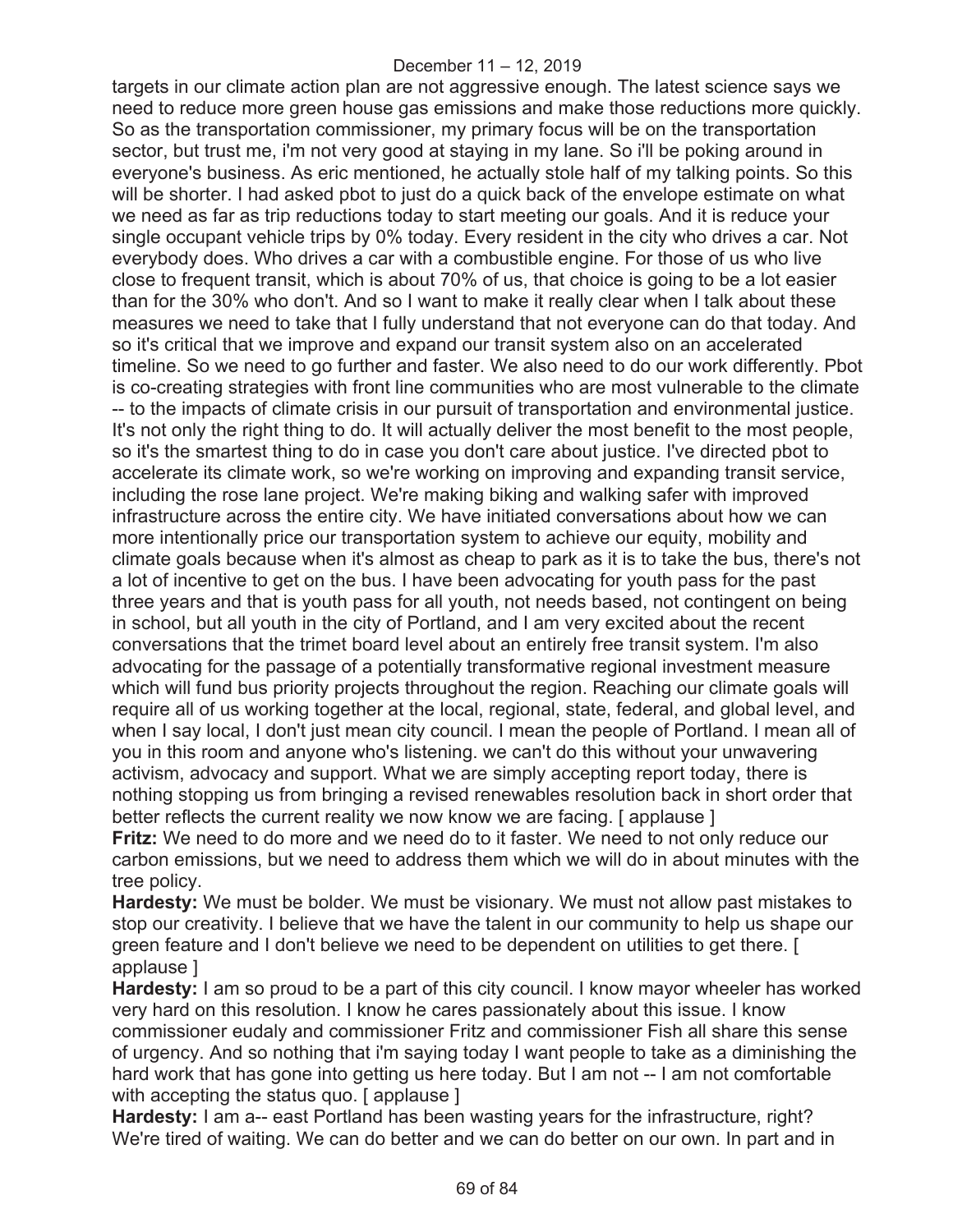real partnership, not partnership that actually sucks up public dollars for private gain. I vote aye.

**Wheeler**: Thank you for everyone who testified today including our outstanding city of Portland employees, but also our community members and our representatives from our utilities. This was a very good conversation. It opened up a lot of discussions. There was some good ideas that were put on the table and i'm very appreciative. I want to also just clarify, this isn't just about energy and it's not just about the climate. This also gets to protecting our health, protecting our homes, and protecting our local economy. The opportunity is very clear and we heard several people talk about creating a low carbon city and a low carbon economy that prioritizes front line communities that have not only historically been shut out of the decision making but have borne a disproportionate share of the climate crisis. This is about creating climate action that's equitable across the community and it's about supporting and encouraging those front line communities to come up with their best solutions which they then bring to us and to the rest of the community and then we work together. I will say this. I appreciate the posters. I saw my name on one of them. And i'm just going to be really honest with you. I am going to work very hard as the mayor of this city to do everything I can in my capacity as mayor, but I will not be able to solve this crisis alone. It will require collaboration. It will require partnership. And it will require all of us up here to work together. And i'm going to say this. I believe we have that collaboration. I believe we have that partnership. I believe we have some great vision and what I heard first and foremost from everybody in the room, less speeches, more action. I'm down with that. I vote aye. The report is accepted. Thank you all. We'll take a five-minute recess. And then we'll come back for the legislative panel. **Wheeler**: All right, folks.

**Hardesty:** Can you take your conversations into the hall, please, so that we can go back to work.

**Wheeler:** Carla, can you read item 1154 and 1155.

#### **Item 1154 and 1155.**

**Wheeler**: Good afternoon colleagues, we're bringing forward two items, the state legislative agenda and the federal legislative regular la tore agenda. before I turn this over to the office of government relations to discuss the changes in the agendas, i'd like to make a few brief remarks. On november the council held an informal work session where elizabeth edwards and her team provided us with an overview of the agendas and their process. Council provided input at that time and there have been ongoing conversations to further refine the agenda. I'll now turn things over to director elizabeth edwards and her team. Good afternoon.

**Elizabeth Edwards, Director Office of Government Affairs:** Good afternoon, mr. Mayor, commissioners. My team and I are pleased to be before you. We will be presenting the agenda reports for your consideration and acceptance. I will cover some of the items that have changed since we met here last month in work session. I will also be fairly quick, so please feel free to interrupt. But i'm going to try and gain some time back. **Wheeler**: Thank you.

**Edwards:** The long road to building this city state and federal agenda began back in august and september respectively for the state and federal agendas. We put out calls for issues to the bureaus. We then used that information through vetting in order to come before you on the th in work session. We were in work session for two hours. And after - since that time we have previewed the draft with our congressional delegation. we've gathered additional feedback over the september -- excuse me, the november legislative days down in salem and through meetings with key partners and stakeholders and we've also been working closely with your offices, bureaus in order to track down various inquiries and make sure we're incorporating the corrections to the agendas that you saw in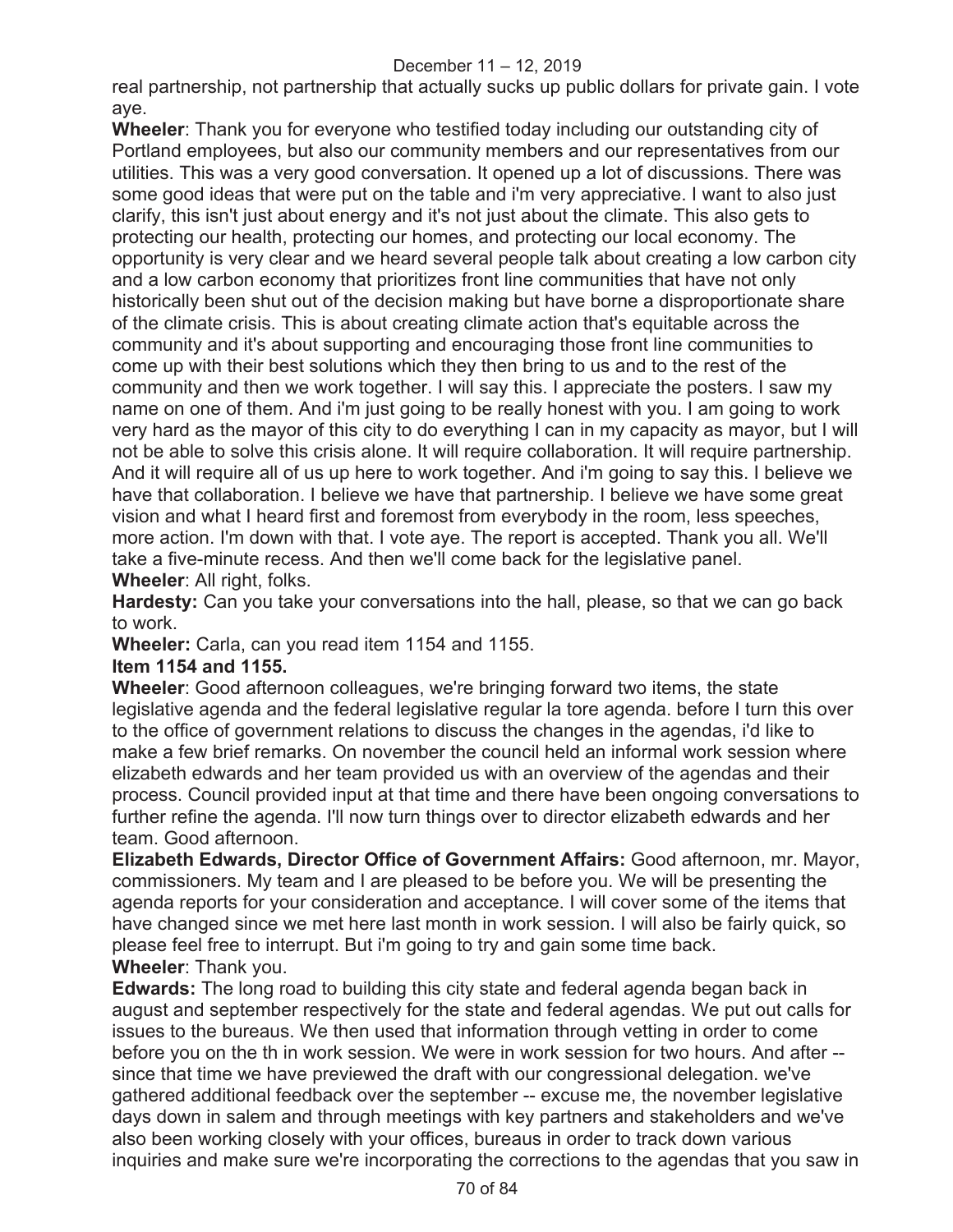draft at work session. So first I want to turn to the federal legislative and regulatory agenda and acknowledge the good work of neal, our federal legislative manager as well as vicki, our d.c. Representative. The report that you had before you is really very similar to what you saw in november. There are now nine priorities. We started out with eight. During the conversation in work session, the national flood insurance program compliance with endangered species act was elevated from a policy position to a priority. We've also made changes to in both the state and federal drafts where it says climate change, it now refers to the climate crisis which I think is in keeping with the conversation we were just having. A couple other small changes. There was an error changing in order to reflect the most recent work. Under investment and mental health and addiction services on page we added language to strengthen that priority and specifically call out access to medicaid and medicare benefits for treatment. We added more clear language under the growing welcoming and inclusive sanctuary city priority and stated that Portland is a sanctuary city and we value counting all people in the census. Then under the policy positions, we made two changes. One was to the section on opportunity zones and calling on specifically support for the opportunity zone reporting and reform act which will bring additional oversight and transparency to that program which is something that the council discussed. Last but not least, we amended the supporting public safety policy priority in order to specifically call out first responders and their role in that policy position. So now the title is supporting first responders and providing public safety. That covers the changes between the work session draft and the draft that you have before you. I'm happy to pause for any questions on the federal side before returning to state. Okay. Turning now to the state legislative agenda, I want to thank the work of stacey, our state government relations manager as well as eric, the state lobbyist and haley, our associate for putting all this together. There are four legislative priorities for the short session and again, the draft is really similar to the draft that you saw back in november. The most changes were to the healthy environment section. That's on page . Similar to the federal agenda, climate change is now climate crisis in the document. We more specifically call it the impact of the climate crisis on black indigenous communities, communities of color and low income communities. And we added a specific call out to the Portland clean energy community benefits fund. We also added language about protecting voter approved local measures under the local decision making section as well as calling out specifically protecting piece f under that local decision making section. Last but not least, under the healthy environment section, we change references in that subsection on mitigating risk of fossil fuels from crude oil to fossil fuels because it's a broader and more inclusive term. The public health and housing priority now has an additional sentence that adds emphasis that the city is going to strongly advocate for greater investment in and reforms to improve the behavioral health system statewide. That came out of the robust discussion that we had back in november. The public safety section, public safety and accountability section remains the same. So those are the changes from the november version and the version that you have before you on the state agenda. I'll pause here for any questions.

**Hardesty:** I just wanted to say elizabeth, thank you so much. Your team did an awesome job in hearing the concerns that were raised when we met, was that in november? It's clearly reflected in the documents. I appreciated the briefing that I had earlier today. I just want you to know that i'm -- it's always -- i'm always grateful when we have those conversations and something actually happens because we talked. So thank you very much. Great work and I look forward to getting on with the session.

**Edwards:** Thank you. We'll try. In closing we'll be back in salem for organizational days starting on the th. We can expect bills on the 7th of january. Ballpark, roughly 7 measures we expect to be introduced for the short session. And that's again the -day session which will start on february rd. We will have our legislative breakfast on january 7th as an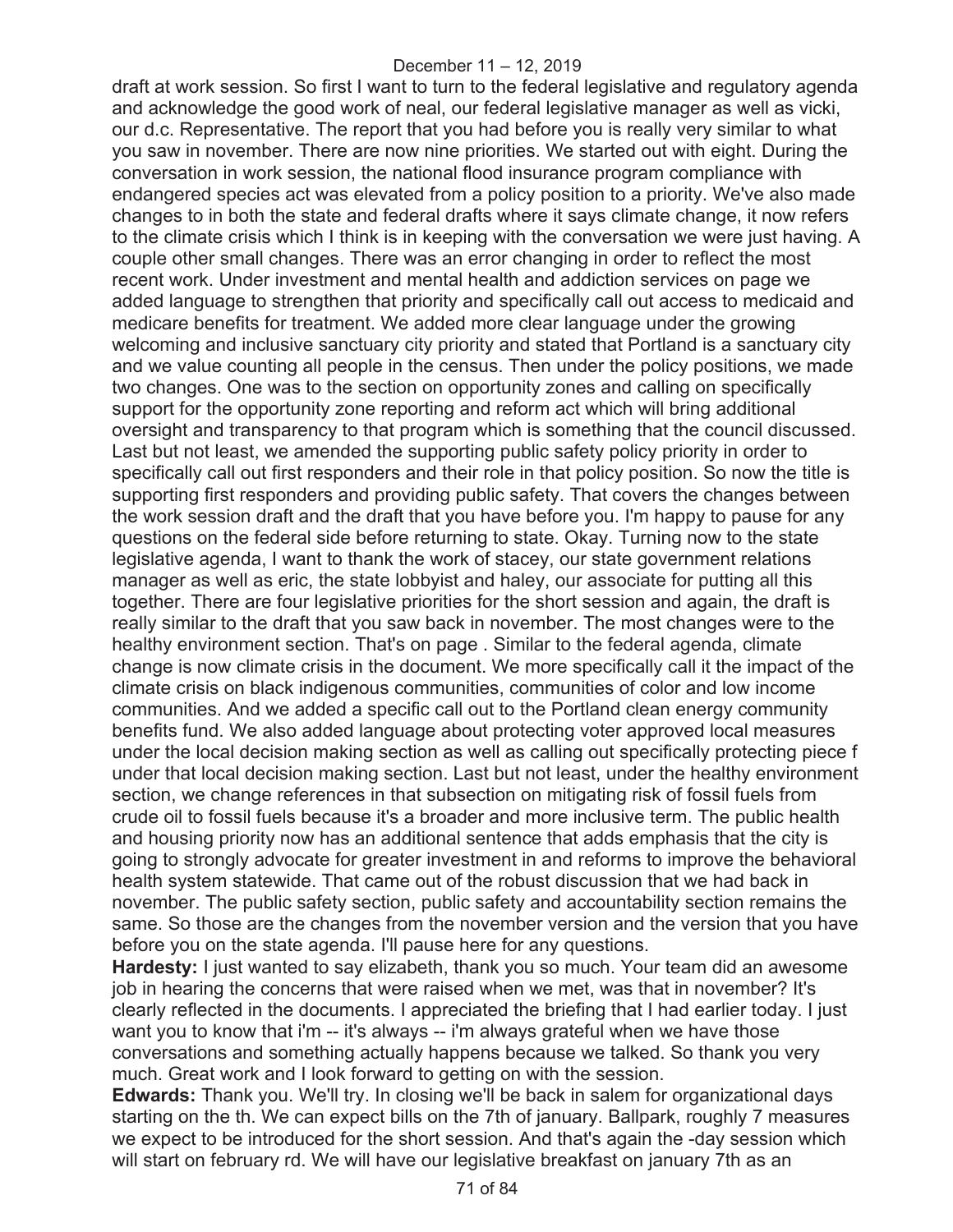opportunity for you all to talk with the Portland legislative delegation and, again, I want to thank my team for their hard work and thank the council for their robust input in this process and really just a pleasure to represent the city. Thank you.

**Wheeler**: Thank you. Excellent. I'll entertain a motion on item number .

**Eudaly:** So move.

**Hardesty:** Second.

**Wheeler**: Commissioner eudaly moves. Coissioner hardesty seconds. Please call the roll. **Eudaly:** Thank you, director edwards. i'm pleased with these recommendations, especially as you know protecting our local power. I vote aye.

**Fritz:** Thank you for all your work. Obviously the short session is more carry on and I know we're all committed to doing a more extensive public process next year, earlier next year to make sure we start planning for the long session in good time. Thank you for your work. Aye.

**Hardesty:** Thank you all. Appreciate the hard work and look forward to the session. One of them anyway, the state one is probably the one I look forward to. I vote aye.

**Wheeler:** Good work. Aye. The report is accepted. Any other presentation, any further discussion, call the roll. Excuse me, i'm sorry, it's a report. I'll take a motion. **Hardesty:** Second.

**Wheeler**: I moved it. You can second it. We can call the roll.

**Eudaly:** Aye. **Fritz:** aye.

**Wheeler**: The report is accepted. Thank you for truncating the presentation today. We appreciate that. Believe it or not, we're five minutes early. We'll take a five minute break. let me ask. When we go

## **Item 1157.**

**Wheeler**: Colleague, I want to affirm they full heartedly support the clean energy fund, its goals and coalition that made it a reality. It's a beacon and testament to our community's belief in doing things in a different way and it's a model for the rest of the nation. However, no policy is perfect. And the city council views these amendments as critical time sensitive changes necessary to minimize the impacts of the clean energy surcharge on construction costs, retirement planning, and garbage collection. This will allow us to manage the escalation costs of building schools and low income housing, residential garbage collection, and retirement planning, all things we value in our community in addition to reducing the impact on our environment. I acknowledge these changes are less than ideal. However, the Portland clean energy fund will remain a model for the rest of the country and I look forward to all of the good work to come. My commitment to the program will remain as strong as I am directing a team to evaluate and mitigate barriers or conflicts that may exist in the city's code and permit requirements that might hamper the projects that we expect from the fund. Moving forward, I also want to be clear that as far as i'm concerned, and I believe my colleagues agree, the city council has finished creating exemptions in the peace f rules. From here forward any recommendations on changes to the program will come from the peace f advisory committee to the council. And they will be busy at work developing one of the most innovative programs this nation has seen. So we must also respect and acknowledge the challenging work that's ahead for them. The changes. Remove construction activity from the definition of large retailer. The exclusion of construction from the definition of large retailer will reduce construction costs for schools as well as other large scale green energy projects. This keeps the cost of construction for low income housing down. Provide for a deduction for fees associated with retirement planning. This should keep retirement costs down as financial institutions will be able to reduce their retail sales from fees generated from retirement savings activity. Provide for detection for residential garbage and recycling services. This keeps the cost of garbage recycling for residents of Portland low. I also want to especially thank commissioner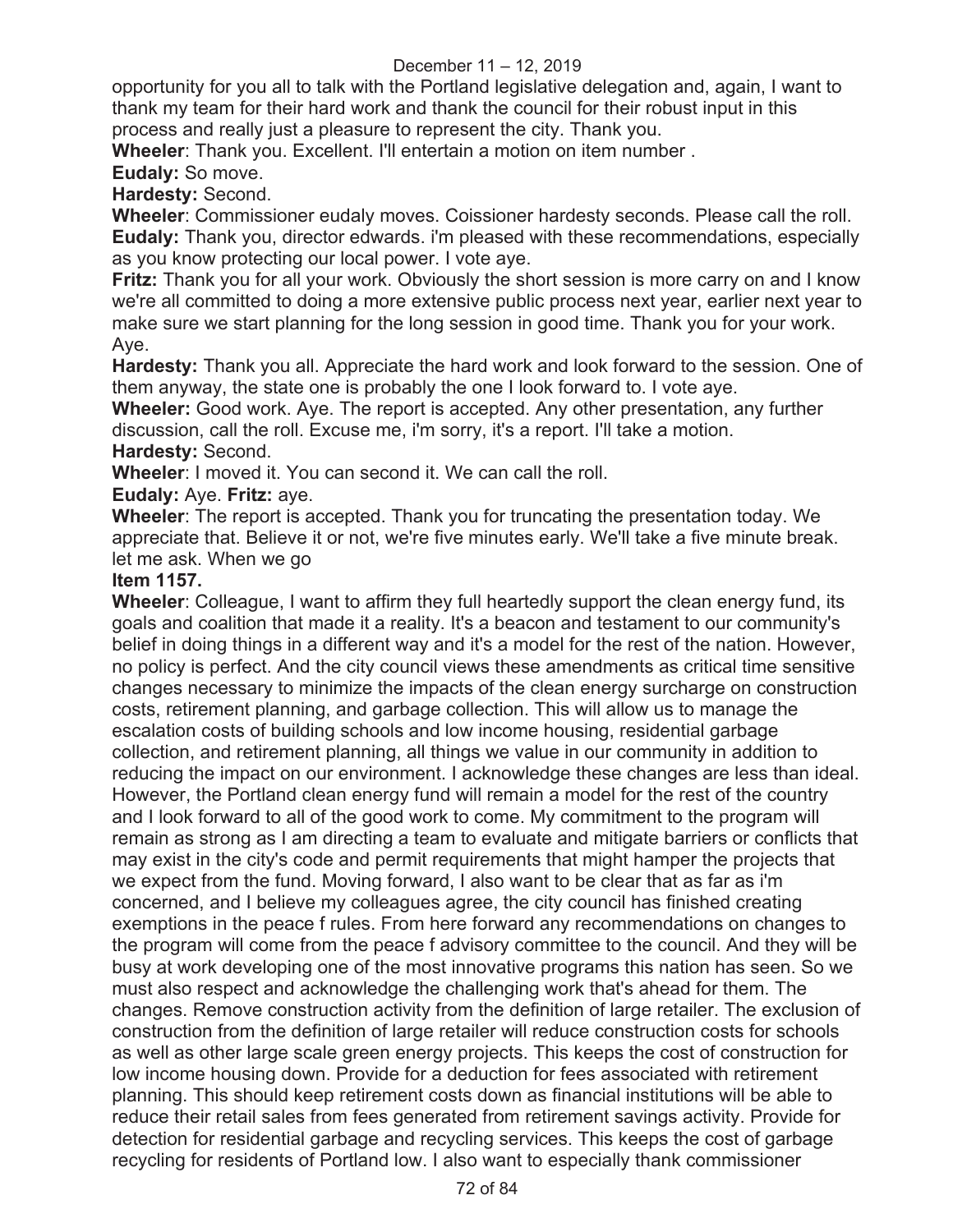hardesty for the partnership that we have developed on this, the conversations we've had both at the peace f coalition and others in the business community. It has been a very fruitful and productive and important partnership and I personally want to thank you for that for your guidance and your leadership. The director of the office of management and finance division is here to address any questions we may have unless commissioner hardesty, if you had any opening remarks.

**Thomas Lannon, Director Office of Management and Finance:** The mayor covered very well I think the changes, so I won't reiterate those. We are amending two pieces of code this afternoon. One is, the changes of pcc, the business license law, the pieces that the mayor summarized as well as a companion piece. The changes there are two. One is housekeeping. Change to incorporate a section of the original measure that was overlooked when the council enacted in february. Word for word, it's housekeeping. The second piece is an amendment to extend the grace period governing the administration cost presentation from December to june . This change was requested by the ps in recognition of the significant ramp up time for a fund of this type. So I will keep it brief and wrap up right there and happy to answer any questions you might have. **Wheeler**: Everybody is with the program, public testimony?

**Moore-Love:** We have four people signed up. Edith, gillis, joe walsh and charles johnson. **Wheeler**: Would you like to start, please?

**Charles Bridgecrane Johnson:** It's not very often I get to say good evening commissioners. Sorry to have missed you all yesterday. I guess you were just lucky. So there's pages of this that we can digest over three minutes. Hopefully enough of you have already looked at it. Sometimes we realize compromise is necessary, even if only to avoid litigation. Sometimes you're wonderfully transparent and you can explicitly tell us or hint at which potential litigate ors have tried to influence this move. Other times we can rely on other organizations like 0pdx to tell us. The one thing I think that's really important to call out here in a city that -- and a state that is constantly saying we have a revenue problem, we have a revenue problem. It's a little bit dis ingenuous to say exempting construction projects helps affordable and low-income housing. Technically that may be correct, but the proper remedy would have been to specifically exempt low-income housing construction and continue to tax ordinary construction. You could have exempted schools. You could have exempted the low-income housing that we desperately need to build and still sought revenue from the people who, oh, is that the marriott corporation that just displaced all our food carts and is bringing us a -- one of those elite brand hotels that's not four seasoned? I guess I won't give them free advertising since I can't remember the name. Oh, ritz carlton. I think you're ready to vote unanimously. I look forward to getting this program going. And creating energy jobs for people that really mirrors the makeup of our community. Thank you all.

**Joe Walsh:** Good evening. My name is joe walsh. I represent individuals of justice. We oppose this. We read the supporting documentation. Maybe we're missing something and I get egg on my face which is cool. I guess egg on my face from time to time. I like it. It's always not as bad as I thought. You're taking \$70 million out of something that was voted in by the people of this city. I think that's correct. So % of the people in Portland said they want this. They want these taxes on the rich. They want you to tax the corporations. They want you to tax the -- what's the exemption on this? Oh, yes, construction. It's everywhere in Portland and you're going to exempt it. \$70 million. You're going to go from 0, maybe 70. It's an estimate. And you know as well as I do these estimates suck. They never work out. They're always either under or over and it's always damaging. So we don't speak to you. We speak for the record. How can you stand there and pat yourselves on the back hour after hour after hour and then do something like this? Take \$70 million away from people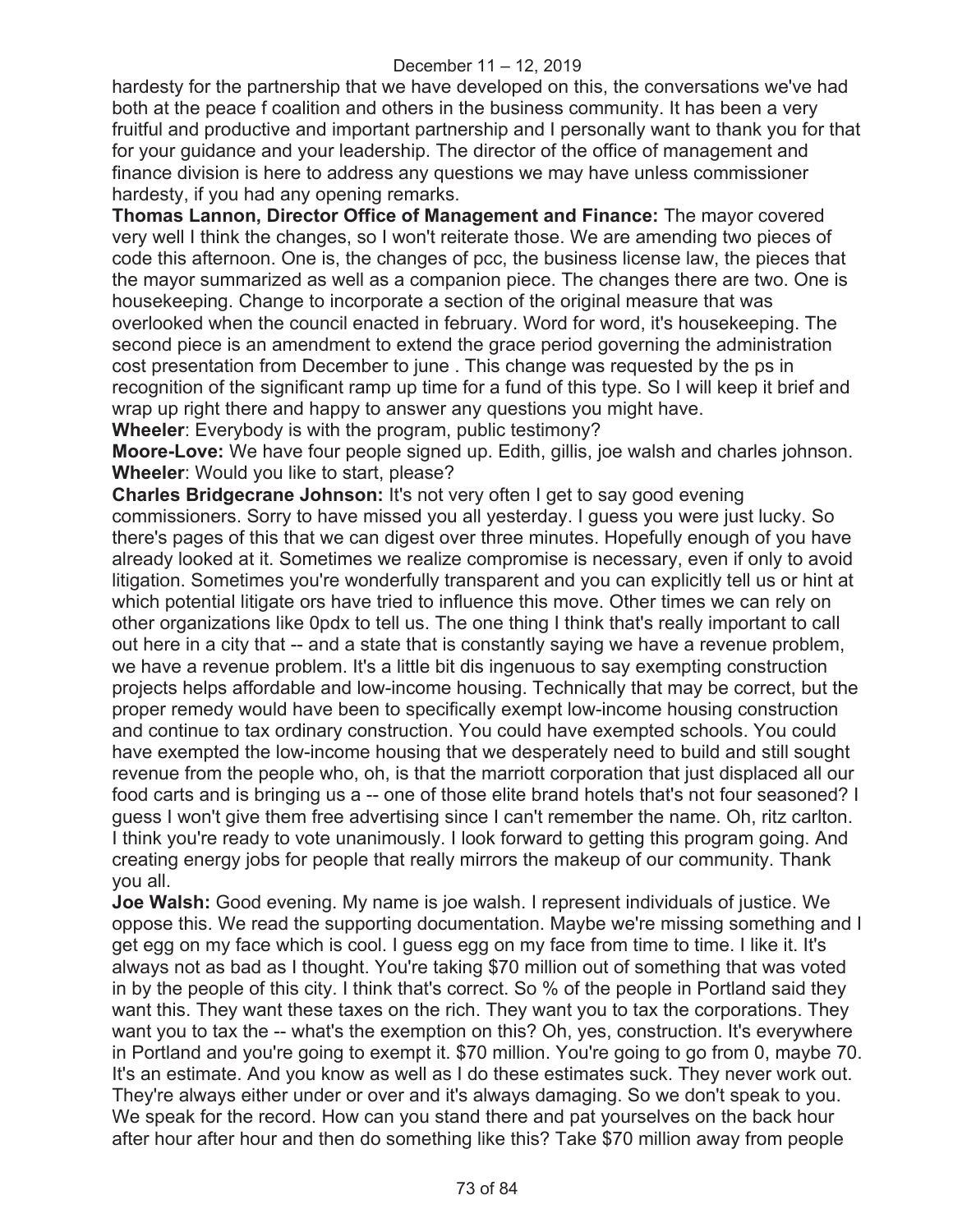that have billions, and that's the minimum. 70\$ billion. And you call yourselves representatives. We call you shits.

**Edith Gillis:** Good evening. I am edith gillis. I am grateful we're concerning about this and committed to do something and as you probably have heard me the last years at city council, it's not enough. We need to do better, faster, sooner. What i'm concerned about is that in this delay we have a -- we give a vested interest to commercial industrial owners to log right away.

**Fritz:** That's not what we're talking about. We're on the peace f item.

**Gillis:** Thank you. One of the things I want to tell you is my father worked for pacific power and light for years. He was the area and distribution engineer for Portland and kind of falls in this area. They knew for over half a century that coal, methane, nuclear, and bonneville dam, big hydro electric was producing more methane, was not effective, and they've known all along that we need to have a diversified, essentialized locally controlled and have biodiversity which we can do as part of our Portland policy here. That we can make -- **Fritz:** This is about Portland clean energy.

**Gillis:** So we can make sure to have the policy that is localized here. And one of the things you said earlier of how we're going to do this, as we're expanding on this, we can move towards a municipal public bank so the moneys are coming in for this can also be funding our bigger things that are not held in hostage to the gambling industry and to bankruptcy or corruption. So when we're having this process, let's work ahead of time also to manage the funding and to have a lot more of the diversified essentialized and diverse owned power, not just roof top solar.

**Wheeler**: Thanks. Appreciate it. Thanks, both of you.

**Moore-Love:** The last person is arianna magnara.

**Oriana Magnera**: Hello again. I am the climate and energy policy coordinator for verde representing the steering commit of the piece f coalition. The exemptions being considered including the construction center, garbage hauling and retirement plans. These industries will be pulled out and added to a list of specific type of retail goods and services exempt from the clean energy funds, % surcharge on billion dollar retailers. The Portland clean energy fund steering committee can see the unique policy arguments for garbage hauling. Arguments in line with what voters approved. 7 the jobs overlap with the goals of the Portland clean energy fun and garbage hauling fitz under the exemption for utilities and represents a necessary fix for nuances of how contracts are negotiated by the city. Because the funds within retirement plans are not subject to the surcharge, we see less reason for why the exemption should be considered as we've not heard a compelling and unique policy reason for why the company is providing the service, simply pay their fair share. They are no different than the revenue collected for services provided by other billion dollar corporations. I'll note that we don't intend to oppose these exemptions, but simply wish to raise the concerns of inconsistency between the construction and garbage hauling exemption and the retirement plans from a public policy perspective. All of these exemptions represent dollars that will not become available to support resiliency and investment and communities in the face of the climate crisis. This is a loss. It is worth naming that these exemptions take money out of the hand of other communities and color and put it in instead of the pockets of corporations, corporations who are to blame for the climate crisis have gotten away with the problems they've caused. We need communities and communities of color to weather the storm. Reduction of funds not only affects community investments, but also the health of the program. Sufficient funds are need to ensure that it is run well and efficiently. As I said, today the coalition will not oppose the exemptions on the table, but we will fight fiercely if any further erosion occurs at any time. Especially in 2040, the first and most crucial year of the program. We expect city council to be advocates as well, defending against any and all future exemptions that big businesses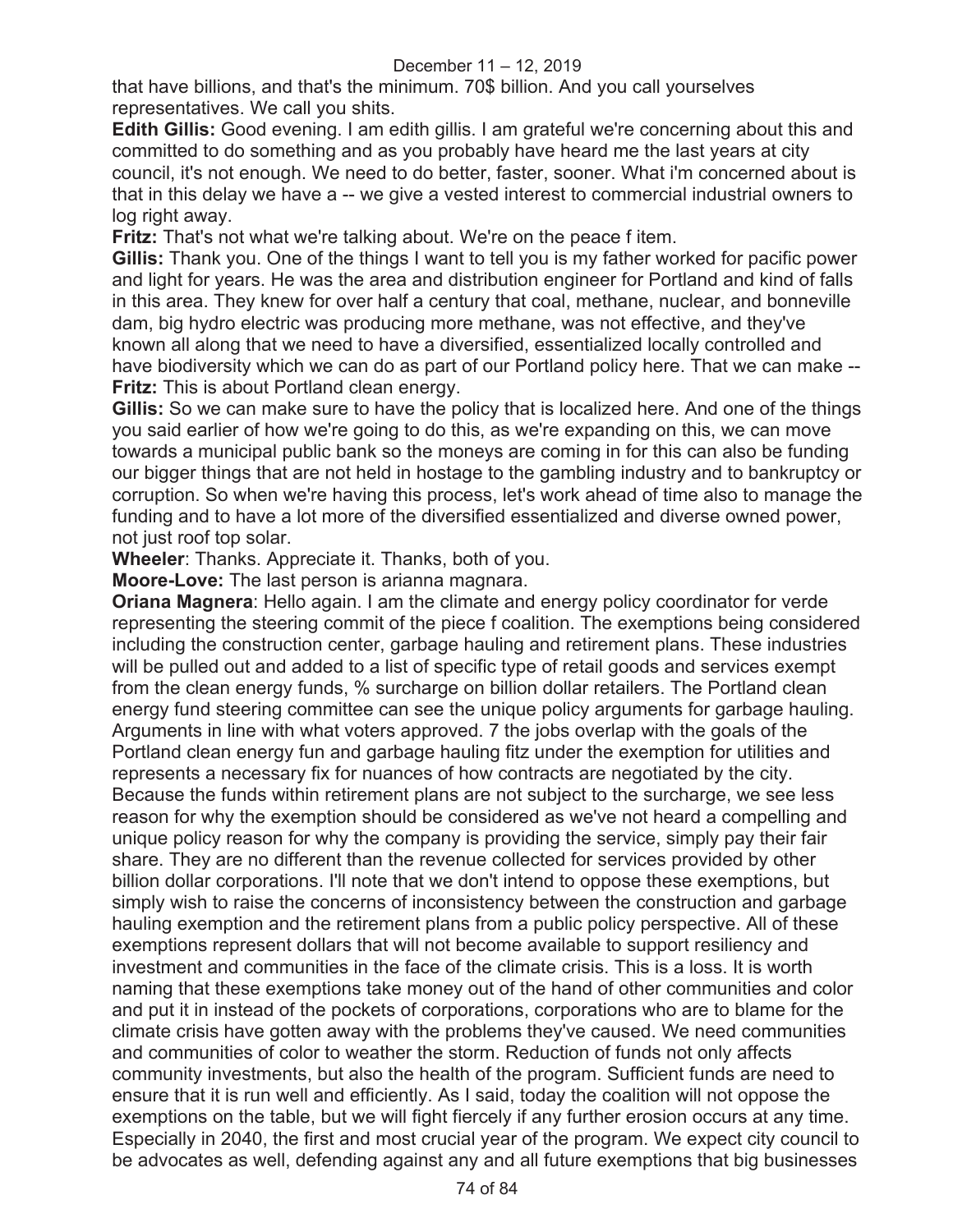may continue to request and we expect the city to be vigilant with attempts to undermine piece f that may come at the state level. There's much to celebrate about looking back on this year of collaboration together. Especially with strong program staff and a grant committee. We can proud of this collaboration. Let us move forward together to help peace f succeed through its projects and the people these dollars will serve. Thank you. **Wheeler**: Thank you. Appreciate it. Was there anyone else, carla?

**Moore-Love:** That's all that signed up.

**Wheeler**: There was any further discussion? Emergency ordinance, please call the roll. **Eudaly:** While I was a proud supporter of peace f, I don't believe that everyone who supported it understood what large retail would mean and so this was a really important conversation about mitigating impacts ultimately to consumers for really essential things. I would be much happier if as mr. Johnson suggested we were doing a more narrow exemption for municipal and affordable housing developments, but we're not. I believe that these recommendations came out of the peace f committee. My office was not lobbied by community advocates or the peace f coalition, which is why i'm vaguely comfortable with supporting it. Also following the lead of commissioner hardesty and the mayor, I lost my train of thought, so I am going to vote aye.

**Fritz:** Thanks to commissioner hardesty and mayor wheeler for collaborating on these amendments to clarify. I understand that the construction would also apply to public construction projects which because of the way those contracts are structured would mean that the bureau, environmental services, Portland public schools would all be passing along those costs back to the people who need their services rather than the construction company, so that makes a lot of sense to me. I'm glad to see andrea durbin, the director of the bureau of planning and sustainability is still here. We built into the rates for solid waste hauling last year that the solid waste would be paying this fee. So I hope that there will be an adjustment coming on that. I appreciate seeing the folks from the garbage haulers here as well and I appreciate all of your input on this. This is a good compromise. Thank you all to the Portland business appliance and to my chief of staff for working on this. Aye. **Hardesty:** I am so thrilled that we finally have the Portland clean energy fund. And I am thrilled because before the Portland clean energy fund, we had zero dollars dedicated to creating opportunities for folks that have been left out of the economic engine of the city of Portland. So going from zero to somewhere between \$ 7 million and \$70 million a year is a very, very good day. It is clear when we -- when I first started with this initiative and created the coalition and started going out and talking to people about this vision, we did not know what the city of Portland's definition of retail was. Silly me, I thought it was retail buildings like target and all the other ones that are around. It wasn't until after it passed that we found out that the definition was much broader than we had anticipated. I would not have support a tax on anyone's retirement account, period. I don't think adding a tax to affordable housing or school construction or a garbage hauling for residential homes was something that we had ever envisioned would take place. I want to be very clear I am the biggest champion, and I got champions here next to me, but I am the mother of peace f. And I stake my reputation on making sure that it is implemented exactly as we envision. We worked our hearts out to make this real. And I am so proud that starting next year we're going to start creating some awesome opportunities for those in our community who would have never imagined it before peace f. I wish joe walsh was still here, but maybe he'll listen to us on tv. Because what I would want him to know is that he knows me. He knows that I would never do anything to undermine peace f and anyone who doesn't know me, google me, because you will see my name all over peace f. This is a good move. It creates certainty. For certain businesses in our community and it gives us the opportunity to move forward without fear of lawsuits and other efforts that others may have used to try to stop this process before it started. I am proud that mayor wheeler was willing to work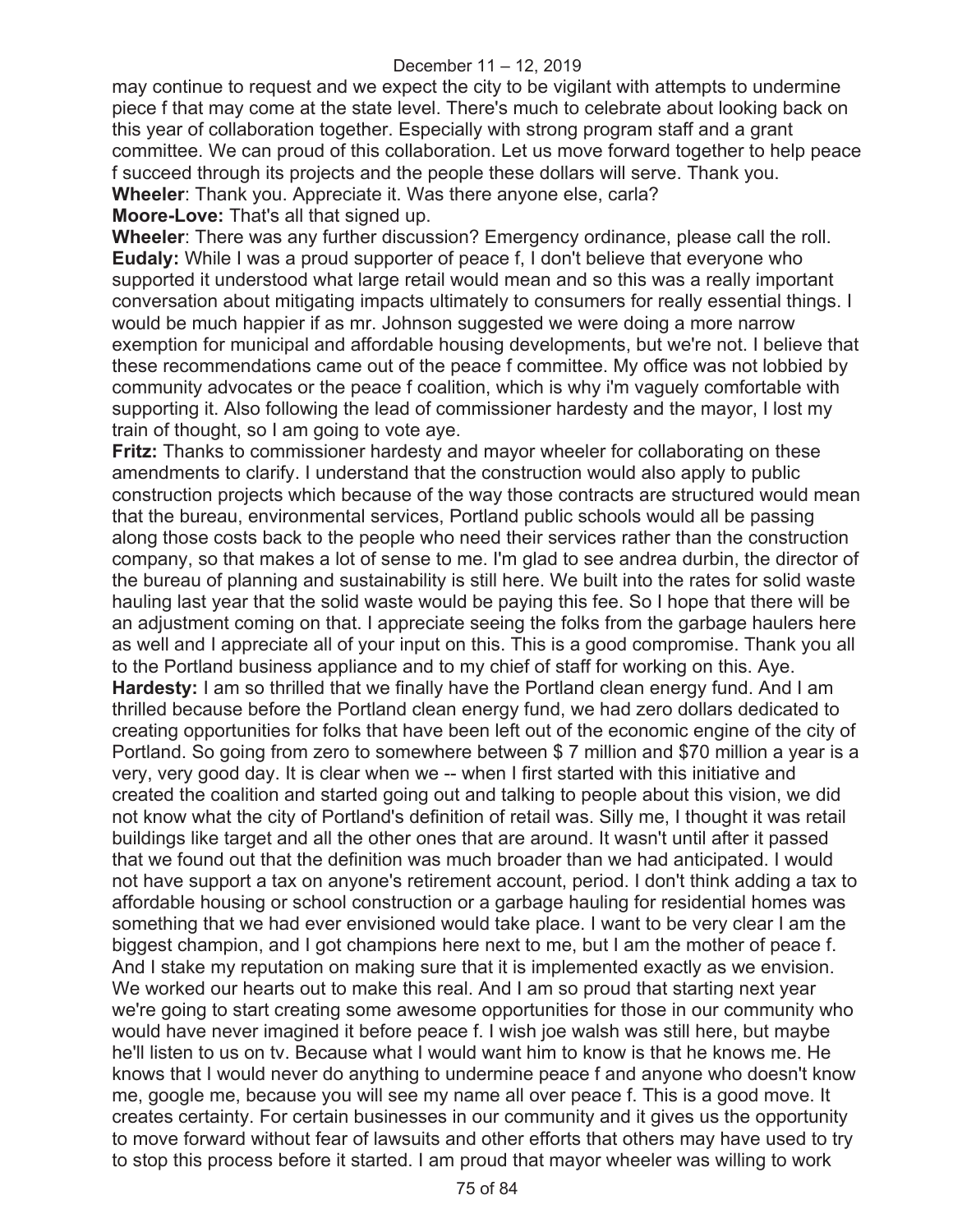with me and we compromised, because guess what? When you work with somebody, you compromise. But I think we came to a good compromise. And we came to a compromise we can be proud of. I can't wait to see what 2040 and 2050 and all the years after bring. We did good work. So let's not be sad that \$70 million will no longer be there, because prior to peace f, it was zero dollars. This is a good day. And I am proud to vote aye. **Wheeler**: This is a compromise and the reason I know it was a successful compromise, commissioner hardesty, is both the coalition and the business community are unhappy. So mission accomplished. Unfortunately n the divided times in which we live, compromise is sometimes scene as a weakness. I still believe it is the hall mark of excellent state craft and there's no secret I had concerns about the revenue mechanism for this. And I believe through the hard work that we have done, commissioner, with the coalition, we have resolved what I think were the most glaring potential issues and I agree with you that they were the most likely to be challenged potentially successfully in court and I gave my word to the folks around that table on all sides of this that if we can resolve these issues going forward, I will champion the hell out of this thing, and I meant it. The reason I meant it is because this is a significant new direction in terms of including front line communities. This council on the whole, we committed to a just transition. To 100% renewable energy. While the debate wages about when we are going to get there and how we are going to get there, we made it very clear that front line communities were going to be at the head of the table. and in the absence of a tool, a mechanism like peace f, it would be very hard for us to live up to that commitment. So I think this is great. I know a lot of people are wishing it could have ended maybe in a different way, but this allows us to clear the decks, hold hands, move forward together, and make this an innovative and successful program worthy of the city of Portland. I vote aye. The ordinance is passed and we move on. All right. Now the main show. Item number 1156.

### **Item 1156.**

**Wheeler**: All right. So today we have a specific and narrow decision on whether or not to extend the sunset for the amendments to title , the tree code, and if so, for how long. During last week's council hearing, we signaled support to amend the extension of the sunset to five years, voted to amend the ordinance as an emergency, meaning it would take effect immediately, and reopen public testimony. Before we begin testimony, I want to provide an update on the draft resolution that will in part direct bureaus to strengthen title in ways that are legally defensible. My office is continuing to work with council offices, city bureaus, and stakeholders to develop resolution language. There are hard copies of the draft and I want to underscore draft, draft version, with staff contact information and those copies are where? They're over there by carla. We have tract changes from commissioners Fritz and eudaly. Reach out to sam diaz with questions and feedback on the resolution. We would love to have your feedback. I've directed the bureau of development services to post the draft resolution on its website so people can easily read the language and provide us with comments. My staff will also be reading those comments that come in without exception. I've also directed the bureau of development services to begin confirms dates for the urban forestry commission and the planning and sustainability commission hearings before council takes up the resolution as respect and agreement with the emergency status. As we receive these comments, my office will be sure to share these with my colleague's offices to help us finalize the resolution language. We're moving swiftly so council may take up the resolution on january th at a.m. Thanks to those of you who have already provided my office with comments on the resolution. We appreciate it. Again, if you're here today to provide feedback on the resolution, please connect with sam. Email my office with comments. Or visit the bureau of development services website to read and comment there. Thank you. I want to share a friendly reminder that today's testimony is focused on the extension of the amendments to title .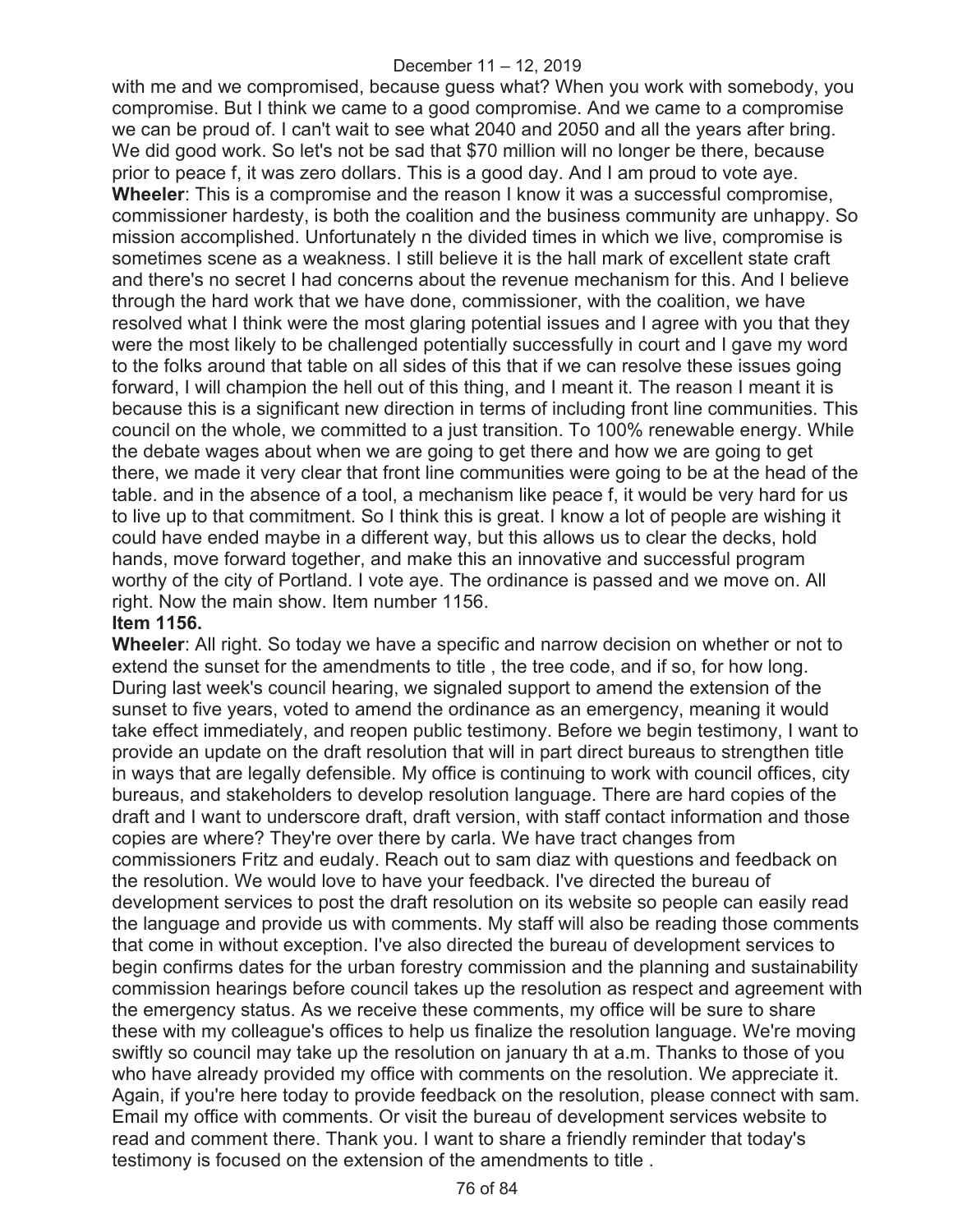**Fritz:** Thanks, everybody for staying late. There's copies of the proposed amendments. I've reviewed commissioner eudaly. She has not had an opportunity to review mine yet. Obviously the council wants to work together with the community to get to something. Mayor, just to clarify, are you intending to have the bureau of development services to notice the planning commission and urban forestry commission hearings so we don't have to wait until the resolution passes to do that?

**Wheeler**: That seems like a good idea. Is there any specific plan in place?

**Fritz:** I would just encourage you to -- There isn't a specific plan in place.

**Wheeler**: Is there any reason we wouldn't do that?

**Fritz:** I know that commissioner eudaly and I are really interested in having these resolutions to the amendments for commercial and industrial come back to council as quickly as possible while also respecting what mayor wheeler said last time, that they're defensible. In the meantime, we can notice the public hearings that's required by the code. Second of all, I wanted to mention that after the last hearing, I had an opportunity to visit with commissioner Fish because mayor wheeler had rightly been concerned that the person in charge of parks and recreation and urban forestry should be a part of this coalition and a five year extension to this resolution to come back with changes on industrial and commissioner Fish is very supportive of that. He's also supportive of an additional process to look at the rest of title to see what other changes need to be made. And with the acknowledgement that there will be a budget request coming with that because that will need additional resources. I just want to convey they know commissioner Fish wishes he could be there. We all send him our good wishes and this is in accordance with what he is comfortable with.

**Wheeler**: Commissioner eudaly.

**Eudaly:** I want to briefly state I mentioned this when it came back last week, I had originally proposed a much longer sunset and then after talking to staff and advocates realized that that would not necessarily achieve my goal and that the shorter sunset might compel the bureau to act a little faster. So this isn't a concession at all. I think we will continue to extend the sunset or perhaps once we get back in there and make all the fixes we want, make it permanent. But right now we are just talking about extending the sunset for five years.

**Fritz:** That's the question on the table today. Any comments on the resolution proposal should come to our offices and we will make sure to read our emails and work on it with you.

**Sandy:** I'll just add that the, again, reiterating that the testimony and hopefully vote tonight is narrowed to the sunset date extension of the amendments that were passed. I just want to let people know that the draft resolution will be up on the bureau of development services website sometime tomorrow morning and we'll have a comment. It will be a portal to submit your comments or your edits that will be open through the following friday which is december 10th. And then we'll take a look at those and work with the mayor's office and

the other commissioner's office to finalize some language.

**Wheeler**: People don't have to use that tool obviously.

**Sandy:** No. They can also call in.

**Wheeler**: Okay. Good.

**Fritz:** May I say something? How many people signed up to testify? **Moore-Love:** Six.

**Fritz:** That's doable. I just wanted to mention that mike stow, the director of the water bureau, is getting a lifetime achievement award and I would really like to be there. I think this is going in the direction that the majority of testimony has been asking us to, and it's an emergency ordinance, so I have to stay.

**Wheeler**: All right. Let's jump in.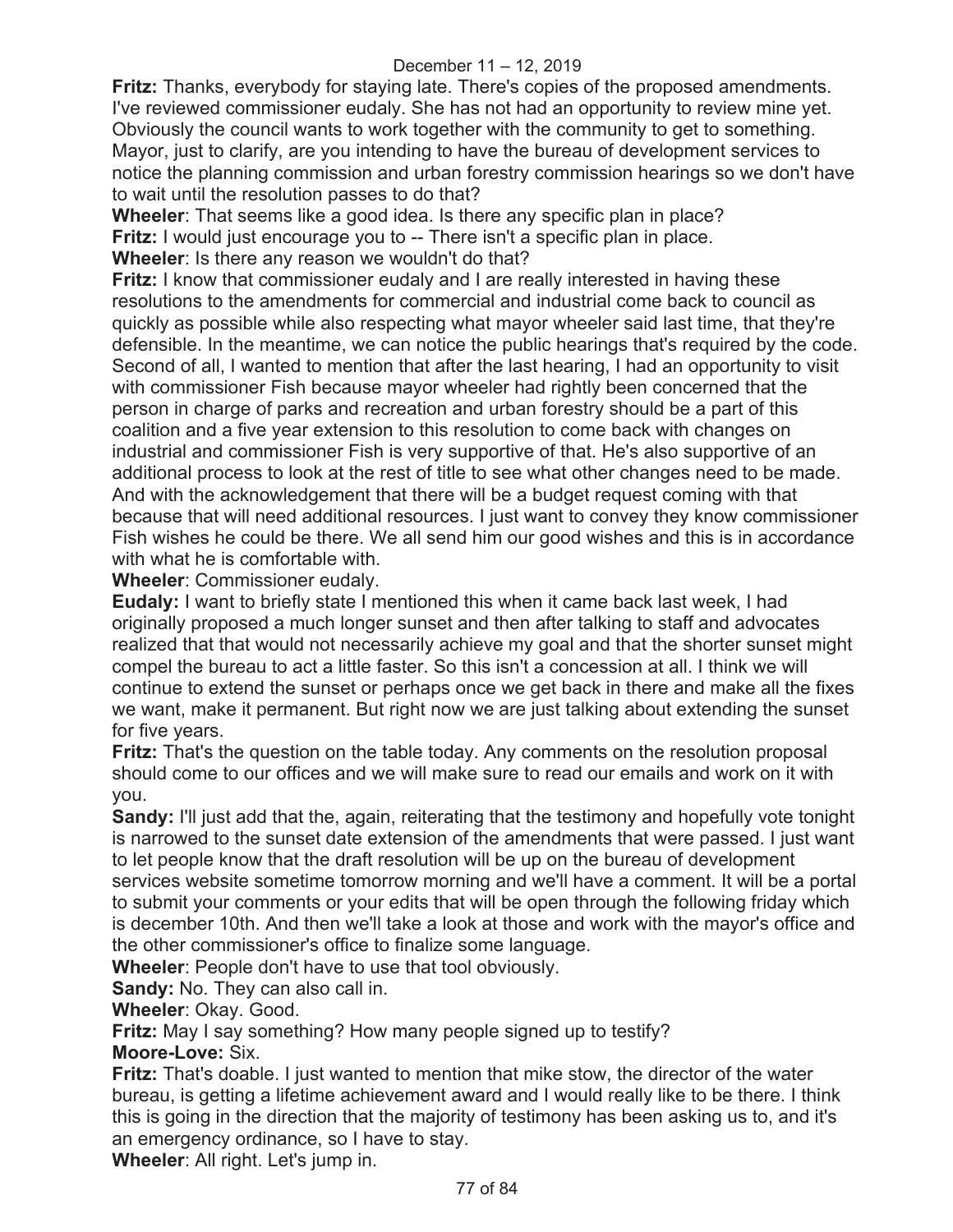**Moore-Love:** The first three please come up, bob bernstein, greg snyder and dawn smallman.

**Wheeler**: Thank you for being here.

**Robert Bernstein:** Thank you for waiting and working so late.

**Wheeler**: Thank you for your patience.

**Bernstein:** So i'm robert bernstein, southeast Portland resident for years now. I don't see any time in my lifetime when we don't -- when we won't need trees and the benefits that they bestow to us. I heard an interesting quote by harper lee the other night. It's not from "to kill a mockingbird" but she was the author. The quote is have you ever found the whole world in the branches of a china berry tree? I have. Trees bring us a lot. Growing up as a - growing up in a working class neighborhood of brooklyn, new york, I think of all that trees meant to me. We played in their shade, used them in hide and seek, tag, snowball fights, throw the ball fruits from sycamores and gums at each other. Sometimes stuff them down each other's shirts and rub them. Experienced the wildlife they harbors, birds and their songs, squirrels they brought to my apartment fire escape down to the worms that would wiggle out of the tree wells after a warm rain. I marveled at the size and softness of the leaves and watched the maple seeds twirl down to the ground or peel them back and stick them on our noses. They were a gift at a time when nature and our earth needs more saviors and more youth connected to the earth. One of the best things we can do is protect our trees. I was fortunate. They should be a birth right of all youth independent of wealth or lack of.

**Wheeler**: Thank you.

**Greg Snider:** Good evening. I'm greg snyder. Thank you for staying late tonight. **Wheeler**: Thank you, greg. We appreciate it.

**Snider:** I'm testifying today to urge you to vote yes to amend trees and development situations code to extend the sunset date for certain tree preservation regulations and development situations on private property. I'm also urging you to vote to extend these regulations to commercial and industrial sites when you get everybody together to do that. However, at the hearing on november, I was very surprised and disappointed to learn that since the emergency temporary regulations went into place, nothing has been done. My fear is that the crisis can be fixed. And no further steps will be taken to create a comprehensive real working tree code. I've studied the most recent urban tree plant compliance report and found that the current system is weakly enforced and is failing on most levels. There are no statistics available past making it impossible to determine the actual effectiveness of the current tree code. To quote last week, the world is on fire. will once again break the record for carbon emissions around the globe. Our city government gives lip service to this fact but continues business as usual. This is my fourth time appearing before city council to argue for the right of developers to continue to cut mature trees for a price. This is not tree protection. This is a revenue stream. The current code does little to prevent mature trees from being destroyed. It is a pay to cut system that developers and moneys over the urban. Last week I read that city planners are considering increasing the numbers of allowable units on a single lot to six. If the choice is to pay \$70,000 to cut down a mature tree versus the hundreds of thousands of dollars to be made by adding more units to a lot, developers will default to profit. The idea that mitigation by replacing mature tree with a whip it as an effective compensation for environmental loss is an act of science denial. Tree code is currently overseen by the bureau of development services. They make money by charging people to cut mature trees. like cap and trade, this is a system rigged to allow developers to cut down trees while the city profits. At best this is a conflict of interest. We are talking about giving them another five years to revise a tree code they have ignored for the past three years. Why would we do that? Tree code should be removed from the bureau of development services and handed over to a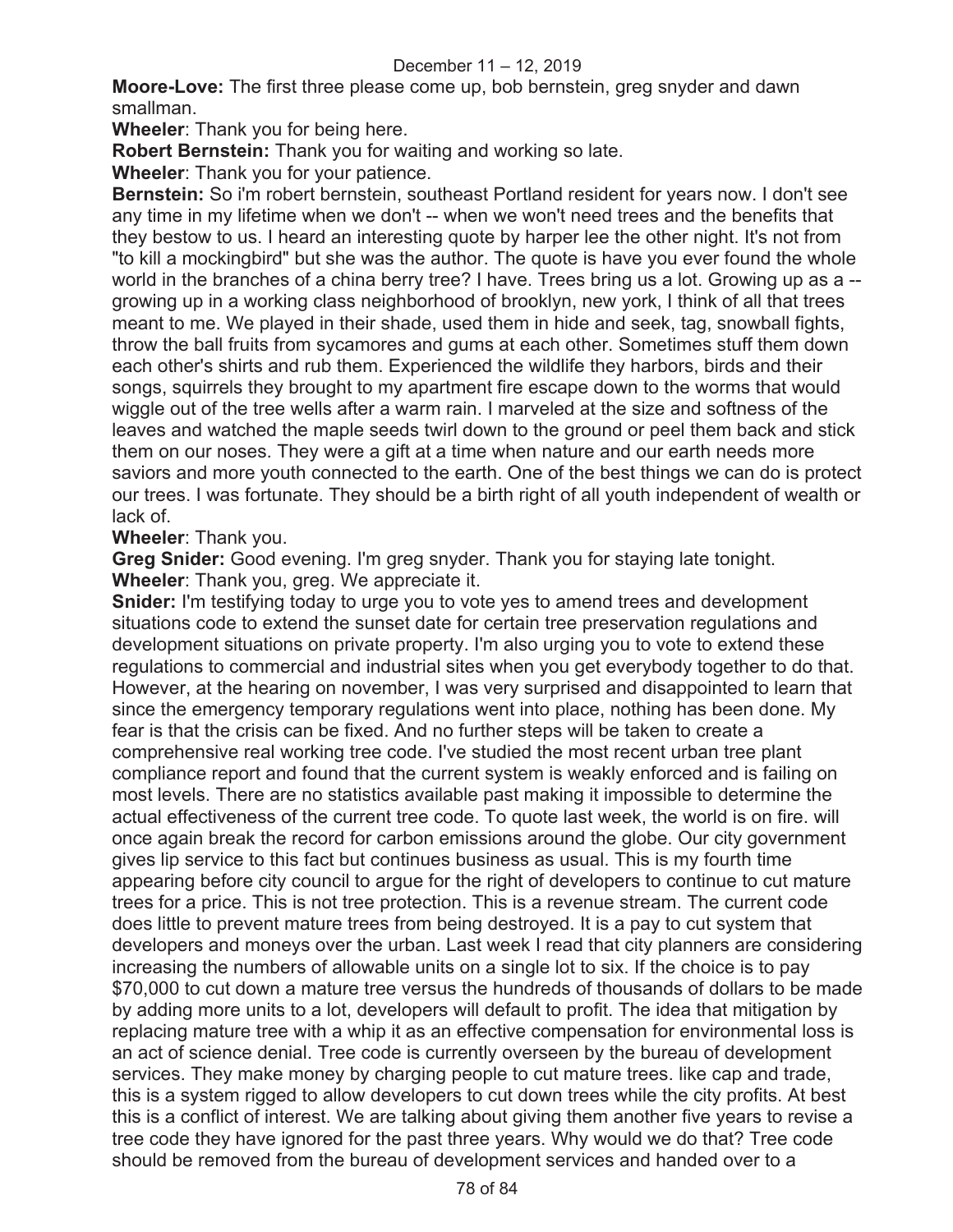environmentally concerned bureau like the bureau of environmental services and urban forestry should be given the services to implement tree code. I'll stop there.

**Wheeler**: Thank you.

**Eudaly:** Greg, just to be clear, bds just enforces code. They don't develop it. So you're right, it wouldn't be the right place. But that is the bureau that's charged with enforcing our codes. That is unlikely to change.

**Snider:** Who is the bureau that develops tree code?

**Eudaly:** Bps.

**Wheeler**: And the urban forestry.

**Snider:** It is not bds? And where does the money go when a tree is cut?

**Eudaly:** It mostly goes towards replanting trees or planting new trees which I agree is not an adequate substitute for mature trees.

**Snider:** I guess i'm confused because every time I come to this meeting, bds represents tree code when they come up here.

**Fritz:** They're in charge of stopping the planning development commission, plan and 7 sustainability commission. That's why they are presenting the planning and sustainability commission. It is complicated. There are three different bureaus that are involved. **Eudaly:** Plus it's just one letter different, so it's very confusing.

**\*\*\*\*\*:** Whoever is supposed to be doing it, they didn't do it for the past three years in this

emergency situation we have.

**Fritz:** That's on the council. I asked five years in a row to do that update and various councils, most of the people on this council were not here at that time and were not able to do that.

**Snider:** Move it to bds why they have more funding.

**Fritz:** They can't use that funding. This time I believe we have a majority of council who will be willing to fund this.

**Snider:** That would be awesome.

**Wheeler**: Your point is still spot on, greg, and we appreciate it. Commissioner Fritz is right. Really the bucks always stop with us.

**Snider:** Thank you.

**Wheeler**: Good afternoon.

**Dawn Smallman:** Hi. My name is dawn smallman. Thank you for staying late. Because I am one of those people who watches the video feed from these council sessions all the time and the mics here are not very good, i'd like everyone watching tonight to know that we can hear holy hell breaking loose with climate activists in front of city hall stopping traffic and I think it's a perfect time to talk about our lacking tree code in this city. It's really been horrible. I've been auto this issue for close to years. And I have to speak first about the frustration my process testifying here today. I came here to get a seat. There was no sign-up sheet. I went to the clerk. They told me there was no testimony. Mayor wheeler, you had promised there would be testimony the last time. I came here today, took off work, sat here for a number of hours. Told there was no testimony. Had people texting me telling that your office, mayor wheeler, was telling people it was not time certain, that the tree code was going to be discussed that was happening. I went up to your office, left city council chambers and corrected folks at your office and even two agenda items before i'm standing at the desk here talking to people from city hall and even among themselves they weren't clear whether there was going to be testimony happening in the next 10 minutes for this. So I hope this doesn't count to my testimony. I want you to know that -- **Wheeler**: I'm sorry that -- i'm sorry to hear that. That is my office and I will take full responsibility. I'm sorry for that.

**Smallman:** I appreciate that. The meeting before this one about the tree code I actually was at that meeting and what was said from the next date to be set for the next date for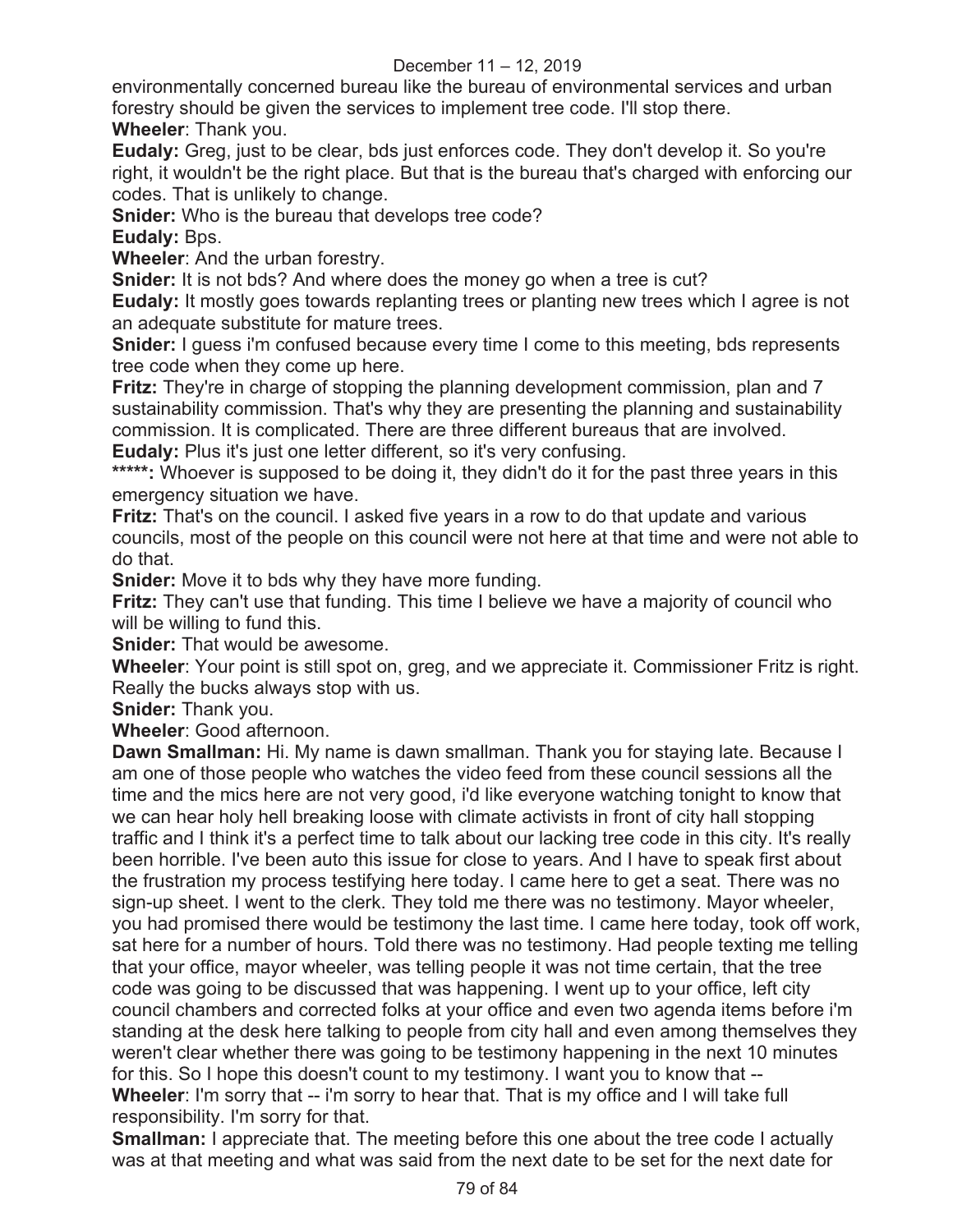the next meeting about this conflicted with what it said on the city's agenda online, so I called your office and I -- first I called commissioner Fish's office and said you're in charge of parks. When I was in city council mayor wheeler said this was the date but when I go to that agenda date, it's not on there, can you give me clarification. Fish's office kicked me to your office. Your office I corresponded with.

**Eudaly:** It's confusing to be fair.

**Smallman:** If it's confusing to you all up to ten minutes before we're taking testimony, whether testimony is happening and what day it's happening and what time it's happening, then you can't communicate it to us.

**Wheeler**: Admission fully accepted. Our job is to make it easy for people to come here and express their opinion. I personally apologize to you. It should not happen.

**Smallman:** I appreciate the apology, but i'm more into being able to be here and be an ally and I can't do that if I can't get the information.

**Wheeler**: Totally agree.

**Smallman:** I'm here to urge you to renew the big tree amendment for as long as is on the table today. And when the opportunity comes up in the future to renew it for in perpetuity to make it a permanent part of the code. I know you want a very narrow set of comments, but I also want to address something that I heard during the 100% renewable discussion. We need the community to help us figure out how to solve this. I appreciate that comment. I would like to make a comment that i've been on the tree issue for years. I've sat as a citizen on a number of park boards that have been involved with urban forestry issues and i've also sat on park boards that are concerned in parks funding. Parks funding as you well know is a frustrating situation with no good end in site for funding yet. The only reason why urban forestry and urban tree code sits in the park's hands is because at one time in the history of the city they grew, parks grew all the street trees. That program ended decades ago. And so you have this leftover thing where it's being managed by parks and it's not really park's job to be doing all this stuff and park's -- it stresses park's funding because it's sitting in their hands. Why don't we do what the environmental services is here for. Parks do three of the four stated things on your website. There's four missions of the bureau of environmental services. Trees provide for three of those. It cleans the water. It protects public health and it deals with storm water runoff. That's what the bureau of environmental services, three or four of their mandates, that's what urban trees do. It should be in b ds's portfolio. it would have more secure funding and is always hampered for funding and has never been able to give it the priority it needs. The answers to climate problems are not just who is going to invent stop, technology will save us, how can we write creative schemes that will move money around and make it look like on paper it works. Naturebased solutions have to be part of the discussion. It's a huge part of the conversation that's being left out. The fact that tree code has been kicked to the side. They had three years and they didn't do one single thing to attend on it. It shows how much it's been just neglected. It's time for us to really put the management of urban trees into the bureau of environmental services who are environmentally minded and knowledgeable people who understand the value of our urban canopy and how nature-based solutions are an important part of solving the climate crisis that we face. Thank you.

**Wheeler**: Thank you. [ applause ]

**Wheeler**: Thank you, all three of you. Again, i'm sorry for that miscommunication. I appreciate you bringing it to my attention.

**Moore-Love:** The next three are jen zuckerman, lynn and albert kaufman and the last person will be bob zollinger.

**Jan Zuckerman:** Hi. My name is jen zuckerman. I'm one of the mentors with the Portland youth climate council. I want to thank you for taking this issue and it is an emergency and i'm glad that you're doing this today. I just wanted to reiterate -- last week we had quite a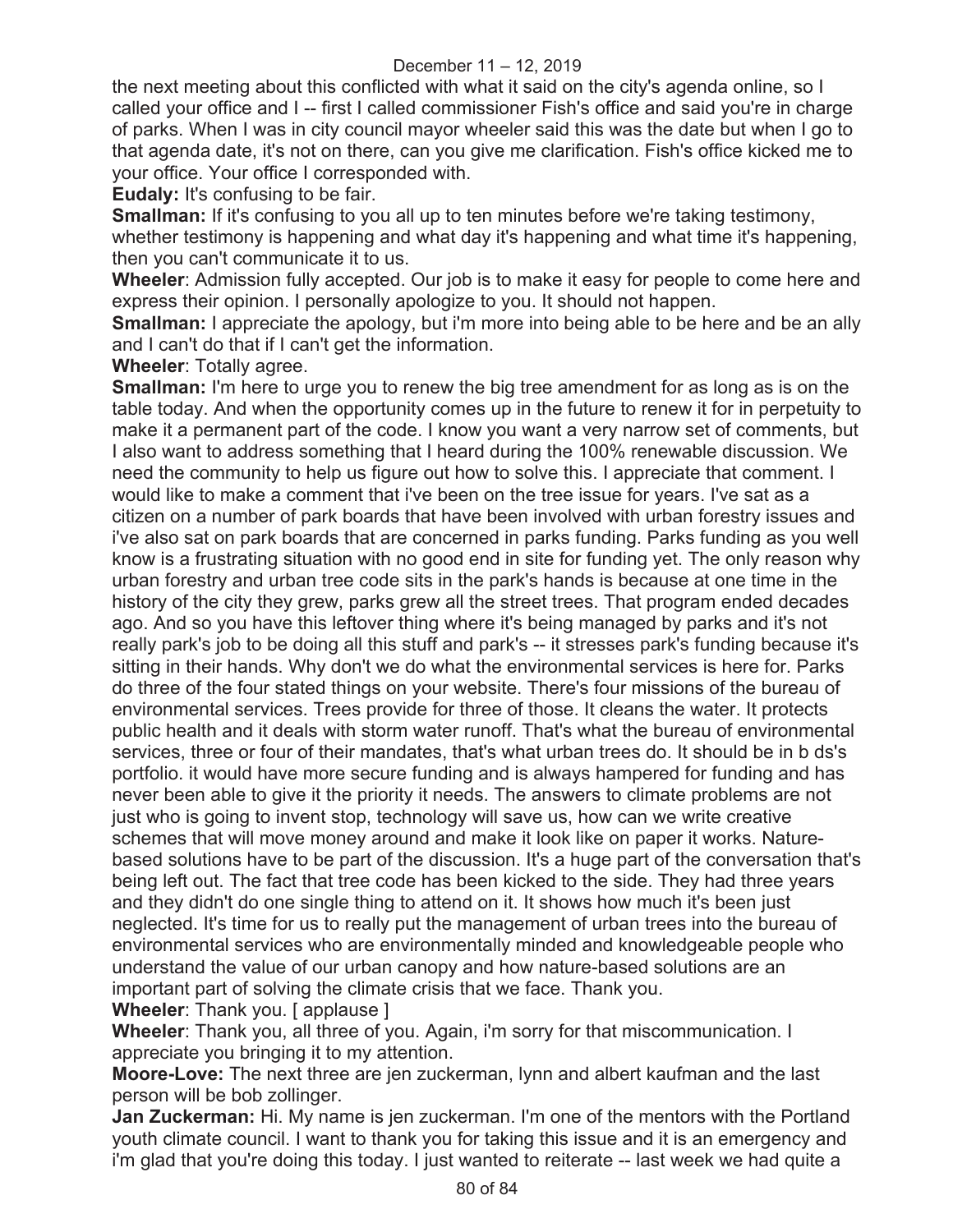few student us ready to testify and were told that they couldn't and then they were thinking maybe they would -- they could testify -- they thought they could taft last week and were told they couldn't testify this week. Many students didn't come and I think they would have had they known. What I would like to ask you if possible, on january is when you're looking at the resolution, because you have been working on this issue for a long time and have really pushed it forward, if it could be addressed in the afternoon when they are not in school, then they could actually participate on what they've been working on for months and months and months and months. Their voices could be heard. It's really difficult equity wise to get youth here when they're missing school. It's really stressful. If there's any way you could do that in the afternoon instead of the morning, we would greatly -- the youth would appreciate it.

**Fritz:** Do we have any time sentence in the afternoon on that date?

**Moore-Love:** It's the 10th, right?

**Fritz**: After school hours.

**Moore-Love:** or on the 10th.

**Fritz**: Why don't we do --

**Wheeler:** : will be better.

**Fritz:** I'm sure we'll have lots of people wanting to testify when you get to testify on the bigger picture policy. I know it's hard because it goes late and it's tiring.

**Wheeler**: We get paid for it. We appreciate you being here. Carla, can you restate the time certain.

**Moore-Love:** That will be on a wednesday, january th, at p.m. Time certain.

**Wheeler**: Thank you. Thank you very much for changing that.

**Hardesty:** Maybe you could arrange to have a panel of students.

**Zuckerman:** I think they would appreciate that. Thank you.

**Lynn Handlin:** Hi. I am lynn. I am a small business owner in the city of Portland for the last several decades. I appreciate you guys staying late. I was here at the last one, so i'm glad you guys made arrangements. I'm here to ask, of course, for the city to extend the big tree mitigation proposal for whatever amount of time that you all are willing to do. Of course, I am extremely disappointed that's on hold. Don't know, don't care. It's been years, whoever has been in charge has been dragging their heels and now we need to kick it down the road more months. How many big trees are going to fall between now and then? The developers, the industry, they know the deadline, so they're going to be cutting as fast as they can, so thanks for that. Sorry. we need these exemptions for the industrial and commercial zones. A lot of them are located near or in low-income communities. I'm especially concerned with the outer southeast side of Portland which is where my business is. This part of town has been getting the shortened of all the sticks for ages of. The city of Portland knows the tree canopy on the east side of the river is seriously lacking. With the amount of development happening, it is more important than ever to have strong tree preservation and planting policies and requirements, not just cut down big trees and plant a little stick or ten sticks. It's not equivalent. Developers of any size must not be exempt for residential and commercial purposes. In light of the ever increasing nightmare of climate change, we need more trees not less. A strong tree policy is a relatively easy part of the solution. Or at least it should be. The city does in its infinite wisdom exempt industry and large developers, but they do force tiny little businesses to cut down mature evergreen trees in order to widen roads that don't need to be widened and more or less residential areas. This makes no sense. It's just because of regulation that with no flexibility and no vision for oh, there are trees there, maybe that's a little bit more important. We must put more weight on the trees and less on widening roads all the time. thank you. **Wheeler**: Thank you.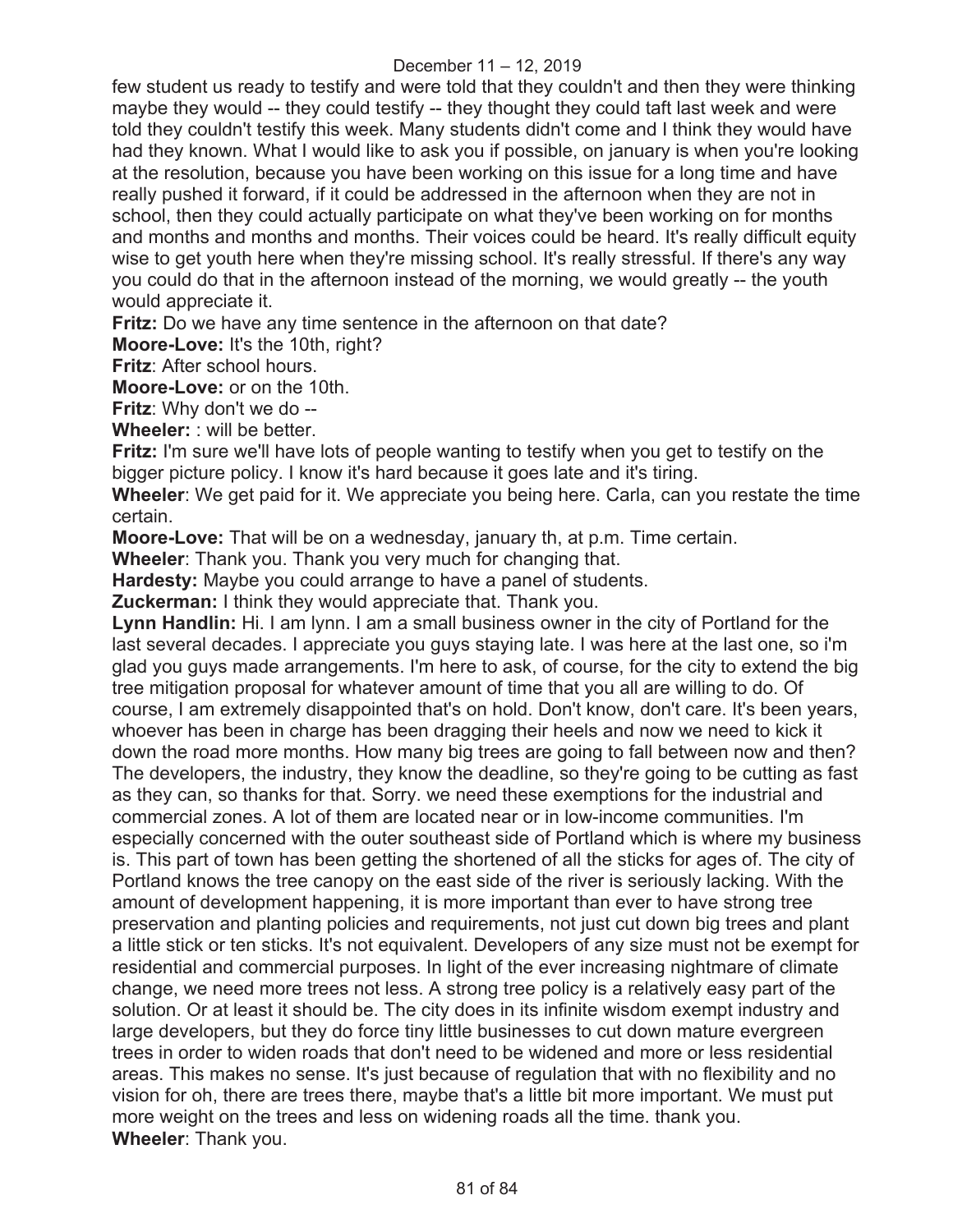**Albert Kaufman:** City council, i'll albert kauffmann. It's good to be here. It's been a little while. I've been organizing a group of people who care about tree issues and you've hopefully been hearing from a lot of them over the last period of time. Many of us are concerned with the decreasing canopy and particularly old trees. I do want to urge city council to vote to renew the big tree amendment. I think funding for urban forestry really needs to be brought forward. Really I think I heard what you said, commissioner Fritz, you'd like to leave early so i'm going to really shorten my testimony. I am basically in line with what greg was saying earlier. But personally I think i'd really be for something that's a moratorium on cutting trees in Portland. I think moratorium on cutting trees in Oregon actually is something that i'm shooting for. So that's where I stand. Thanks for having us today.

**Wheeler**: Thank you for being here. Thanks all three of you.

**Moore-Love:** The last person is bob zollinger.

**Bob Sallinger:** Good evening. Thanks for staying so late. I got to testify last time so i'll keep it short. First I want to send --

**Fritz:** Who are you?

**Sallinger:** Bob zollinger. I want to send our best wishes out to commissioner Fish. Our thoughts are with him and his family as they work through this and we truly appreciate everything he has contributed to this city. I know he would want to be here tonight for this hearing because he cares deeply about trees. We are here to support extending the sunset clause for five years. We appreciate all the work that has gone into that. We also want to acknowledge how much effort it took to do this very simple thing. How many meetings we had to have, how many hearings we had to have, how many groups had to lobby and come in over and over and over again to simply lift the sunset clause to pro serve the status quo. We're not getting better. We're staying even. And only for five years. And I agree with commissioner eudaly's logic on that, too, so thank you for that. That's all we're doing here. After all this work is preserving the status quo. I really appreciate your comments earlier, mayor, about how it's time to move from talk to action, how we have to move aggressively and how the time is now. And I truly hope that we come back after new year, we can live up to that on trees and all the other environmental issues that are facing us, because we have got to move a heck of a lot faster than we are and we've got to do better and we've got to be more aggressive and what we've gone through over the last year, to simply preserve the status quo is simply insufficient. That's what we need to look at and move beyond. So thank you for your work tonight. I hope we can do better in the new year. [ applause ]

**Wheeler**: Thank you, bob. Could we just quickly have staff come back up and in five sentences tell us about how the different bureaus interact? Because I think greg raised a couple good questions. Could you give us the elevator pitch on that.

**Emily Sandy, Bureau of Development Services:** I'm emily with the bureau of development services. The tree code is divided into a few different sections. One has to do with development situations. Which we are talking about today. The other big part of it is nondevelopment situations. So not associated with any construction. And then it's also divided into private trees which are on private property. And then trees that are on public property or the right-of-way. Bds development services is in charge of enforcing private trees and development situations only. Urban forestry is responsible for enforcing everything else. Title as far as amending title , that gives responsibility to any bureau, but it must be coordinated with the bureau that's in charge of enforcing it. So that's -- I wanted to clarify that it is bds that's proposing this code amendment and we would be leading future code amendments. title , however, also prescribes that we coordinator heavily with all the other affected bureaus which of course includes parks, urban forestry, so that will be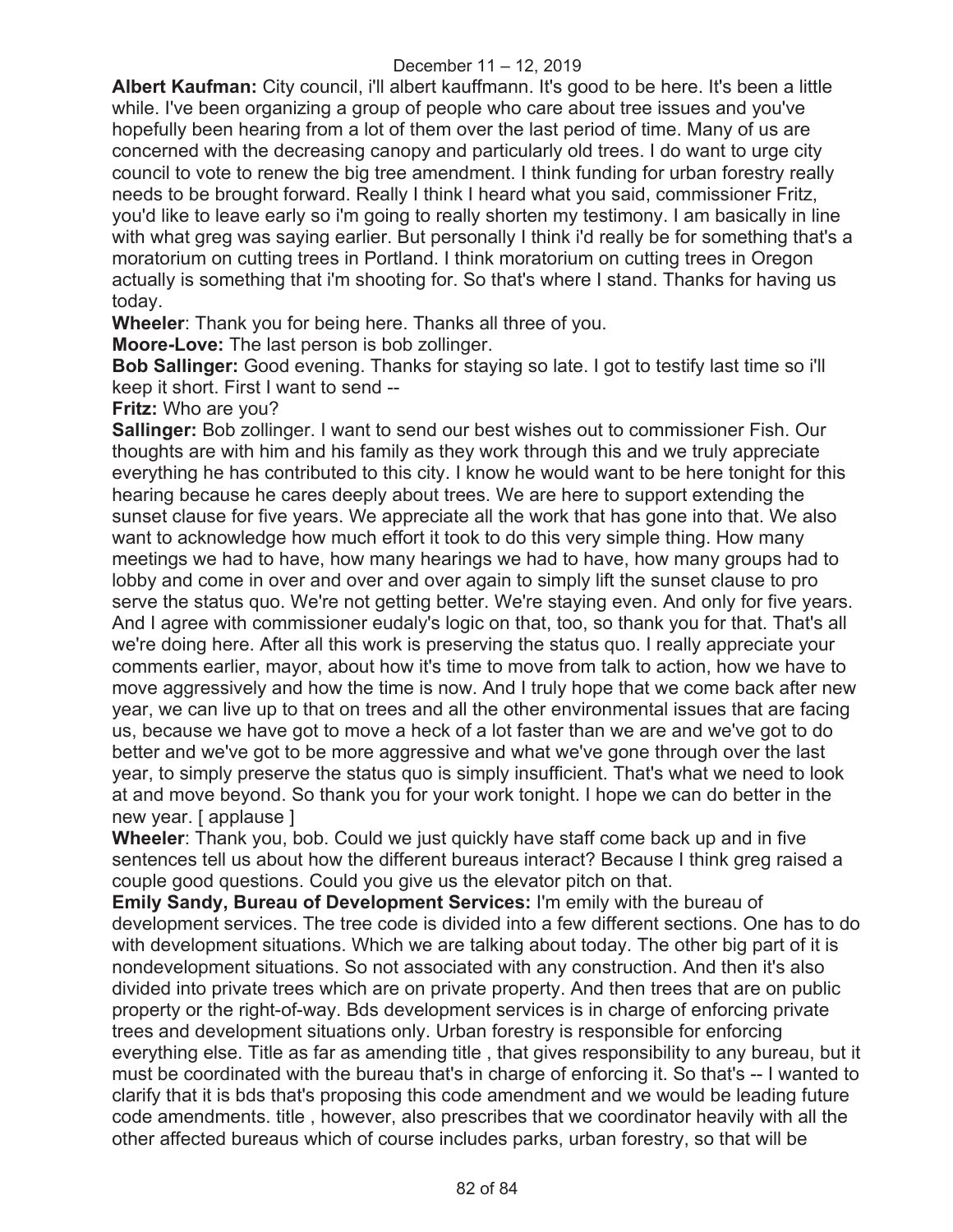included in any future work that happens. One other clarification. Bureau planning and sustainability staffs the planning and sustainability commission.

**Wheeler**: That's a good point.

**Eudaly:** Bds is requesting the extension of the sunset, but bds doesn't create the policy within title .

**Sandy:** Yes, we do.

**Eudaly:** But bureau of planning has to do the analysis in order for us to change --

**Sandy:** So in this particular case with the commercial and industrial zones, yes, we would be relying heavily and coordinating with bds to do that analysis.

**Eudaly:** It is confusing.

**Wheeler**: Great. So we will unconfuse the confusing. Because it is confusing. Good. Thank you. That was actually helpful, emily. So we have two votes. We have the amendment, the five year amendment is still on the table. We'll vote on the amendment, then we'll vote on the main motion unless there's any further discussion.

**Eudaly:** It is the main motion.

**Fritz:** It's the ordinance to change the code.

**Wheeler**: So we'll vote on the amendment. Call the role, please on the five year extension. **Eudaly:** Aye --

**Wheeler**: The amendment is now adopted to the main motion as amended, please call the roll.

**Eudaly:** I'll just briefly say that I agree with a lot of what we heard here tonight. I've been waiting three years to get a crack at title . This is our chance. I love the sound of a moratorium on cutting down trees. I don't know that that is possible. [ applause ] **Eudaly:** But we could certainly more aggressively protect them and we could certainly require developers to pay the real cost of taking down a tree which is much higher than what we're charging them now. [ applause ]

**Eudaly:** And finally, i'll just mention that my office is exploring ways that the city could take over responsibility for planting and maintaining our street trees. It seems like a good time to mention that. This is a terrible way to manage such a valuable public asset and it's led to gross inequities across the city because low-income property owners, it's more of a burden for them to both maintain as well as repair their sidewalks once the tree grows too large. I vote aye and I look forward to coming back next month.

**Fritz:** Since we started discussing the tree code, my first year and commissioner Fish and mayor's first year and we worked to get the tree code passed, we delayed implementation to make sure we were ready to do so. Ever since then we've been realizing oh, what we thought it wasn't enough, was too much, was not right. There are multiple things that need to be changed and we have a list that's extremely long in parks and recreation which I worked on some when I was in charge of parks my second term. Commissioner Fish has been working on it as well. Commissioner eudaly, I know commissioner Fish is planning to bring back a task force that was required to look at how could we fund -- what would the cost of funning city maintenance of trees be and how might we pay for that and I know that we had that conversation when we were looking at how do we fund parks to make sure that we make that policy decision as we're looking at how do we fund parks all together. So I join bob in really honoring commissioner Fish in all the work that he's done on this over his entire time in council. It was never our intent to stop when we first passed the tree code and we recognized we would need to evaluate the impacts and propose reform needed. That takes resources. The recession hit. I know everybody believes that the most crucial issue -- there is a perception that the most crucial issue facing us is homelessness and housing affordability. Actually, I believe it's the climate crisis and the fact that our planet is on fire. [ applause ]